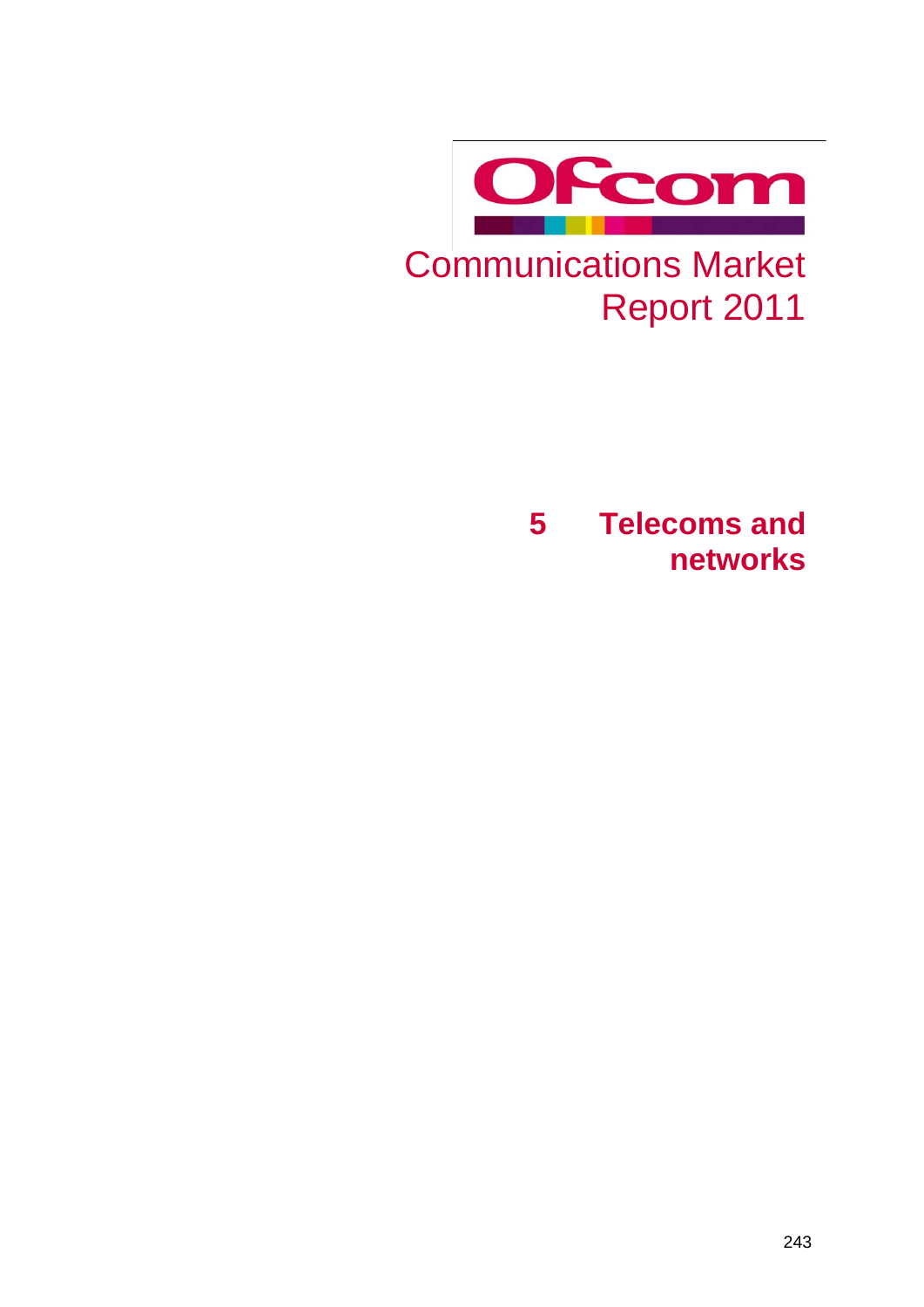# **Contents**

| 5.1   | Key market developments in telecoms and networks                  | 245 |
|-------|-------------------------------------------------------------------|-----|
| 5.1.1 | Industry metrics and summary                                      | 245 |
| 5.1.2 | Roll-out of super-fast broadband services                         | 246 |
| 5.1.3 | Purchasing and usage patterns among super-fast broadband users    | 249 |
| 5.1.4 | Mobile customers flock to pay-monthly contracts                   | 259 |
| 5.1.5 | Mobile networks look to keep up with explosion in mobile data use | 264 |
| 5.1.6 | Overview of recent trends in residential fixed telecoms pricing   | 267 |
| 5.2   | The telecoms industry                                             | 275 |
| 5.2.1 | Introduction                                                      | 275 |
| 5.2.2 | Industry overview                                                 | 275 |
| 5.2.3 | Local loop unbundling                                             | 281 |
| 5.2.4 | <b>Fixed voice services</b>                                       | 283 |
| 5.2.5 | Mobile services                                                   | 288 |
| 5.2.6 | Fixed data services                                               | 294 |
| 5.2.7 | <b>Business markets</b>                                           | 297 |
| 5.3   | The telecoms user                                                 | 301 |
| 5.3.1 | Introduction                                                      | 301 |
| 5.3.2 | Residential sector overview                                       | 302 |
| 5.3.3 | Fixed-line services (including fixed broadband)                   | 306 |
| 5.3.4 | Mobile services (including mobile broadband)                      | 316 |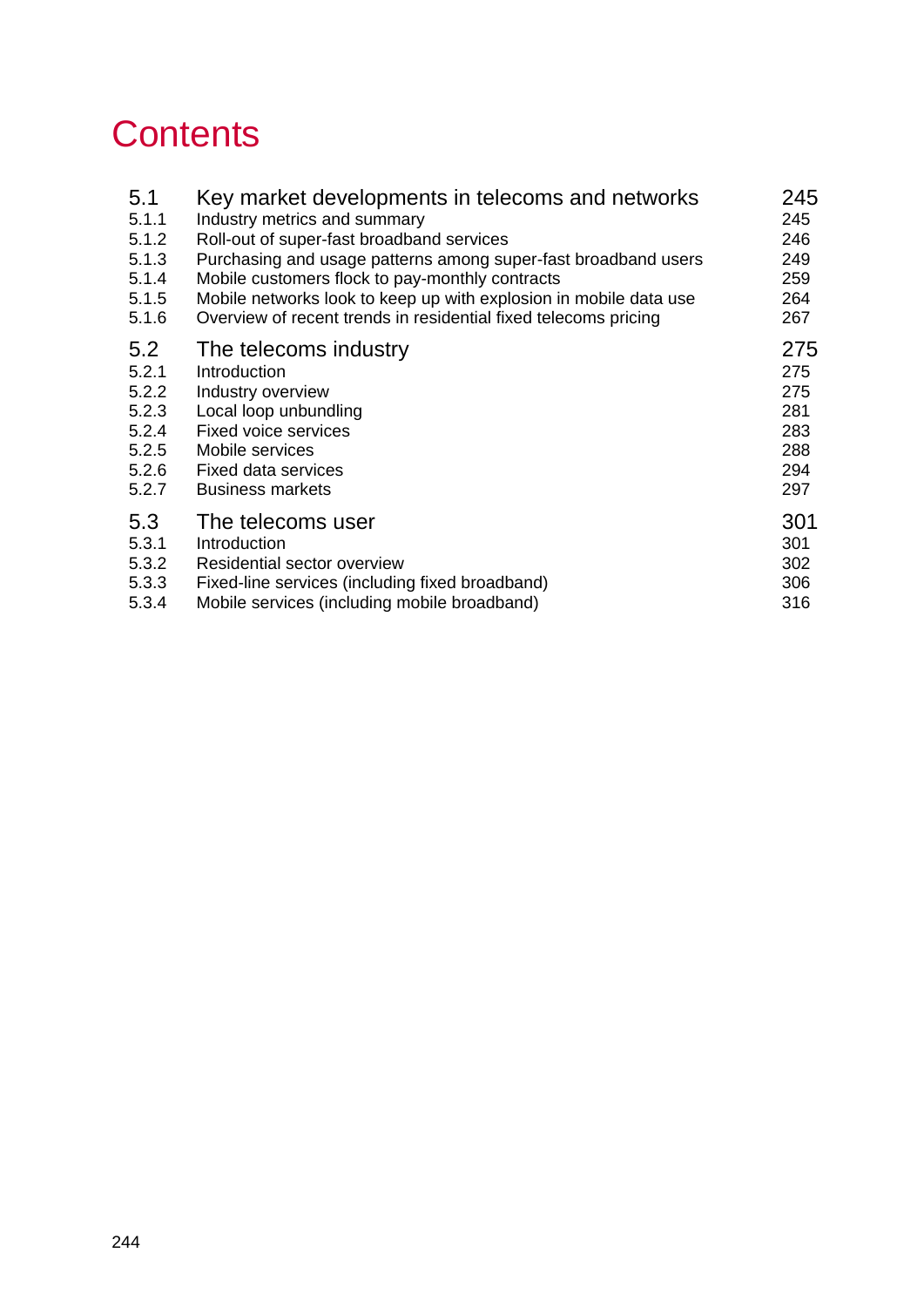# <span id="page-2-0"></span>5.1 Key market developments in telecoms and networks

# <span id="page-2-1"></span>**5.1.1 Industry metrics and summary**

# **Figure 5.1 UK telecoms industry key statistics**

|                                                                  | 2005  | 2006  | $\overline{2}$ 007 | 2008  | 2009  | 2010  |
|------------------------------------------------------------------|-------|-------|--------------------|-------|-------|-------|
| Operator-reported retail revenue (£bn)                           | 29.6  | 30.7  | 31.7               | 32.0  | 31.1  | 30.8  |
| Operator-reported wholesale revenue (£bn)                        | 9.6   | 10.1  | 10.4               | 10.5  | 10.2  | 9.7   |
| Total operator-reported revenue (£bn)                            | 39.2  | 40.8  | 42.1               | 42.5  | 41.2  | 40.5  |
| Fixed voice call minutes (billions)                              | 163   | 155   | 150                | 141   | 132   | 129   |
| Mobile voice call minutes (billions)                             | 71    | 82    | 100                | 111   | 118   | 125   |
| Average monthly household telecoms spend $(E)$                   | 75.56 | 73.77 | 70.92              | 68.57 | 65.92 | 63.10 |
| Fixed access and call revenues (£bn)                             | 10.6  | 10.5  | 10.3               | 10.0  | 9.6   | 9.3   |
| BT share of fixed call volumes (%)                               | 50.7  | 46.9  | 46.5               | 43.7  | 40.1  | 36.5  |
| Proportion of premises connected to an unbundled<br>exchange (%) | 39.6  | 66.6  | 80.2               | 84.2  | 84.5  | 89.0  |
| Fixed lines (millions)                                           | 34.9  | 34.5  | 34.5               | 34.2  | 34.2  | 33.4  |
| Mobile retail revenues (£bn)                                     | 13.1  | 13.9  | 15.0               | 15.4  | 14.9  | 15.1  |
| Active mobile connections per 100 population                     | 108.8 | 115.2 | 120.5              | 124.5 | 129.5 | 130.1 |
| Active 3G mobile connections per 100 population                  | 7.6   | 13.1  | 21.3               | 31.6  | 43.5  | 53.2  |
| Fixed internet revenues (£bn)                                    | 2.1   | 2.5   | 2.8                | 3.2   | 3.2   | 3.3   |
| Fixed internet connections per 100 population                    | 27.4  | 28.1  | 29.8               | 30.1  | 31.0  | 32.9  |
| Fixed broadband connections per 100 population                   | 16.4  | 21.4  | 25.5               | 28.0  | 29.5  | 31.4  |

#### *Source: Ofcom / operators*

For the second successive year UK operator-reported retail telecoms revenues fell in 2010, although the rate of decline was lower than it had been in 2009. Revenues from fixed voice services and the volume of fixed calls continued to fall during the year as consumers increasingly use mobile telephony and other forms of communication such as email, VoIP and instant messaging as substitutes for landline calls.

Retail mobile revenues returned to growth in 2010, having fallen for the first time in 2009. The total volume of mobile-originated calls and number of active mobile connections both continued to increase, and by the end of the year there were more than 1.3 mobile connections per person in the UK. Growth in mobile data connections, including mobile broadband dongles and data-only SIM cards (for use in devices such as tablet computers) continued in 2010, and these accounted for 80% of the total growth in mobile connections during the year.

Revenues from fixed internet services fell for the first time in 2010, a reflection of the shift towards bundled broadband services, which are frequently provided using local loop unbundling (LLU). These services, which are often lower-cost alternatives, have proved popular in the current economic climate when many consumers are looking for ways to reduce their household spend.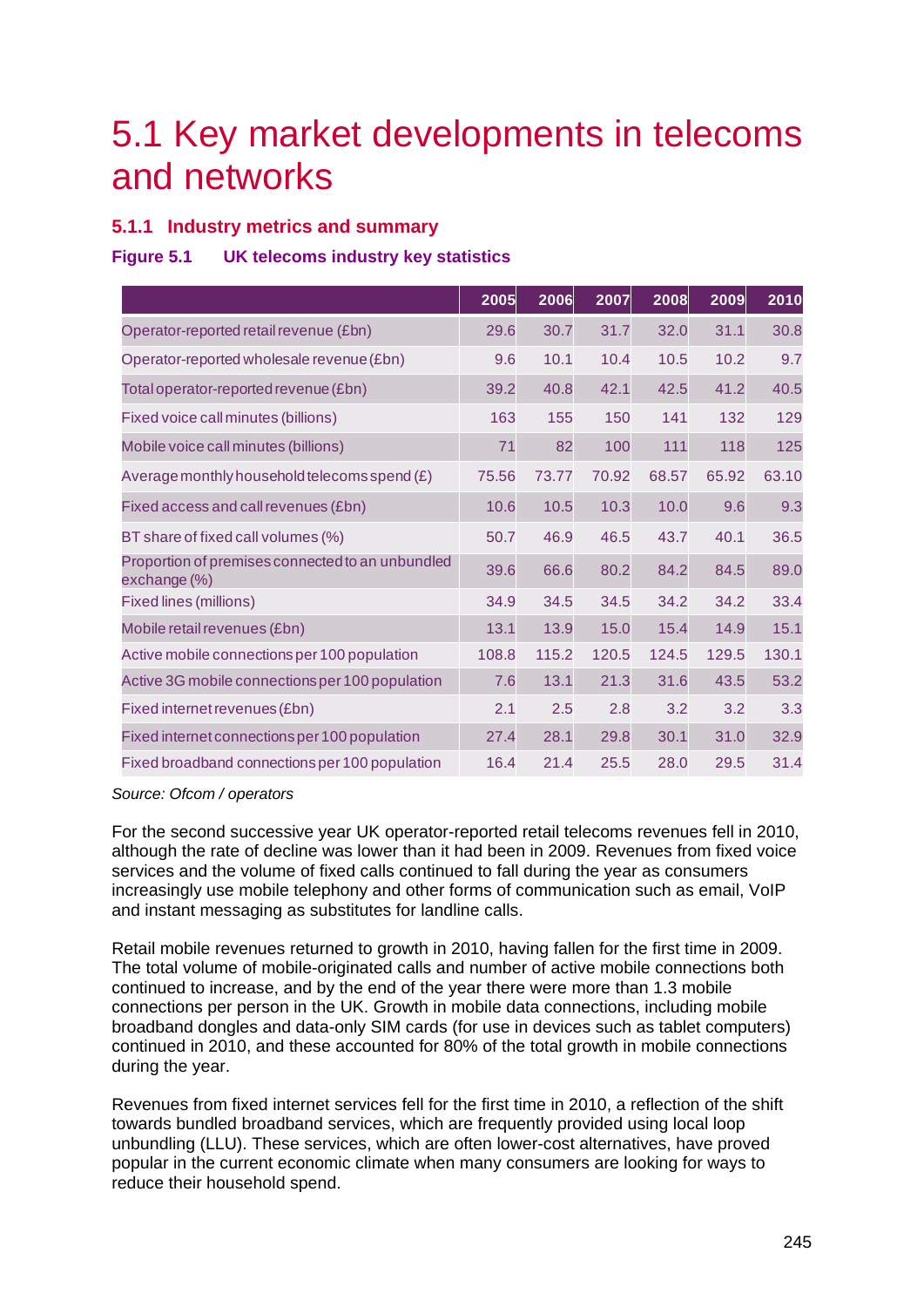The following two sections look at the telecoms sector from an industry and then from a consumer perspective. In this section we look at five key market developments that are shaping the future of the industry and changing consumer behaviour. These are:

- **The increasing availability of super-fast broadband services.** We look at the rollout of fibre to the cabinet (FTTC) and cable super-fast broadband services, along with the pricing of these services and planned future service upgrades (page [246\)](#page-3-0).
- **Purchasing and usage patterns among super-fast broadband users.** We look at the drivers behind super-fast broadband take-up, along with how users are taking advantage of these higher-speed connections (page [249\)](#page-6-0).
- **The migration of customers from pre-pay (pay-as-you-go) to pay monthly mobile contracts**. The proportion of mobile connections on pay-monthly tariffs increased from 41% at the end of 2009 to 49% by the end of 2010. We look at the drivers of this shift in the market (page [259\)](#page-16-0).
- **The explosion in mobile data volumes**. The increasing use of mobile broadband services via dongles and smartphones resulted in a 67% increase in data transferred over the UK's mobile networks in 2010. We look at the implications of this and how the scene is set for the launch of higher-capacity LTE networks in the next few years (page [264\)](#page-21-0).
- **Recent trends in residential fixed telecoms pricing.** We look at whether the average prices paid by consumers are going up in real terms as a result of the seeming acceleration of residential fixed telephony price increases over the past few years (page [267\)](#page-24-0).

# <span id="page-3-0"></span>**5.1.2 Roll-out of super-fast broadband services**

# **BT fibre-to-the-cabinet roll-out gains pace as Virgin Media upgrades to 100Mbit/s**

The first large-scale super-fast broadband deployment in the UK was by Virgin Media, which started upgrading its cable network to offer an 'up to' 50Mbit/s service using DOCSIS 3.0 technology at the end of 2008 and this service was available across its entire cable network (around half of UK homes) by mid-2009. In 2010 Virgin Media started to upgrade its network to support an 'up to' 100Mbit/s service, which is currently available to around four million<sup>[45](#page-3-1)</sup> UK homes and the roll-out of which should be completed by mid-2012, while it has also trialled an 'up to' 200Mbit/s service. In 2010 Virgin Media extended the footprint of its cable network to cover an additional 177,000<sup>[46](#page-3-2)</sup> homes.

In March 2011, Virgin Media replaced its mid-tier 'up to' 20Mbit/s with an 'up to' 30Mbit/s service (existing 'up to' 20Mbit/s customers are able to upgrade for a one-off payment of £30 which covers the cost of a new wireless router). The change means that Virgin Media's basic 'L' 'up to' 10Mbit/s service is its only cable broadband product that is not classed as being super-fast. Virgin Media's cable packages all offer 'up to' upload speeds of 10% of the connection's headline 'up to' download speed, following a recent upgrade.

BT's roll-out of fibre-to-the-cabinet (FTTC) services continued in 2010, and by the end of the year an estimated 16% of UK homes were connected to an FTTC-enabled local exchange. BT claims that its roll-out of super-fast broadband is one of the most rapid in the world; its

<span id="page-3-1"></span><sup>&</sup>lt;sup>45</sup> http://pressoffice.virginmedia.com/phoenix.zhtml?c=205406&p=irol-<br>newsArticle&ID=1572617&highlight=

<span id="page-3-2"></span><sup>46</sup> [http://phx.corporate-](http://phx.corporate-ir.net/External.File?item=UGFyZW50SUQ9ODE4MTJ8Q2hpbGRJRD0tMXxUeXBlPTM=&t=1)

[ir.net/External.File?item=UGFyZW50SUQ9ODE4MTJ8Q2hpbGRJRD0tMXxUeXBlPTM=&t=1](http://phx.corporate-ir.net/External.File?item=UGFyZW50SUQ9ODE4MTJ8Q2hpbGRJRD0tMXxUeXBlPTM=&t=1)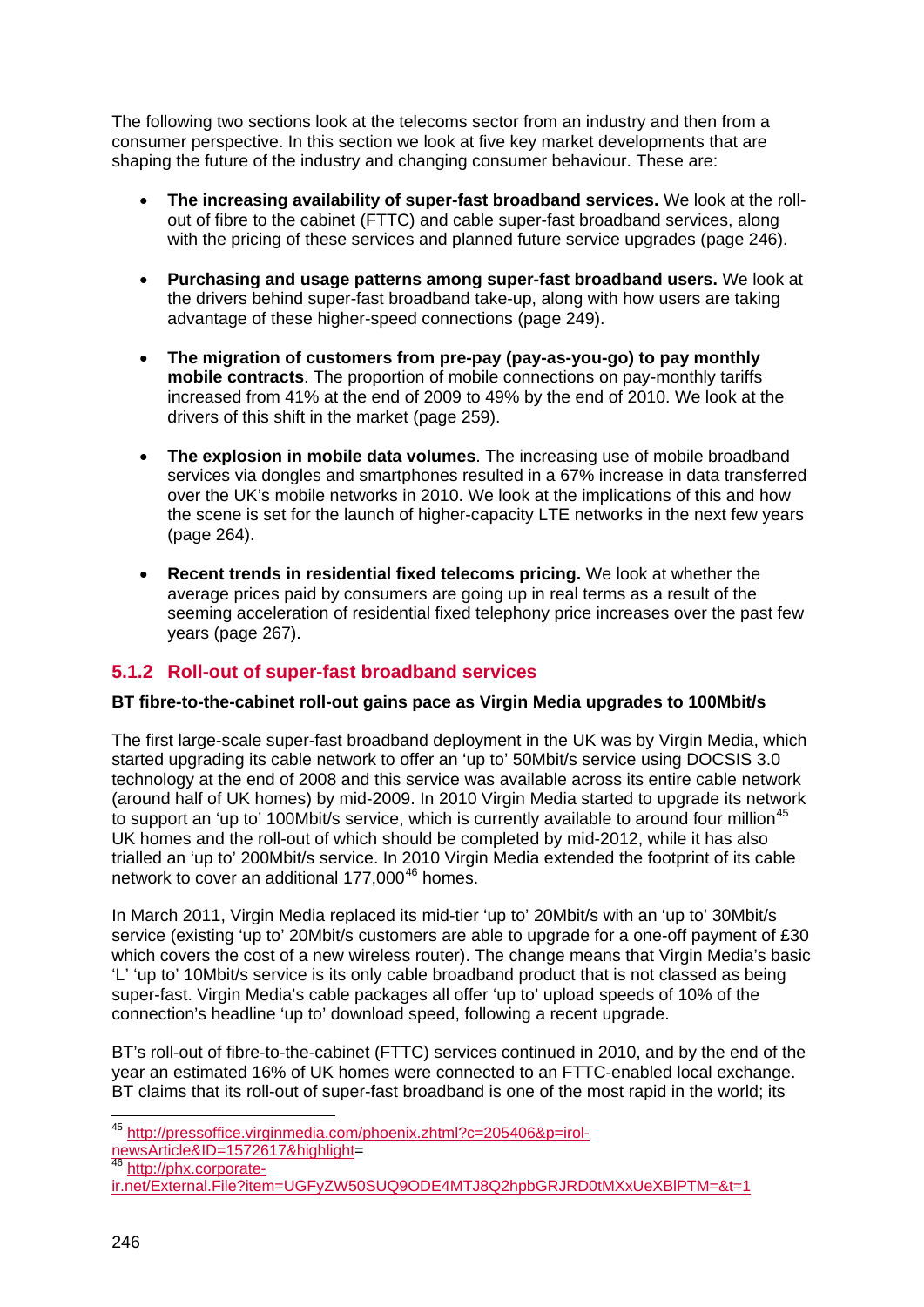FTTC network is passing an average of 80,000 additional premises a week $47$ , and we estimate that by July 2011 around 20% of homes were able to obtain FTTC services (and a total of around 57% were able to receive BT and/or Virgin Media's super-fast broadband services).

BT has committed to making fibre-based services available to 40% of UK households by summer 2012, and to 67% by 2015, using a mixture of fibre-to-the-home (FTTH) and FTTC. It also plans to increase the speeds available via FTTC from 'up to' 40Mbit/s to 'up to' 80Mbit/s in 2012 and its FTTC product currently offers upload speeds of 'up to' 2Mbit/s or 10Mbit/s, depending on which tariff the user subscribes to. [Figure](#page-4-0) 5.2 below shows a timeline for the roll-out of BT and Virgin Media's super-fast services, including future milestones.



<span id="page-4-0"></span>

*Source: Ofcom*

# **Broadband Delivery UK (BDUK) is trialling fibre services in Cumbria**

In addition to BT and Virgin Media's super-fast roll-out, many smaller fibre deployments are either in the planning stage, being deployed or complete. These include Broadband Delivery UK's (BDUK)'s trial deployment in Cumbria.

BDUK, a team within the Department for Culture, Media and Sport (DCMS), was set up to deliver the government's broadband strategy of bringing super-fast broadband to all parts of the UK. BDUK's main role is to allocate and distribute £530m of funding to bring super-fast broadband to the third of UK homes which are unlikely to be provided for by the broadband market and would otherwise miss out.

<span id="page-4-1"></span> <sup>47</sup> <http://www.btplc.com/News/ResultsPDF/q411release.pdf>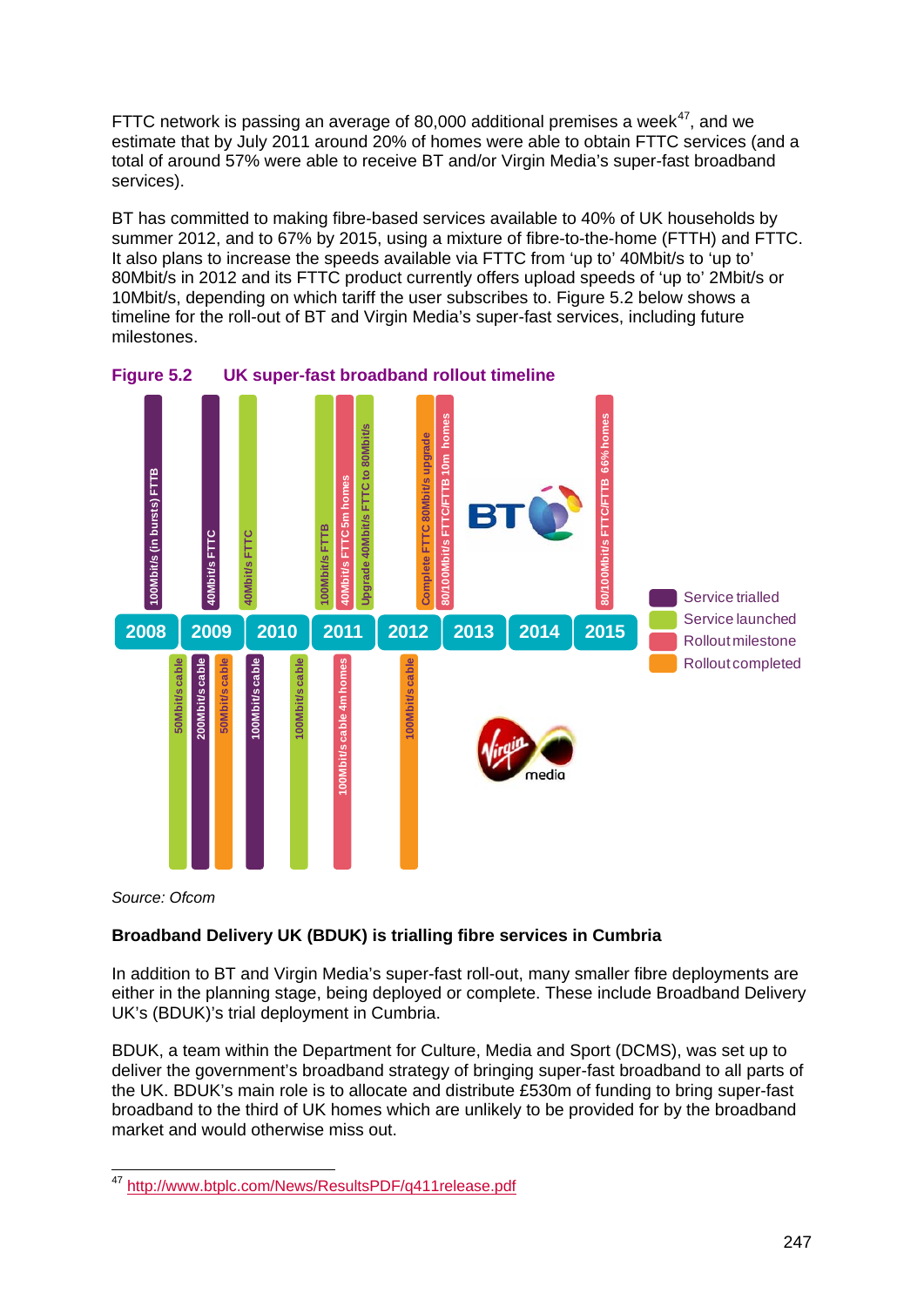County councils, unitary authorities and Local Enterprise Partnerships can apply for a share of this money by developing a local broadband plan setting out how everyone in the area will be provided with super-fast broadband access. Once the local plan is sufficiently developed, BDUK will allocate the funding and the work will be put out to tender to bidding suppliers. In July 2011 Ofcom published data showing broadband information by administrative authority, which is aimed at helping local authorities to bid for a share of the BDUK funding<sup>[48](#page-5-0)</sup>.

The first BDUK FTTH trial deployment is to take place in Cumbria, and Cumbria County Council has begun the procurement process for its super-fast broadband pilot, the intention being that deployment of the network will begin in 2012. In addition, £50m of BDUK funding has been earmarked to fund similar deployments in Wiltshire, Norfolk and Devon & Somerset and further pilots have been announced in North Yorkshire, Herefordshire, the Highlands and Islands and Wales. The aim is that 90% of UK homes and businesses will have access to super-fast broadband by 2015.

In addition there are developments based on EU funding in Cornwall and South Yorkshire, the latter of which covers around 500,000 homes.

#### **Take-up of super-fast services remains low**

Despite the growth in availability of super-fast services and the range of services that are available, we estimate that only around 2% of residential and SME UK broadband connections had a headline speed over 24Mbit/s at the end of March 2011 (although this was more than five times the figure for a year previously). [Figure 5.3](#page-6-1) below shows how the monthly cost of residential super-fast services compares to those with a headline speed of 'up to' 24Mbit/s or less. It indicates that a premium of at least £5 a month is generally charged for super-fast broadband services.

This may be constraining take-up, although a notable finding from our consumer research among super-fast broadband customers was that value for money was the most commonlycited reason for choosing their service, and satisfaction with value for money was very high (see [Figure 5.7](#page-9-0) below). In fact, Enders Analysis estimate that only 15% of households with a broadband connection would be willing to pay an additional £5 a month for higher connection speeds. [49](#page-5-1)

<span id="page-5-1"></span><span id="page-5-0"></span><sup>&</sup>lt;sup>48</sup> <http://maps.ofcom.org.uk/broadband/><br><sup>49</sup> UK residential high speed broadband outlook: leading the horse to water, Enders Analysis July 2011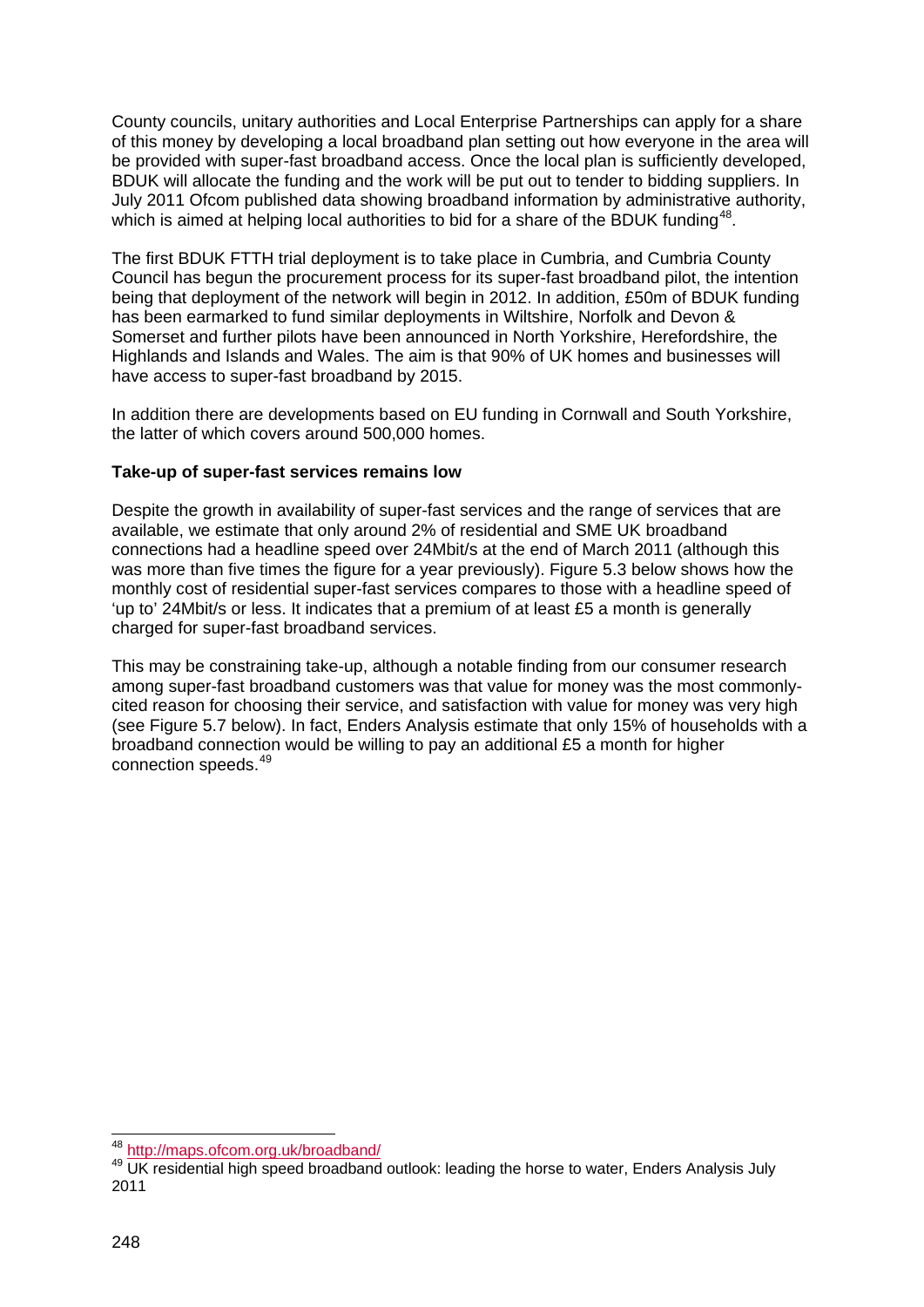# <span id="page-6-1"></span>**Figure 5.3 Comparison of broadband costs**

|                                                                       | <b>Virgin</b><br>Media 'up<br>to'<br>10Mbit/s<br>cable | BT 'up to'<br>20Mbit/s<br><b>ADSL</b> | <b>Virgin</b><br>Media 'up<br>to'<br>30Mbit/s<br>cable | BT 'up to'<br>40Mbit/s<br><b>FTTC</b> | <b>Virgin</b><br>Media 'up<br>to'<br>50Mbit/s<br>cable | <b>Virgin</b><br>Media 'up<br>to'<br>100Mbit/s<br>cable |
|-----------------------------------------------------------------------|--------------------------------------------------------|---------------------------------------|--------------------------------------------------------|---------------------------------------|--------------------------------------------------------|---------------------------------------------------------|
| 'Up to' upload speed                                                  | 1Mbit/s                                                | 1 Mbit/s                              | 3Mbit/s                                                | 2Mbit/s                               | 5Mbit/s                                                | 10Mbit/s                                                |
| Data cap                                                              | <b>Unlimited</b>                                       | 10GB                                  | Unlimited                                              | 40GB                                  | Unlimited                                              | Unlimited                                               |
| Standalone monthly cost                                               | £21.00                                                 | n/a                                   | £28.50                                                 | n/a                                   | £35.00                                                 | £45.00                                                  |
| Monthly cost when<br>bundled with landline<br>(excluding line rental) | £13.50                                                 | £13.00                                | £18.50                                                 | £18.00                                | £25.00                                                 | £35.00                                                  |
| Average download<br>speed, May 2011                                   | 9.5Mbit/s                                              | 8.2Mbit/s                             | 31.0Mbit/s                                             | 33.8Mbit/s                            | 48.4Mbit/s                                             | No data                                                 |

*Source: Ofcom / PurePricing Broadband Pricing Factbook, June 2011 Note: BT also offers a more expensive FTTC service with upload speeds of 'up to' 10Mbit/s and unlimited monthly use, which is available on a standalone basis.*

# <span id="page-6-0"></span>**5.1.3 Purchasing and usage patterns among super-fast broadband users**

## **Introduction**

In order to better understand how consumers choose and use super-fast broadband services we commissioned market research company YouGov to conduct consumer research among BT and Virgin Media super-fast users. For the purposes of this survey super-fast broadband was classified as connections with headline speeds above 'up to' 24Mbit/s, and we included Virgin Media cable customers on 'up to' 30Mbit/s, 50Mbit/s and 100Mbit/s services, and BT customers receiving its 'up to' 40Mbit/s FTTC service. Other ISPs including Plusnet, TalkTalk and Zen Internet have also launched FTTC services using BT wholesale products, but were not included in this research due to currently small customer bases.

The research was conducted by an online survey of 1,008 super-fast users. The mix of consumers surveyed is detailed in [Figure 5.15](#page-16-1) below and was to a great extent defined by the take-up of services when the research was undertaken. The research methodology is detailed on page [259.](#page-16-1)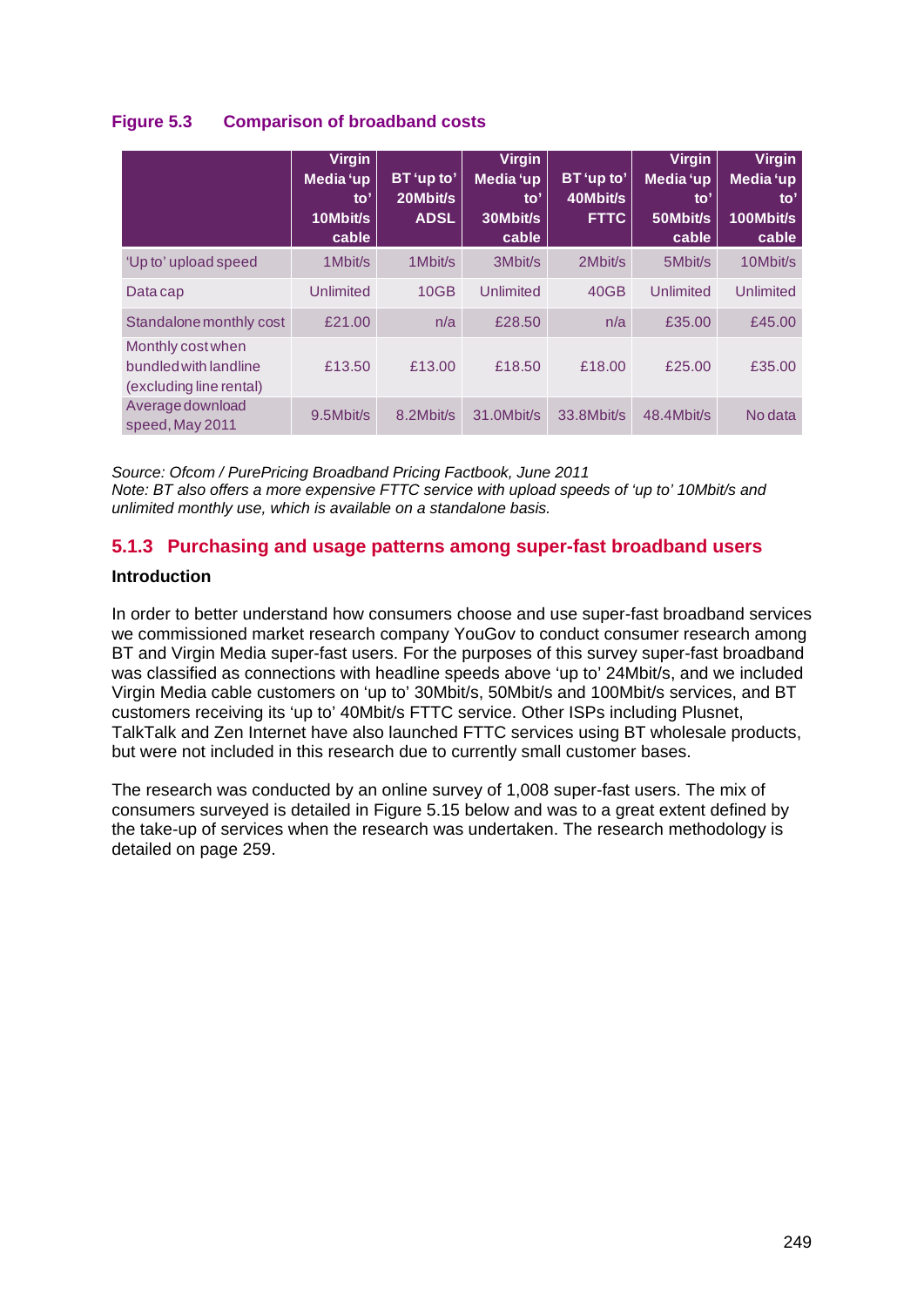## **Figure 5.4 Headline download speed, by provider**

*Q1 – What is the maximum download speed you have been told you would get from your home broadband service?* 



*Source: Ofcom research, fieldwork carried out by YouGov in April 2011 Base: All with super-fast broadband (1008; Virgin Media 874, BT Infinity 134) Note: Only respondents citing available suppliers and speeds were included in the survey*

#### **Most super-fast users stick with the same technology when upgrading their service…**

The majority of BT FTTC customers said that they had previously had a fixed broadband ADSL service before subscribing to their current service, while the majority of Virgin Media super-fast users had previously had a cable broadband package, less than one-fifth having previously subscribed to an ADSL service [\(Figure 5.5\)](#page-7-0).

## <span id="page-7-0"></span>**Figure 5.5 Previous broadband package, by current provider**

*Q6 – What type of broadband package did your household have before subscribing to the (current) broadband service?* 



*Source: Ofcom research, fieldwork carried out by YouGov in April 2011 Base: All with super-fast broadband (1008; Virgin Media 874, BT Infinity 134)* 

#### **…in fact, most stay with the same ISP**

Most respondents said that they had not changed supplier when they upgraded to a superfast broadband service; 75% of superfast connections with Virgin Media had previously used Virgin Media and only 5% of BT Infinity customers had switched from Virgin Media [\(Figure](#page-8-0)  [5.6\)](#page-8-0). Similarly, 66% of BT FTTC customers were previously BT customers and only 8% had been with Virgin Media. BT super-fast broadband users customers appear to be drawn from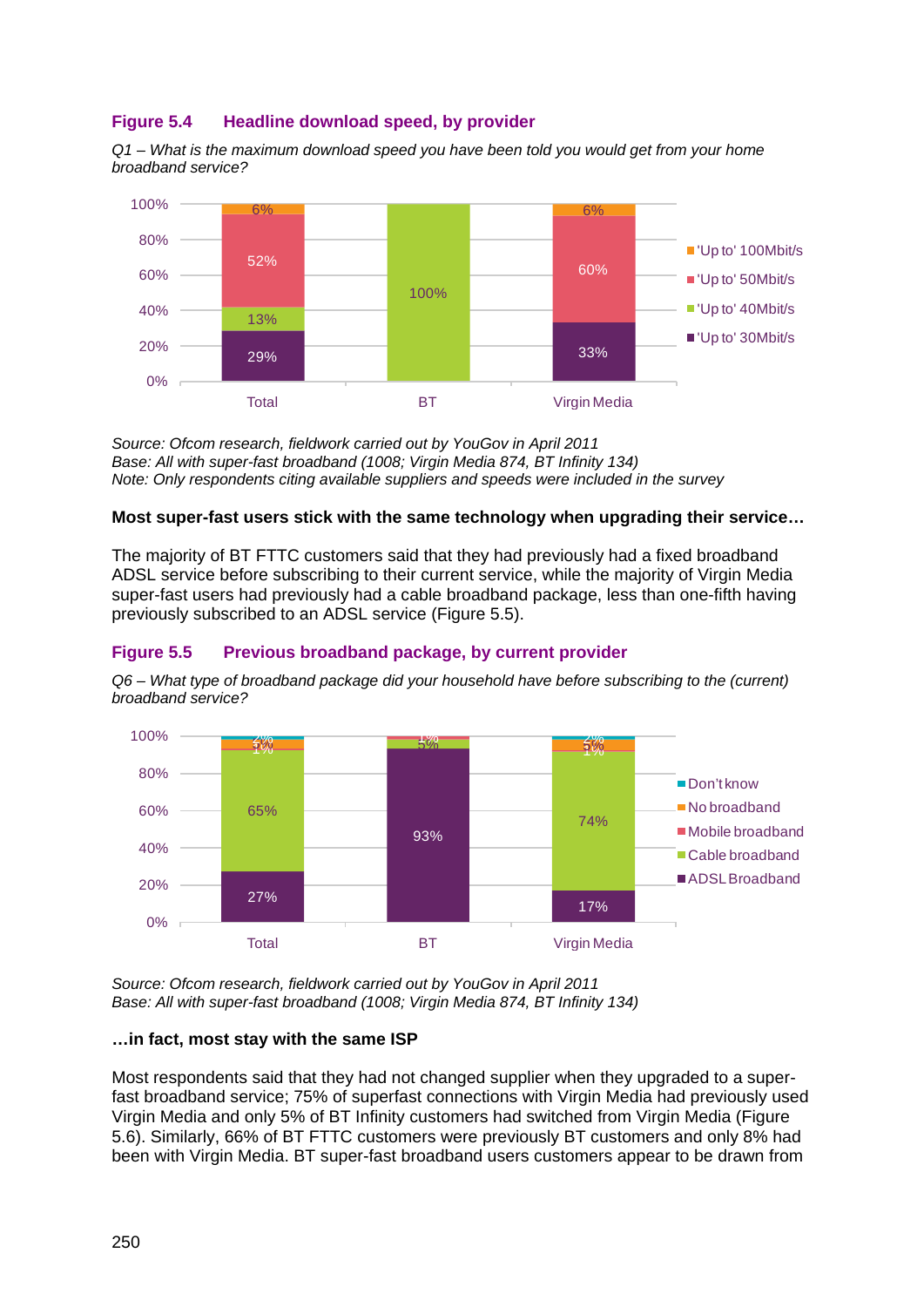a broader range of previous suppliers, with small but notable proportions migrating from O2, Orange and TalkTalk/AOL.

## <span id="page-8-0"></span>**Figure 5.6 Previous internet service provider, by current provider**

*Q6a – And which internet service provider did your household use before you subscribed to your (current) service?* 



*Source: Ofcom research, fieldwork carried out by YouGov in April 2011 Base: All with broadband before (943; Virgin Media 809, BT Infinity 134)* 

#### **Value for money was the most important consideration when choosing a super-fast service**

Even though super-fast broadband services are generally more expensive than slower services (see section [5.1.2](#page-3-0) above), value for money was the most important single reason for consumers choosing their current super-fast broadband service [\(Figure 5.7\)](#page-9-0). Nearly half of all respondents said that good simultaneous performance on multiple devices was a reason for taking super-fast broadband, indicative of how households are increasingly using WiFi connectivity to provide internet connections to multiple devices, including desktop, laptop and tablet PCs, mobile phones, games consoles and internet-enabled televisions.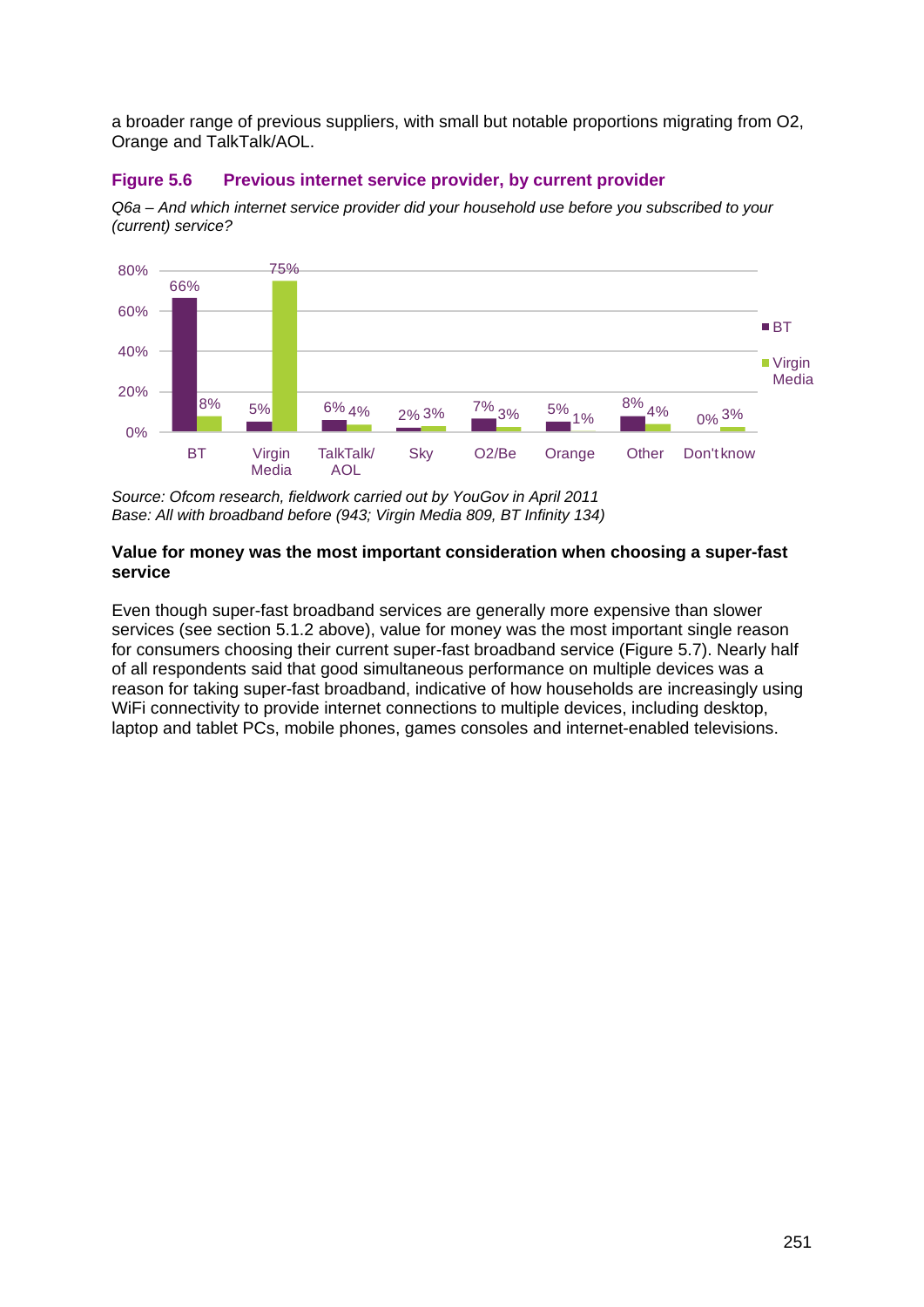## <span id="page-9-0"></span>**Figure 5.7 Reasons for choosing current broadband service**

*Q3/4 – Why did you choose a <xMbit/s> broadband service? And which of these was the single most important reason?* 



*Source: Ofcom research, fieldwork carried out by YouGov in April 2011 Base: All with super-fast broadband (1008; Virgin Media 874, BT Infinity 134)*

#### **…but having the fastest speeds available was most important to BT Infinity users**

BT and Virgin Media super-fast broadband customers give different reasons for taking their current services; Virgin Media customers are more likely to say that the most important reason was because the deal offered good value for money, or that they wanted good simultaneous performance on different devices, while BT customers were more likely to say that they wanted faster speeds [\(Figure 5.8\)](#page-10-0). This may well relate to customers' previous experience of using broadband services, as BT customers would typically have experienced slower speeds than Virgin Media customers, due to the high proportion previously having used ADSL broadband (which typically delivers lower average speeds than comparable cable services).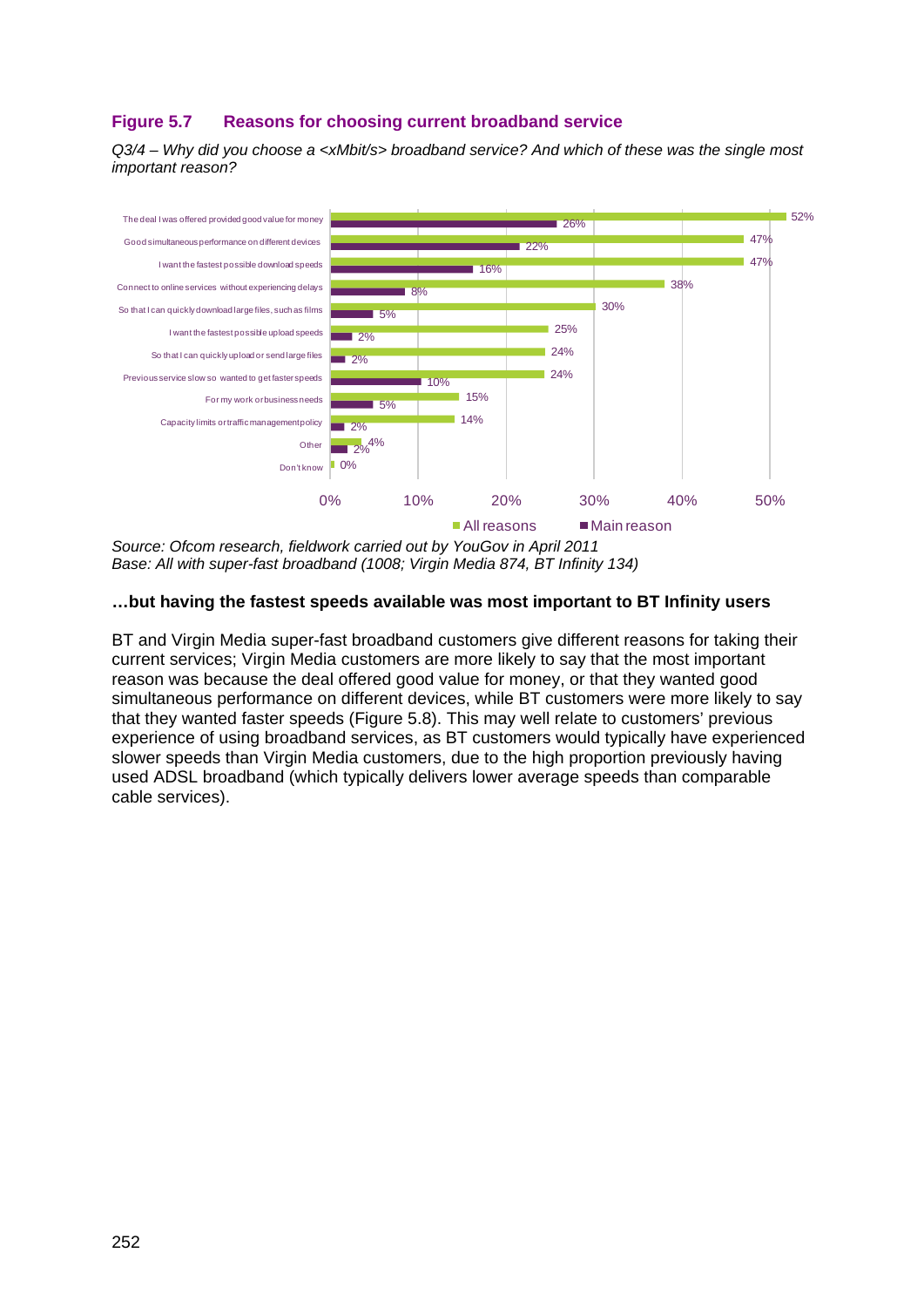## <span id="page-10-0"></span>**Figure 5.8 Most important reason for choosing broadband service, by current provider**

*Q4 – Why did you choose a <xMbit/s> broadband service? And which of these was the single most important reason?* 



*Source: Ofcom research, fieldwork carried out by YouGov in April 2011* Base: All with super-fast broadband (1008; Virgin Media 874, BT Infinity 134)

## **Most super-fast users recognise that they pay a premium for the service**

Nearly two in three respondents said that their current broadband service was more expensive than the service they used to have, and one in six said that it was much more expensive [\(Figure 5.9\)](#page-10-1). This pattern was similar across both Virgin Media and BT super-fast customers.

## <span id="page-10-1"></span>**Figure 5.9 Price of current broadband service compared to previous service**

*Q9 – How does the price of your current broadband service compare to the broadband service that you used to have?* 



*Source: Ofcom research, fieldwork carried out by YouGov in April 2011 Base: All with broadband before (943)*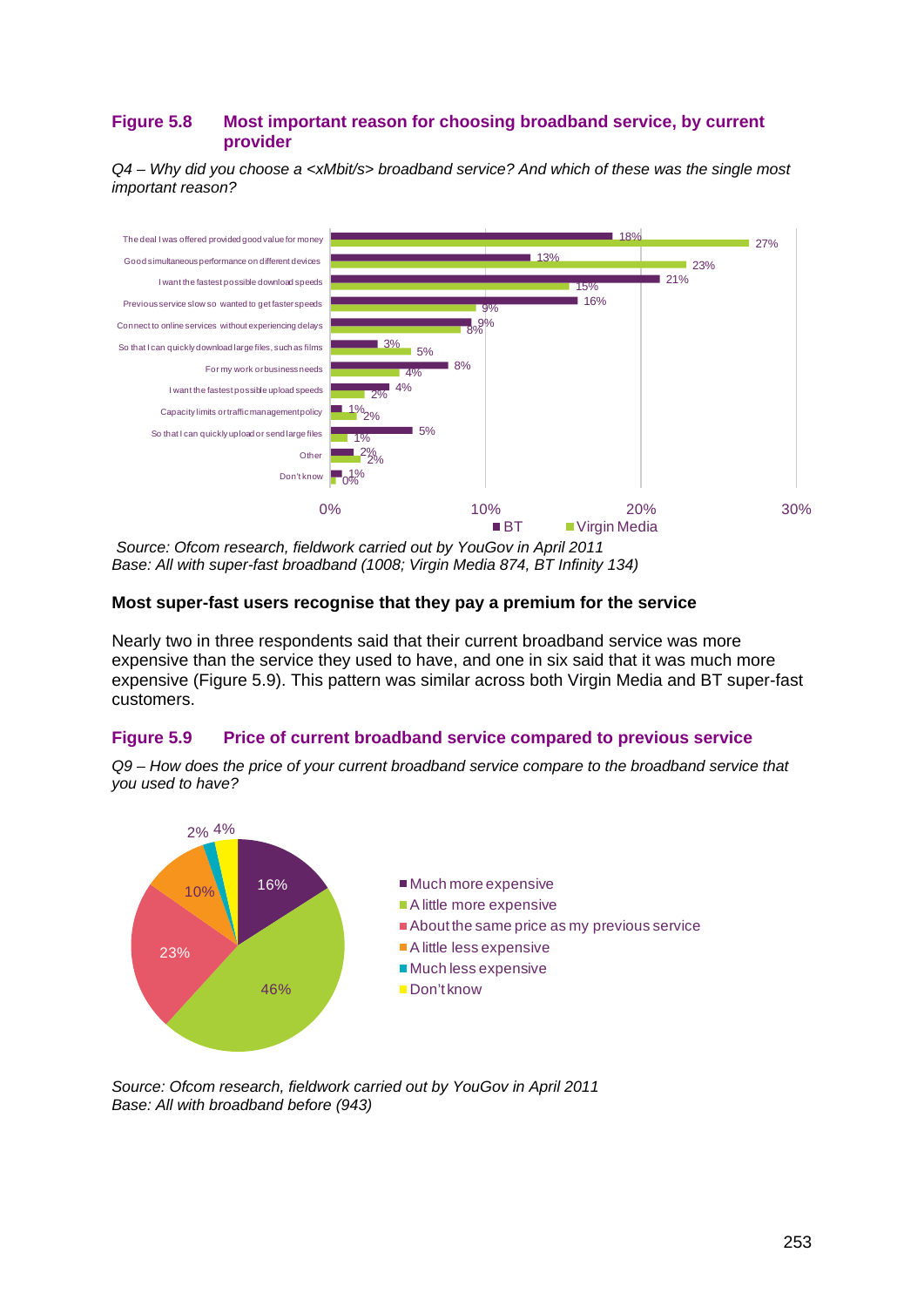#### **Actual super-fast speeds are meeting or exceeding expectations in most cases**

Half of all respondents said that upload and download speeds had met their expectations when they signed up for the service, while a third said that the speed of the service had exceeded expectations [\(Figure 5.10\)](#page-11-0). BT FTTC customers were more likely to say that their speeds were faster than expected (43% compared to 32% for download speed and 28% for upload speed for Virgin Media); again, likely to be driven by previous experience of slower broadband speeds on ADSL compared to cable connections.

<span id="page-11-0"></span>

*what you expected when you signed up for it?* 



*Base: All with super-fast broadband (1008) Source: Ofcom research, fieldwork carried out by YouGov in April 2011* 

#### **Over 80% of super-fast users said that they were satisfied with their service**

The majority of super-fast broadband users were happy with their overall service, 80% being 'very' or 'fairly' satisfied and just 10% being 'very' or 'fairly' dissatisfied. These levels compare favourably with respondents' satisfaction levels with their previous services, which showed that 57% had been 'very' or 'fairly' satisfied and 24% 'very' or 'fairly' dissatisfied).

Super-fast broadband users' satisfaction with the upload speeds, download speeds and reliability of their current services also compared favourably with those for their previous services [\(Figure 5.11](#page-12-0)**[Error! Reference source not found.](#page-12-0)**). The biggest increases in satisfaction levels between current and previous service were for download speeds (a 37 percentage point increase in the proportion that were 'very' and 'fairly' satisfied) and for upload speeds (a similar 34 percentage point increase).

Satisfaction with value for money also increased (a 15 percentage point increase in the proportion that were 'very' and 'fairly' satisfied), despite the fact that most respondents were paying more for their current service than they had done previously.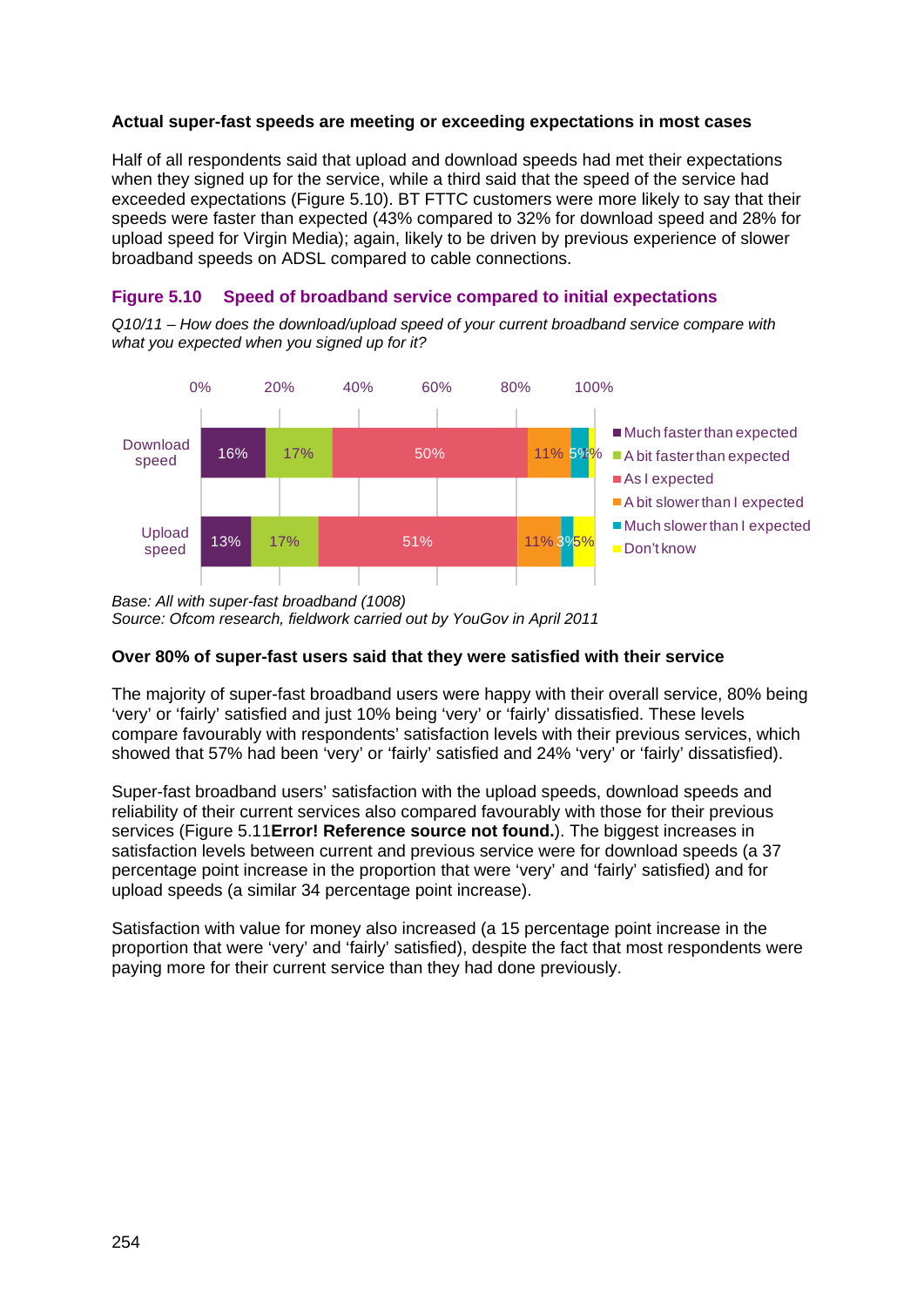# <span id="page-12-0"></span>**Figure 5.11 Satisfaction with aspects of current broadband service**

*Q7/8 – To what extent are you satisfied or dissatisfied with the following aspects of your home broadband service?/Thinking about the broadband service that you used to have, to what extent were you satisfied or dissatisfied with the following aspects of that service?*



*Source: Ofcom research, fieldwork carried out by YouGov in April 2011 Base: All with super-fast broadband (1008), all with broadband before (943)*

## **Less than half of super-fast users use their connection to download large files...**

While over 90% of the super-fast broadband users surveyed used their broadband connection for sending/receiving email, purchasing goods/services/tickets and web browsing, and over 80% used their broadband service for banking, just 47% said that they used their connection to download large files [\(Figure 5.12\)](#page-13-0). Comparing these results with usage among all internet users<sup>[50](#page-12-1)</sup> reveals higher use of a number of services; some of the biggest differences were: watching short video clips (76% compared to 40% for all internet users), banking (84% compared to 60% for all users) and purchasing good/services/tickets (91% compared to 71% for all users). It is likely that these differences are due to higher levels of digital engagement among these consumers, as well as differences in the demographic profile of super-fast broadband users compared to all internet users<sup>[51](#page-12-2)</sup>.

<span id="page-12-2"></span><span id="page-12-1"></span> $50$  Ofcom Technology Tracker Q1 2011, QE12A<br> $51$  Super-fast broadband users in our survey were more likely than all internet users to be male and to fall into the ABC1 social group; they also tended to be older and were less likely to have children living at home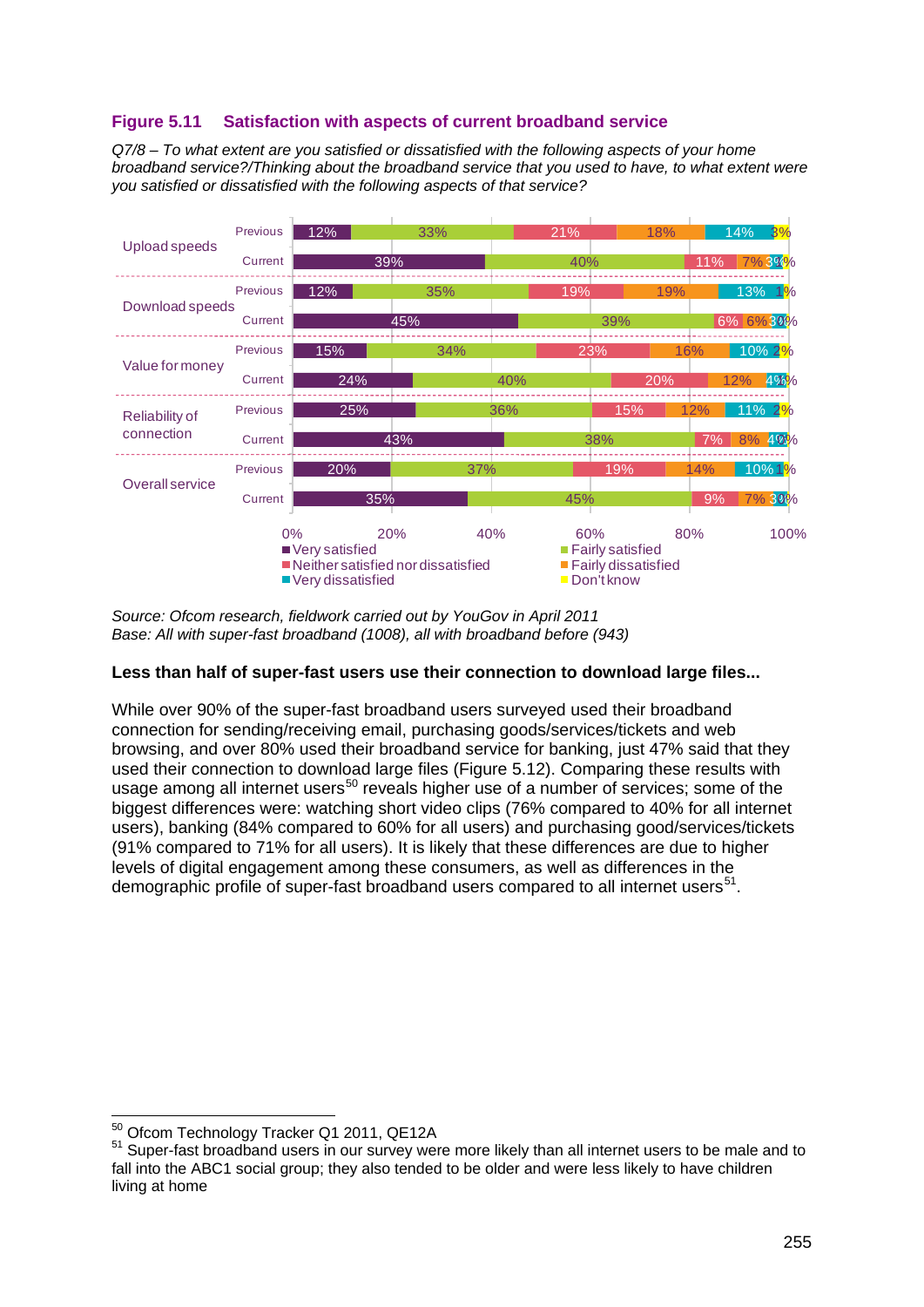<span id="page-13-0"></span>



*Source: Ofcom research, fieldwork carried out by YouGov in April 2011 Base: All with super-fast broadband (1008)*

#### **...but levels of large file downloading and content streaming are higher than average**

There is strong evidence that the take-up of super-fast broadband changes the ways in which consumers use the internet, as users benefit from the improved experience of services which benefit from faster speeds and the higher quality of service typically offered by super-fast services.

The largest increases in reported use relate to streaming TV programmes or full-length films; nearly two-thirds of respondents said that they had increased their levels of streaming highdefinition content and more than half had increased their streaming of standard-definition content [\(Figure 5.13\)](#page-14-0). There were also notable increases in some services which are less mainstream, including file-sharing and online gaming.

The lowest increases were for those services where use was already high, and which typically benefit less from having faster speeds: sending and receiving email, purchasing goods/services/tickets and banking.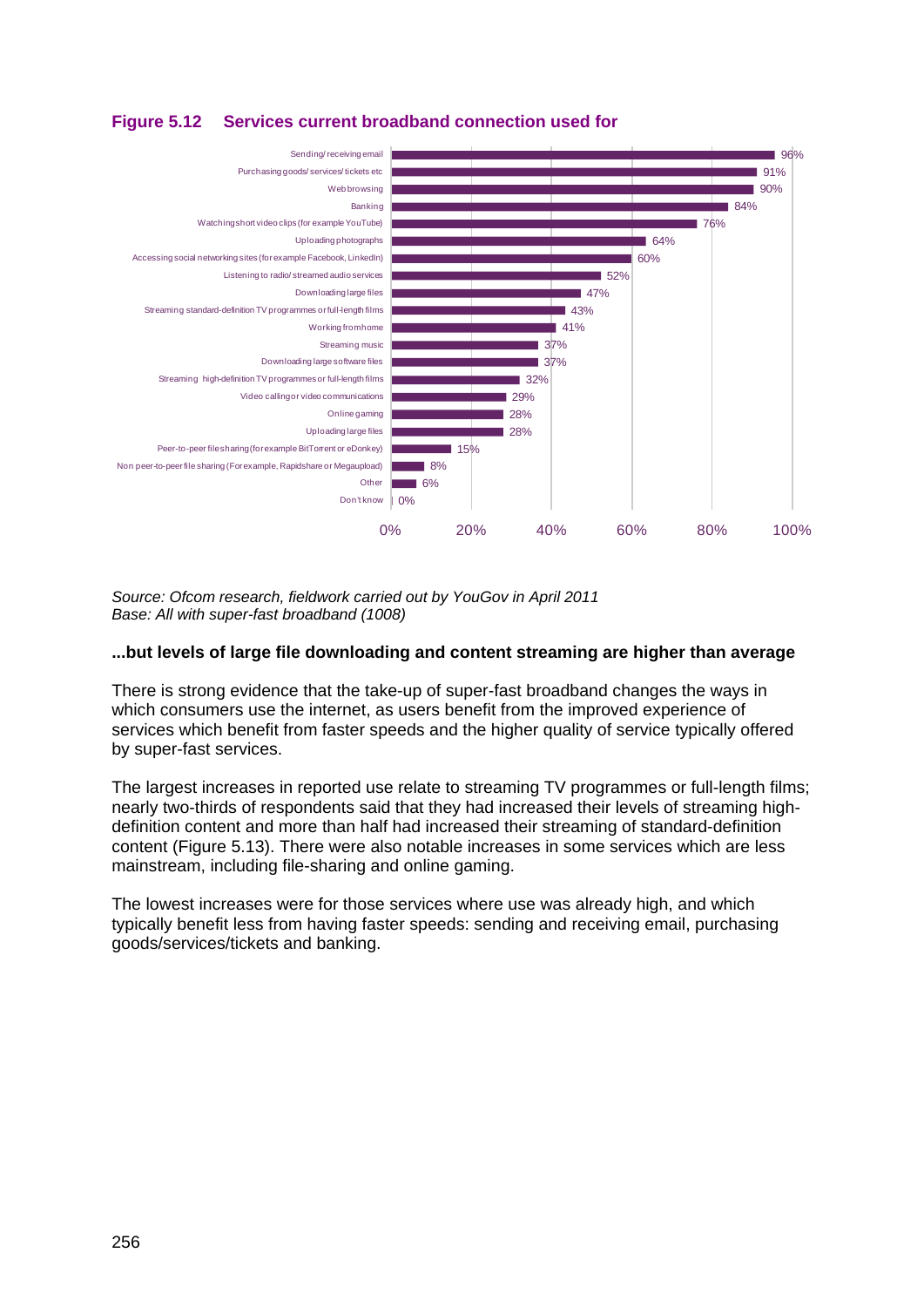# <span id="page-14-0"></span>**Figure 5.13 Change in use compared to previous broadband connection**

*Q13 – How has the amount you use this service(s) changed compared to when you had your previous broadband connection?* 



*Source: Ofcom research, fieldwork carried out by YouGov in April 2011 Base: All with broadband before and using specified service (943)*

## **Most super-fast users say that the service has improved their online experience**

Most respondents said that their experience of using services had improved since taking up their new broadband service; over 80% of respondents said that streaming high-definition TV programmes and full-length films, downloading large files, downloading large software files and streaming standard-definition TV programmes and full-length films had improved [\(Figure](#page-15-0)  [5.14\)](#page-15-0). The majority of consumers (68%) also said that web browsing was better over their super-fast connection; this possibly being due to the typically higher responsiveness of super-fast connections<sup>[52](#page-14-1)</sup>.

<span id="page-14-1"></span> $52$  Responsiveness is typically measured by latency, which is the time it takes for a single packet of data to travel from a user's PC to a third party server and back again. Ofcom research into broadband speeds finds that super-fast broadband services typically had latency more than 30% faster than ADSL services, [http://stakeholders.ofcom.org.uk/market-data-research/telecoms-research/broadband](http://stakeholders.ofcom.org.uk/market-data-research/telecoms-research/broadband-speeds/)[speeds/](http://stakeholders.ofcom.org.uk/market-data-research/telecoms-research/broadband-speeds/)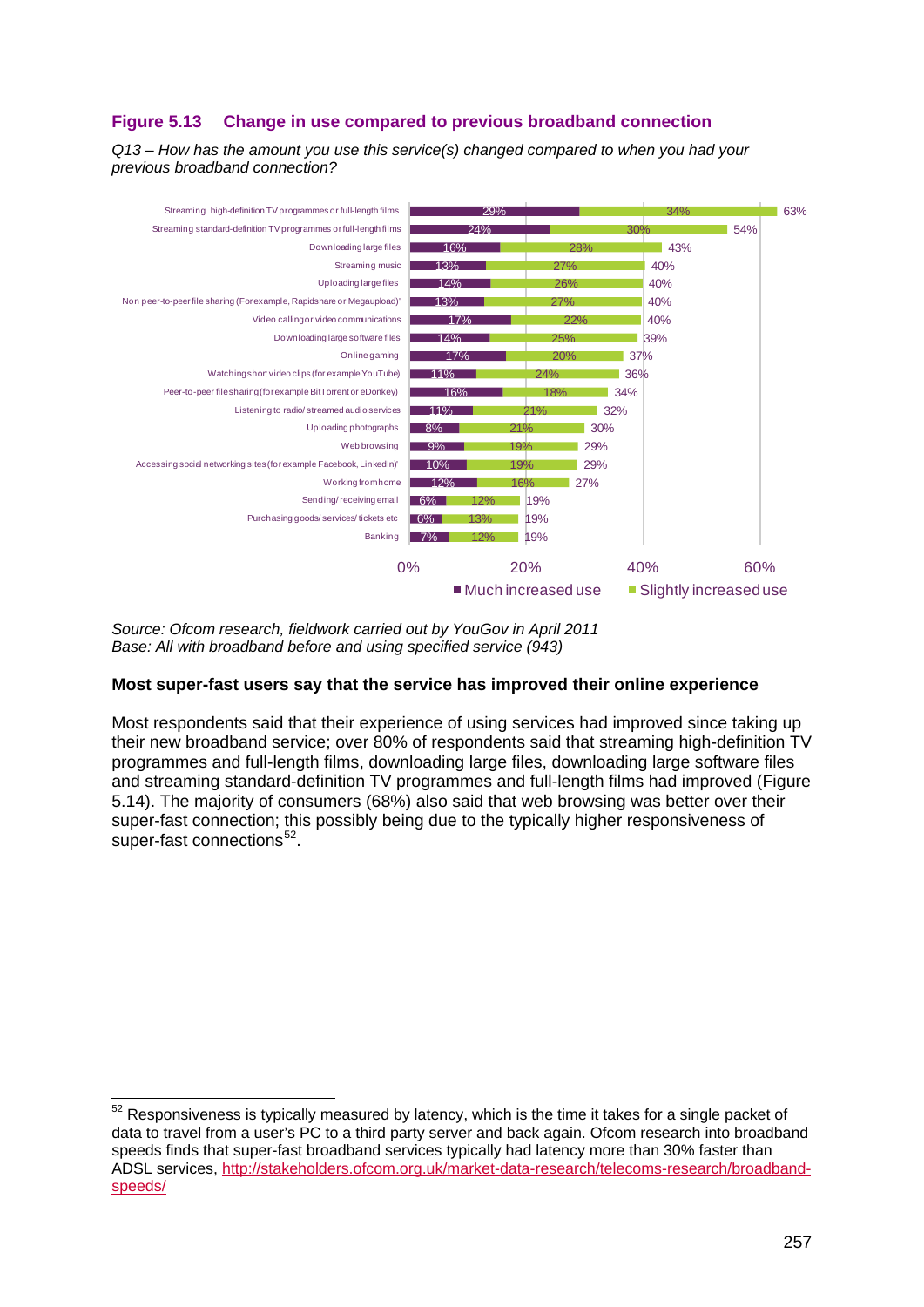## <span id="page-15-0"></span>**Figure 5.14 Experience of using these services compared to previous broadband connection**

*Q14 – And how would you describe your experience of these services using your current connection compared to your previous connection?* 



*Source: Ofcom research, fieldwork carried out by YouGov in April 2011 Base: All with broadband before and using specified service (943)*

## **Notes on methodology**

In order to better understand how consumers choose and use super-fast broadband services we commissioned market research company YouGov to conduct consumer research among BT and Virgin Media super-fast broadband users. For the purposes of this survey super-fast broadband was classified as connections with headline speeds above 'up to' 24Mbit/s, and we included Virgin Media customers on 'up to' 30Mbit/s, 50Mbit/s and 100Mbit/s services, and BT customers receiving its 'up to' 40Mbit/s FTTC service.

YouGov screened respondents on its online panel to identify 1,008 super-fast broadband users who met these criteria, and these respondents formed our survey sample. All respondents were UK adults aged 18+. Fieldwork was conducted from 19 to 27 April 2011.

The survey data have not been weighted and may not represent the profile of the total UK super-fast broadband market; due to the low incidence of super-fast broadband subscribers in the total population (less than 2%) it is not possible to profile this market accurately using our current data. [Figure 5.15](#page-16-1) summarises the sample profile.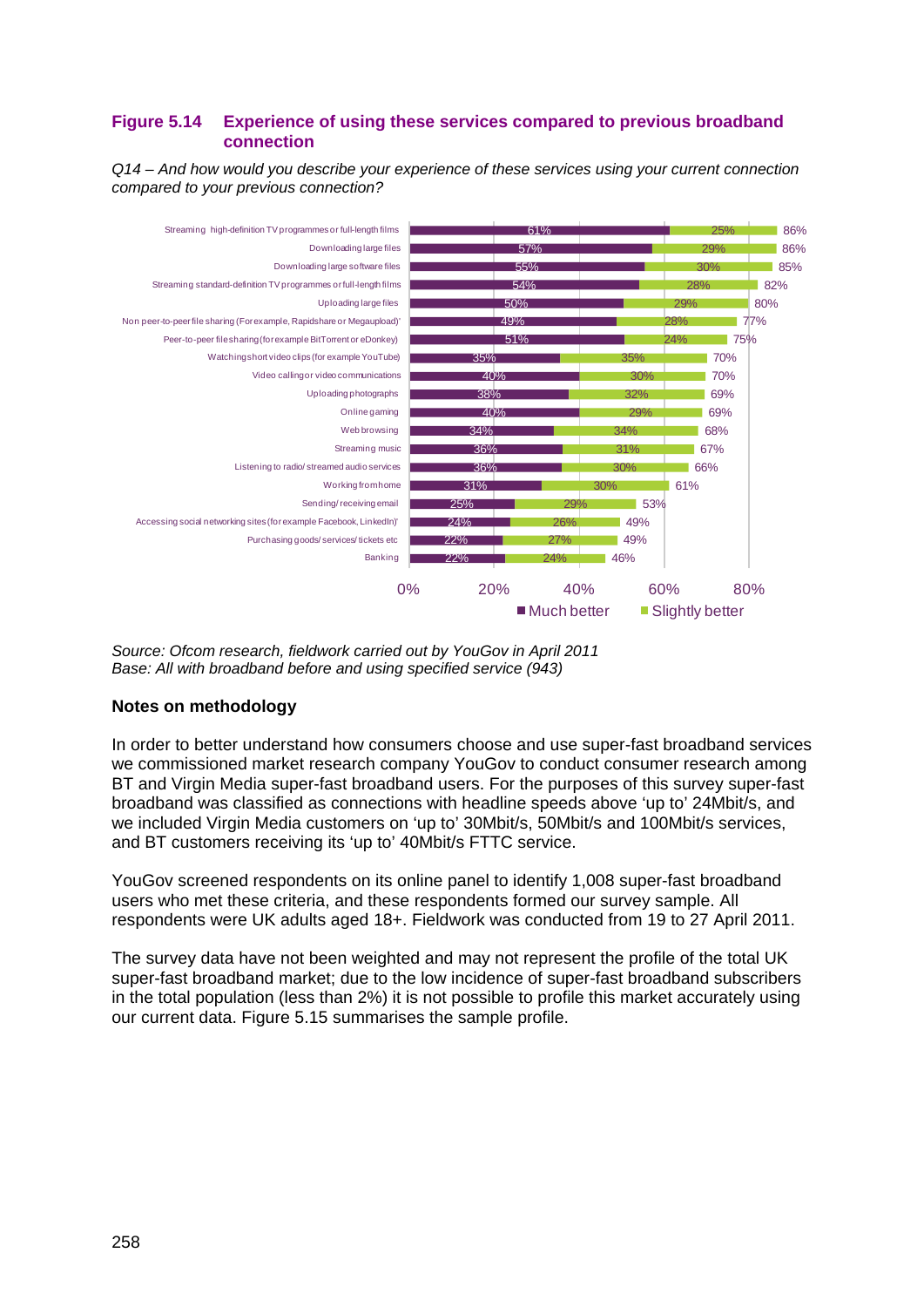|                         | <b>Respondents</b> | % of sample    | % of population |
|-------------------------|--------------------|----------------|-----------------|
| <b>Total</b>            | 1008               |                |                 |
|                         |                    |                |                 |
| Age                     |                    |                |                 |
| 18 to 24                | 72                 | $\overline{7}$ | 14              |
| 25 to 34                | 146                | 14             | 18              |
| 35 to 44                | 181                | 18             | 19              |
| 45 to 54                | 228                | 23             | 15              |
| $55+$                   | 381                | 38             | 33              |
|                         |                    |                |                 |
| <b>Gender</b>           |                    |                |                 |
| Male                    | 728                | 72             | 48              |
| Female                  | 280                | 28             | 52              |
|                         |                    |                |                 |
| <b>Social group</b>     |                    |                |                 |
| ABC1                    | 631                | 63             | 55              |
| C <sub>2</sub> DE       | 377                | 37             | 45              |
|                         |                    |                |                 |
| <b>Children at home</b> |                    |                |                 |
| <b>No</b>               | 756                | 75             | 60              |
| Yes                     | 236                | 23             | 40              |

## <span id="page-16-1"></span>**Figure 5.15 Super-fast broadband research sample profile**

*Source: Ofcom*

# <span id="page-16-0"></span>**5.1.4 Mobile customers flock to pay-monthly contracts**

#### **Nearly seven million contract subscriptions added in 2010 as consumers move to pay-monthly**

For several years there has been a gradual shift of consumers from pre-pay (pay-as-you-go) mobile connections to post-pay (pay monthly contracts). This shift gathered pace in 2010 as the number of pre-pay mobile connections increased by 6.5 million, and the number of prepay connections fell by 5.7 million. By the end of the year, 49% of mobile connections were post-pay, compared to 41% at the end of 2009 [\(Figure 5.16\)](#page-17-0).

As mobile take-up approaches saturation, mobile network operators have focused on increasing their pay-monthly customer bases as a way of reducing customer churn and maximizing revenues. Average monthly spend for pay-monthly connections is more than three times that of a pre-pay customer (although the differential has been falling as customers increasingly take lower-price pay-monthly tariffs), and the customer lifetime value of a post-pay customer is much higher than that of a pre-pay customer, as the propensity to switch provider is much lower (in part because most post-pay customers are tied into a minimum contract duration).

The migration from pre-pay to post-pay can be attributed to three main factors:

- the growth of sub-£20 mobile contracts, which have made pay-monthly contracts affordable for more users, and often offer greater value than pay-as-you-go tariffs.
- the growth of one-month SIM-only contracts, which enable subscribers to take advantage of the bundled calls, messages and data allowances provided by post-pay contracts without committing to a long-term contract; and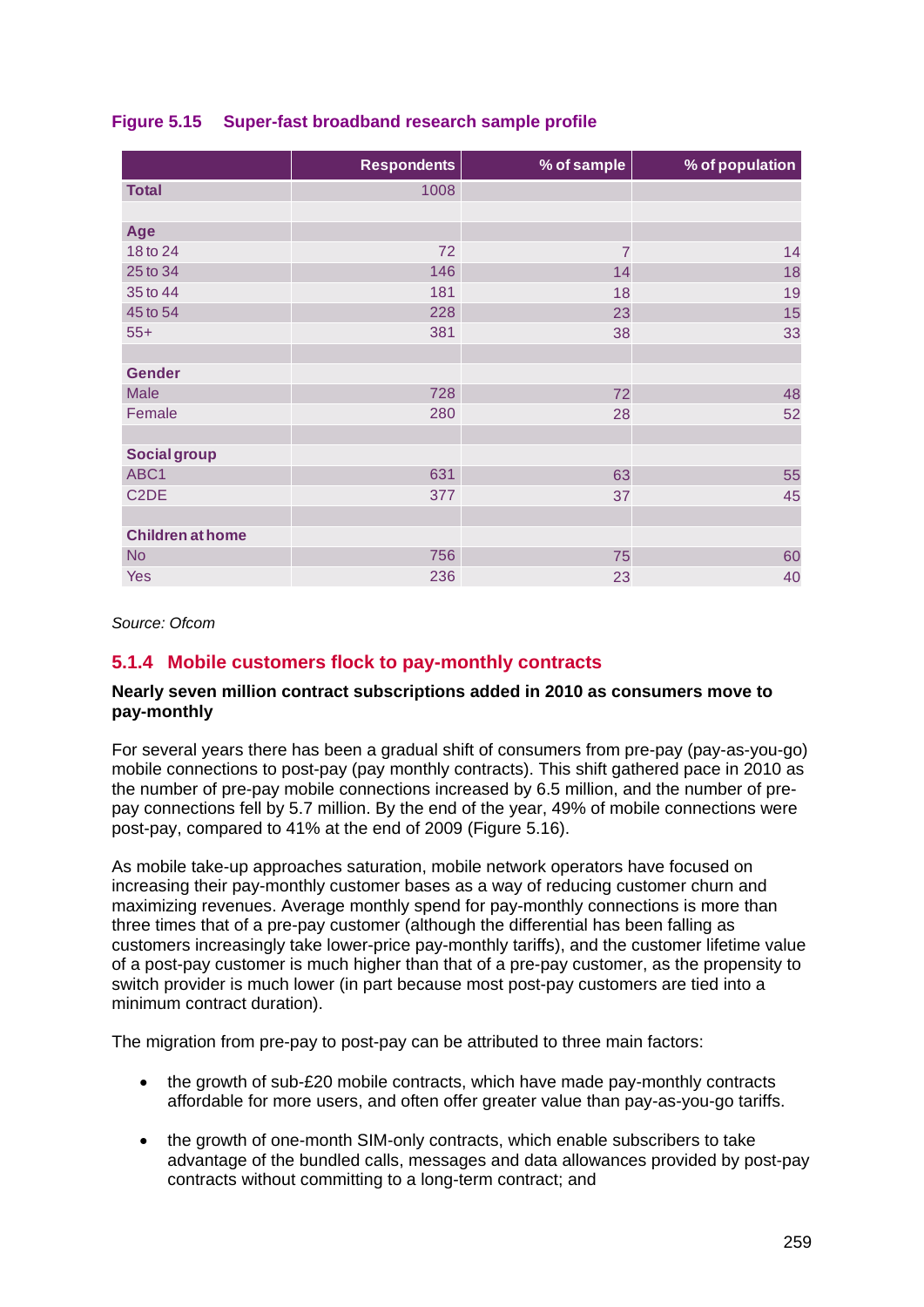• growth in the popularity of smartphones (which were owned by 27% of adults and accounted for around half of mobile phone sales in Q1 2011), the most desirable models of which are often only available on post-pay contracts, and because postpay tariffs allow users to spread the high handset cost across the duration of the contract rather than paying up front

This trend towards contract subscriptions looks set to continue, as following Ofcom's move to reduce mobile termination rates to 0.69p per minute by 2015, some operators have increased the cost of pre-pay charges. In July 2011 Orange increased its standard pre-pay prices by 25% for calls to mobiles, landlines and voicemail and the price of texting by 20%, and Vodafone also increased its pre-pay prices<sup>53</sup>. In addition, Vodafone, O2, and Everything Everywhere (which operates the T-Mobile and Orange brands) have all announced that they will stop subsidising pre-pay handsets, thereby increasing the overall cost for pre-pay consumers and making monthly contracts potentially more attractive for some consumers.<sup>[54](#page-17-2)</sup>



## <span id="page-17-0"></span>**Figure 5.16 Pre-pay and contract mobile connections**

*Source: Ofcom / operators*

*Notes: Based on data provided to Ofcom by operators; includes estimates where Ofcom does not receive data from the operators*

# **One in five pay-monthly contracts is for less than £15 a month**

[Figure 5.17](#page-18-0) details how the monthly rental costs of new mobile contracts have changed between Q1 2005 and Q1 2011. It indicates how there has been an ongoing growth in lowervalue contracts: in Q1 2011 the majority of new contracts (51%) were for less than £25 a month, compared to just 15% of new contracts sold in Q1 2005.

Also evident is the growth of sub-£15 a month contracts, which accounted for 20% of new contracts sold in Q1 2011, having been virtually non-existent four years previously. The low monthly cost and limited contractual commitment makes SIM-only contracts attractive to many pre-pay users who continue to use their existing handsets. In June 2011 SIM-only tariffs, including at least 100 anytime, any network minutes, were available on one-month contracts from all the UK's mobile network operators as well as leading MVNOs for £10.50 or less a month. These SIM-only contracts also typically include a large number of text messages; indeed some tariffs offer 100 minutes and unlimited texts for £10 a month,

<span id="page-17-1"></span><sup>53</sup>http://www.mobiletoday.co.uk/News/11951/Orange\_and\_Vodafone\_hike\_PAYG\_charges\_as\_EU\_sl [ashes\\_roaming\\_fees.aspx](http://www.mobiletoday.co.uk/News/11951/Orange_and_Vodafone_hike_PAYG_charges_as_EU_slashes_roaming_fees.aspx)

<span id="page-17-2"></span><sup>54</sup> [http://www.independent.co.uk/news/uk/home-news/mobile-operators-pull-prepay-phone-subsidies-](http://www.independent.co.uk/news/uk/home-news/mobile-operators-pull-prepay-phone-subsidies-2290895.html)[2290895.html](http://www.independent.co.uk/news/uk/home-news/mobile-operators-pull-prepay-phone-subsidies-2290895.html)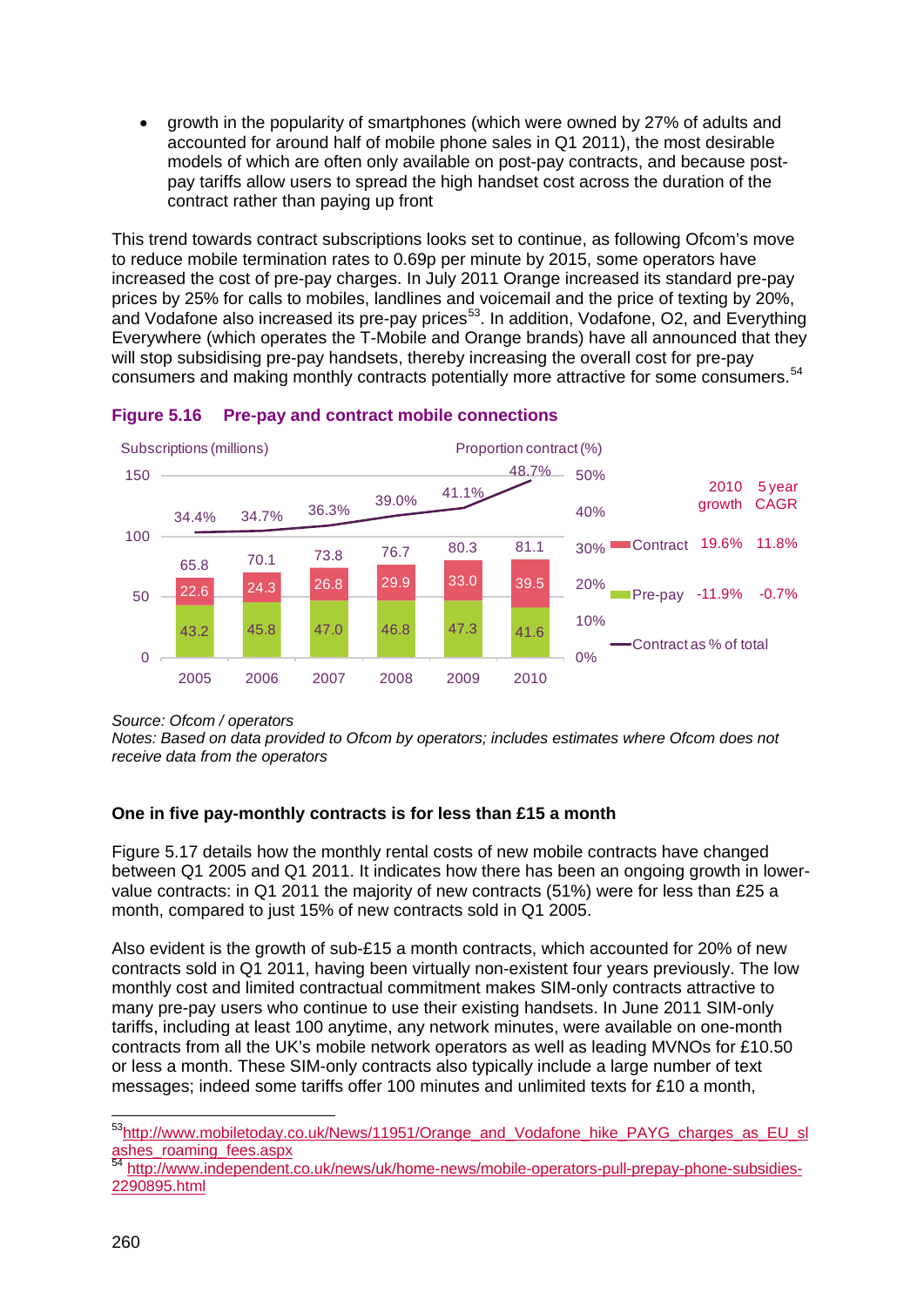making them particularly attractive to younger users who are often very high users of text messaging.



<span id="page-18-0"></span>

*Source: GfK Retail and Technology UK Ltd, Contract Handset Acquisitions: price segments. Notes: England, Scotland and Wales only (excludes Northern Ireland); based on GfK's coverage of 94% of the consumer market; based on new post-pay connections; excludes contract renewals; only represents sales through consumer channels (i.e. most business connections are excluded)* 

#### **Numbers of inclusive minutes fall as mobile contracts get cheaper**

As the proportion of sub-£25 mobile contracts has increased, the average number of inclusive minutes in pay-monthly contracts has fallen. Based on an analysis of mobile bills submitted to price comparison service billmonitor, the average number of inclusive minutes on mobile contracts fell from 550 minutes in March 2010 to 487 in June 2011. These data should be treated with caution, as users of billmonitor may not be representative of mobile users as a whole, and it is likely that the data over-represent users at the ends of their contracts, as it is these users who are of course most likely to be using a price comparison site.

<span id="page-18-1"></span>Nevertheless, it is clear that there is a movement towards pay-monthly users taking subscriptions with lower numbers of inclusive minutes. [Figure 5.18](#page-18-1) shows that there has been a significant increase in contracts with 300 minutes, which accounted for nearly a quarter of the mobile bills submitted to billmonitor in June 2011, while there has been a steady drop in the proportion of mobile contracts that include 600 minutes.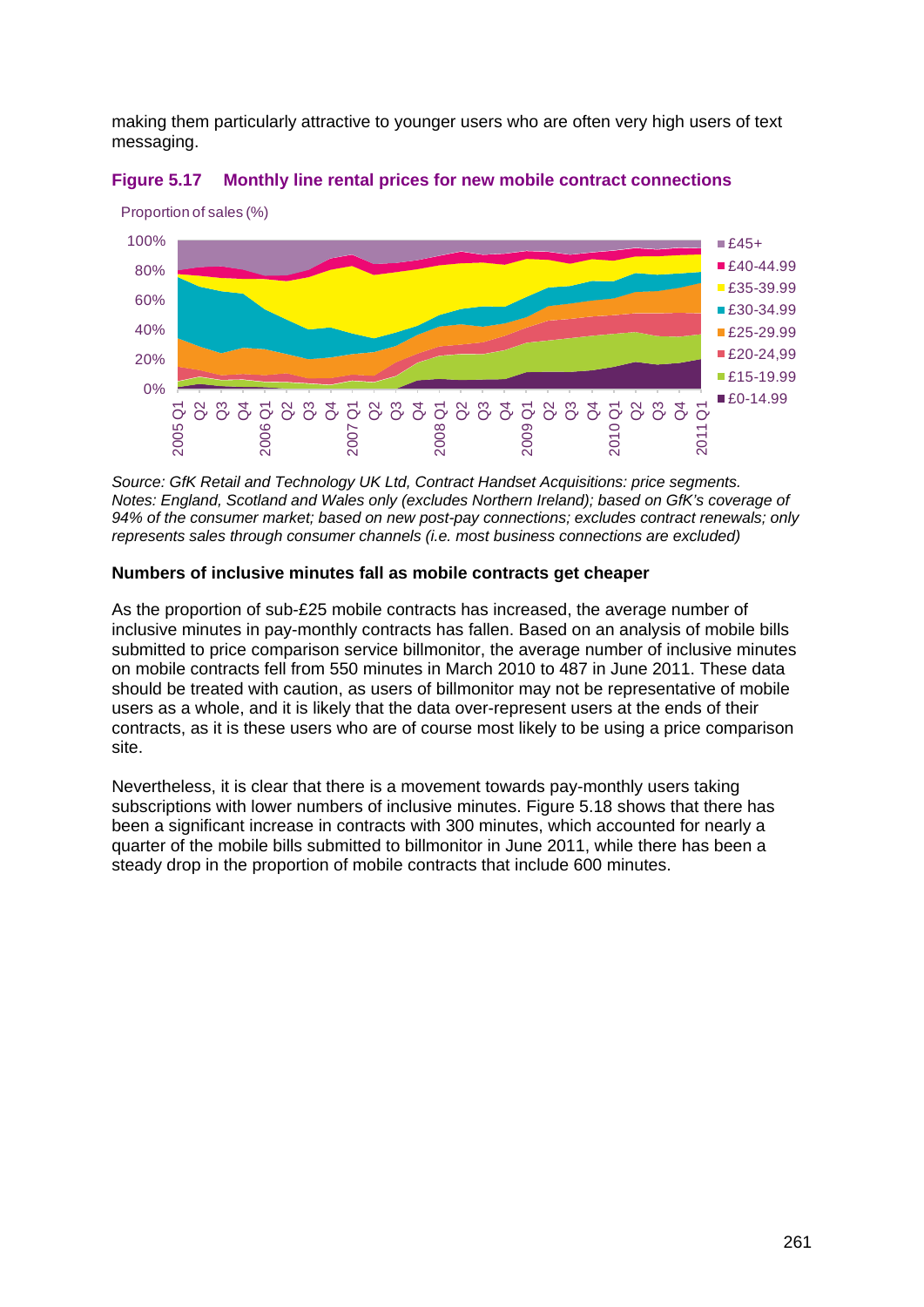

## **Figure 5.18 Proportion of pay-monthly customers with 300 and 600 minutes voice allowance**

*Source: billmonitor*

#### **The large majority of contracts are either one month or 24 months**

[Figure 5.19](#page-20-0) below details how the length of mobile contracts has evolved in recent years. It shows that one-month contracts (i.e. most SIM-only contracts) accounted for around one in five new connections in Q1 2011. However, the emergence of one-month contracts has been accompanied by the increasing availability and take-up of two-year contracts, which have accounted for more than two-thirds of new pay-monthly connections since Q3 2010.

The lengthening of standard contract lengths from 12 months to 18 months, and then to 24 months (and in some cases 36 months), has been driven by operators looking to reduce customer churn. It has also made smartphones more affordable for many consumers, as the monthly fees on 24-month contracts are lower than on 12- or 18-month contracts, as mobile operators recoup the cost of a subsidised handset over a longer period.

However, in May 2011 new EU regulations came into force that mandate mobile providers to offer 12-month contracts and place an upper limit of 24 months on new contract lengths. These shorter contracts may be popular with consumers who do not wish to subscribe to longer contracts, or those who are eager to have the latest handsets (as previously the limited availability of the latest handsets on 12-month contracts meant that they were forced to continue using a handset which had been replaced by a newer model).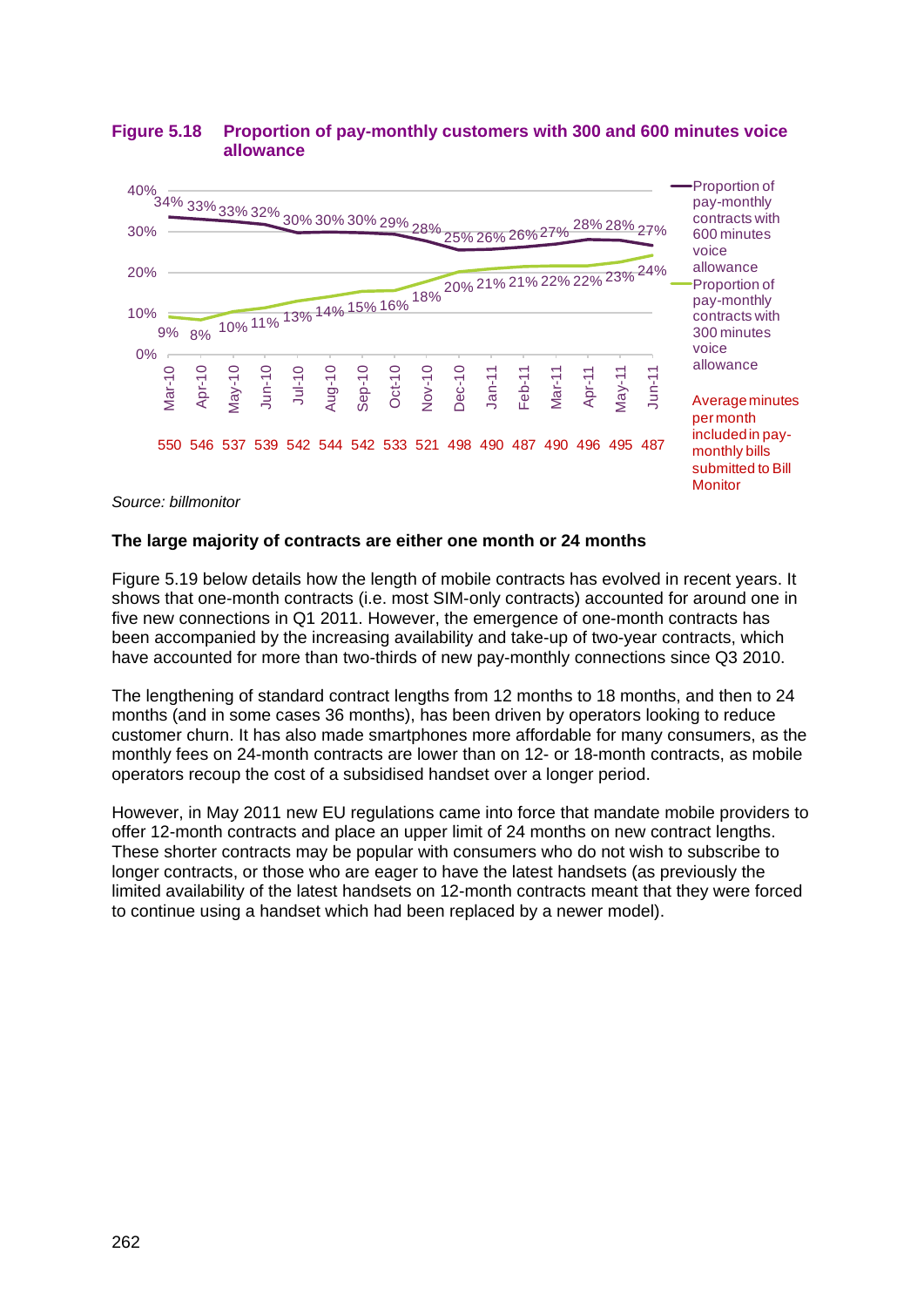

# <span id="page-20-0"></span>**Figure 5.19 Monthly line rental for new mobile contract connections**

*Source: GfK Retail and Technology UK Ltd, Contract Length Sales of new Mobile Connections, Q1 2005-Q1 2011.*

*Notes: England, Scotland and Wales only (excludes Northern Ireland); based on GfK's coverage of 94% of the consumer market; based on new post-pay connections; excludes contract renewals; only represents sales through consumer channels (i.e. most business connections are excluded)* 

## **Growth of smartphones and mobile internet use**

A key characteristic of the communications market in the past year has been the growth in take-up of smartphones (see Section 0 above). [Figure 5.20](#page-21-1) details sales data collected by GfK, which indicate that smartphone sales nearly tripled between Q1 2009 and Q1 2011. By the first quarter of 2011, around half of new handsets sold were smartphones (note that in this analysis smartphones are defined by the operating system – this may be a more restrictive definition of smartphone than is used elsewhere in this report, where smartphones are defined more by functionality).

It is likely that the demand for smartphones, particularly among younger users, has played a role in the increasing take-up of pay-monthly contracts, as users repay much of the cost of an expensive handset over a 24-month contract. In addition, as internet access on mobile phones becomes more widespread (we find that 36% of mobile users claim to access the internet on their mobile phone – see Section 4.1.2 of this report), pay-monthly tariffs may be more attractive than pay-as-you-go tariffs, as the majority of post-pay tariffs now include some element of bundled data use.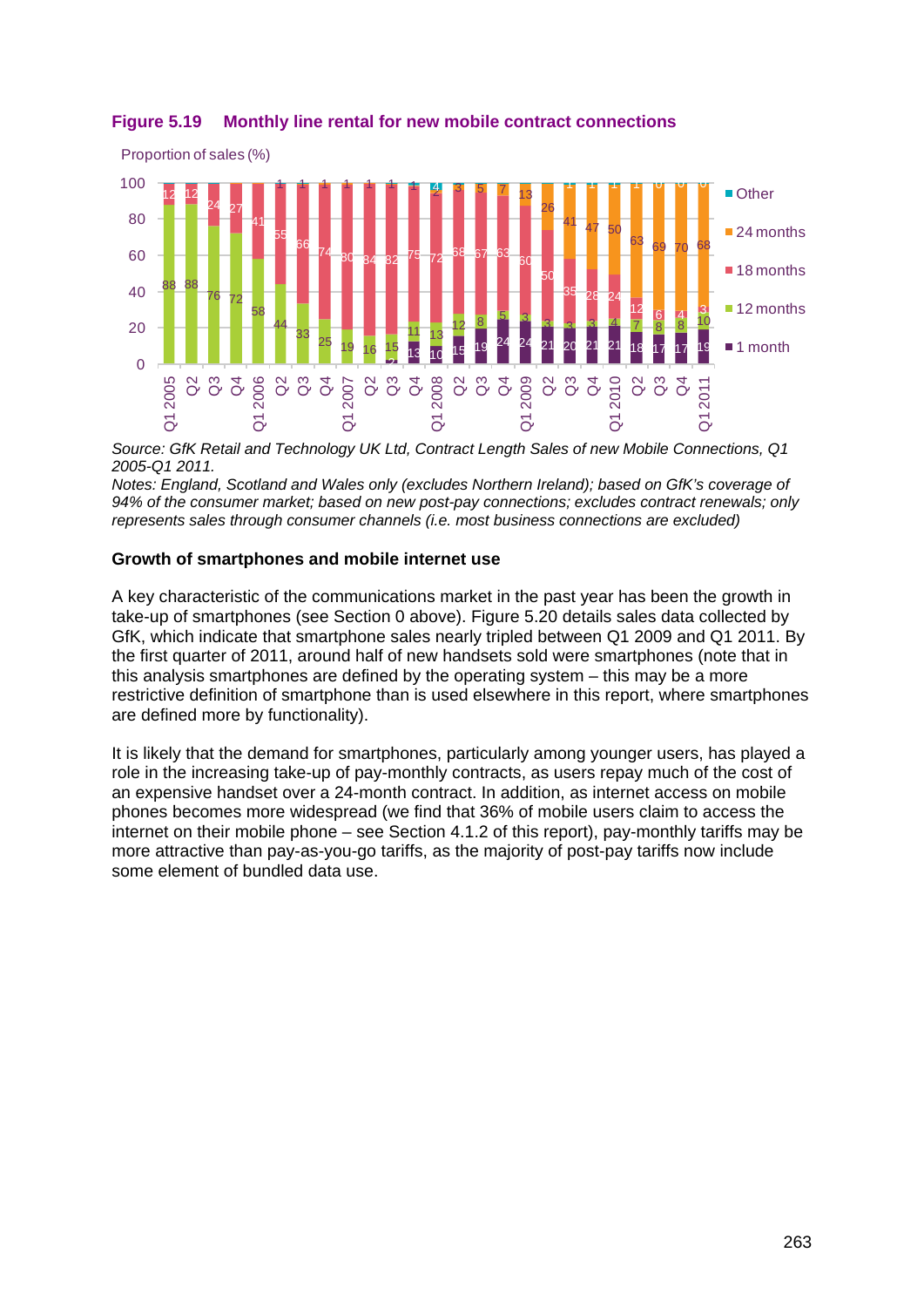## <span id="page-21-1"></span>**Figure 5.20 UK smartphone sales**



*Source: GfK Retail and Technology Ltd, based on factual point-of-sale information*

*(1) Smartphones are defined as any handset running an open operating system, including Symbian* 

*(6.1 and above), Android, BlackBerry, iPhone, Palm, Windows Mobile or Linux operating systems;* 

*(2) England, Scotland and Wales only (excludes Northern Ireland);* 

*(3) Based on GfK 's coverage of 95% of the market – data have been extrapolated to represent whole market;* 

*(4) Only represents sales through consumer channels, i.e. most business connections are excluded*

# <span id="page-21-0"></span>**5.1.5 Mobile networks look to keep up with explosion in mobile data use**

## **Data volumes transferred over mobile networks increased by 67% in 2010**

As detailed elsewhere in this report, there has been an explosion in the use of mobile data services in the last couple of years – both through the take-up of dongles connecting PC/laptops to the internet and through the increasing use of data services on mobile handsets. We estimate that data volumes increased by a factor of 38 in the three years to the end of 2010.

It is the increasing take-up of smartphones, which were used by 26% of the UK population in March 2011 (see Section 0 of this report) and represented over 40% of handset sales in the second half of 2010 (see [Figure 5.20](#page-21-1) above), that is likely to have been the primary driver of the 67% increase in mobile data volumes in 2010; in Q1 2011 our consumer research found that 28% of UK adults claimed to access the internet on a mobile phone (up from 22% a year previously), and 17% claimed to access the internet on a PC/laptop via mobile broadband (up from 15% a year previously). (See Figure 4.14 in Section 4 of this report for further details).

This rapid increase in data use inevitably puts a strain on mobile networks, particularly at peak times. Our research into mobile broadband performance, undertaken in Q4 2010, found that the average speed delivered to consumers in off-peak periods was 1.9Mbit/s, compared to an average speed of 1.4Mbit/s in peak periods, while average download speeds for operators on their 3G networks were between 16% and 50% lower in peak periods than in off-peak periods<sup>[55](#page-21-2)</sup>. However, there is some evidence that investment in network upgrades is keeping up with increases in demand. The average download speed of 1.5Mbit/s that we measured in Q4 2010 was significantly faster than the 1Mbit/s average speed reported in a previous study of mobile broadband performance by Epitiro (December research/bspeeds2010/Mobile\_BB\_performance.pdf<br>
interpretation and Technology Ltd, based on factual point-<br>
(6.1 and above). Android, BlackBerry, iPhone, Palm, Windows News<br>
(6.1 and above). Android, BlackBerry, iPhone, P

<span id="page-21-2"></span> <sup>55</sup> [http://stakeholders.ofcom.org.uk/binaries/research/telecoms-](http://stakeholders.ofcom.org.uk/binaries/research/telecoms-research/bbspeeds2010/Mobile_BB_performance.pdf)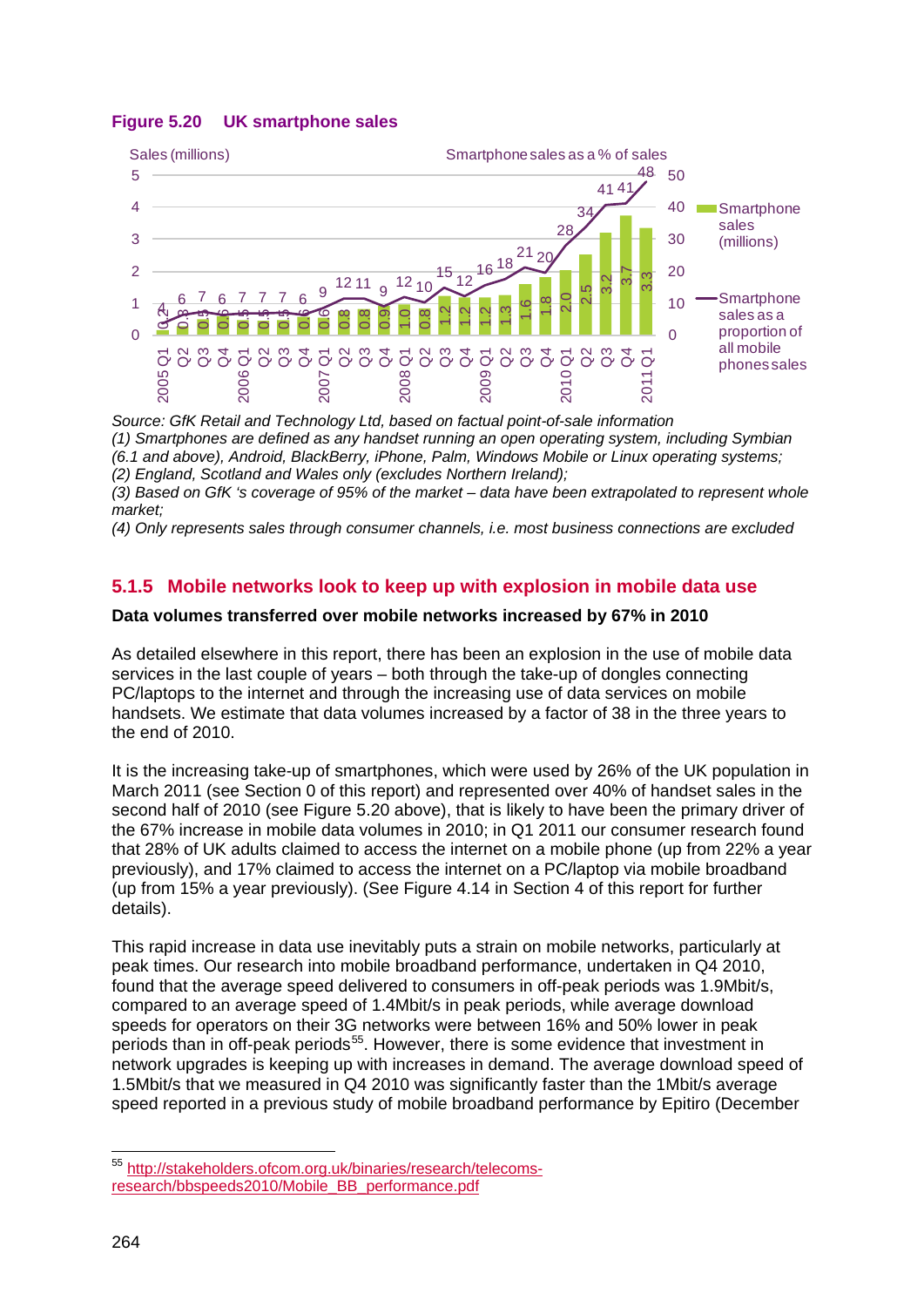2008 to May 2009)<sup>[56](#page-22-1)</sup>. Although like-for-like comparison is not possible due to methodological differences, the increase in speeds may be indicative of improved network performance.

In addition to detailing the increase in data volumes, [Figure 5.21](#page-22-0) also maps the increase in data revenues over the same period. It shows that while data volumes increased by 3800% between Q4 2007 and Q4 2010, data revenues only increased by 46%. During 2010, data revenues were fairly flat (up 4.3%), while data volumes increased by 67%. It is important to note that these data revenues are likely to be understated, as we are able to include only data-specific revenues (i.e. metered fees or separate add-ons), whereas increasingly a data allocation is included within the monthly line rental fee for mobile phone contracts. It is also true that substantial increases in capacity can often be achieved with relatively inexpensive upgrades, for example from 3G to HSPA.

Nevertheless, this growing gap between data volumes and data revenues represents a significant challenge to the mobile industry. It is this that has led some operators to reduce the data limits associated with mobile phone subscriptions and introduce tiered pricing. For example, in January 2010 T-Mobile set a 500MB limit on streaming or downloading video, while still continuing to offer unlimited web browsing; and in June 2010 O2 ended unlimited data plans for all its mobile tariffs, setting limits ranging from 500MB to 1GB per month according to tariff, and offering additional 'bolt-ons' of an extra 500MB for £5 a month or 1GB for £10.



## <span id="page-22-0"></span>**Figure 5.21 Mobile data volume and revenue growth**

#### *Source: Ofcom / operators*

*Notes: Data revenues include revenues for data services on mobile phone connections and mobile broadband (dongle) connections, but do not include any allocation for data services which may be bundled with access charges in mobile phone subscriptions; includes estimates where Ofcom does not receive data from operators*

Data collected by price comparison service billmonitor allow us to track the changes in data use, as reported on the mobile phone bills that users of the service submit. It should be noted that consumers using billmonitor may not be representative of mobile users as a whole, but nevertheless the data does provide some insight into the trends in the use of mobile data services. Based on between 3,000 and 10,000 bills submitted every month, the proportion of pay-monthly customers who used data services increased from 63% to 73% between March 2010 and June 2011. However, more striking is the increase in the average data use by these consumers, which approximately doubled over the same period. But there are some signs that the average data use of pay-monthly customers has levelled off since

<span id="page-22-1"></span> <sup>56</sup> [http://www.epitiro.com/assets/files/ukmobilebroadband\\_final.pdf](http://www.epitiro.com/assets/files/ukmobilebroadband_final.pdf)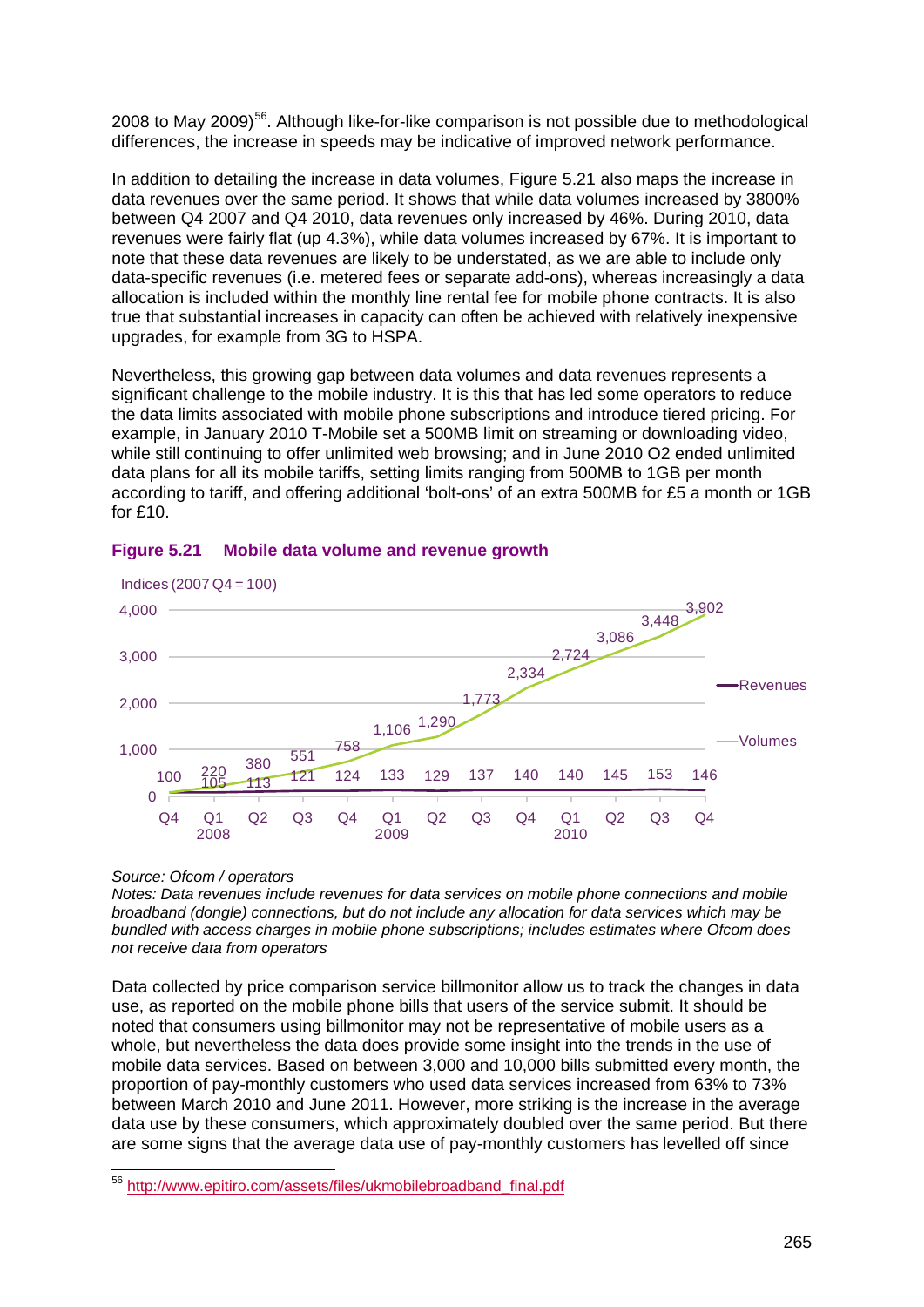November 2010 – although it is difficult to draw conclusions from a limited data set over a short period of time, it may be that the rapid growth phase seen until the end of 2010 is slowing, due to a combination of factors including changing behaviour as the market moves from early adopter to late adopter phase, and operator pricing policies reducing heavy users' data consumption.





*Source: billmonitor* 

#### **WiFi offers some potential for off-loading mobile data…**

Our research finds that by Q1 2011, 75% of home broadband connections used a WiFi router (see Figure 4.15 in Section 4 of this report), thereby allowing consumers with WiFienabled mobile phones (which most smartphones are) to use their home fixed-line broadband connection, thereby reducing the risk of exceeding data limits and generally benefitting from better performance (our research finds, for example, that average download speeds over home fixed-line broadband connections were 6.2Mbit/s in Q4 2010, compared to 1.5Mbit/s over mobile broadband networks) $57$ .

Public WiFi 'hotspots' also offer the potential for off-loading data used on mobile devices to fixed-line networks. BT is the largest provider of hotspots in the UK, with over 2 million on the BT FON network (these are BT home broadband subscribers who securely share a portion of their WiFi connection, making it available to other members who are in range), and nearly 4,000 OpenZone public hotspots. BT Total Broadband customers with an iPhone or Android device can download a free app that gives free access to BT's WiFi network and includes a mapping service showing the nearest hotspot. By November 2010, BT reported that over 170,000 people had downloaded this app<sup>[58](#page-23-1)</sup>.

O2, Orange, Vodafone and Tesco Mobile all include access to WiFi hotspots within some of their mobile tariffs. In January 2011 O2 announced that it was investing in developing its own public WiFi network, initially in 450 O2-owned sites, but with plans to expand to 15,000 WiFi hotspots by 2013. Also in January 2011, Sky announced that it was purchasing WiFi operator The Cloud, which has 5,000 hotspots throughout the UK – indicating the

<span id="page-23-0"></span> <sup>57</sup> [http://stakeholders.ofcom.org.uk/binaries/research/telecoms-](http://stakeholders.ofcom.org.uk/binaries/research/telecoms-research/bbspeeds2010/Mobile_BB_performance.pdf)

[research/bbspeeds2010/Mobile\\_BB\\_performance.pdf](http://stakeholders.ofcom.org.uk/binaries/research/telecoms-research/bbspeeds2010/Mobile_BB_performance.pdf)

<span id="page-23-1"></span>[http://www.btopenzone.com/news/news\\_20101109.jsp](http://www.btopenzone.com/news/news_20101109.jsp)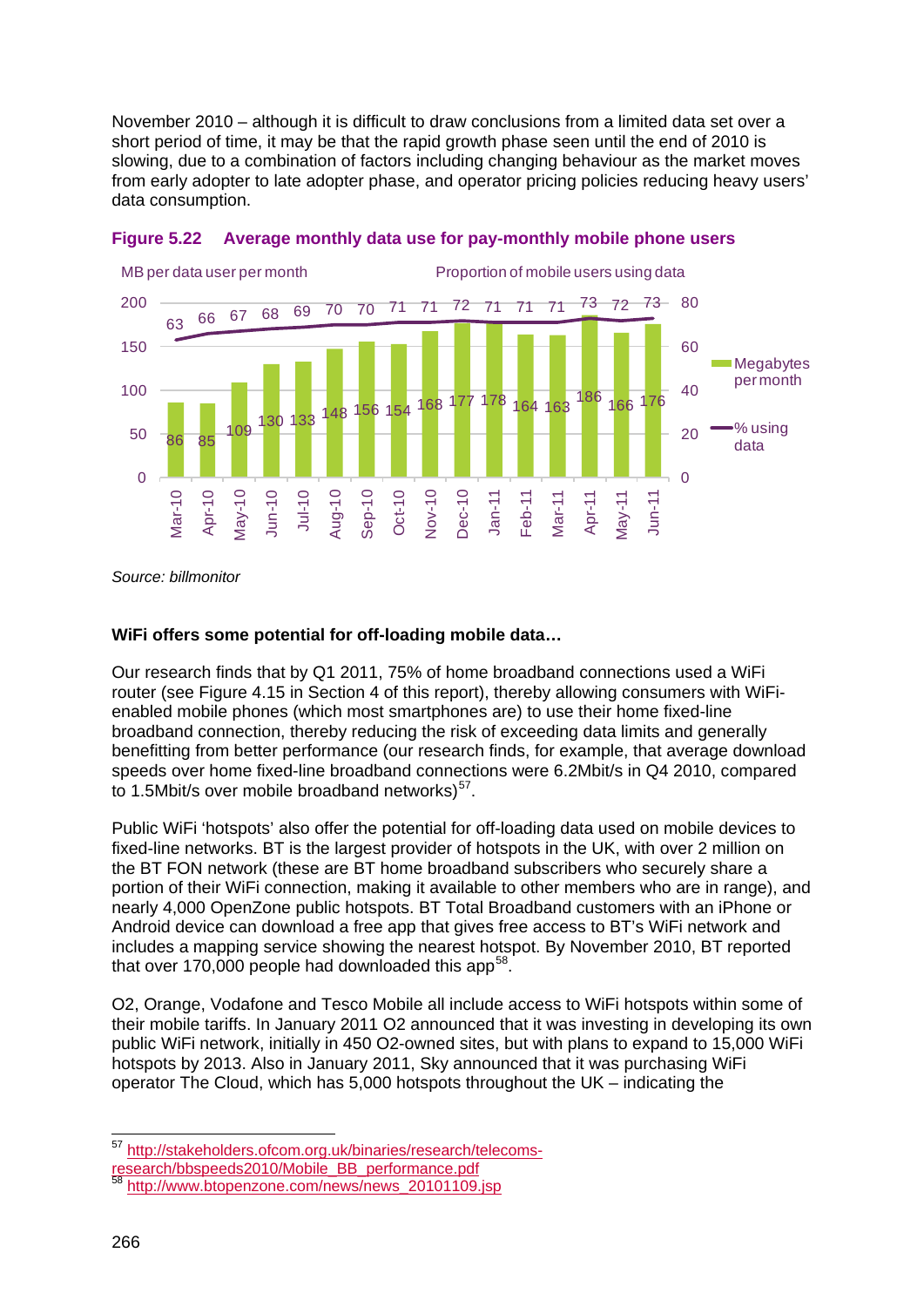importance Sky attaches to being able to deliver data (and in particular content) services to its customers outside the home without relying on cellular networks.

#### **…but a step change in the performance of mobile networks will come with the launch of LTE networks**

Current UK mobile networks use the 3G/HSPA standard. However, trials are under way for the launch of super-fast mobile broadband networks using the LTE standard (often referred to as '4G'). LTE networks will offer much higher theoretical speeds (commercial deployments elsewhere in the world are delivering speeds in excess of 50Mbit/s), but also much greater capacity. In part, increased capacity will come from greater spectral efficiency – research commissioned by Ofcom from Real Wireless estimates that initial deployments of LTE will provide a 1.2 times increase over the most efficient 3G technology in deployment in the UK (HSPA+), and forecasts that increased spectral efficiency will enable the networks to carry as much as 5.5 times more traffic in the same spectrum by 2020[59.](#page-24-1) However, the main driver of increased capacity will come from the allocation of more spectrum. Ofcom has announced plans to auction spectrum at 800MHz and 2.6GHz (the 'digital dividend' spectrum made available by the switchover from analogue to digital television) in Q1 2012, which should lead to the launch of commercial LTE services from 2013<sup>[60](#page-24-2)</sup>.

In preparation, a number of operators have been running mobile broadband trials using spectrum in the 800MHz and 2.6GHz bands. By June 2011, Ofcom had issued 14 nonoperational licences in the 2.6GHz band which were live (eight for test purposes using LTE technology, five for WIMAX and two for rural broadband), with one non-operational licence in the 800MHZ band which had recently expired and two more shortly to start (all for LTE technology). The Global Mobile Suppliers Association reported in June 2011 that O2 and Vodafone had made commitments to investing in LTE network infrastructure, while Arqiva and Clear Mobile were engaged in pre-commitment trials<sup>61</sup>. In May 2011 Everything Everywhere and BT announced the UK's first live customer trial of LTE-based mobile broadband using 800MHz test spectrum to offer broadband services to up to 100 mobile customers and up to 100 fixed-line customers in a  $25km^2$  area of rural Cornwall; the trial will start in September and continue until early 2012 $^{62}$  $^{62}$  $^{62}$ .

# <span id="page-24-0"></span>**5.1.6 Overview of recent trends in residential fixed telecoms pricing**

In March 2011, BT announced changes to its residential fixed-line pricing, including:

- a 30p a month increase in the standard monthly line rental charge, to £13.90;
- a 9% increase in the cost of a daytime call to a UK landline call, from 7p a minute to 7.6p; and
- an increase in the call set-up fee, from 11.5p to 12.5p.

These came following a 50p increase in line rental and increases in call charges of around 10%, which BT introduced in October 2010, a £1 increase in standard line rental in April 2009 and a 75p increase in standard line rental in April 2008. BT's changes in pricing are

<span id="page-24-1"></span> <sup>59</sup> [http://stakeholders.ofcom.org.uk/market-data-research/technology-research/2011/4G-Capacity-](http://stakeholders.ofcom.org.uk/market-data-research/technology-research/2011/4G-Capacity-Gains/) $\frac{\text{Gains}}{\text{60}}$ 

<span id="page-24-2"></span><http://stakeholders.ofcom.org.uk/consultations/combined-award/>

<span id="page-24-3"></span><sup>&</sup>lt;sup>61</sup> The GSA Mobile Broadband Update, 16 June 2011,

[http://www.gsacom.com/gsm\\_3g/info\\_papers.php4](http://www.gsacom.com/gsm_3g/info_papers.php4)

<span id="page-24-4"></span>[http://everythingeverywhere.com/2011/05/25/everything-everywhere-and-bt-wholesale-to-deliver](http://everythingeverywhere.com/2011/05/25/everything-everywhere-and-bt-wholesale-to-deliver-the-uk%e2%80%99s-first-live-customer-trial-of-4g-high-speed-broadband-technology/)[the-uk%e2%80%99s-first-live-customer-trial-of-4g-high-speed-broadband-technology/](http://everythingeverywhere.com/2011/05/25/everything-everywhere-and-bt-wholesale-to-deliver-the-uk%e2%80%99s-first-live-customer-trial-of-4g-high-speed-broadband-technology/)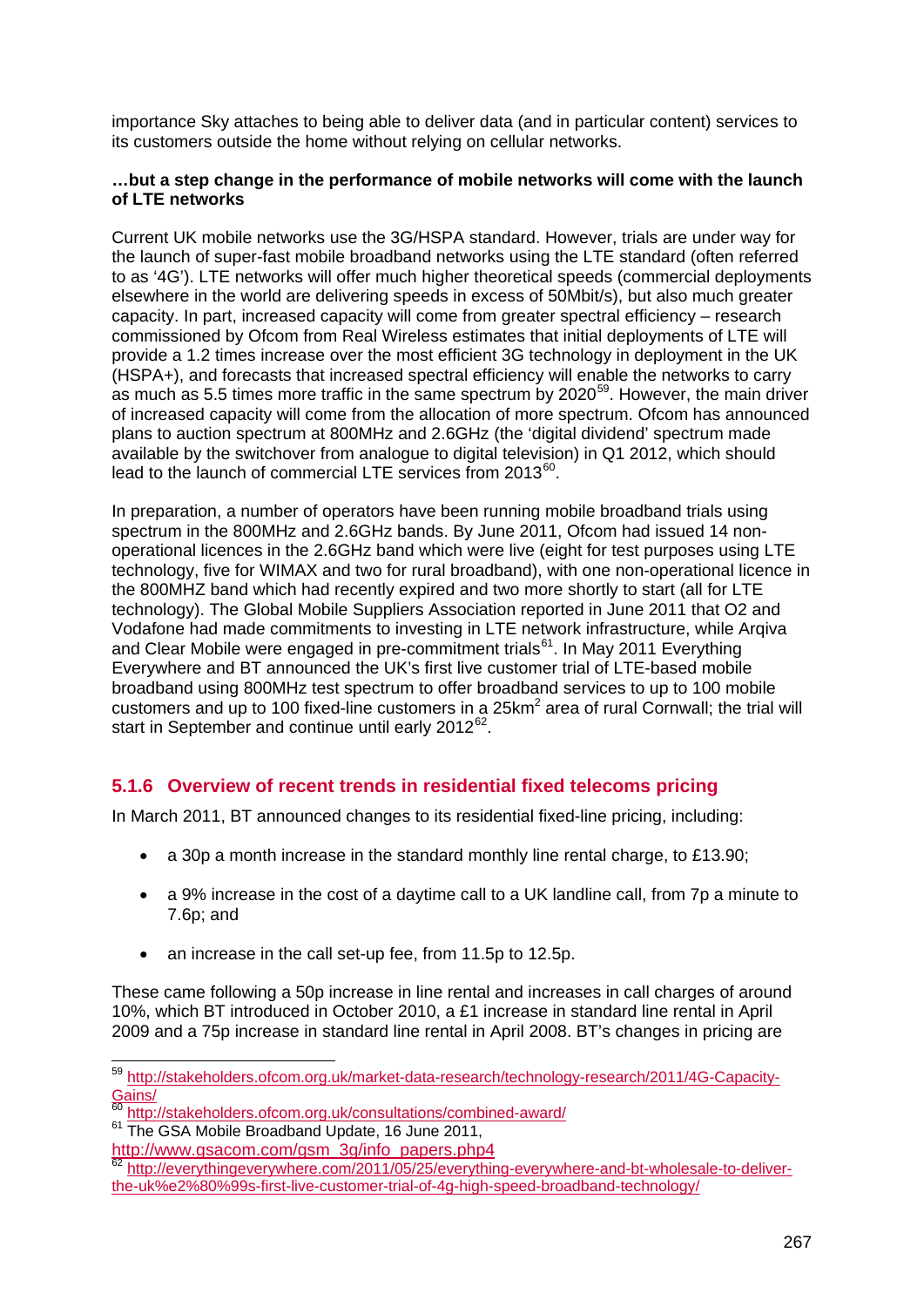often followed by other operators: Virgin Media increased various residential landline prices in April and will increase its line rental to match BT's £13.90 a month in August 2011, Sky increased line rental from £11.25 to £12.25 in July 2011, and TalkTalk also introduced revised prices in May 2011.

However, these headline price increases do not necessarily mean higher prices for consumers as they have been associated with a raft of other tariff changes such as options to receive inclusive calls in return for higher line rental, reduced line rental for paying 12 months in advance, lower monthly fees for committing to 12-month rolling contracts and 'discounts' for paying by direct debit and not receiving paper bills.

In this part of the report we look at how average residential fixed prices have changed over the last few years. Providers have attempted to maintain revenues and margins while the number of residential fixed lines, and the average use per line, have declined as consumers increasingly use mobile telephony. Ofcom does not regularly collect pricing information (rather, we collect revenue and volume data from operators), so the tariff data that feed into this paper are from Teligen (the data were provided to inform the price benchmarking work which we include in the our *ICMR* and *Consumer Experience* reports<sup>[63](#page-25-0)</sup>), and from Pure Pricing (which publishes monthly updates covering UK fixed voice and broadband tariffs).

This analysis represents an overview of pricing trends using the data available to us: it is not a definitive assessment of pricing, but is designed to present a summary of key trends. It focuses on stand-alone fixed voice and broadband pricing, but also contains some analysis of the cost of voice and broadband bundles. We make no attempt to relate price changes to the competitive environment and draw no policy conclusions.

#### **Operator revenue data indicate that average residential voice costs have remained broadly stable**

Based on data collected from operators, there is evidence that average prices paid for fixed voice services by residential consumers have fallen in real terms, albeit by a very small amount, over the last couple of years. [Figure 5.23](#page-26-0) shows the changes in the real cost of a basket of residential fixed voice services by calculating the average price per minute for access and calls in a year, and then defining the basket as the average number of monthly minutes used per residential connection in 2010 (227 outbound UK geographic minutes, 17 outbound international minutes and 20 outbound minutes to mobiles).

It indicates that RPI-adjusted prices fell by 1.9% in real terms in 2009 and again by 0.2% in 2010 (these prices include VAT; it is notable that retail prices appear to be largely unaffected by the decrease in VAT from 17.5% to 15% in January 2009 and the increase back to 17.5% in January 2010).

<span id="page-25-0"></span><sup>&</sup>lt;sup>63</sup> Ofcom, International Communications Market Report 2010, Section 2, [http://stakeholders.ofcom.org.uk/binaries/research/cmr/753567/icmr/ICMR\\_2010.pdf](http://stakeholders.ofcom.org.uk/binaries/research/cmr/753567/icmr/ICMR_2010.pdf)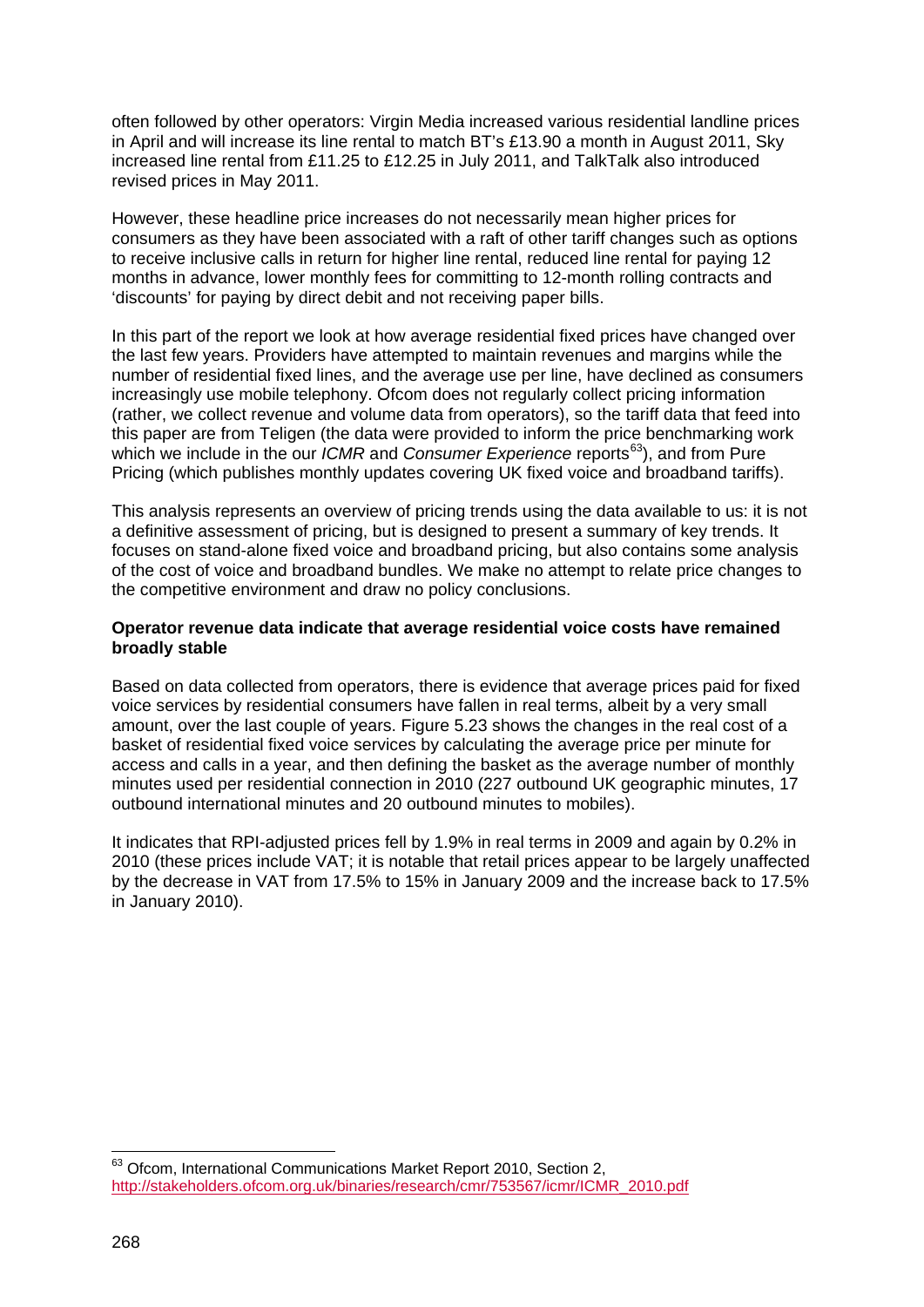

## <span id="page-26-0"></span>**Figure 5.23 Cost of a basket of residential fixed voice services**

*Source: Ofcom / operators*

*Note: Includes estimates where Ofcom does not receive data from operators; excludes nongeographic voice calls; adjusted for RPI; includes VAT*

## **Stand-alone line rental price increases have accelerated since 2008**

BT is not alone among landline providers in increasing the prices of its residential prices. [Figure 5.24](#page-26-1) below shows how the rental cost of a stand-alone basic residential landline, provided by the three largest UK residential suppliers, has changed in the three years to 2010, with all having increased in nominal terms over the period, and these increases having accelerated since 2008.

<span id="page-26-1"></span>



*Source: Ofcom analysis of data provided by Pure Pricing Notes: Figures include VAT and are adjusted for RPI*

## **Tariff data show that basic fixed line call prices are also creeping upwards**

Data compiled by Teligen to inform Ofcom's international price benchmarking work show how the charges for the largest UK residential fixed telephony providers' basic fixed-line voice services changed between July 2008 and July 2010. For the sake of simplicity, this analysis is based on the costs associated with each provider's stand-alone fixed-line voice service, but it should be noted that most homes now buy their fixed-line service as part of a bundle which includes broadband.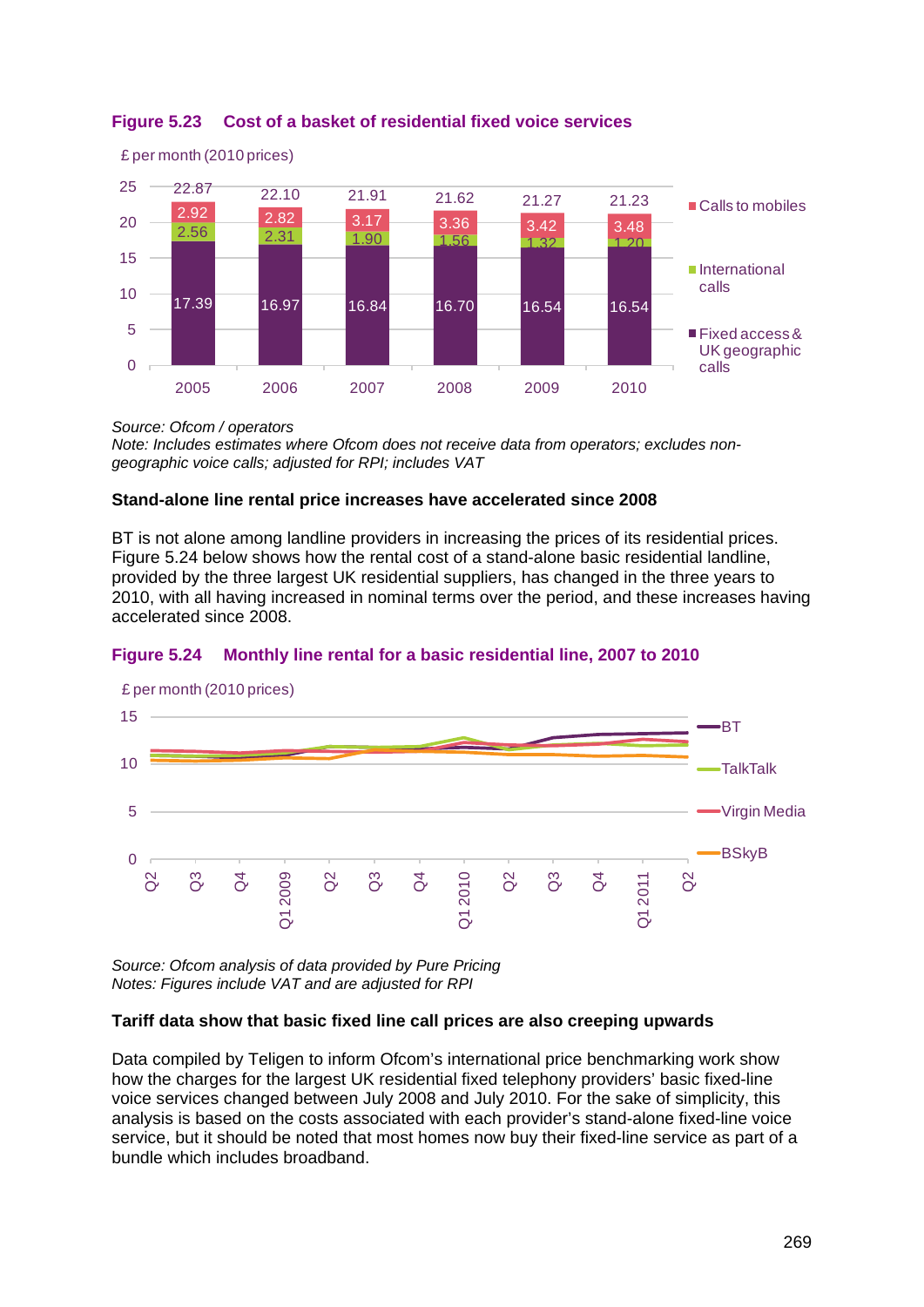[Figure 5.25](#page-27-0) shows that, with the exception of the cost of BT calls to mobiles in 2009, nominal call set-up and per-minute charges increased across the board over the period in question.

|                     | <b>Monthly line</b><br>rental $(E)$ | <b>UK call set-up</b><br>charge<br>(pence) | <b>UK</b> fixed<br>daytime call<br>costper<br>minute<br>(pence) | <b>Average</b><br>international<br>daytime call<br>costper<br>minute<br>(pence) | <b>Average</b><br>mobile<br>daytime call<br>costper<br>minute<br>(pence) |
|---------------------|-------------------------------------|--------------------------------------------|-----------------------------------------------------------------|---------------------------------------------------------------------------------|--------------------------------------------------------------------------|
| <b>BT</b>           |                                     |                                            |                                                                 |                                                                                 |                                                                          |
| 2008                | 11.75                               | 6.0                                        | 4.0                                                             | 20.1                                                                            | 12.5                                                                     |
| 2009                | 12.50                               | 8.0                                        | 4.5                                                             | 19.6                                                                            | 12.2                                                                     |
| 2010                | 12.79                               | 9.9                                        | 5.9                                                             | 20.0                                                                            | 12.5                                                                     |
|                     |                                     |                                            |                                                                 |                                                                                 |                                                                          |
| <b>Virgin Media</b> |                                     |                                            |                                                                 |                                                                                 |                                                                          |
| 2008                | 12.00                               | 7.0                                        | 4.0                                                             | 24.8                                                                            | 15.0                                                                     |
| 2009                | 12.25                               | 8.8                                        | 5.4                                                             | 32.9                                                                            | 15.7                                                                     |
| 2010                | 13.24                               | 11.0                                       | 8.5                                                             | 38.8                                                                            | 19.0                                                                     |
|                     |                                     |                                            |                                                                 |                                                                                 |                                                                          |
| <b>TalkTalk</b>     |                                     |                                            |                                                                 |                                                                                 |                                                                          |
| 2008                | 11.75                               | 6.0                                        | 3.9                                                             | 14.7                                                                            | 12.0                                                                     |
| 2009                | 12.50                               | 8.0                                        | 4.5                                                             | 14.7                                                                            | 11.7                                                                     |
| 2010                | 14.44                               | 9.9                                        | 5.8                                                             | 14.7                                                                            | 12.0                                                                     |

<span id="page-27-0"></span>**Figure 5.25 Estimated average service call costs for basic fixed-line services**

*Source: Ofcom / Teligen*

*Notes: Figures include VAT, data as at July of each year; TalkTalk tariff changed in 2010 and included bundled evening calls in addition to weekend calls*

## **Overall average voice call costs fell in the five years to 2010**

[Figure 5.26](#page-27-1) below indicates changes in the average cost per minute of an outbound fixed voice call, calculated by dividing total call revenues by total call volumes (and including access revenues in the calculation for all, and UK, geographic calls). This indicates that the average cost of a residential call minute in 2010 was lower than it had been five years previously, although it had risen and then fallen during the intervening period.

<span id="page-27-1"></span>A possible explanation is that, although metered call charges have increased, more calls have been bundled in with line-rental tariffs, meaning that a lower proportion of calls are charged on a per-minute basis. The cost per minute of calls to mobiles appears to have increased since 2005, despite reductions in mobile termination rates.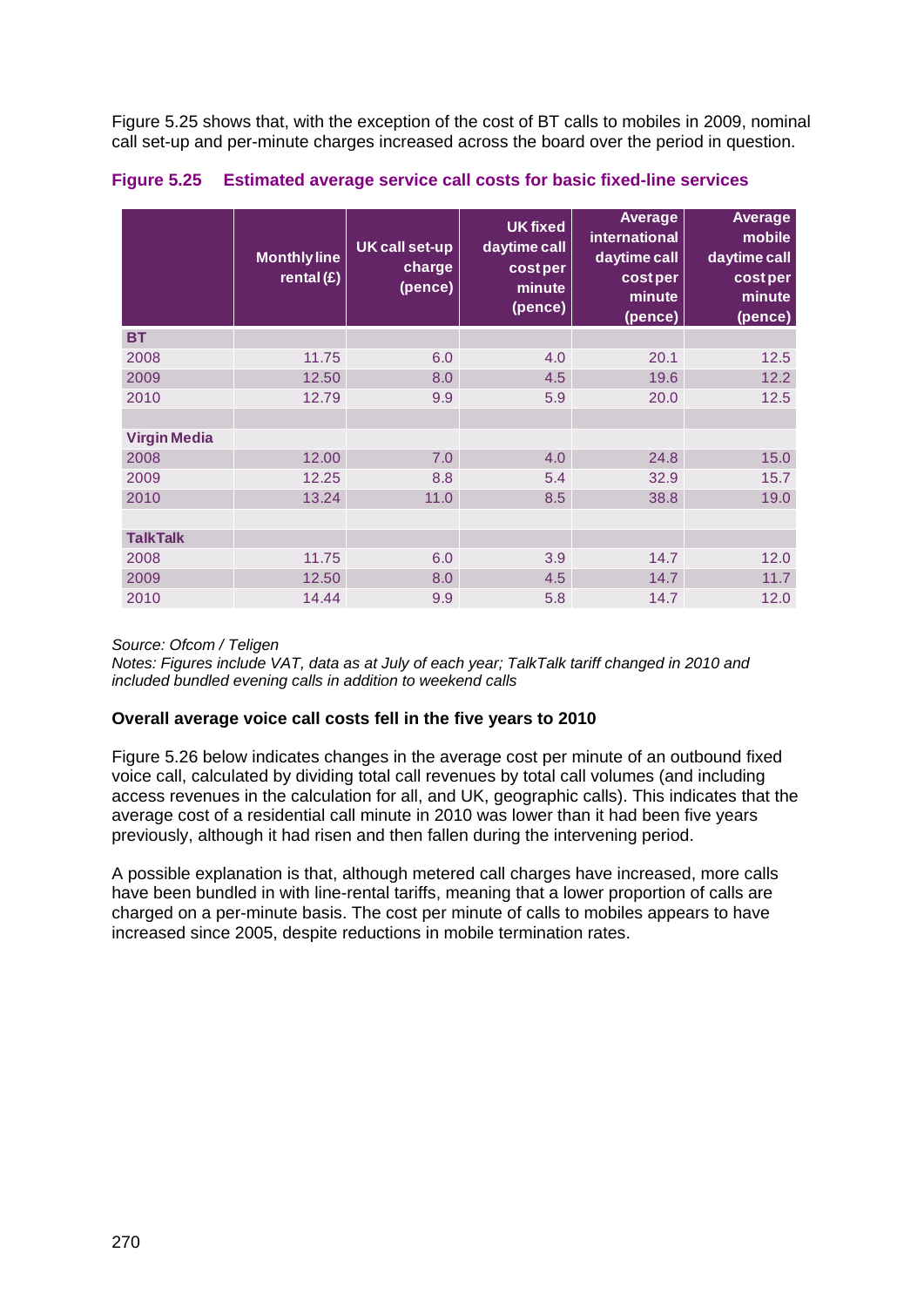

# **Figure 5.26 Cost per minute of residential fixed-voice calls**

#### *Source: Ofcom / operators*

*Note: Includes estimates where Ofcom does not receive data from operators; calculation of total and UK geographic calls costs include line rental revenues; excludes non-geographic voice calls; adjusted for RPI; includes VAT*

#### **Changes in headline tariffs and other charges may be increasing the cost of services for some consumers**

While the average cost of fixed-line voice services appear to be fairly stable, tariff changes may affect different types of consumers in different ways: for example, it is possible that average costs are being maintained by offering lower prices to higher usage and/or engaged customers (who may have the highest propensity to switch, and may also offer greater upsell opportunities, for example, to a broadband service), while increasing the prices to lowerusage customers and/or those who are less engaged.

While the tariff data shown above indicate how headline service charges have increased, other billing changes have also had an upward effect on the price that residential fixed-line customers have paid for their service over the past few years. While much price competition focuses on headline prices, providers have increased the prices of service elements that are not at the front of consumers' minds when comparing packages.

Examples include shifting the start of the evening off-peak period from 6pm to 7pm (as BT, Sky and TalkTalk did in 2010) and the introduction of additional charges for those consumers who do not pay their bills by direct debit (first introduced in 2008) and for those who continue to receive paper bills.

## **There is upward movement in the cost of bundled landline and broadband services**

Over half of all residential UK landlines are bought in conjunction with another service or services from the same supplier, most frequently fixed-line broadband. [Figure 5.27](#page-29-0) below shows how the monthly cost of a basic landline and broadband bundle, taken from the four largest residential telephony suppliers, has changed over time. This shows that in the three years to Q1 2011, BT was the only one of the three largest UK residential ISPs for which comparable figures were available (BT, TalkTalk and Virgin Media) which had a falling real monthly cost for taking these two services together (note that although BT prices have fallen, in part due to deregulation following Ofcom's 2009 *Fixed Narrowband Retail Services*  Markets Review<sup>[64](#page-28-0)</sup>, it is still the most expensive of the three providers).

<span id="page-28-0"></span> <sup>64</sup> [http://stakeholders.ofcom.org.uk/consultations/retail\\_markets/?a=0](http://stakeholders.ofcom.org.uk/consultations/retail_markets/?a=0)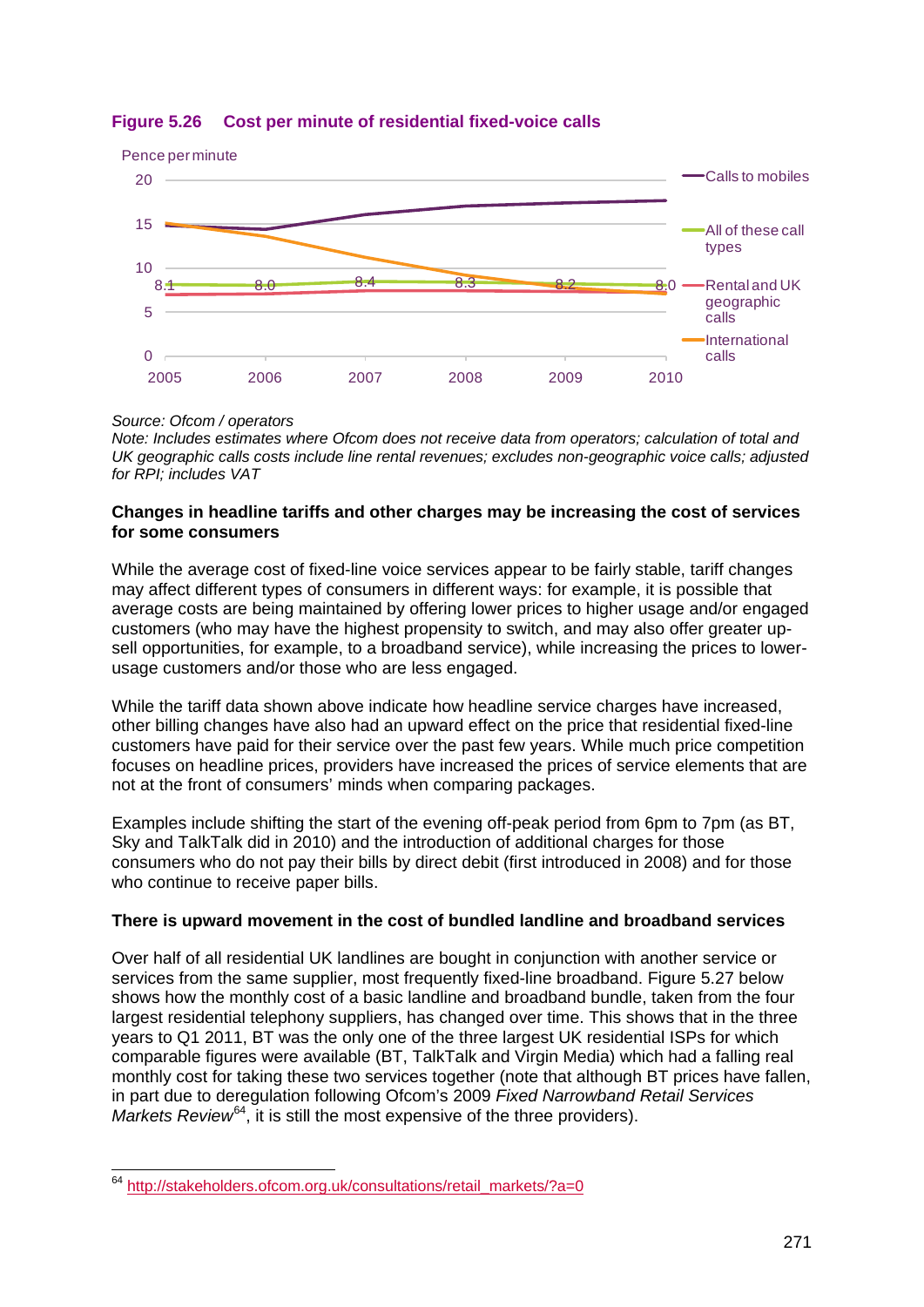

## <span id="page-29-0"></span>**Figure 5.27 Monthly cost of a bundled basic residential line and broadband**

*Source: Ofcom analysis of data supplied by Pure Pricing Note: Figures include VAT and are adjusted for RPI; BSkyB (with DSAT) figure excludes the cost of the required DSAT service*

# **Conclusions**

Overall, average fixed voice prices in the UK have remained fairly stable in the past three years as increases in line rental, per-minute charges and call set-up charges have been offset by the increasing use of 'bundled' calls (where some types of calls are included within the access charge).

Changes in tariff structures over the past few years will have affected different types of consumers in different ways. High-using consumers may have seen a reduction in the price of their fixed voice telephony, as increases in line rental and out-of-bundle call charges have been offset by greater numbers of inclusive minutes, and the increasing range of tariff combinations available may have benefited savvy consumers who are willing and able to identify the best tariff for them. And some consumers purchasing voice in a bundle with broadband will have benefitted from an overall reduction in price.

Increases in fixed prices may hit the most vulnerable consumers hardest. Increasing line rental costs will affect those consumers who make low volumes of calls, who buy standalone landline services (and therefore do not benefit from bundle discounts) and those who rely on fixed telephony rather than mobiles. These groups are likely to include, among others, a large number of older consumers.

It is also notable that increases in line rental represent a 'hidden' cost of broadband: a fixed voice line is required to receive ADSL broadband services and line rental is rarely included in headline prices.

While an increasing range and complexity of tariffs may increase consumer choice, it also increases the potential for consumer confusion, particularly among more vulnerable consumer groups, and the likelihood of consumers being on sub-optimal tariffs. The "hidden" nature of some of the costs – for example, increases in call connection charges or additional fees for paper billing – is also a potential barrier to consumers understanding the cost of services and making comparisons between them. Confusion over switching processes and contractual lock-ins may exacerbate the difficulty of consumers taking the tariff most suitable for their needs.

There are a number of ways by which consumers can lower their bills, including: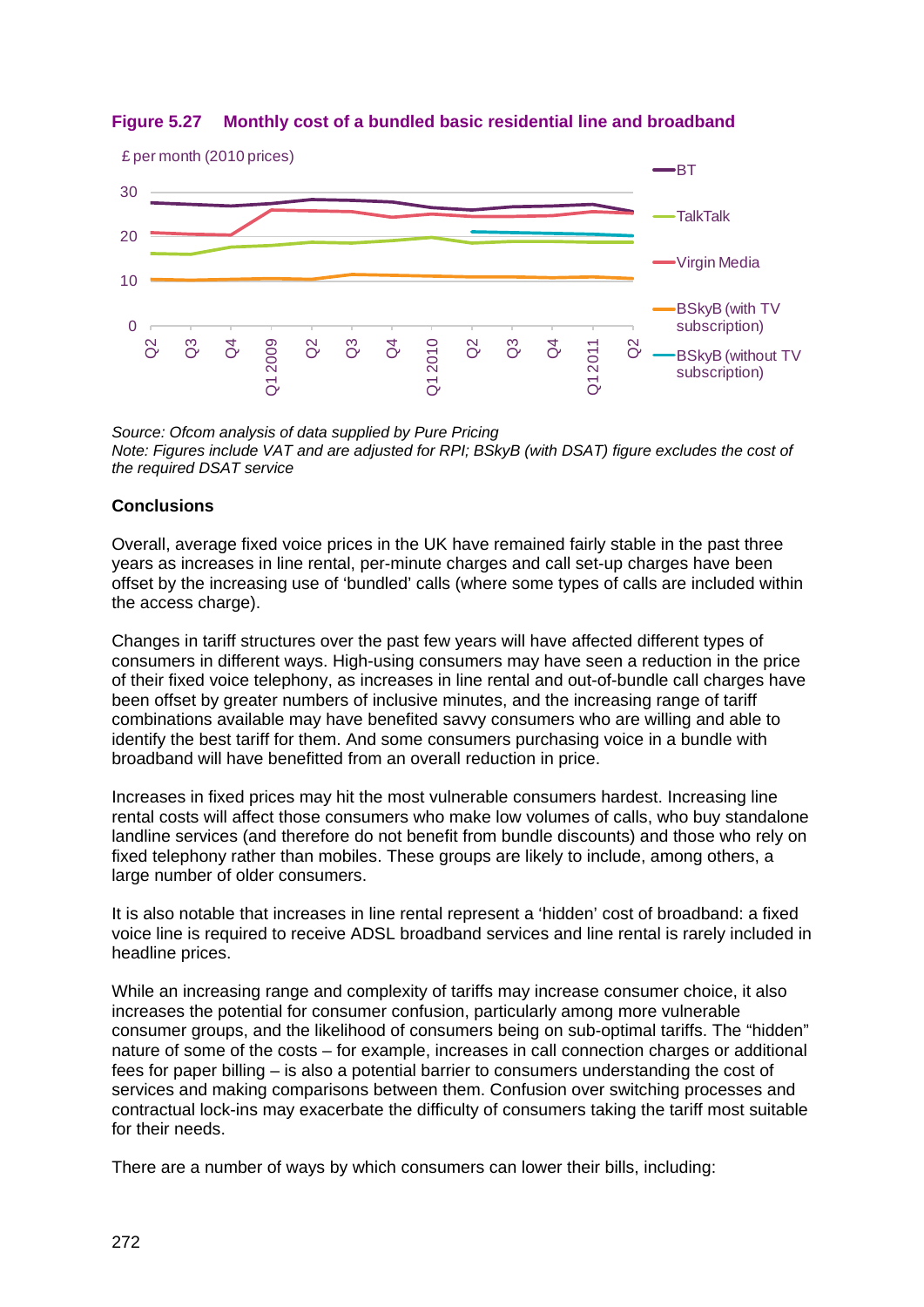- Shopping around and comparing the increasing range of (in many cases complex) tariffs to find that which best meets their needs (including 'bolt-ons' such as anytime packages, mobile call packages, international call packages and 'friends and family' packages that offer inclusive or discounted calls in return for an increase in line rental).
- Paying for bills by direct debit and opting out of paper bills.
- Negotiating 'loyalty' discounts when out of contract, in exchange for agreeing to stay with a supplier for an additional minimum period.
- Some lower-income users of landline services will be able to take advantage of the BT Basic tariff, which costs £13.80 a quarter (£4.60 a month) and includes £4.50 worth of inclusive calls.
- It is also currently possible to pay the BT line rental fee for a year in advance for £120 (a saving of £46.80) (although it is, of course, likely that lower income households may be less able to take advantage of this tariff due to the high upfront cost). Sky also operates a similar scheme.
- Use of a Voice over internet protocol (VoIP) service over a broadband connection may also enable some consumers to reduce their overall spend on fixed voice services.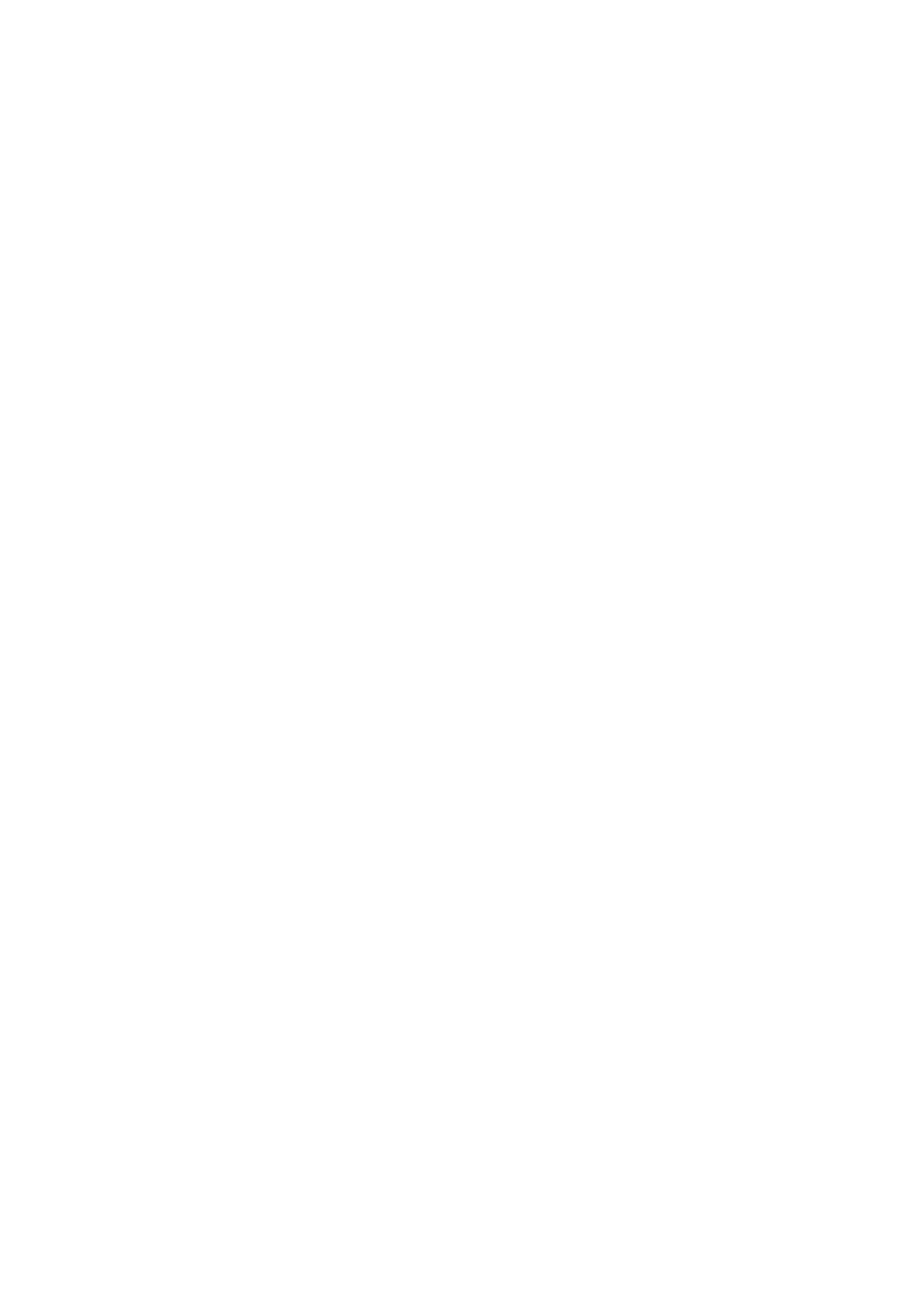# <span id="page-32-0"></span>5.2 The telecoms industry

# <span id="page-32-1"></span>**5.2.1 Introduction**

In this section of the report we examine recent trends in the telecommunications market from an industry and operator viewpoint. This section is structured as follows:

- Section [5.2.2](#page-32-2) provides an overview of the industry in its entirety, considering recent developments in revenue growth, and availability and take-up of telecom services.
- Section [5.2.3](#page-38-0) covers the latest developments in the roll-out of local loop unbundling (LLU) and the take-up of LLU services.
- Section [5.2.4](#page-40-0) looks at the fixed voice telephony market.
- Section [5.2.5](#page-45-0) considers the markets for mobile voice and data services.
- Section [5.2.6](#page-51-0) looks at the fixed internet market, including fixed broadband services.
- Section [5.2.7](#page-54-0) looks at businesses' use of voice and data telephony services in more depth.

The key findings in this section of the report are:

- **Total operator-reported telecoms revenues fell by 2% in 2010.** Retail revenues from mobile services increased slightly (up 1%, having fallen for the first time in 2009), but those from fixed voice and fixed internet services continued to decline, down by 3% and 6% respectively (page [276\)](#page-33-0).
- **BT's share of voice call volumes fell to under 20% during the year.** BT's share of total fixed and mobile voice call volumes fell to 19.4% in 2010, while mobile's share increased to 49.2%, making it likely that more than half of UK voice calls will be mobile-originated in 2011. BT's share of fixed voice call volumes also fell to under 40% for the first time during the year (pages [281](#page-38-1) and [286\)](#page-43-0).
- **Total revenues from fixed internet services fell by 6% in 2010.** Total fixed internet revenues were £3.0bn in 2010, down from £3.2bn a year previously. The majority of this fall was due to declining residential broadband prices. (page [294\)](#page-51-1).
- **The number of UK business fixed lines fell to under 10 million in 2010.** The decline in the number of businesses lines accelerated in 2010, falling by 5.2%, the largest annual decline since the number of business lines began to decline in 2008 (page [300\)](#page-57-0).

# <span id="page-32-2"></span>**5.2.2 Industry overview**

Data reported to Ofcom by telecoms providers suggest that the UK telecommunications industry generated £40.5bn in turnover during 2010, 1.8% less than the corresponding figure for 2009 [\(Figure 5.28\)](#page-33-0). Of this revenue, £30.8bn (76%) was generated by retail services, while wholesale services accounted for the remaining £9.7bn (24% of the total).

These figures, and the trend in growth shown, are significantly different to the numbers compiled by the Office of National Statistics (ONS), which show total telecoms turnover of £65.6bn in 2010, an increase of 4.6% on 2009. This discrepancy is explained by the fact that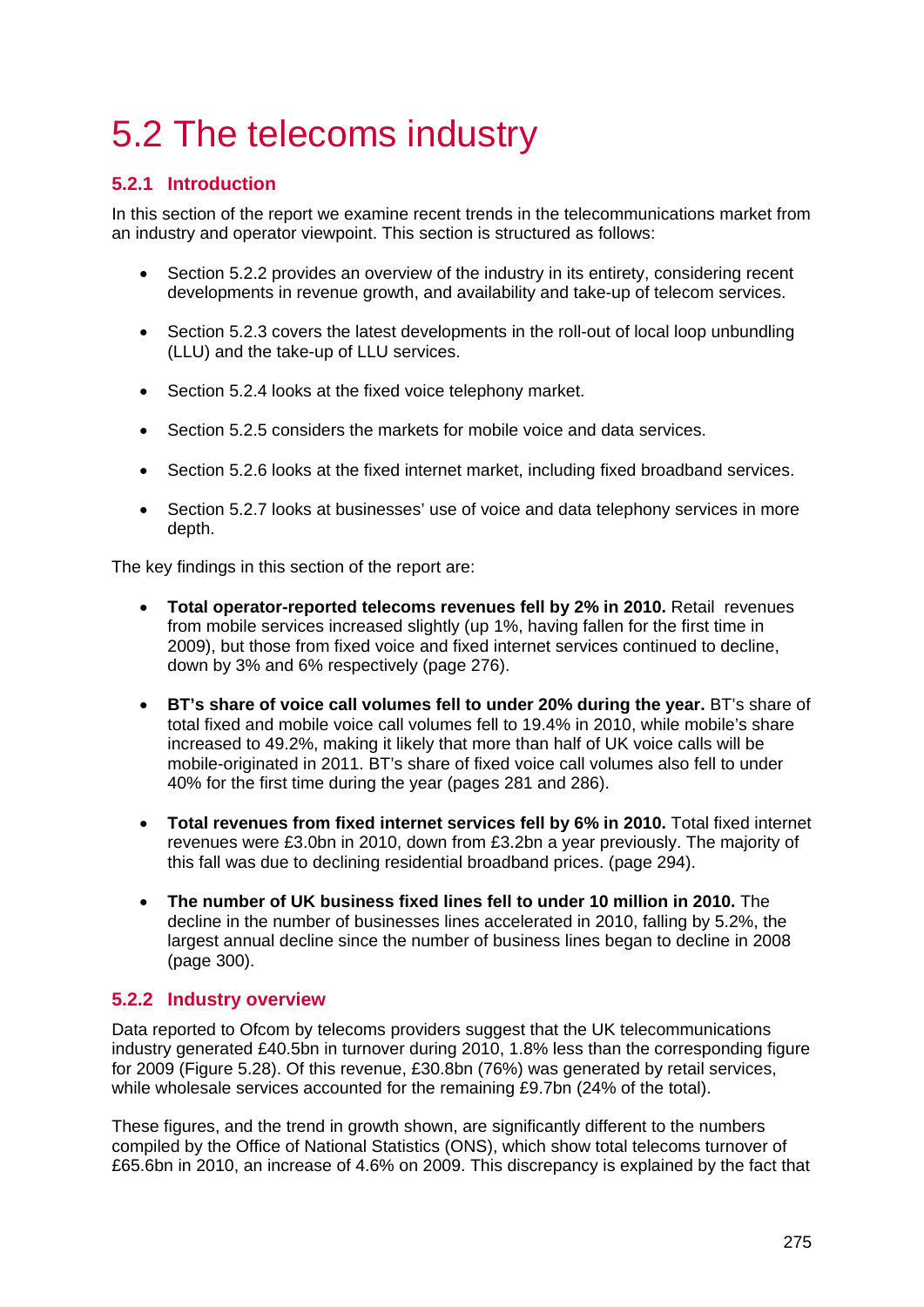ONS figures include turnover from activities in markets not regulated by Ofcom, such as revenue from the transmission of radio and television programmes, and network installation and maintenance costs.



#### <span id="page-33-0"></span>**Figure 5.28 UK telecoms industry revenue overview**

*Source: Ofcom / ONS / operators*

*Note: Includes estimates where Ofcom does not receive data from operators*

## **Overall service revenue continues to decline**

Ofcom's own figures, collected from operators, show that overall operator revenues from telecoms services continued to decline in 2010, having fallen in 2009 for the first time since market data began to be collected by Oftel in the early 1990s. [Figure 5.29](#page-34-0) shows that total operator-reported retail revenues fell by 0.8% during 2010 to £30.8bn. The main cause of this fall was the continued decline in revenues from fixed telecoms services; fixed voice revenues fell by 3.4% during the year as the number of landlines continued to decline, while fixed internet revenues fell by 5.7% as a result of consumers switching to lower-cost broadband services.

Mobile voice and data revenues increased in 2010, with mobile voice and access (line rental) revenues increasing marginally (up by 0.1%), following a 5.0% fall in 2009, and mobile data revenues increasing by 2.0%. The return to growth in mobile revenues can be partly explained by growth in the take-up of smartphones (it is commonplace for handsets to be offered to consumers either free or heavily discounted at the start of a contract, with the cost of the handset being recouped in the monthly payments throughout the duration of the contract – these monthly revenues are included in operator-reported revenues, although 'one-off' handset revenues are not), along with the related increases in the proportion of total subscribers who are post-pay and use data services.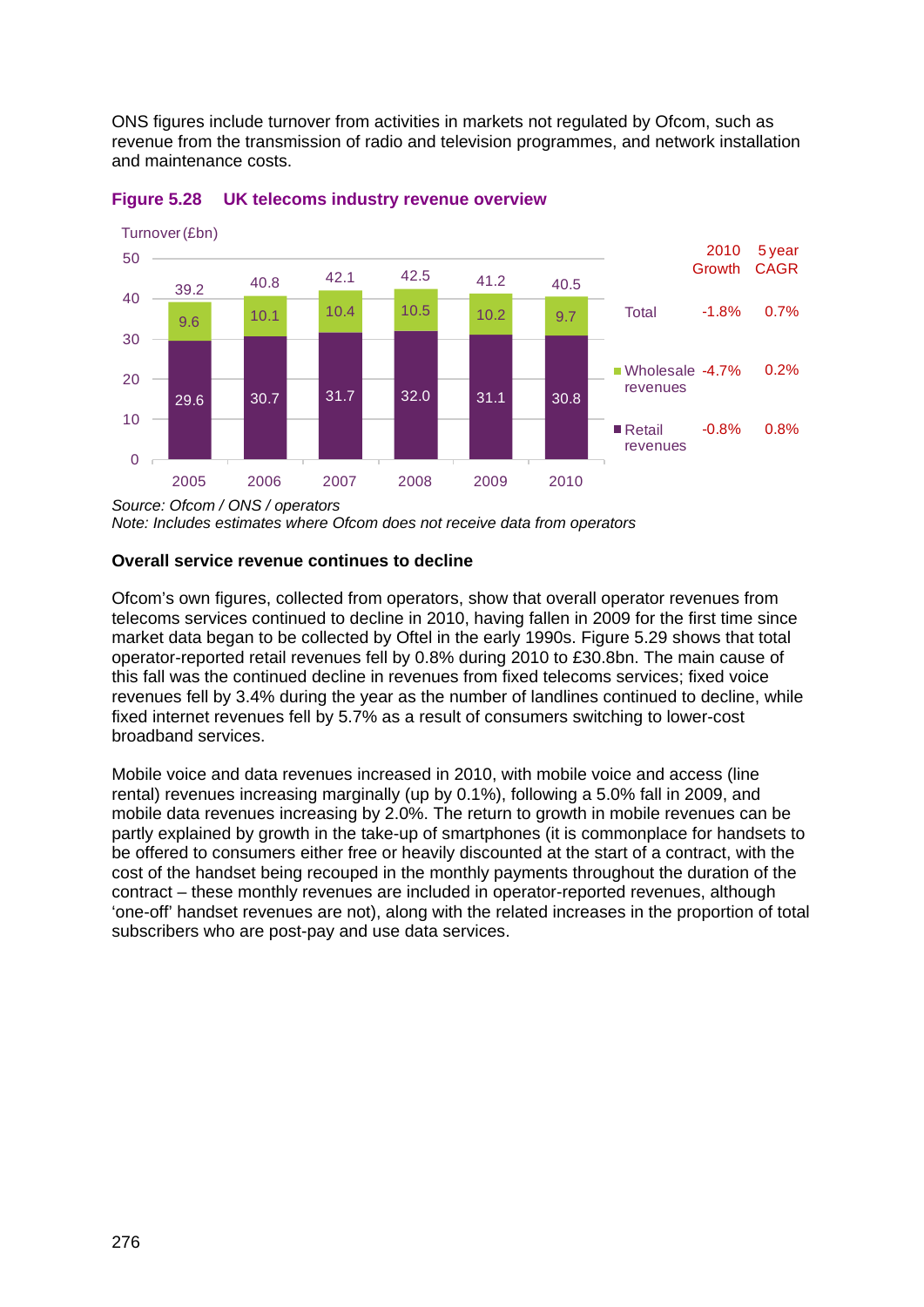

## <span id="page-34-0"></span>**Figure 5.29 UK telecoms industry retail revenue**

## **Operator-reported telecoms revenue fell by over £250m in 2010**

[Figure 5.30](#page-34-1) shows how retail revenue growth of £97m in mobile services and £156m in corporate data services was offset by a £323m fall in fixed voice services and a £184m decline in fixed internet services, resulting in an overall fall in retail telecoms revenue of £254m. While total revenue from data services increased by £58m during the year, total revenue from voice telephony fell by £312m.



#### <span id="page-34-1"></span>**Figure 5.30 Change in UK telecoms industry retail revenue, 2010**

#### **The proportion of retail revenue generated by data services was 36% in 2010**

The growing importance of data services to the telecoms industry is evident in Figure 5.31. which shows that data services contributed 35.7% of total industry service revenue in 2010, up from 29.4% five years previously.

With overall voice revenues in decline, operators are looking to data to drive future growth; although the 0.4 percentage point increase in the proportion of revenues generated by data services in 2010 was less than a third of the 1.4 percentage point increase in 2009, as growth in revenue from mobile data services (up £0.1bn) and corporate data services (up £0.2bn) was offset by falling fixed internet revenues (down by £0.2bn as a result of falling

*Source: Ofcom / operators / IDC*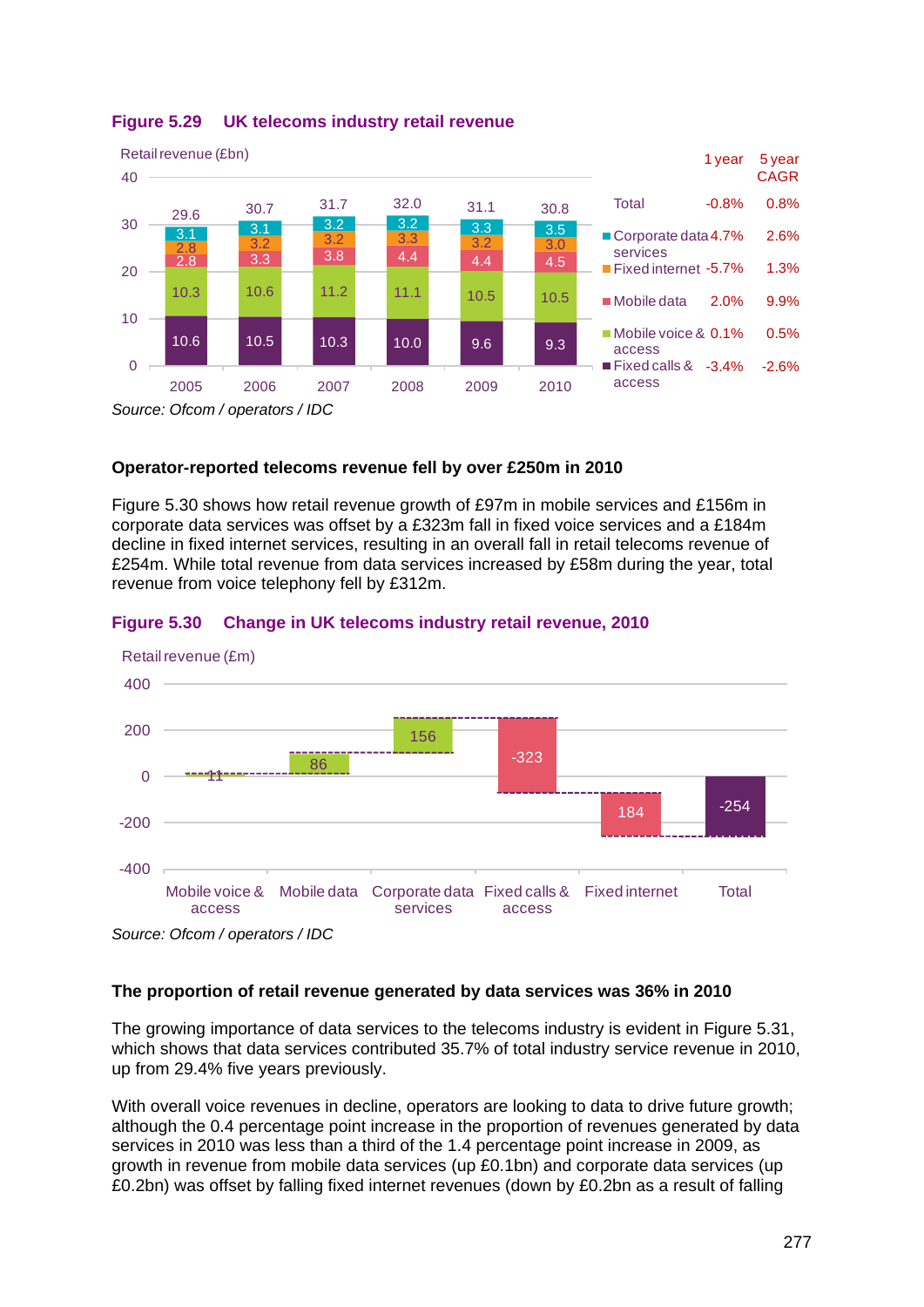broadband revenues as consumers switch to bundled services). Nevertheless, it is likely that in the coming years fixed-line operators will look to data services to drive growth, through offering higher-speed connectivity with the roll-out of super-fast broadband, and developing additional revenue streams through offering new services such as IPTV, cloud computing and machine-to-machine services such as smart metering and fleet management.

Mobile network operators (MNOs) face a similar challenge, with mobile voice and access revenues having grown by just £0.1bn in 2010 (following a 5% fall in 2009). MNOs are therefore looking to generate revenue growth from mobile data services on mobile phones, mobile broadband 'dongles' connected to PCs, and new wireless connected devices such as e-readers, 'tablets' and other data-centric devices. Like fixed operators, mobile providers are investing in networks that provide faster data speeds (3G+ and 4G services) and are looking to develop new services that allow for the continued growth of devices connected wirelessly.



<span id="page-35-0"></span>**Figure 5.31 Voice and data revenue as a proportion of total telecoms revenue**

*The bundling of messaging and data services in with monthly rental tariffs means voice revenue will include an element of mobile data revenue*

## **Fixed-line decline accelerates as the number of mobile voice and data connections grows**

The number of fixed lines continued to decline in 2010, falling by 2.3% (0.8 million) to 33.4 million [\(Figure 5.32\)](#page-36-0). This was the fastest rate of decline since connections began to decrease in 2002, and the rate of decline in the number of business lines (5.2%) was much higher than that in the residential fixed telephony market (1.0%), suggesting that business users are more likely to switch away from fixed voice to other methods of communication, including VoIP and mobiles.

The total number of mobile connections continued to rise in 2010, increasing by 0.9 million (1.1%) to 81.1 million. The main driver behind this growth was a 0.7 million increase in the number of mobile broadband connections using a USB dongle or datacard. Growth in the total number of residential and SME fixed broadband connections increased to 7.2% in 2010, with 66% of households having a fixed-line broadband connection).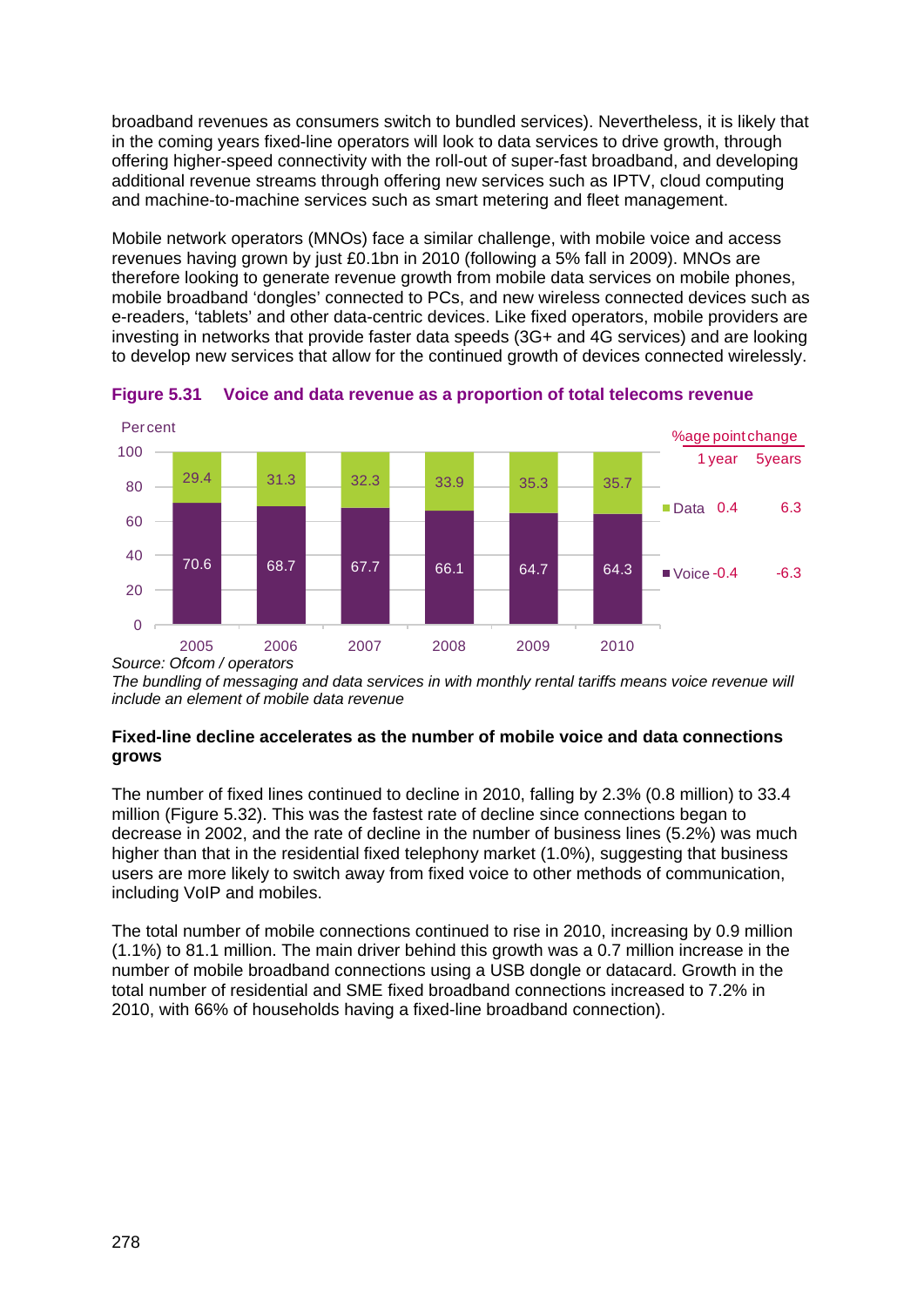



#### *Source: Ofcom / operators*

*Note: Includes estimates where Ofcom does not receive data from operators; broadband excludes corporate connections; fixed-line connections includes PSTN lines and ISDN channels along with lines reported as 'other' which were previously excluded from the analysis*

#### **Growth in the number of 3G and DSL connections continues**

The number of digital subscriber-line (DSL) broadband connections continued to grow in 2010, rising by 7.3% to 15.4 million [\(Figure 5.33\)](#page-36-0), in part driven by the take-up of broadband services 'bundled' with voice telephony ('double-play') or voice telephony and pay-TV services ('triple-play'). In contrast, the decline in ISDN channels accelerated in 2010, suggesting that an increasing number of businesses are using other broadband technologies and switching their voice calls to cheaper alternatives such as VoIP and mobile telephony.

The number of mobile connections able to access third-generation (3G) mobile technology increased by 6.2 million in 2010 to 33.1 million, more than double the number three years previously. 2G connections fell by 5.3 million connections (9.9%) during 2010, to 48.0 million, in part driven by the growth in take-up of smartphones, which use the faster data connections provided by 3G networks.



#### <span id="page-36-0"></span>**Figure 5.33 Fixed and mobile connections, by technology**

*Note: Includes estimates where Ofcom does not receive data from operators; broadband excludes corporate connections; analogue fixed lines include lines reported as 'other' which were previously excluded from the analysis*

*Source: Ofcom / operators*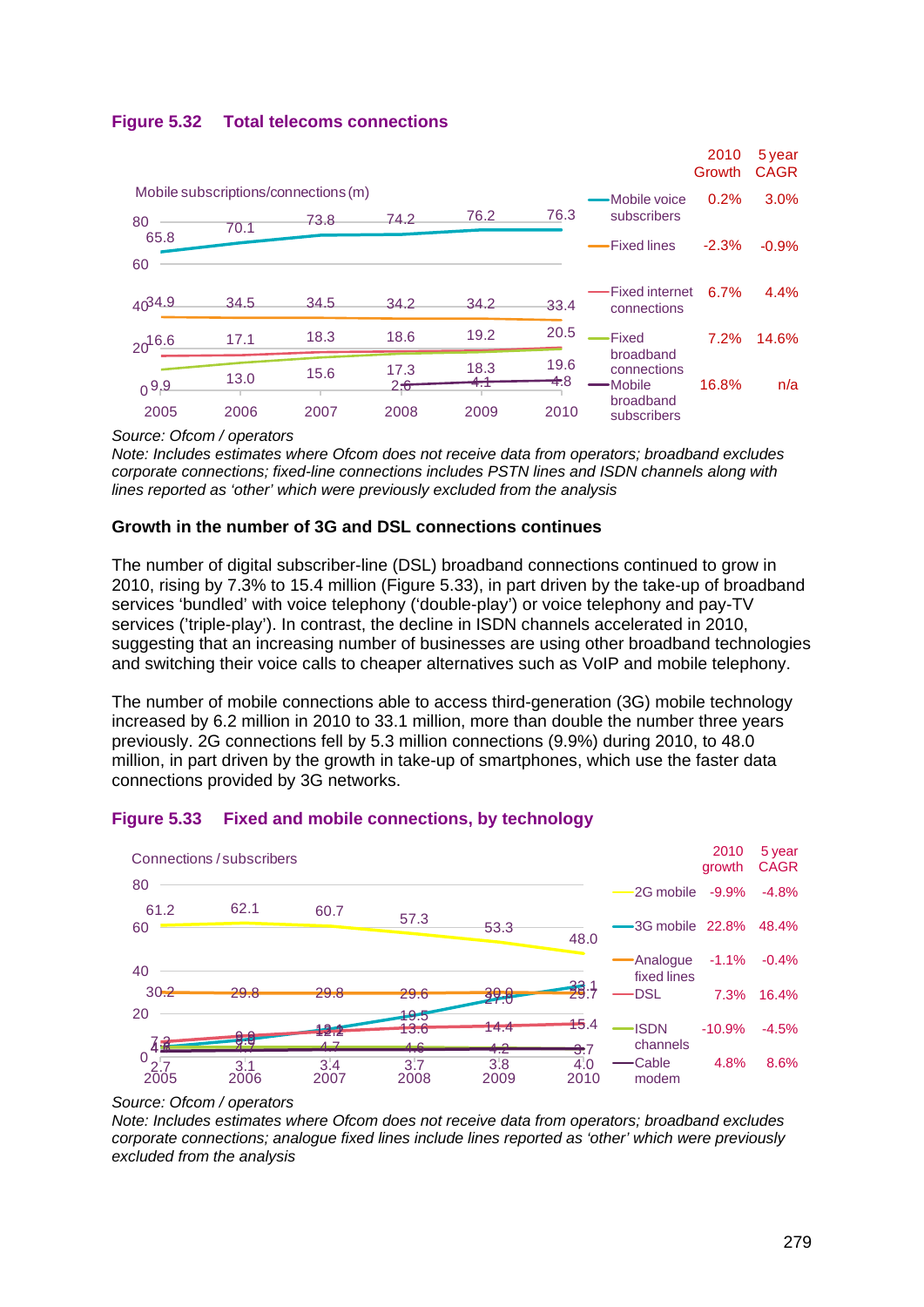## **Mobile's share of total connections continues to grow**

Mobile operators made up 70.8% of all telecoms connections at the end of 2010, 5.5 percentage points more than they had five years previously and a 0.7 percentage point increase compared to the end of 2009 [\(Figure 5.34\)](#page-37-0). This increase is likely to continue as the number of mobile-connected devices - particularly focused on data-centric services continues to expand. O2 (including Tesco Mobile) reported the largest increase in share among the mobile operators, increasing by 1.6 percentage points due to strong growth in post-pay connections in 2010.

The decline in BT's share of total connections slowed in 2010, falling by 1.6 percentage points to 14.9% (compared to a 2.7 percentage point decline in 2009). BT's share of total fixed lines stood at 51.0% at the end of 2010, down 4.2 percentage points, as alternative operators, particularly those using LLU, continued to take market share.



## <span id="page-37-0"></span>**Figure 5.34 Share of total UK fixed and mobile telecoms connections**

*Source: Ofcom / operators*

*Note: Includes estimates where Ofcom does not receive data from operators; 'Other' includes carrier pre-selection and wholesale line rental in additional to fixed other licensed operators. MVNOs and mobile service provider connections are included within the network operator figures*

## **Mobile drives up total voice telephony call volumes**

[Figure 5.35](#page-38-0) shows that over the past few years growth in mobile voice call volumes has more than offset the decline in fixed voice volumes, except in 2009 when total voice call revenues fell by 0.7%. In 2010, total UK voice call volumes returned to growth, increasing by 1.3% to 253.5 billion minutes. Mobile voice call volumes increased by 5.3% during the year (lower than the 11.8% average over the five years to 2010), while fixed volumes fell by 2.4%, a slower rate of decline than the average 4.6% fall in the five years to 2010.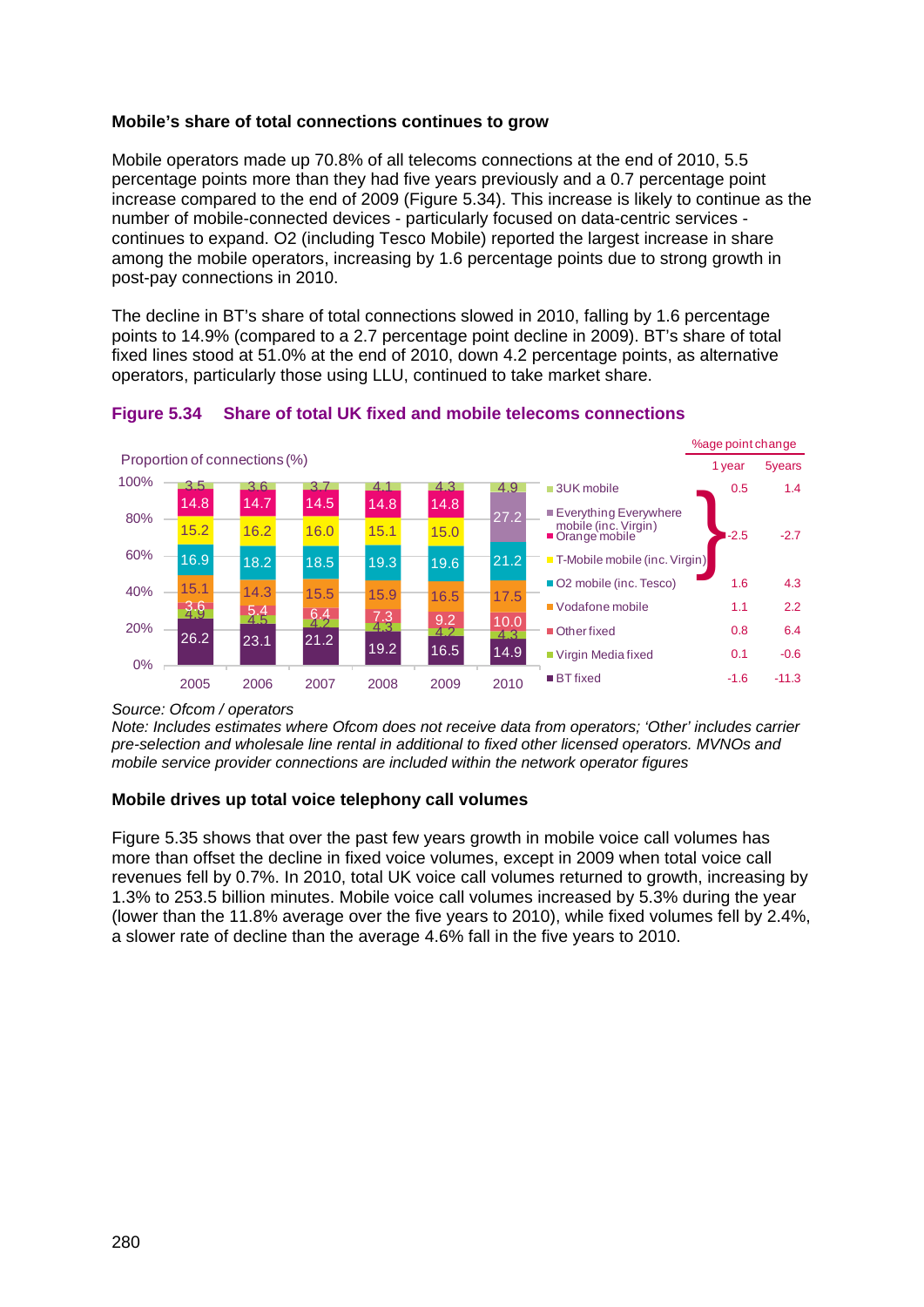

## <span id="page-38-0"></span>**Figure 5.35 Total voice volumes**

*Note: Includes estimates where Ofcom does not receive data from operators*

## **Mobile likely to exceed fixed call volumes in 2011**

Over the past few years an increasing proportion of total voice volumes have originated on mobile networks. In 2010 49.2% of voice call minutes originated on mobile networks, and based on current trends mobile will generate the majority of outgoing voice call volumes in 2011 [\(Figure 5.36\)](#page-38-1). In the five years to 2010 mobile's share of originating call volumes increased by 18.7 percentage points, while BT's fell by 15.2 percentage points and other fixed providers' by 3.5 percentage points.



## <span id="page-38-1"></span>**Figure 5.36 Share of total UK voice call volumes**

*Source: Ofcom / operators Note: Includes non-geographic voice calls*

# **5.2.3 Local loop unbundling**

## **Growth in proportion of unbundled local exchanges increases**

During 2010 the proportion of UK premises connected to an unbundled BT local exchange increased by 4.5 percentage points to 89.0%, compared to increases of 0.3 percentage points in 2009 and 4.0 percentage points in 2008. This reflects LLU providers' renewed focus on rolling out their services, and was rewarded by a 3.0 percentage point increase in

*Source: Ofcom / operators*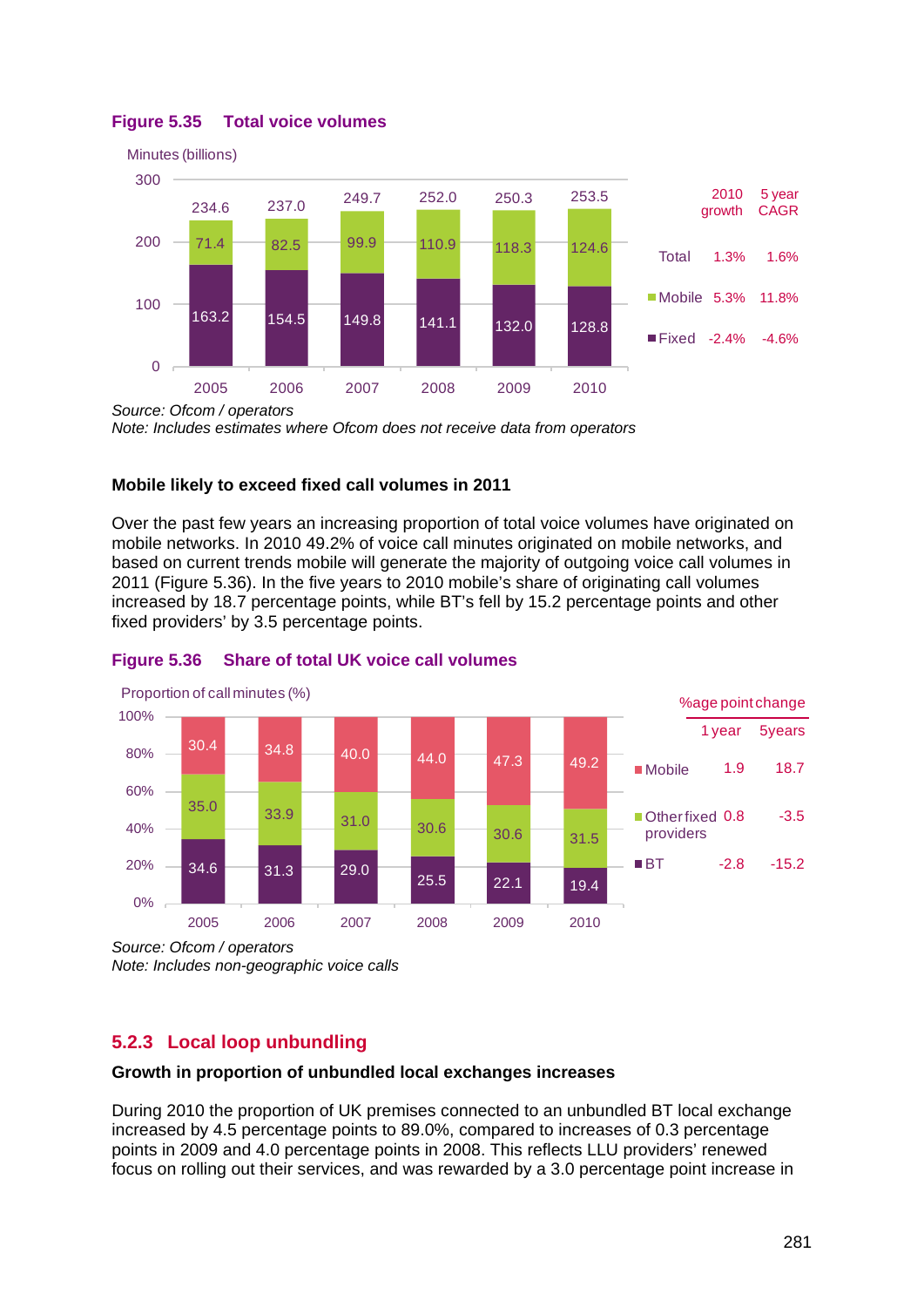the proportion of lines taking LLU services in 2010, compared to a 2.7 percentage point increase in 2009.

In rolling out LLU, alternative providers have concentrated on unbundling exchanges that are connected to a large number of premises, in order to maximise their potential customer bases, and this is reflected by the fact that while 89.0% of premises are connected to an unbundled local exchange, just 25.5% of exchanges have been unbundled [\(Figure 5.37\)](#page-39-0). Given the high up-front costs of unbundling an exchange, LLU providers are likely to be less inclined to unbundle the remaining BT exchanges, as these are typically connected to far fewer premises than those which have already been unbundled.

# **Local loop unbundling (LLU)**

LLU enables operators to site their own equipment in the incumbent operator's local exchange, lease the local loop (the twisted copper cable from the exchange to the customer's premises) and, after connecting the local exchange to their own network, provide either DSL broadband or DSL broadband and fixed voice services.

Under partial LLU the unbundling operator and the incumbent share the same line, with the LLU operator providing DSL broadband services and the incumbent providing the voice service. With full LLU the unbundling operator provides both DSL broadband and voice services and the customer's relationship with the incumbent ceases.



## <span id="page-39-0"></span>**Figure 5.37 Proportion of unbundled exchanges and connected premises**

*Source: Ofcom / operators*

## **Growth in LLU lines increases to 18% during 2010**

There were a total of 7.5 million unbundled lines providing stand-alone broadband or bundled fixed voice and broadband services at the end of 2010, an increase of 1.1 million lines (17.7%) during the year [\(Figure 5.38\)](#page-40-0). This represented an increase in connection growth compared to 2009, when the number of LLU lines increased by 15.6% (0.9 million).

This acceleration in LLU growth can be attributed to the popularity of bundled fixed voice and broadband services which are often provided using full LLU, and growth in the availability of these services. A number of larger LLU providers (such as O2 and Sky) which previously offered only stand-alone LLU broadband services (leaving BT to provide voice services over the same line), have started to offer bundled fixed voice and broadband LLU services over the past few years, and take-up of these services has been the main driver behind continuing LLU connection growth.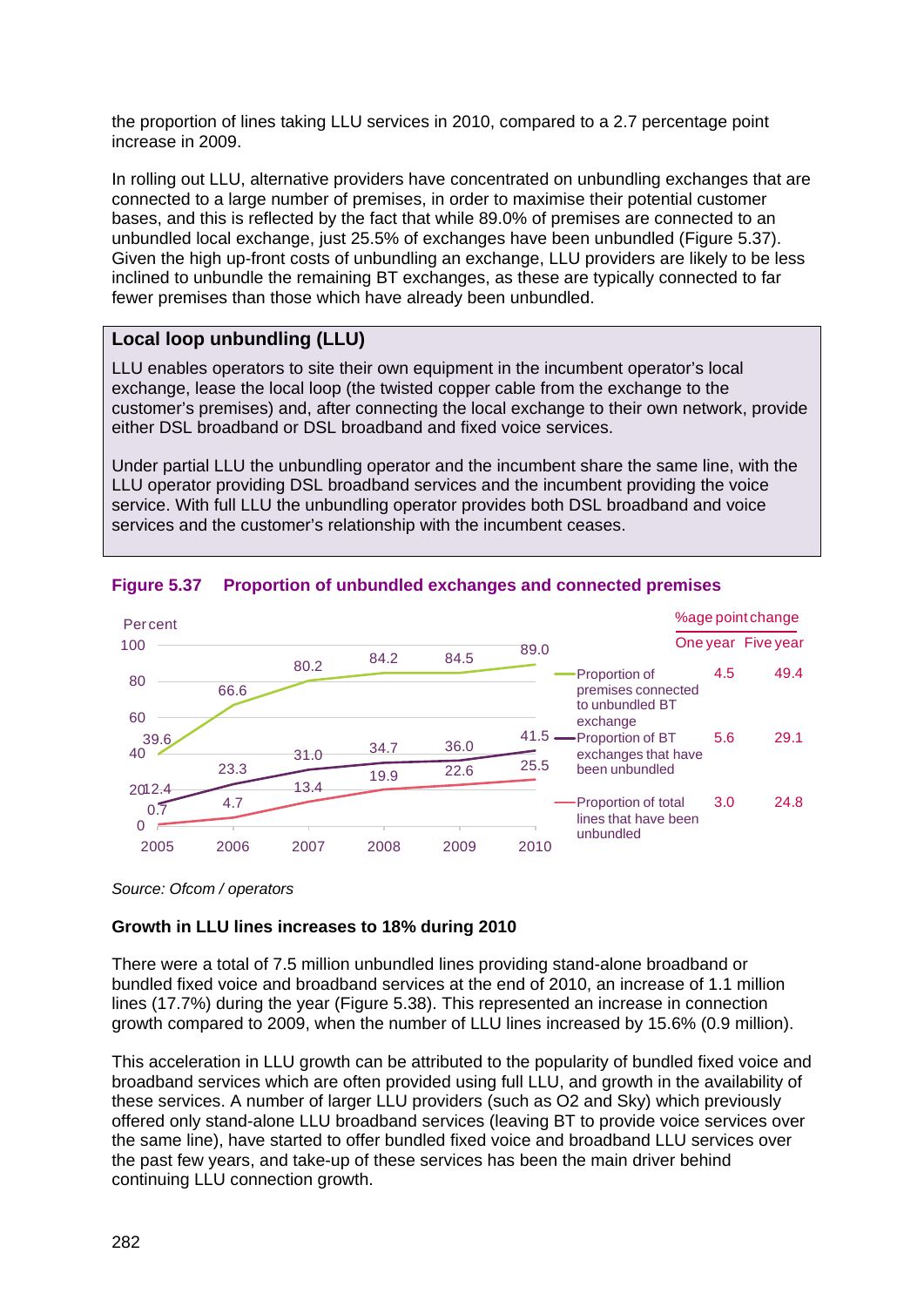

# <span id="page-40-0"></span>**Figure 5.38 Unbundled lines (full and partial unbundling)**

*Source: Ofcom / operators*

## **5.2.4 Fixed voice services**

#### **Revenue**

## **Fixed-line voice revenue fell by £0.3bn during 2010**

The decline in fixed line voice revenue slowed in 2010, with total fixed voice revenue falling by 3.4% to £9.3bn [\(Figure 5.39\)](#page-40-1). During the year, revenue from fixed access fell by 2.5%, while fixed call revenue fell by an average of 4.3%, with the decline in revenue ranging from 0.4% for UK geographic calls to 6.8% for calls to mobiles.

The loss of revenue from fixed voice calls is likely to be related to increasing take-up of fixed-line access tariffs that include bundled calls. Most standard fixed telephony line rental tariffs now include some element of bundled calls to UK geographic numbers, and over recent years the availability of tariffs which include bundled calls to these numbers at all times has increased. Some tariffs also include bundled calls to selected international destinations, and falling mobile termination rates should see calls to UK mobiles increasingly being included in fixed line rental services during the coming years.



## <span id="page-40-1"></span>**Figure 5.39 Retail fixed voice telecoms revenues**

*Note: Includes estimates where Ofcom does not receive data from operators*

*Source: Ofcom / operators*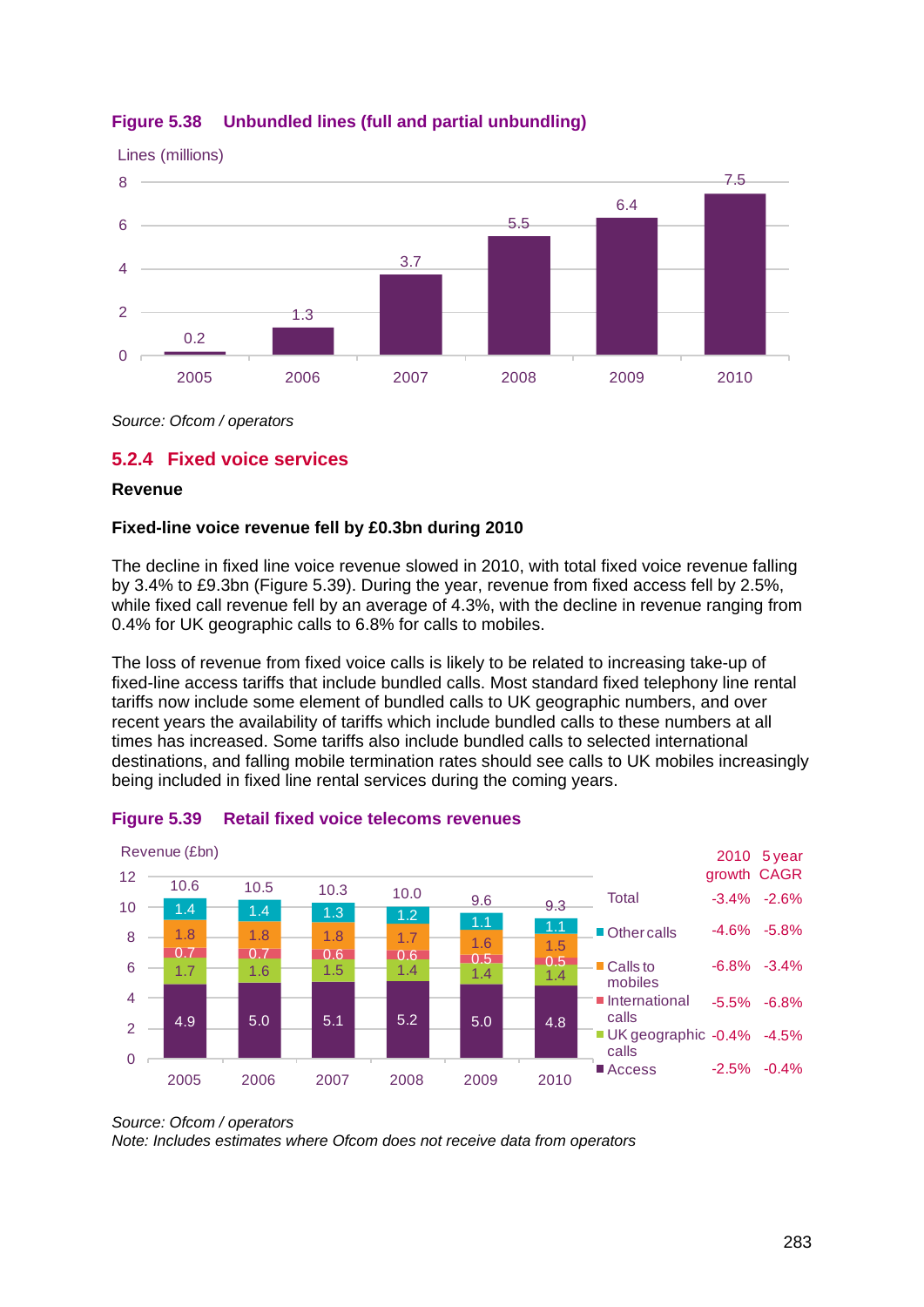## **BT's fixed voice revenue fell by over 10% in 2010**

Total fixed voice revenue (which here excludes NTS voice calls) fell by 3.2% (£0.3bn) to £8.2bn in 2010 [\(Figure 5.40\)](#page-41-0). This was a faster rate than the 2.2% average decline over the five years to 2010 and came as a result of a £0.5bn (11.3%) fall in BT's fixed voice revenues which was offset by increasing revenues for Virgin Media (up 0.9%) and 'other' providers (up 9.2%).

Falling total fixed voice revenues reflect the growing use of mobiles, VoIP and other forms of communication such as email and instant messaging. Although BT's retail fixed voice revenues are falling rapidly, growth in the use of services provided by 'other' operators means that BT will benefit from increasing wholesale revenues, as many of these operators use wholesale BT products such as local loop unbundling (LLU), wholesale line rental (WLR), carrier pre-selection (CPS) and its *Wholesale Calls* product.



<span id="page-41-0"></span>

*Source: Ofcom / operators*

*Note: Includes estimates where Ofcom does not receive data from operators, excludes revenues from NTS voice calls*

## **Average revenue per fixed line continues to fall**

Average monthly revenue per fixed line fell marginally in 2010, declining by £0.52 to £22.88. Both average call and average rental revenue per line fell during the year, with the 3.1% fall in average call revenue during the year being greater than that in access fees (1.4%) [\(Figure](#page-42-0)  [5.41\)](#page-42-0). Prior to 2009, average fixed access spend per line had been increasing as providers started to include more bundled calls in their rental packages (and hence average call spend continued to decline). However, in 2009 and 2010 average rental per line spend has fallen as consumers have switched to lower-cost (often LLU-based) bundled services.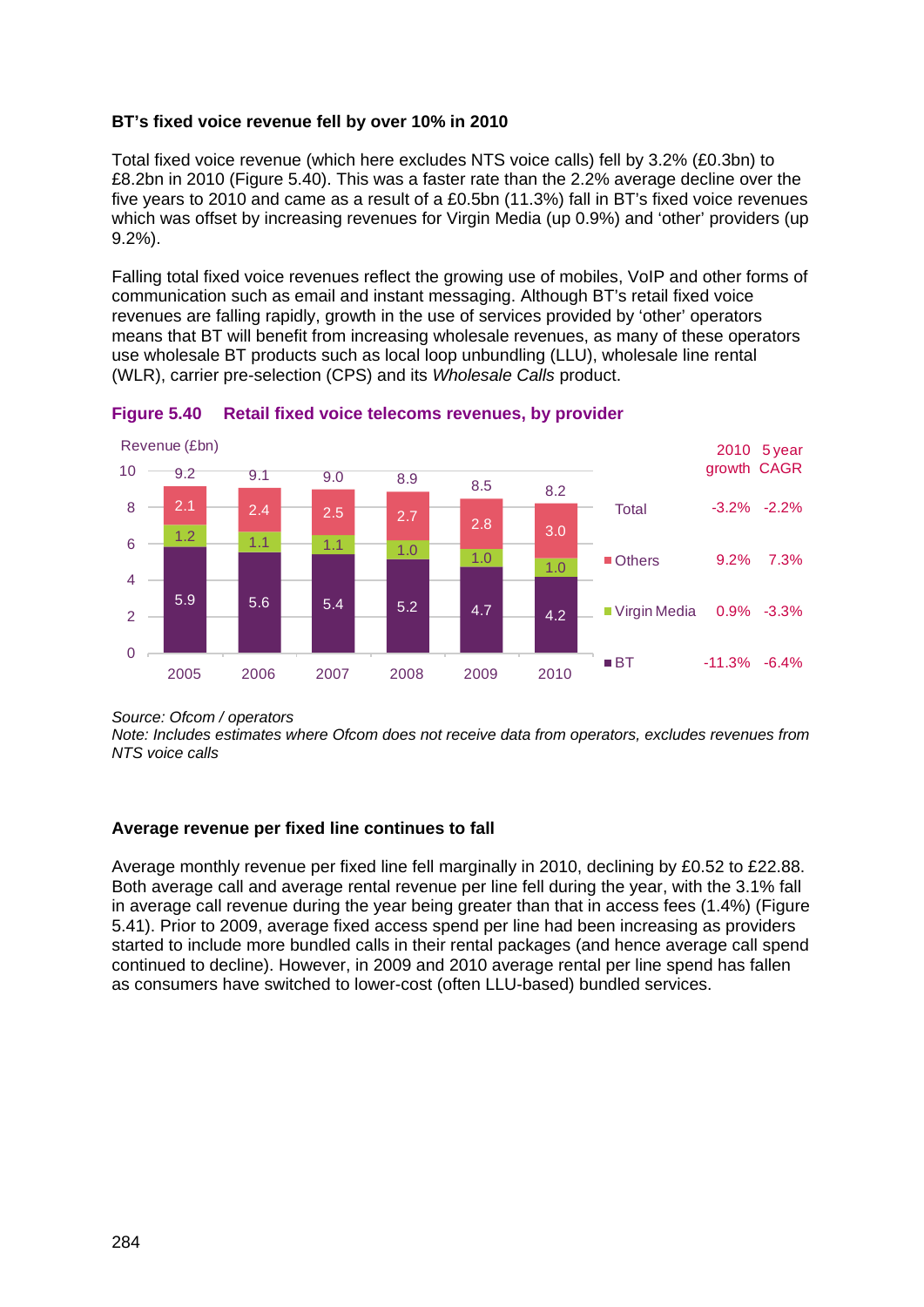

## <span id="page-42-0"></span>**Figure 5.41 Average monthly voice revenue per fixed line**

*Source: Ofcom / operators Note: Includes spend on non-geographic voice calls*

## **Fixed-line call volumes**

## **Decline in fixed voice call volumes slows to 2.4%**

Fixed call volumes fell by over 20% to 128.8 billion minutes in the five years to 2010, largely as a result of the decline of calls to UK geographic numbers [\(Figure 5.42\)](#page-42-1). The annual rate of decline in total fixed call volumes slowed to 2.4% in 2010, compared to a 6.5% fall in 2009, and the largest fall in fixed-line originated call volumes during 2010 was in 'other' voice calls, in which category volumes declined by 8.8% to 21.4 billion minutes. This is likely to be a result of the decline in calls to directory enquiries and premium rate numbers, as consumers increasingly use the internet to access information. The only type of fixed-line call for which volumes increased in 2010 was international calls, which grew by 2.9% to 7.2 billion minutes.



## <span id="page-42-1"></span>**Figure 5.42 Fixed telecoms voice call volumes**

*Source: Ofcom / operators*

## **BT's share of fixed voice call volumes falls under 40% for the first time**

BT's share of total fixed-line voice call volumes fell below 40% for the first time in 2010, with its market share declining by 3.5 percentage points to 36.5% during the year. Virgin Media also lost share during 2010 (down 0.9 percentage points to 12.1%), while other direct providers (up 3.7 percentage points) and indirect access providers (up 0.8 percentage points) both increased their shares [\(Figure 5.43\)](#page-43-0).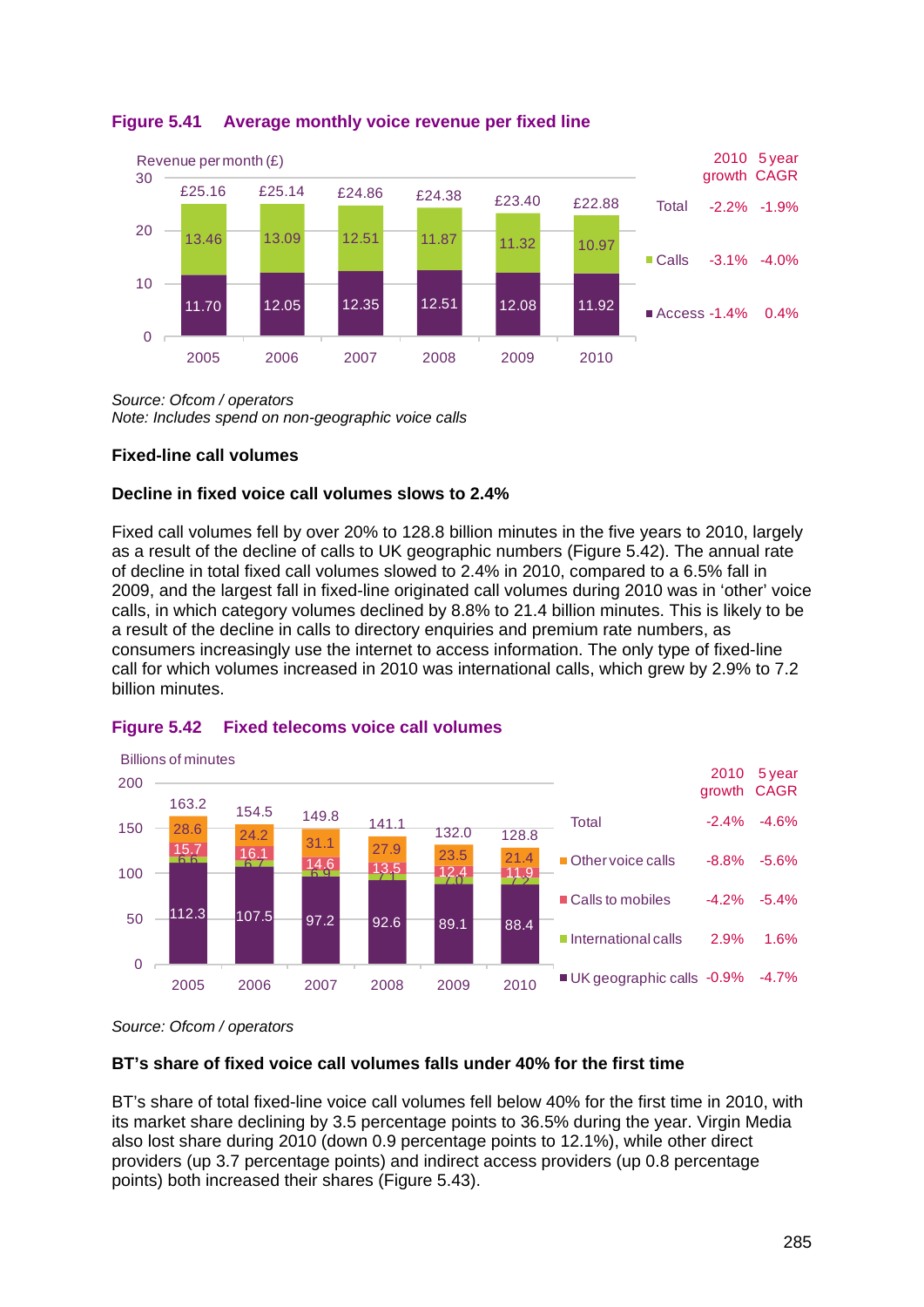This was something of a reversal, as in 2009 other indirect operator market share growth (up 2.6 percentage points) was higher than that of direct access providers (up 1.7 percentage points). The change in 2010 came as a result of strong growth in the use of full LLU-based telephony services, which are included in the 'other direct' category. Other indirect calls (which include those made using CPS and BT's Wholesale Calls service) accounted for a third of all fixed voice call volumes in 2010, only a few percentage points short of BT's own retail share.



## <span id="page-43-0"></span>**Figure 5.43 Share of retail fixed voice call volumes**

*Source: Ofcom/operators Note: Excludes NTS voice calls*

## **BT's share of retail residential UK voice call volumes falls below 40%**

BT continued to lose residential retail market share in 2010; its share of fixed voice calls (excluding NTS voice calls) falling by 3.8 percentage points to 38.4% during the year [\(Figure](#page-43-1)  [5.44\)](#page-43-1). The largest fall in BT's share of residential calls was in calls to mobiles (down 4.9 percentage points to 41.2%), while its share of UK geographic and international calls fell by 3.7 and 3.3 percentage points respectively. BT's combined share of all of these call types has fallen by 20 percentage points since 2005, reflecting the competition it faces from LLUbased fixed voice services in the residential market.



#### <span id="page-43-1"></span>**Figure 5.44 BT share of residential fixed-voice call volumes, by type**

*Note: Includes estimates where Ofcom does not receive data from operators; excludes NTS voice calls*

*Source: Ofcom / operators*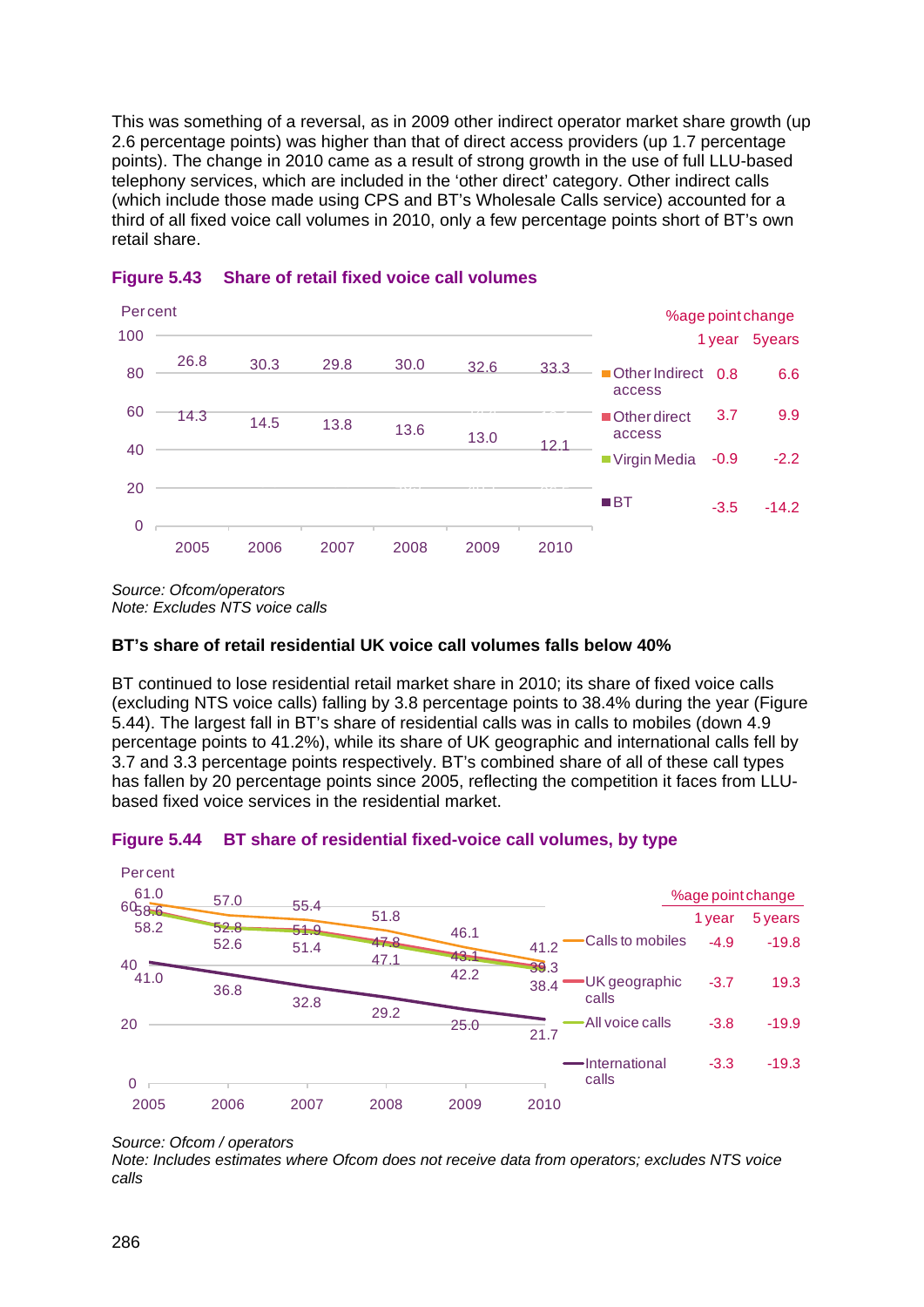## **Fixed-line voice connections**

## **The total number of fixed lines fell by 2.3% in 2010**

There were 33.4 million UK fixed lines at the end of 2010, 0.8 million (2.3%) fewer than a year previously [\(Figure 5.45\)](#page-44-0). This represented an increase in the rate of decline, both compared to 2009 (when the number of fixed lines fell by just 0.1%) and the 0.9% average fall over the five years to 2010. The largest fall in connections was for analogue lines (down by 0.4 million), although the percentage rate of decline was lower than that for ISDN channels.



## <span id="page-44-0"></span>**Figure 5.45 Fixed-line connections, by type**

*Source: Ofcom / operators Note: Includes estimates where Ofcom does not receive data from operators*

## **BT's share of retail fixed voice connections likely to fall below 50% in 2011**

At the end of 2010 BT had 17.0 million retail analogue lines and ISDN channels, equating to a market share of 51.0% [\(Figure 5.46\)](#page-44-1). This was 4.2 percentage points lower than at the end of 2009 and if this trend continues BT's share is likely to fall below 50% for the first time in 2011. Virgin Media's share of fixed lines increased by 0.5% to 14.7% during 2010, following the fourth successive year in which it increased its fixed-line subscriber numbers, while the number of lines provided by operators other than BT and Virgin Media had grown to 11.4 million by end of 2010, a 34.3% share of total fixed-line connections.



## <span id="page-44-1"></span>**Figure 5.46 Fixed-line connections, by operator**

*Note: Includes estimates where Ofcom does not receive data from operators*

*Source: Ofcom / operators*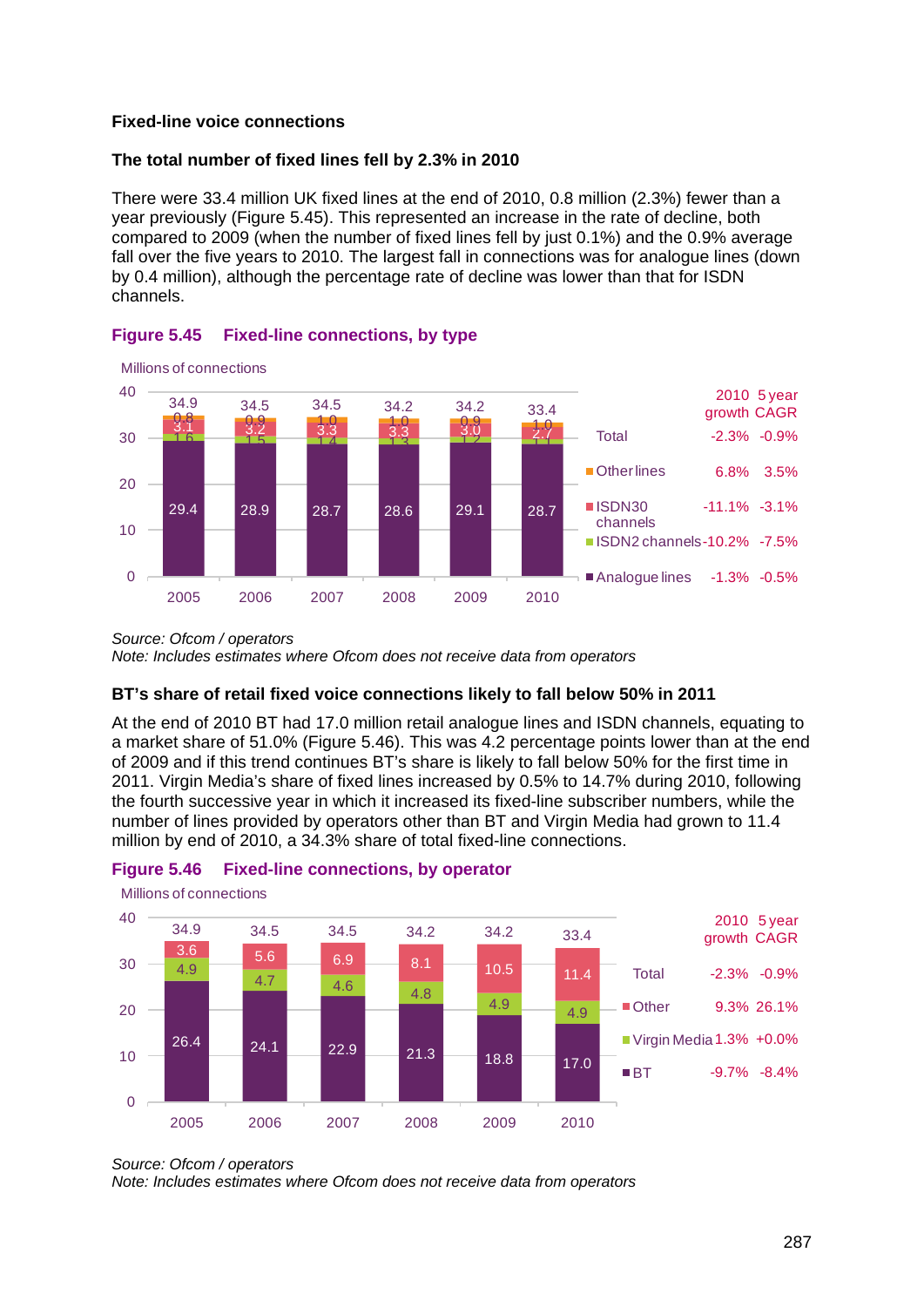# **5.2.5 Mobile services**

#### **Mobile revenues**

#### **Mobile revenues returned to growth in 2010**

Having fallen by 3.3% in 2009, mobile revenues returned to growth in 2010, although the rate of increase (0.7%) was a quarter the 2.8% average over the five years to 2010. The largest revenue increase was in rental revenues, which grew by £0.2bn as the proportion of mobile subscribers with post-pay contracts increased, as shown in [Figure 5.47.](#page-45-0) However, revenues from out-of-bundle services fell as a higher proportion of users received voice, messaging and data allowances. The one exception to this was out-of-bundle data revenue, which increased by 7.6%, probably as a result of growth in the use of smartphones, particularly among pre-pay users, and smaller data allowances / unpredictable levels of data use among consumers.



#### <span id="page-45-0"></span>**Figure 5.47 Mobile telecoms retail revenues**

#### **Everything Everywhere becomes the UK's largest network in terms of revenue**

The merger of T-Mobile and Orange made Everything Everywhere, the resulting provider, the largest UK mobile network in 2010, with revenues of £5.2bn, 34.8% of total mobile retail revenue [\(Figure 5.48\)](#page-46-0). However, comparing revenue growth across the networks in 2010 shows that Everything Everywhere had the worst revenue performance among the UK MNOs in 2010, with total revenues 4.7% lower in 2010 than the combined 2009 revenues for Orange and T-Mobile (including Virgin Mobile).

The smallest network, 3UK, had the strongest percentage growth in revenues in 2010, up an estimated 9.7% to £1.4bn, corresponding to a market share of 9.5%, 0.8 percentage points higher than a year previously. Vodafone and O2 also increased their revenues during the year.

*Source: Ofcom / operators*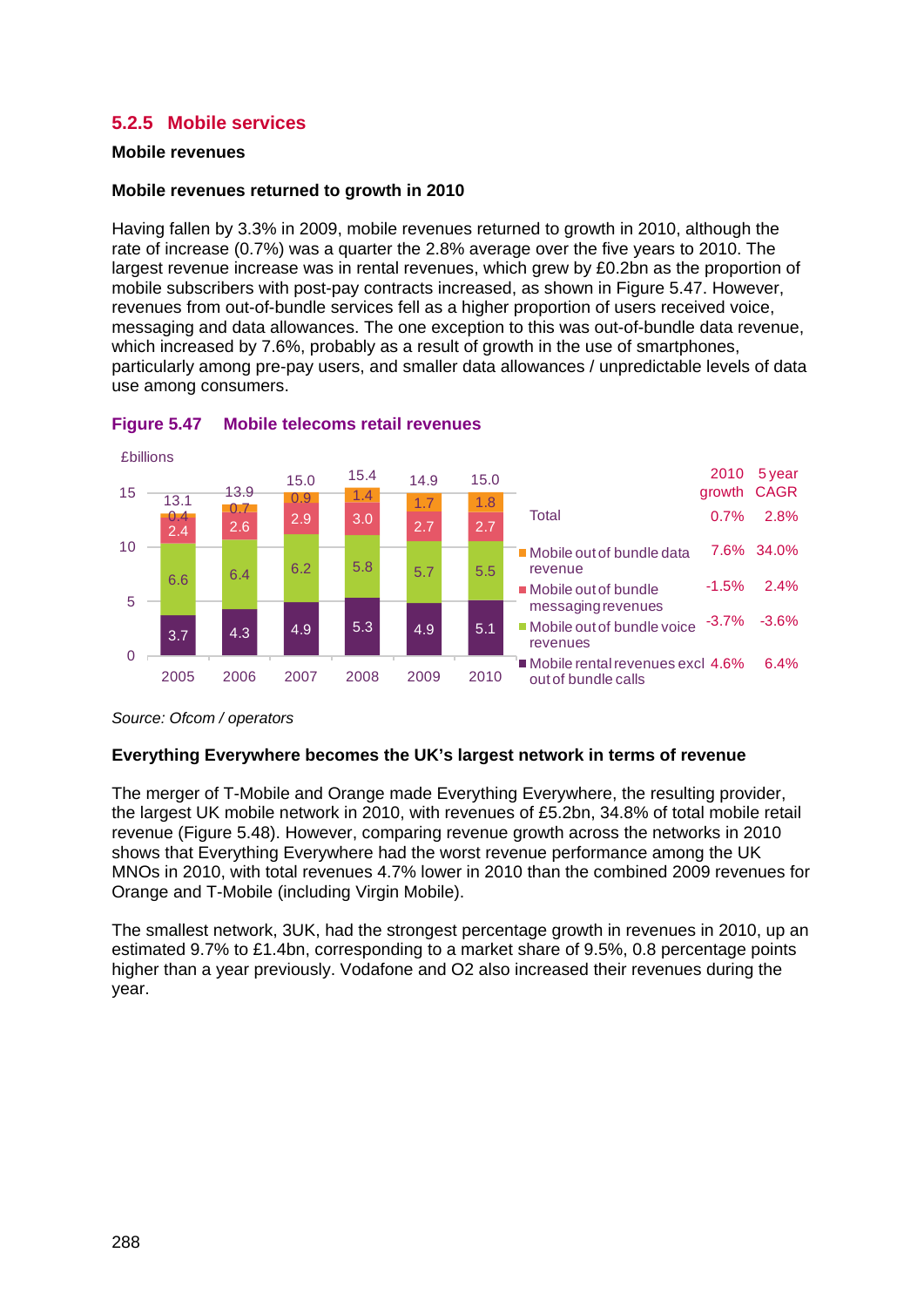

<span id="page-46-0"></span>

*Source: Ofcom / operators*

# **T-Mobile/Orange merger – Everything Everywhere**

In September 2009 the European owners of Orange and T-Mobile UK (France Telecom and Deutsche Telekom) announced that they would merge their UK businesses to create a 50/50 joint venture under the company name Everything Everywhere Ltd. The European Commission granted clearance to the proposed merger in March 2010, after commitments were given on spectrum and network sharing. The new entity merged its accounts in April 2010 and was officially launched on 1 July.

## **Revenue per connection fell by 2.1% in 2010**

Average voice and data revenue per mobile connection has fallen steadily since 2007 as a result of falling prices and the introduction of more generous pay-monthly call, messaging and data allowances. Average monthly spend per mobile subscription fell by 2.1% in 2010, in line with the 2.2% average fall in the five years to 2010 and, at £15.54, it was more than 10% lower than the £17.35 figure for 2005, despite increasing average use over the period [\(Figure 5.49\)](#page-46-1).



## <span id="page-46-1"></span>**Figure 5.49 Average monthly retail revenue per mobile subscription**

*Source: Ofcom / operator data*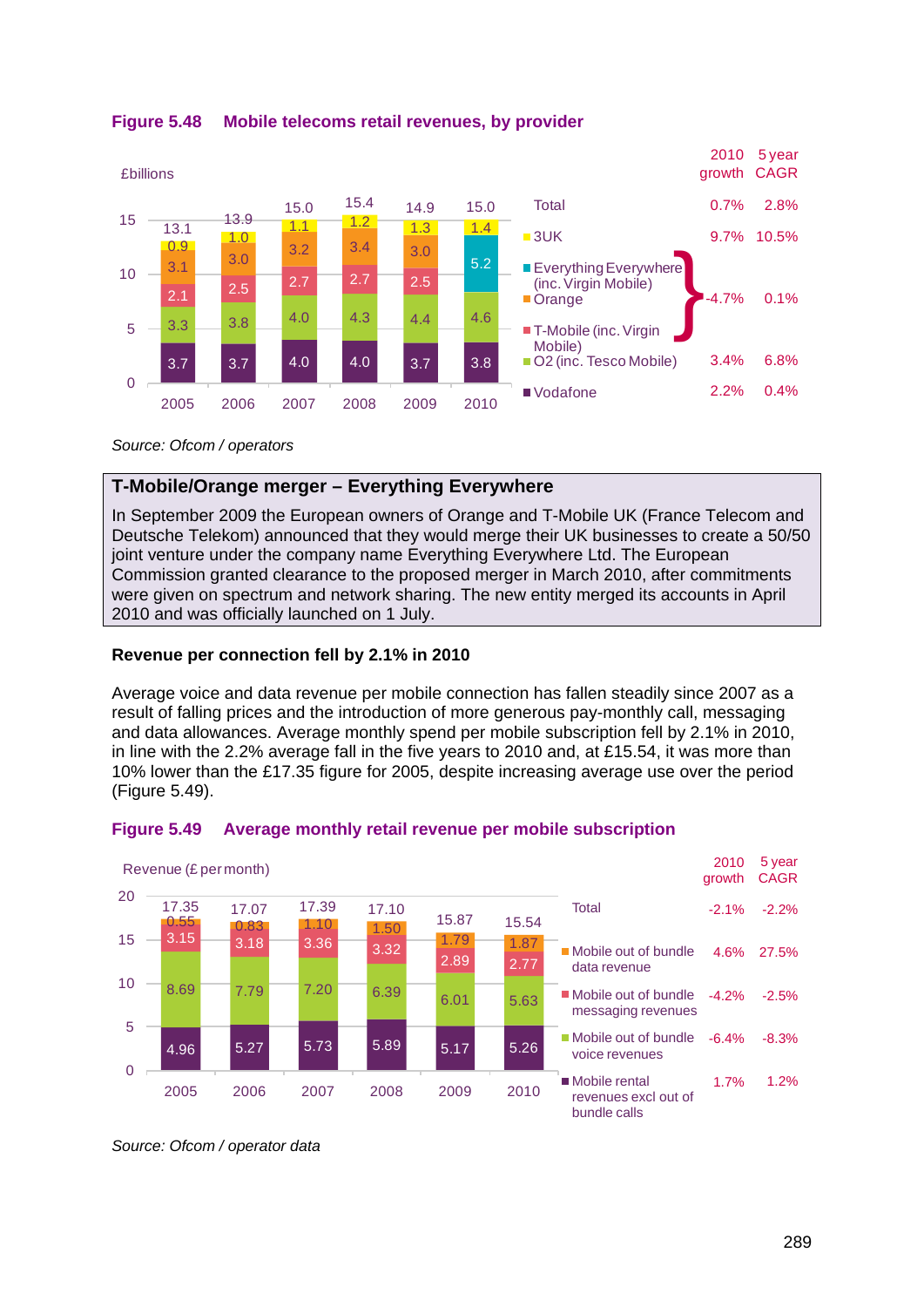## **Average spend per post-pay subscription is three times that of pre-pay**

Retail revenue per pay-monthly (contract) subscriber fell by 7.9% in 2010, while revenues per pre-pay user fell by 6.6%.However, average monthly spend per contract user (£25.29) was still more than three times that of a pre-pay user (£7.59) [\(Figure 5.50\)](#page-47-0).



#### <span id="page-47-0"></span>**Figure 5.50 Average monthly retail revenue per mobile subscription, by type**

*Source: Ofcom / operator data*

#### **Mobile call volumes**

#### **Growth in mobile voice call volumes slows**

The volume of voice call minutes originating on mobiles increased by 5.3% to 124.6 billion during 2010, following a 6.7% growth in 2009 and 11.0% growth in 2008 [\(Figure 5.51\)](#page-47-1). Mobile-originated call volumes increased for all call types except international calls, which were unchanged. Among the other call types, rates of growth ranged from 3.0% for calls to other mobile networks to 19.7% for 'other' calls.



#### <span id="page-47-1"></span>**Figure 5.51 Mobile originating voice call volumes**

*Source: Ofcom / operators Note: Includes estimates where Ofcom does not receive data from operators*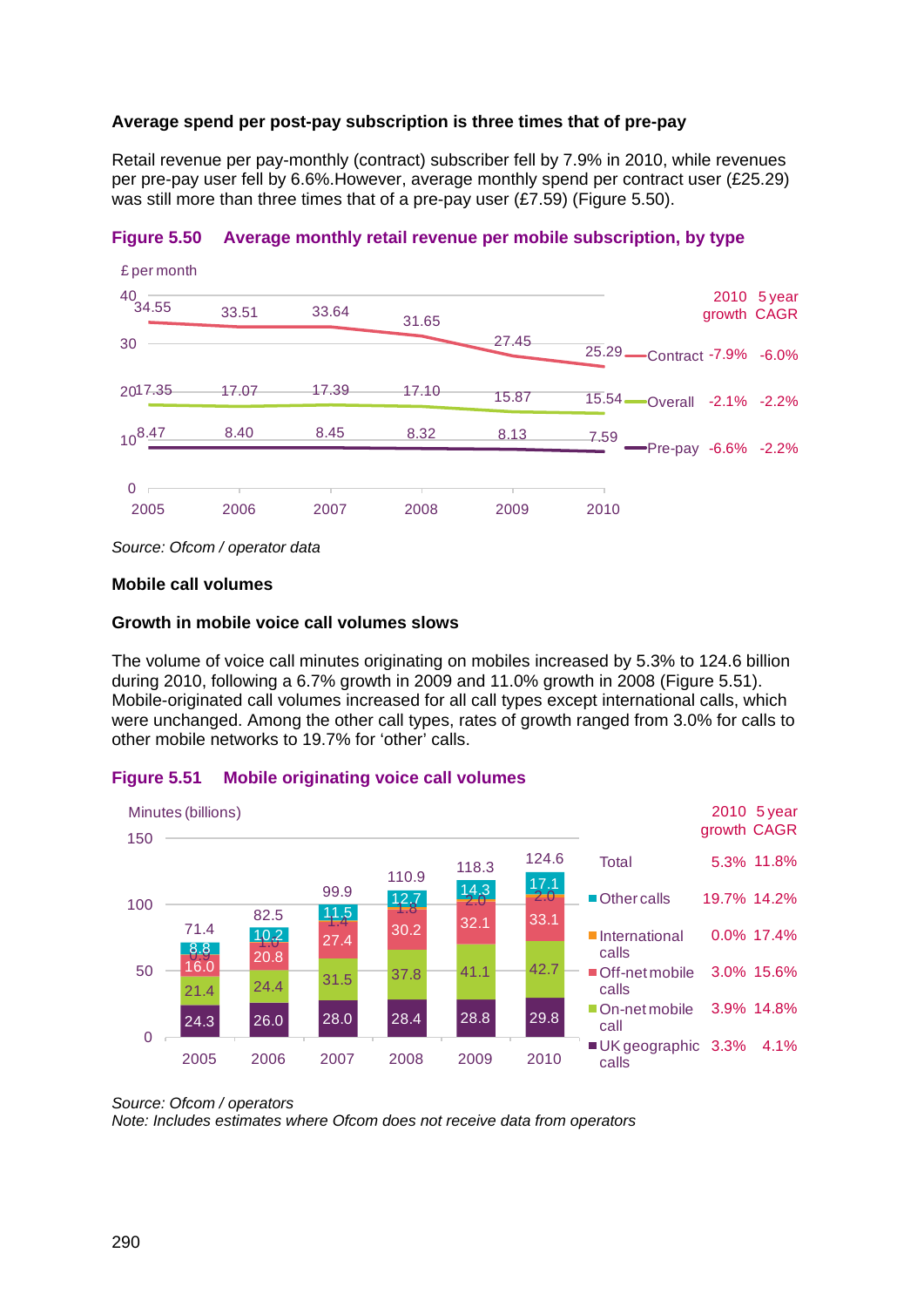## **Pre-pay call volumes decline for the first time**

Call minutes made from pre-pay phones fell for the first time in 2010, declining by 4.1% to 32.6 billion minutes [\(Figure 5.52\)](#page-48-0). This was a result of a fall in pre-pay mobile subscribers as an increasing number of customers subscribed to pay monthly contracts (see Section [5.1.4](#page-16-0) above).

In 2010 pre-pay accounted for 26.1% of outgoing mobile call volumes, down from 28.7% in 2009, while contract customers' share of total mobile call volumes increased to 73.9% as total contract call volumes increased by 9.1%, to 92.1 billion minutes. This shift came despite falling average monthly use per contract connection (down 5.3% to 212 minutes) and increasing average pre-pay use (up 1.5% to 61 minutes a month).



<span id="page-48-0"></span>

*Source: Ofcom / operators*

*Note: Includes estimates where Ofcom does not receive data from operators*

## **Messaging use increases by 24% in 2010**

Despite the increasing use of internet-based communications services such as social networking sites and instant messaging, the numbers of text messages sent by mobile users continued to climb in 2010, growing by 24.1% to 129.1 billion messages representing an average of over five a day for every person in the UK and a similar rate of growth to 2009 (24.9%). Meanwhile, the volume of MMS messages grew by 9.5% during 2010 to just over half a billion messages, equivalent to just 0.02 messages per person per day [\(Figure 5.53\)](#page-49-0). Increasing take-up of smartphones may have a downward effect on the use of MMS, as these handsets allow users to send pictures using email without additional cost (assuming that their tariff includes a data allowance).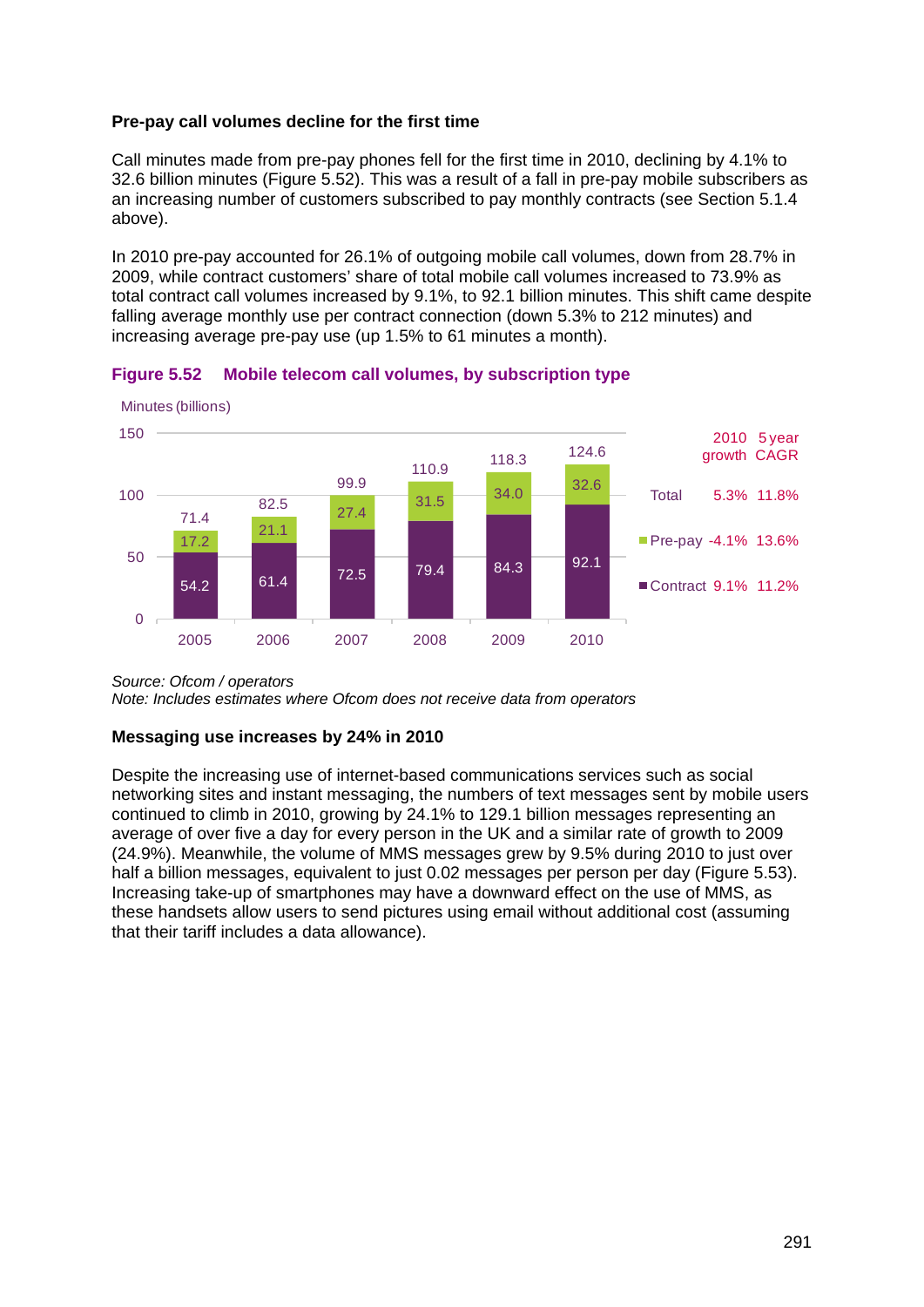

# <span id="page-49-0"></span>**Figure 5.53 Mobile messaging volumes**

*Source: Ofcom / operators*

## **Mobile connections**

## **O2 achieves the largest increase in mobile connections in 2009**

At the end of 2010 Everything Everywhere (created by the merger of T-Mobile and Orange in 2009) had the largest number of mobile subscribers on its network, at 31.2 million (including Virgin Mobile and subscribers of other MVNOs that use the network). However, Everything Everywhere had 8.4% fewer subscribers at the end of 2010 than the combined number of T-Mobile and Orange subscribers at the end of 2009. But part of this fall is the result of a change in the methodology used to define active subscribers for the ex-T-Mobile part of Everything Everywhere's customer base [\(Figure 5.54\)](#page-49-1).

3UK had the highest subscriber growth rate in 2010, at 12.4%, although it remained the smallest UK network in terms of subscribers, with an estimated 5.6 million users (a 6.8% market share) at the end of the year. O2 (including Tesco Mobile and other MVNOs) had the highest net increase in subscribers (1.9 million) in 2010, bringing its total to 24.3 million. Vodafone's rate of subscriber growth in 2010 was 6.6%, unchanged from 2009, and at the end of the year it had 20.1 million mobile subscribers, making it the third largest UK mobile network.



## <span id="page-49-1"></span>**Figure 5.54 Mobile connections, by operator**

*Note: Includes estimates where Ofcom does not receive data from operators*

*Source: Ofcom / operators*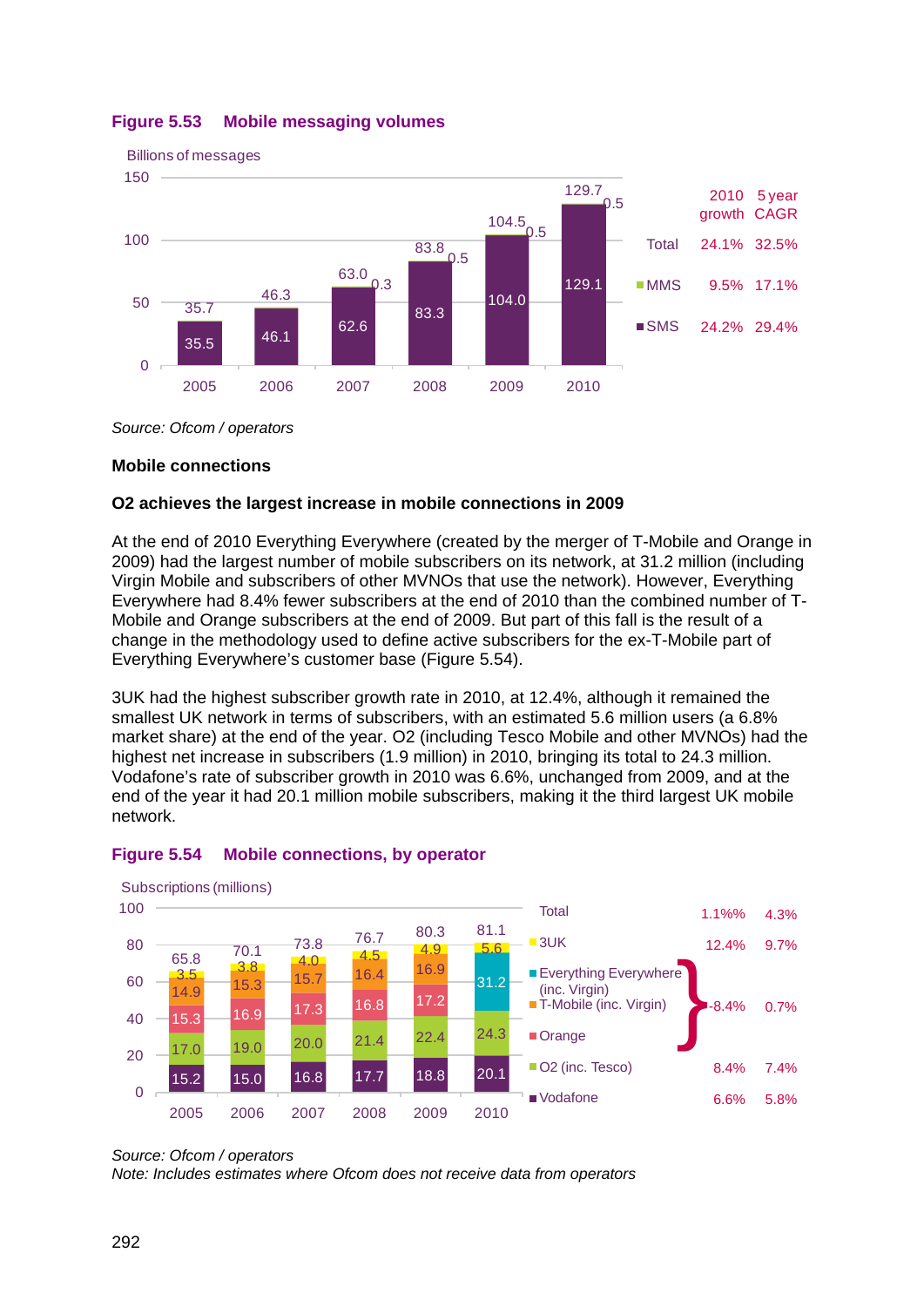#### **Migration from 2G to 3G continues...**

At the end of 2010 there were 33.1 million 3G mobile connections (including 4.8 million mobile broadband dongles and datacards), 6.2 million (22.8%) more than a year previously [\(Figure 5.55\)](#page-50-0). Surprisingly (given the growth in popularity of smartphones over the year) this rate of increase was slower than that in 2009, both in terms of the net increase in 3G subscriptions and in percentage point terms. This is possibly a reflection of the increasing prevalence of longer minimum term mobile contracts, which means that contract mobile users upgrade their handsets less frequently, although slowing growth in the number of mobile broadband connections will also be a major contributing factor.



<span id="page-50-0"></span>

## **Four in ten mobile subscriptions were 3G-enabled at the end of 2010**

Around four in ten UK mobile connections (40.9%) were 3G-enabled at the end of 2010, compared to just 4.6% five years previously [\(Figure 5.56\)](#page-50-1). The merger of Orange and T-Mobile meant that Everything Everywhere had the most 3G connections (12.6 million, a 38.0% share). O2 had 7.9 million 3G connections, and 3G-only operator 3UK (the largest 3G provider before 2009) now has the smallest share, with an estimated 5.6 million 3G connections.

## <span id="page-50-1"></span>**Figure 5.56 3G connections, by network operator**



*Source: Ofcom / operators*

*Note: 3G includes connections made via laptops/dongles as well as mobile handsets*

*Source: Ofcom / operators*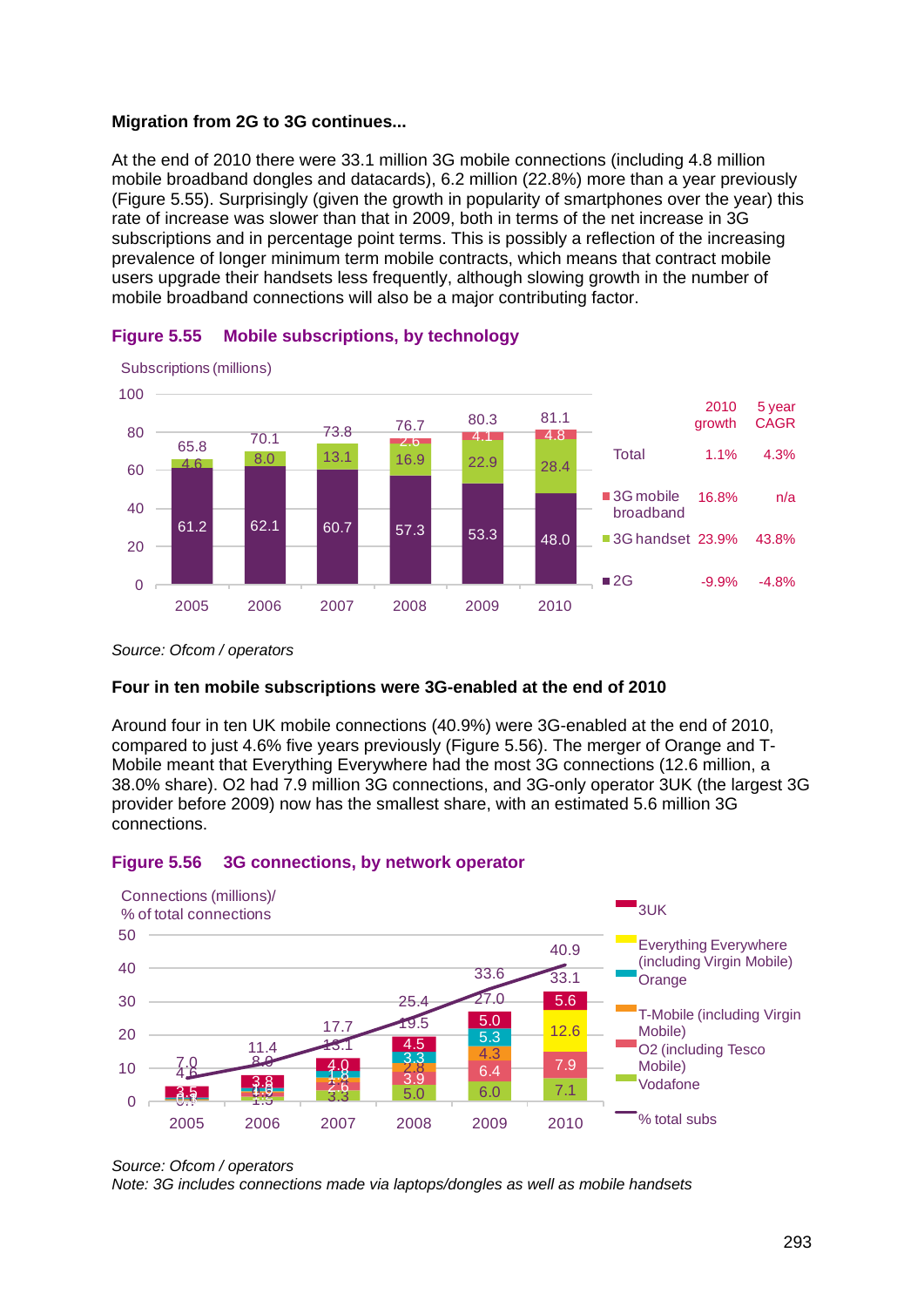# **5.2.6 Fixed data services**

#### **Fixed-line internet revenue**

#### **Fixed-line broadband and internet revenues fall by £0.2bn**

Revenues from fixed-line internet and broadband services declined by 5.7% to £3.0bn in 2010, mainly driven by a 4.8% fall in residential broadband revenues, but also as a result of a 5.7% decrease in residential narrowband revenues and a 10.3% fall in SME internet revenues due to falling SME broadband prices [\(Figure 5.57\)](#page-51-0).



<span id="page-51-0"></span>**Figure 5.57 Estimated UK internet and broadband retail revenue**

*Source: Ofcom / operators*

## **Fixed internet connections**

## **Total fixed-line internet connections increase by 24% over five years**

At the end of 2010 there were 20.5 million broadband and narrowband fixed UK internet connections, compared to 16.6 million five years before [\(Figure 5.58\)](#page-52-0). Despite a maturing market and the increase in mobile broadband take-up, fixed-line broadband connections continued to increase, and in fact the growth rate of 7.2% in 2010 was higher than the 5.7% growth rate in 2009. Narrowband internet connections fell by 30,000 in the year, but nearly a million households and SMEs still connect to the internet through a narrowband dial-up connection.

Around two-thirds (66%) of households now have a fixed-line broadband connection, and while there is still potential for significant growth, further take-up of fixed-line broadband may be constrained by some households opting to take only a mobile broadband connection [\(Figure 5.71](#page-62-0) in the Telecoms User section of this report shows that 7% of UK households had a mobile but not a fixed broadband connection in Q1 2011). In addition, some households may rely on a mobile handset/s for an internet connection while others may not have any devices capable of connecting to the internet.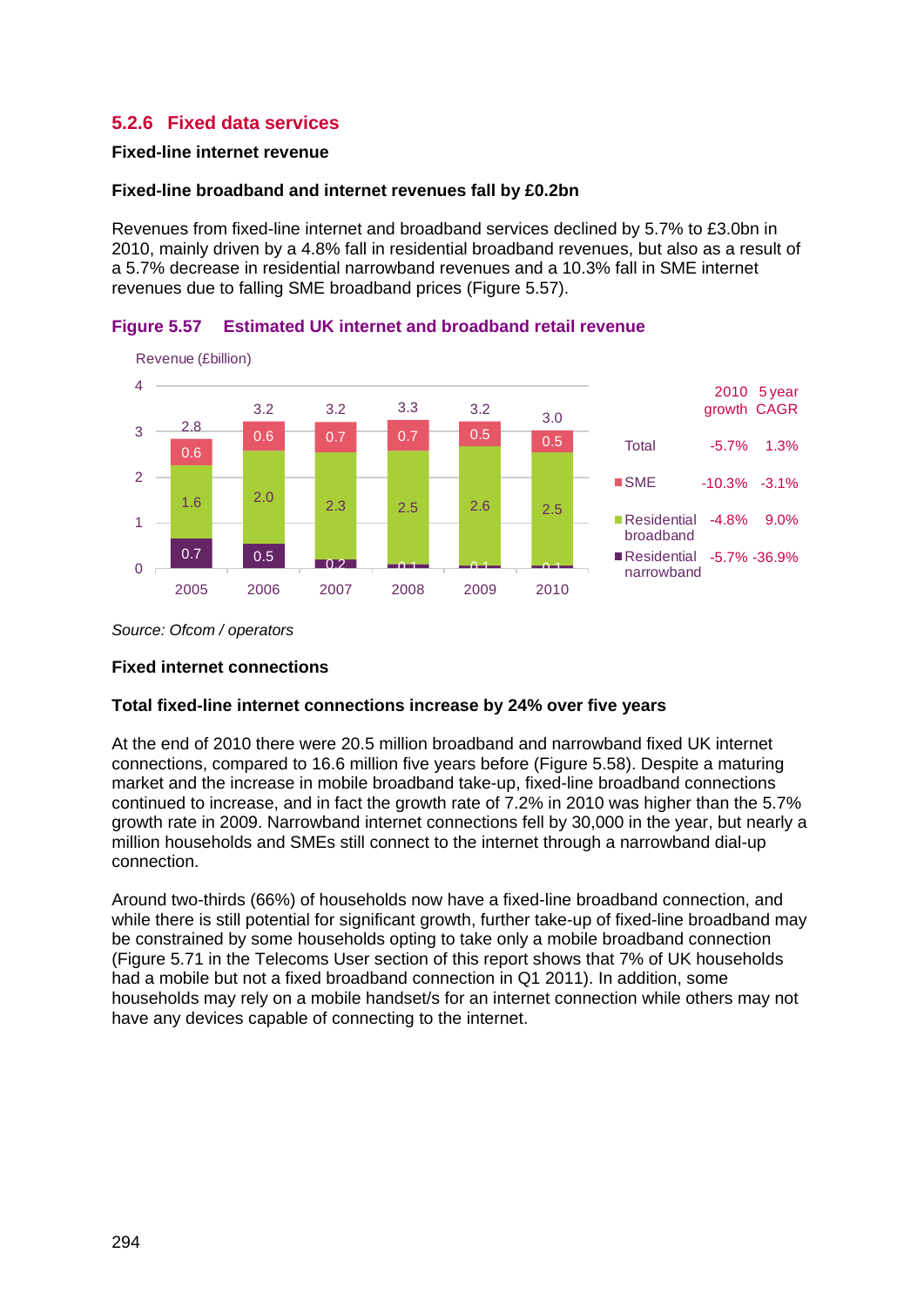

## <span id="page-52-0"></span>**Figure 5.58 Estimated UK residential and SME fixed internet connections**

*Source: Ofcom / operators*

## **Fewer than a million households use dial-up internet**

Ninety-five per cent of residential fixed internet connections were broadband at the end of 2010, compared to 59.7% five years previously [\(Figure 5.59\)](#page-52-1). Among small and mediumsized enterprises (SMEs), fixed broadband was also the main method of access, with just over 8% still relying on a narrowband connection. The number of residential narrowband connections was unchanged in 2010 at 0.8 million, suggesting that there remains a significant minority of online UK homes which are either unable to receive fixed broadband services, or for which a narrowband connection is sufficient for their needs



## <span id="page-52-1"></span>**Figure 5.59 UK residential and small business fixed internet connections**

*Source: Ofcom / operators*

*Note: SME broadband includes some connections over leased lines*

## **LLU providers continue to gain market share**

The proportion of fixed broadband connections using local-loop unbundling (LLU) grew by 3.4 percentage points to 38.2% in 2010; this compares to less than 2% five years earlier [\(Figure 5.60\)](#page-53-0). However, BT Retail continued to have the largest share of broadband subscribers and increased its share by 0.8 percentage points during 2010, to 27.5%. Growth in the number of fixed broadband connections using cable increased by 4.8% to 4.0 million in 2010, as Virgin Media continued to market its services based on the faster speeds that cable can offer compared to ADSL services. However, cable broadband's share of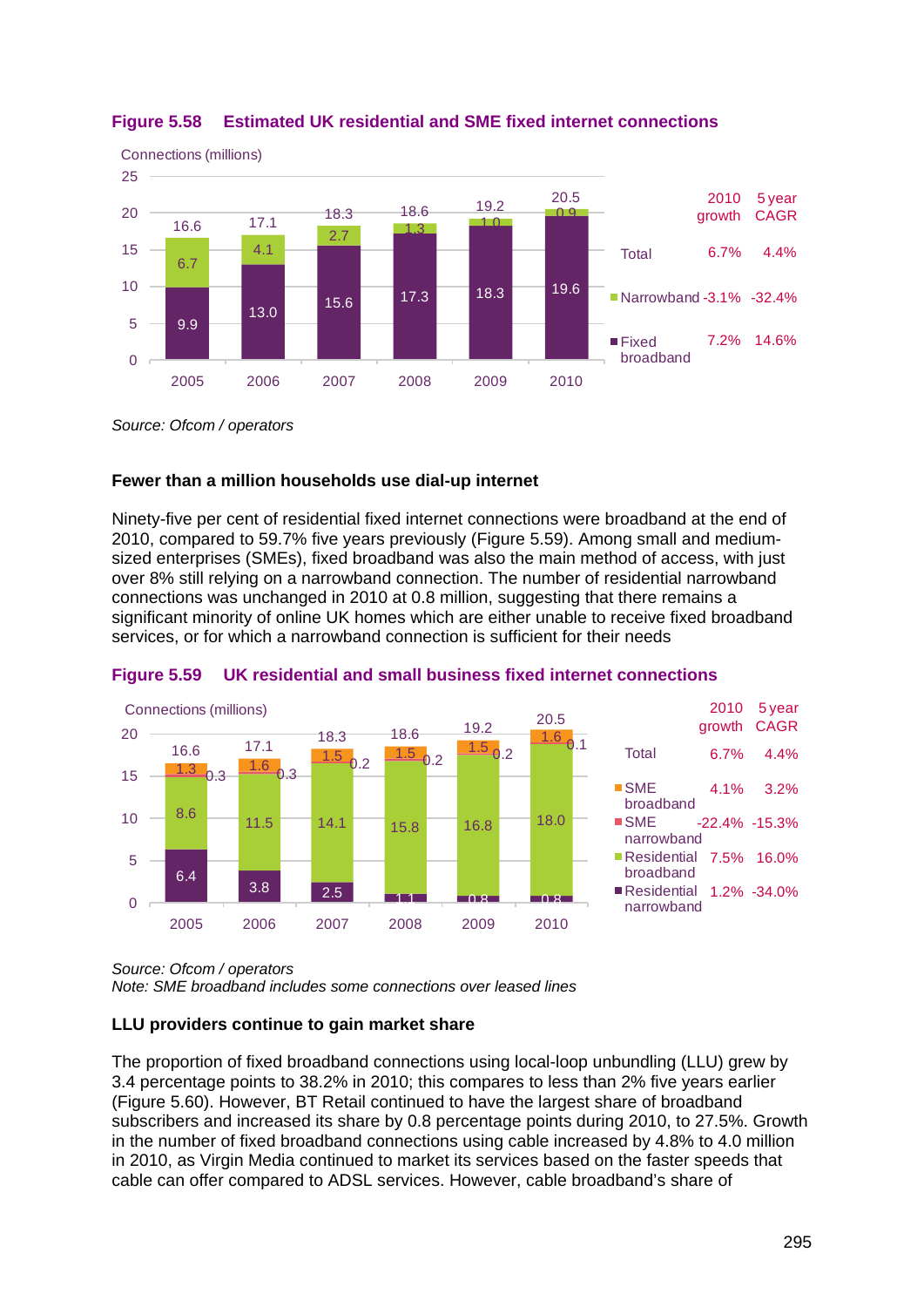connections continued to fall during the year, down to 20.9% (although as cable is available to only 48% of households, this represents a share of over 40% in the areas where a cable service is available).



<span id="page-53-0"></span>

*Source: Ofcom / operators*

*Note: Excludes connections made over cellular networks*

## **Sky had the highest growth in broadband market share in 2010**

While BT continued to be the largest UK broadband provider in 2010 with a market share of 27.5% (0.8 percentage points higher than a year previously), Sky had the largest increase in market share during the year, up by 2.2 percentage points to 15.3%. O2/Be also increased its market share in 2010, up 0.2 percentage points to 3.4%. Virgin Media, TalkTalk Group and Everything Everywhere's market shares all fell in 2010, by 0.5, 1.1 and 0.8 percentage points respectively, and this led to Virgin Media overtaking TalkTalk Group to become the UK's second largest broadband provider with a market share of 22.0%, compared to TalkTalk Group's 21.6% [\(Figure 5.61\)](#page-53-1).



## <span id="page-53-1"></span>**Figure 5.61 UK residential and small business broadband connection shares**

*Source: Ofcom / operators*

*Note: Where providers have merged, historical data are included under the ISP in operation at the end of 2010; excludes connections made over cellular networks*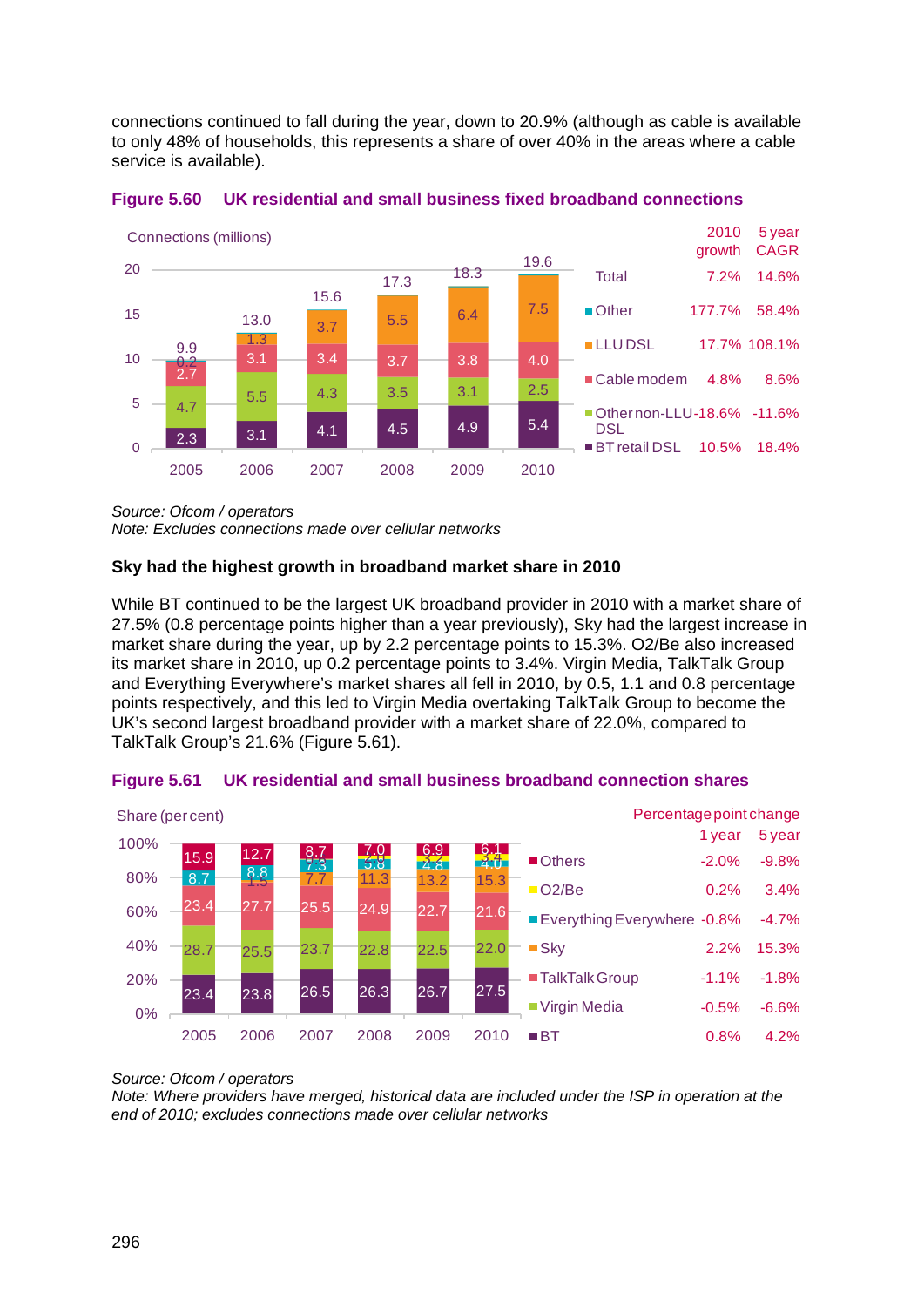# **5.2.7 Business markets**

#### **Business retail telecoms revenues unchanged in 2010**

Business spend on telecoms services was unchanged at £13.8bn in 2010, having fallen by £0.7bn (4.7%) in 2009 [\(Figure 5.62\)](#page-54-0). Growth in revenues from business mobile services (up 3.7%) and corporate data services (up 4.7%) were offset by falling spend on non-corporate internet (down 10.3%) and fixed voice services (down 8.0%).



## <span id="page-54-0"></span>**Figure 5.62 Business telecoms service revenue**

## **Average monthly revenue per business fixed line fell by £0.71**

Average monthly revenue per business line continued to fall in nominal terms in 2010, down by 2.7% to £25.51, a much lower rate than the 6.5% decline in 2009 [\(Figure 5.63\)](#page-55-0). The largest reduction in spend during 2010 was in national calls (down 7.3%), followed by calls to mobiles (down 3.7%), calls to international destinations (down 3.6%) and local calls (down 3.2%). Line rental revenues, which account for over half of business fixed-line revenue, fell by 1.9% during the year, a slower rate than the 4.9% decline in 2009. In the five years to 2010, line rental revenues have declined at a much slower rate than call revenues, indicating a change in tariff structures as businesses increasingly subscriber to packages with some inclusive calls.

*Source: Ofcom / operators / IDC*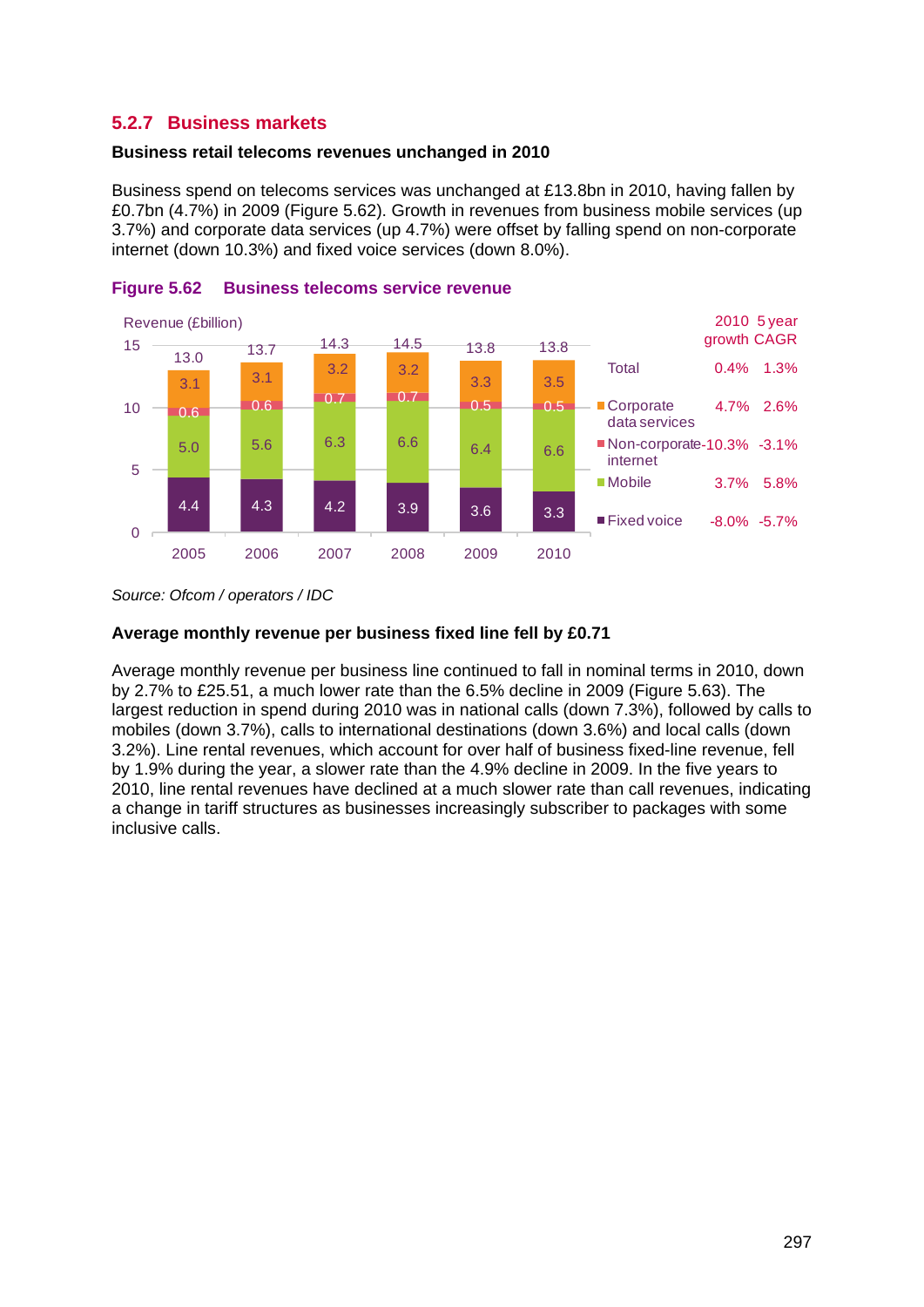

## <span id="page-55-0"></span>**Figure 5.63 Average monthly voice revenue per business fixed line**

*Source: Ofcom / operators Note: Excludes revenues from non-geographic voice calls*

## **Business spend on mobile voice increases by 3.7%**

Revenue from business spend on mobile services increased by £0.2bn to £6.6bn in 2010, following a 3.9% decline in 2009 and a 5.1% increase in 2008 [\(Figure 5.64\)](#page-55-1). The majority of this growth was due to a £0.2bn increase in revenues from rental and voice calls, although data revenues increased at a greater rate, up 6.3% to £0.9bn.



## <span id="page-55-1"></span>**Figure 5.64 Breakdown of business mobile revenue**

*Source: Ofcom / operators*

## **Two-thirds of business voice calls originate on mobiles**

Total business call volumes increased by 4.9% to 95.5 billion minutes in 2010, driven by an 8.0% rise in mobile-originated business call volumes to 63.7 billion minutes [\(Figure 5.65\)](#page-56-0). Over two-thirds (66.7%) of all calls made by business users (excluding VoIP calls, for which figures are not available) were mobile-originated during 2010, compared to 39.8% five years previously. The shift towards mobile telephony by business users is partly driven by growth in mobile-to-mobile call volumes, as an increasing number of mobile business plans provide free on-net calls, meaning that businesses incur no incremental cost when employees call each other.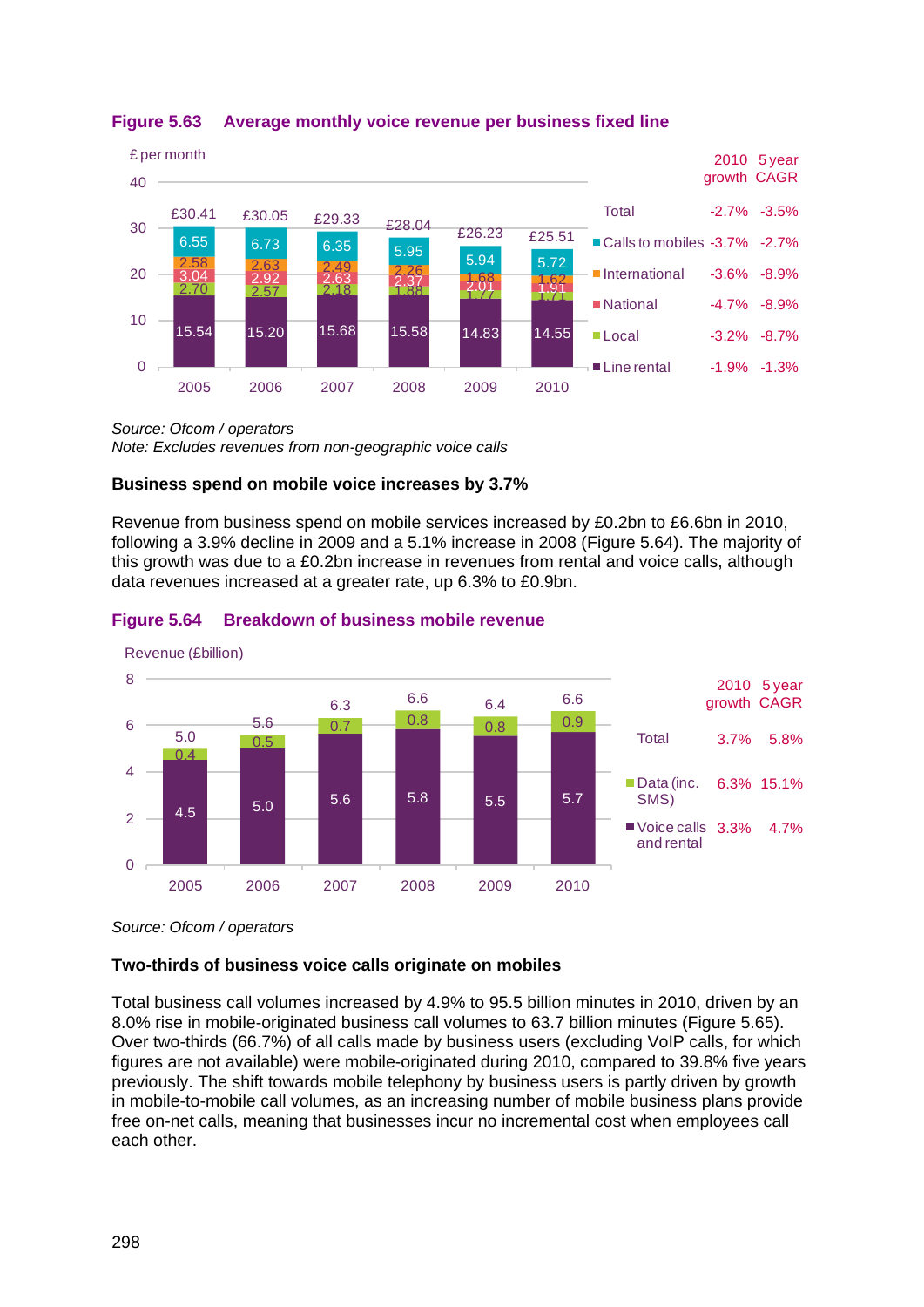Fixed-originated call volumes continued to decline in 2010, falling by 0.7% to 31.8 billion minutes. In addition to the increasing use of mobile for voice telephony, the use of cheaper VoIP services is also likely to be a contributory factor in driving down call volumes made from traditional PSTN lines.



## <span id="page-56-0"></span>**Figure 5.65 Business voice call volumes**

*Source: Ofcom / operators*

*Note: Fixed data excludes NTS voice call volumes*

## **The number of business fixed lines fell by 0.5 million in 2010**

The decline in the number of fixed lines used by businesses accelerated in 2010, falling by 5.2%, the largest annual decline since 2004 [\(Figure 5.66\)](#page-57-0). The rate of decline in the number of ISDN2 and ISDN30 channels was higher than that for analogue lines, a reflection that businesses are starting to move away from ISDN technology towards cheaper and faster data connections for internet access, VoIP services and/or mobile services.

## **ISDN**

ISDN is a set of standards for digital transmission over ordinary telephone copper wire (and other media). The key feature of the ISDN is that it integrates speech and data on the same lines, resulting in better voice quality than a conventional analogue phone.

ISDN offers connections in increments of 64kbit/s (the equivalent of a standard analogue line). In the UK there are two main types of ISDN: ISDN2 (which consists of two 64kbit/s channels and a 16kbit/s signalling channel) and ISDN30 (thirty 64kbit/s channels and a 64kbit/s signalling channel). Each channel can be used independently, so an ISDN2 line can be used as two voice lines, one voice line and a 64kbit/s data connection, or as a 128kbit/s data connection.

Cheap broadband means that ISDN2 has largely been superseded as a method of internet connection, but it is still used in some industries, as an ISDN data connection is always a fixed, reliable 64kbit/s. ISDN30 remains popular as a way for large businesses to obtain multiple fixed-voice lines for a set cost.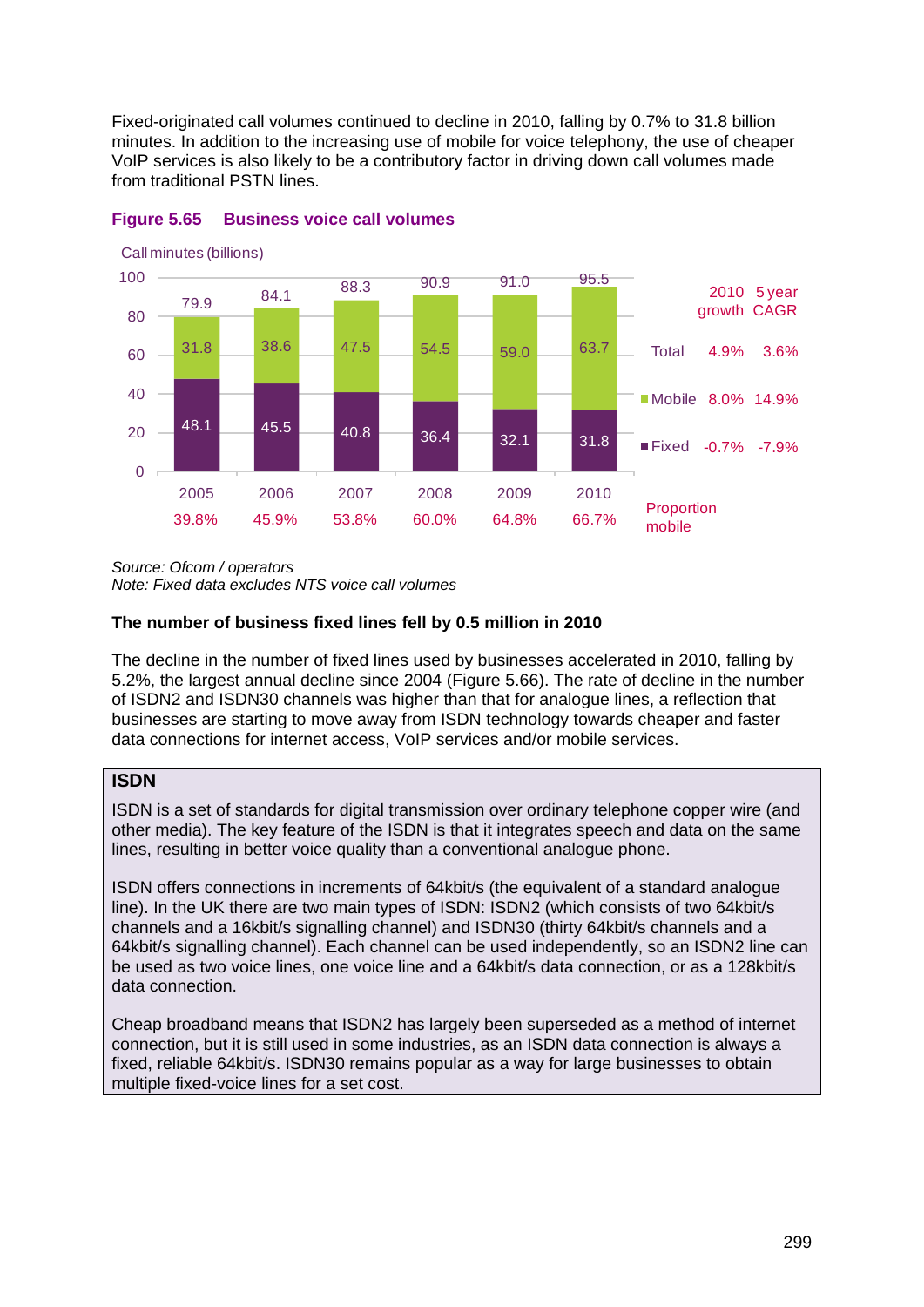

# <span id="page-57-0"></span>**Figure 5.66 Business fixed lines, by type**

*Source: Ofcom / operators*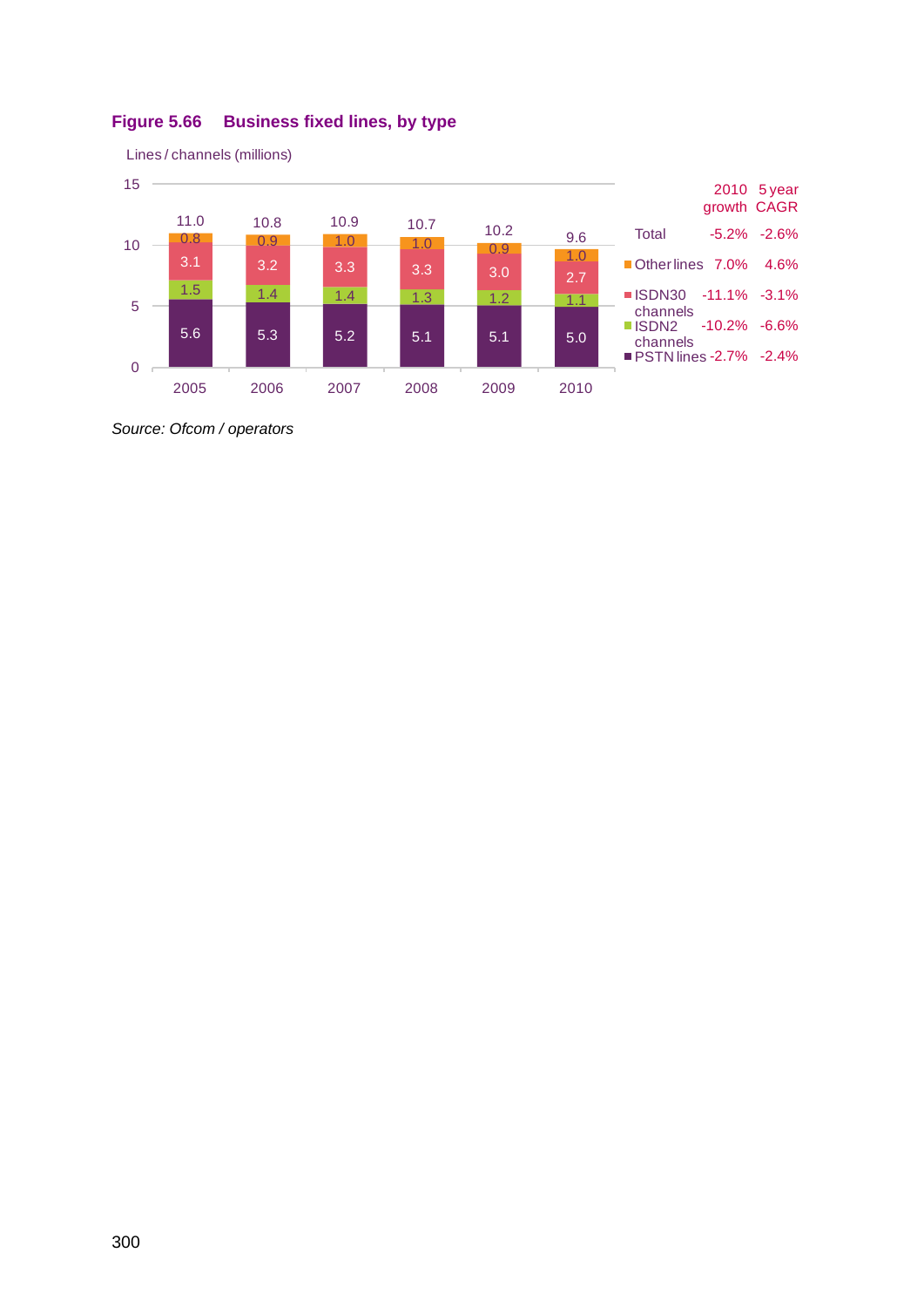# 5.3 The telecoms user

# **5.3.1 Introduction**

In this section we consider the major consumer trends in the use of telecoms services over the past few years. We base our analysis on data received from telecoms providers, our own consumer research and third-party suppliers. While consumers can be split into two broad categories, residential and business, in this section we focus solely on the residential sector. The latest edition of Ofcom's *Business Consumer Experience* report*[65](#page-58-0)* , published in December 2010, covers the experiences and views of consumers within UK businesses.

The section is split into three main areas; the first provides a general overview of the general trends in take-up and spend on telecoms services, while the next focuses on developments in fixed-line services, including fixed broadband. The final part looks at trends in the use of mobile services among consumers in terms of voice and data use on mobile handsets, as well as the use of mobile broadband services via dongles and PC datacards.

The key findings of this section are:

- **Average monthly household spend on telecoms services fell by 4.3% in 2010 to £63.10.** Spend on telecoms services accounted for 3.1% of household outgoings in 2010, the lowest proportion over the past five years (page [302\)](#page-59-0).
- **Total broadband take-up increased by three percentage points to 74% by the end of Q1 2011.** Two-thirds of households (66%) have a fixed broadband connection (page [304\)](#page-61-0).
- **Growth in the take-up of mobile broadband slowed in the year to Q1 2011, up two percentage points to 17% of households.** However, growth in take-up remained strong among younger age groups, up six percentage points among 16–24 year-olds to nearly one-third; more than half of users in this age group rely on a mobile rather than fixed broadband connection for their internet access (page [304\)](#page-61-0).
- **Over half of 15–34 year-olds and one-third of 35–54 year-olds have used their mobile to access the internet.** Growth in the take-up of the internet on mobile devices is strongest among AB households, up 14 percentage points in 2010, compared to only a two percentage point increase among DE households (page [325\)](#page-82-0).
- **Nearly two-thirds claim to access the internet on their mobile phone while in the home.** Our research showed that one in seven 'mainly' or 'always' use the mobile internet while at home, while nearly one-third mainly or always use it outside the home (page [325\)](#page-82-1).
- **Over 90% of users are satisfied with fixed and mobile services.** The levels of satisfaction with fixed broadband and mobile broadband services were lower, at 86% and 88% respectively, although satisfaction with the speed of mobile broadband increased by seven percentage points to 80% (pages [310,](#page-67-0) [322](#page-79-0) and [327\)](#page-84-0).

<span id="page-58-0"></span> <sup>65</sup> [http://stakeholders.ofcom.org.uk/binaries/research/consumer-experience/tce-10/business](http://stakeholders.ofcom.org.uk/binaries/research/consumer-experience/tce-10/business-consumer-experience.pdf)[consumer-experience.pdf](http://stakeholders.ofcom.org.uk/binaries/research/consumer-experience/tce-10/business-consumer-experience.pdf)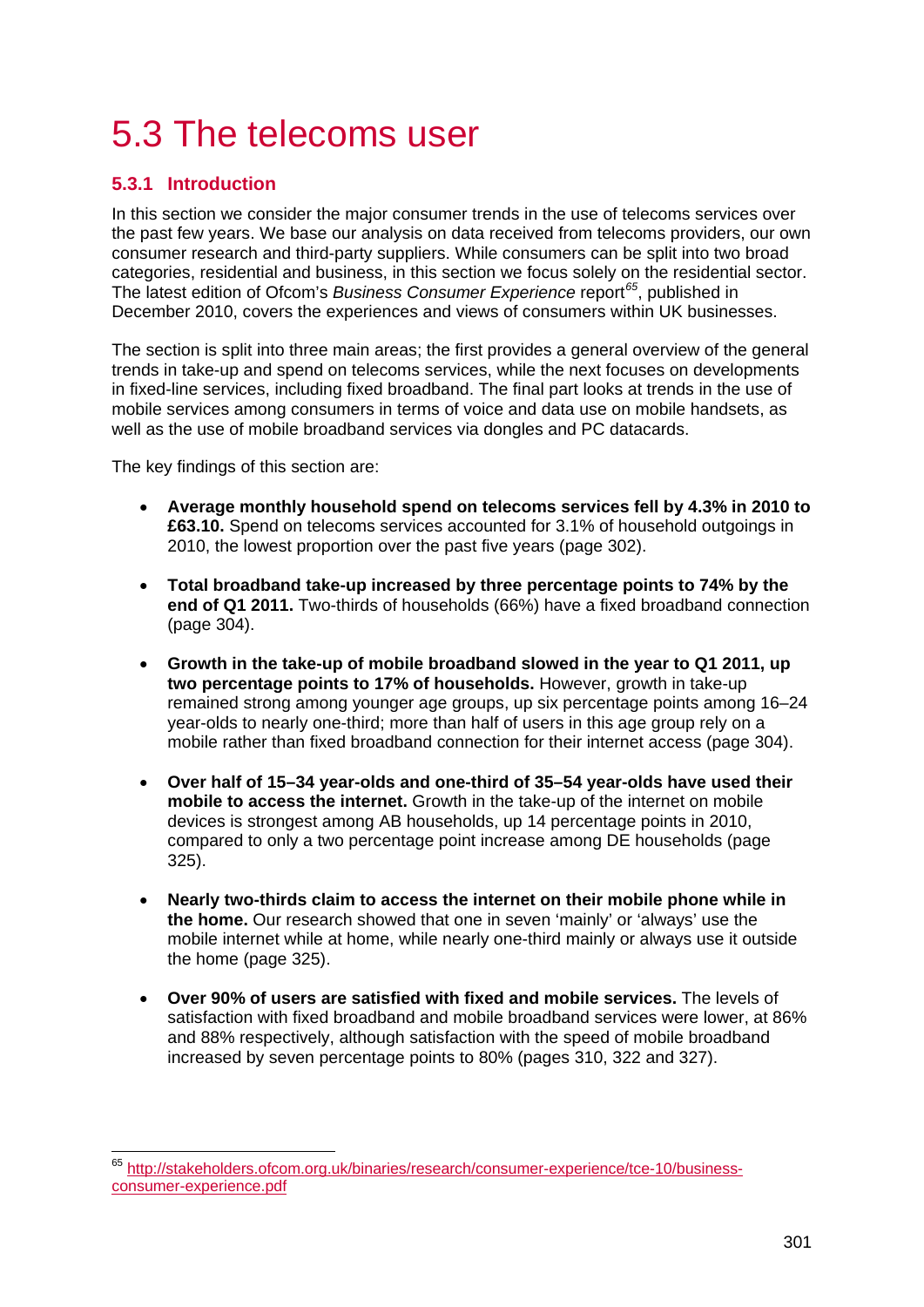# **5.3.2 Residential sector overview**

# **Average household spend on telecoms services falls by over 5%**

Monthly average household spend on telecoms services fell in 2010 by £2.82 to £63.10, a fall of 4.3% - the largest annual decline over the five years since 2005 [\(Figure 5.67\)](#page-59-0). As in previous years, the majority of the fall was on mobile services, where average spend fell by £1.68 a month to £31.34. Average spend on fixed voice services also fell, down by £0.25 to £22.27 while, in contrast to 2009 when spend increased, average spend on fixed internet and broadband services fell in 2010 by £0.90 to £9.48.

At 3.1% of total household spend, telecoms services represented a lower proportion of the average household's outgoings in 2010 than in any of the previous five years covered in this analysis.



## <span id="page-59-0"></span>**Figure 5.67 Average household spend on telecoms services**

*Source: Ofcom / operators / ONS*

*Notes: Includes estimates where Ofcom does not receive data from operators; adjusted to RPI; includes VAT*

## **Fixed-call per-minute charges fall as declines in mobile charges slow**

Fixed and mobile voice call per-minute charges both fell during 2010, as shown in [Figure](#page-60-0)  [5.68.](#page-60-0) Call charges on fixed lines declined by 0.2 pence to 7.6 pence in 2010, in contrast to the previous five years, when average cost per minute increased in each successive year. The increased use of bundled minutes may be the main driver behind this fall, although fixed call volumes continued to decline in 2010, albeit at a slower rate than previous years (see [Figure 5.35](#page-38-0) in the Telecoms Industry section above). The average price per minute on mobile continued to fall in 2010, down by 0.4 pence to 8.5 pence per minute; the smallest annual decline since 2005.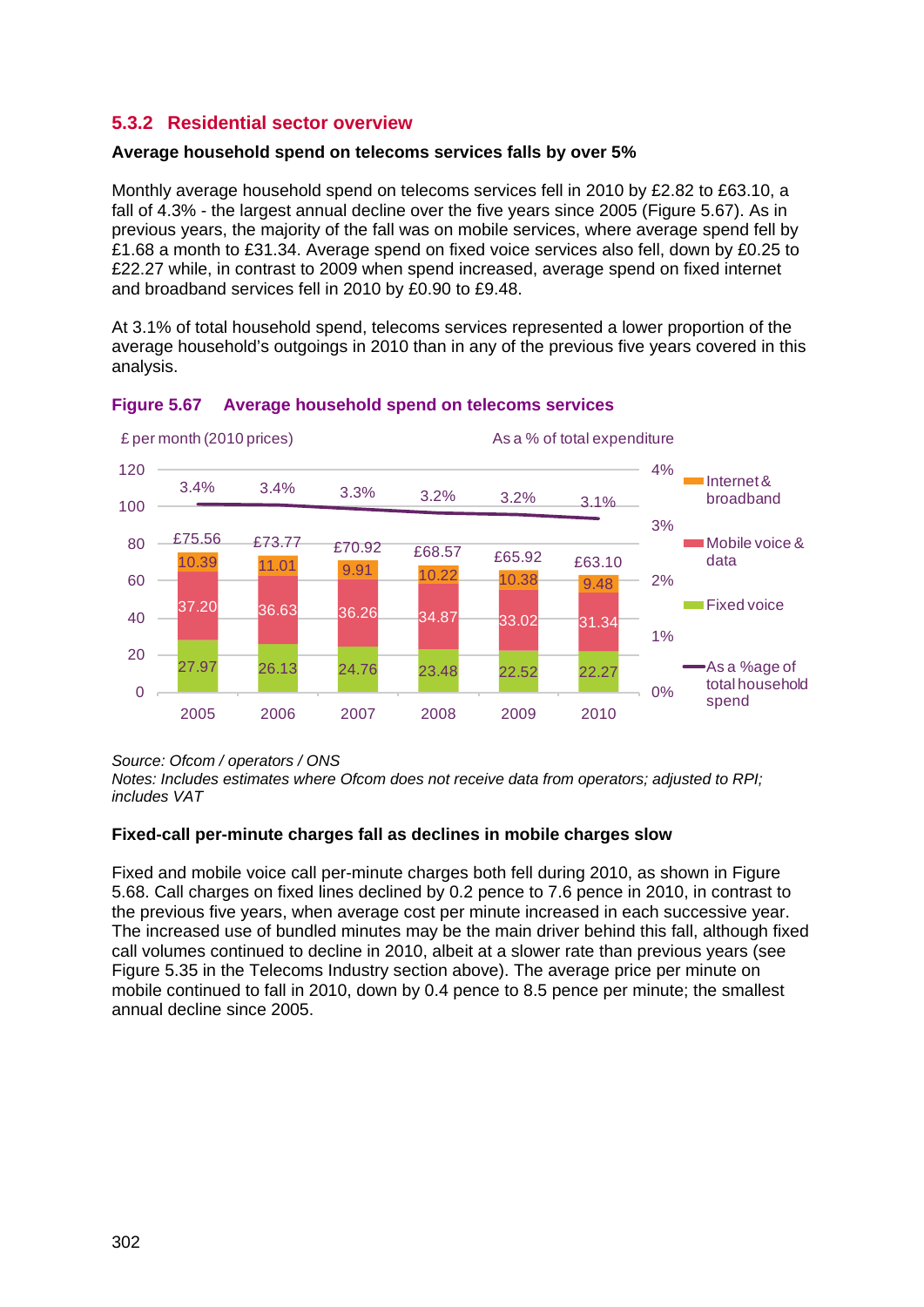

## <span id="page-60-0"></span>**Figure 5.68 Comparison of average fixed and mobile voice call charges**

*Source: Ofcom / operators*

*Note: Includes estimates where Ofcom does not receive data from operators; fixed calculation excludes non-geographic voice calls*

## **Nearly three-quarters of households have a broadband connection**

Take-up of all telecoms services increased during 2010, with the exception of fixed voice telephony, which remained stable at 85% of all households in 2010 following three years of falling penetration [\(Figure 5.69\)](#page-61-0). The requirement to have a fixed voice line for DSL broadband acts as a constraint on households giving up their fixed phone.

Over three-quarters (76%) of households had an internet connection in Q1 2011, and 74% used broadband (either fixed broadband or mobile broadband on a PC) as their main method of accessing the internet, up from 71% in Q1 2010. The number of households using fixed broadband in Q1 2011 increased by two percentage points to 67% while those using PC-based mobile broadband rose by a similar amount to 17%. More than a quarter of households access the internet on a mobile phone – for the large majority this is in addition to PC-based internet access.

Mobile telephony continued to have the highest penetration among households of any telecoms service; take-up increased by one percentage point to 93% by Q1 2011. In addition over one in four households (28%) used their mobile to access the internet in Q1 2011.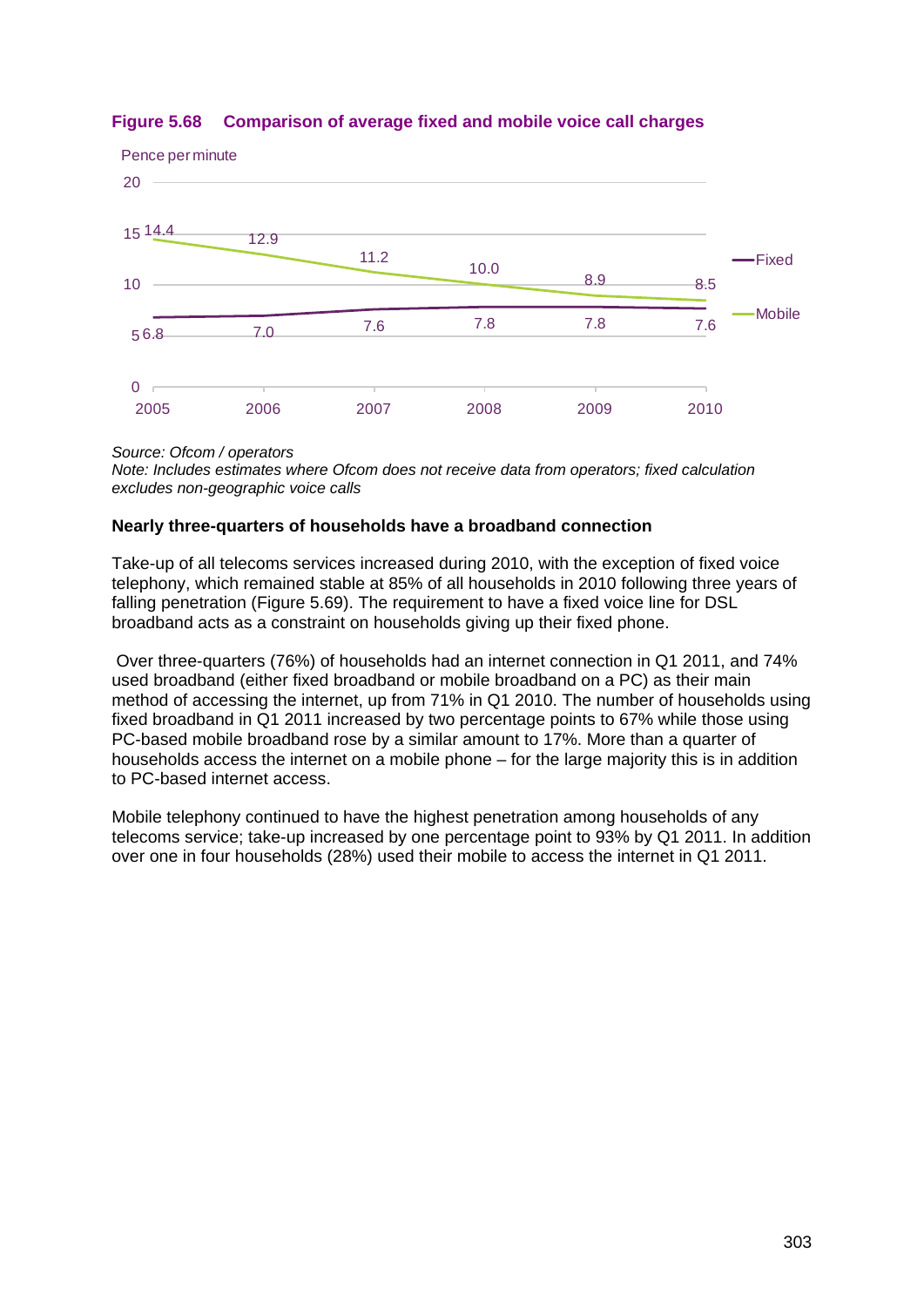## <span id="page-61-0"></span>**Figure 5.69 Household penetration of key telecom technologies**

*QE1: Does your household have a PC or laptop computer? / QE2: Do you or does anyone in your household have access to the internet/World Wide Web at home (via any device, e.g. PC, mobile phone etc)? / QE6: Which of these methods does your household use to connect to the internet at home?*



*Source: Ofcom technology tracker, Q1 2011 Base: All adults aged 16+ (n=3474)*

#### **Fifteen per cent of UK households are mobile-only**

The proportion of households relying on mobile as their only means of voice telephony increased slightly (+1%) during 2010 to 15% in Q1 2011, while those with only a fixed line decreased from 7% to 6% over the same period [\(Figure 5.70\)](#page-61-1). Around eight in ten (79%) of households have both a fixed and a mobile phone.

<span id="page-61-1"></span>





*Source: Ofcom research Base: All adults aged 16+ (n=3474)*

#### **Fixed and mobile broadband drive household take-up of broadband services**

Since Q1 2009 the number of households using both fixed and mobile broadband has been stable, at just under one in ten households, while those using solely fixed broadband have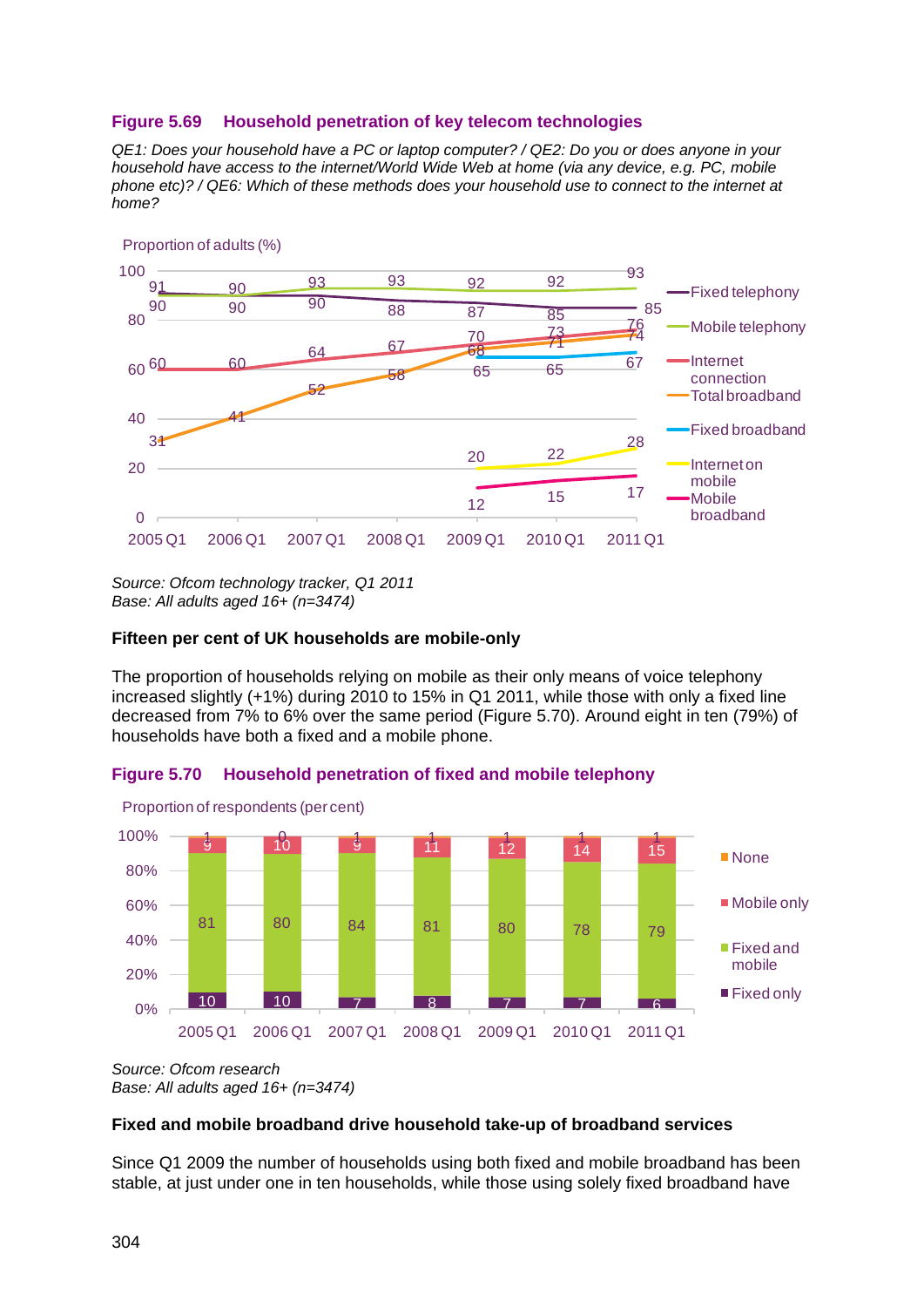increased by two percentage points to 58% in Q1 2011 [\(Figure 5.71\)](#page-62-0). Seven per cent of UK households have only a mobile connection.

A quarter of households (26%) had no broadband access at the end of Q1 2011, although this was down from nearly a third (32%) of households in Q1 2009.



<span id="page-62-0"></span>

*Source: Ofcom research Base: All adults aged 16+*

#### **Time spent per month on telecom services increases by ten hours since 2005**

Time spent using fixed internet services accounted for the largest increase in time spent on telecoms services, with usage almost doubling to over 14 hours between 2005 and 2010 [\(Figure 5.72\)](#page-63-0). Calls made on landlines made up the second-largest share, although this fell from just under eight hours in 2005 to 6.1 hours in 2010. Conversely, mobile call minutes per person increased over the five-year period, with average annual growth of 11.2% to 5.0 hours per month.

The number of hours spent using mobile messaging services such as SMS recorded the largest average annual increase, at nearly 30% per annum to 1.7 hours per person per month (based on an estimated average of 35 seconds per text message), the same amount of time as was spent on mobile internet services in 2010.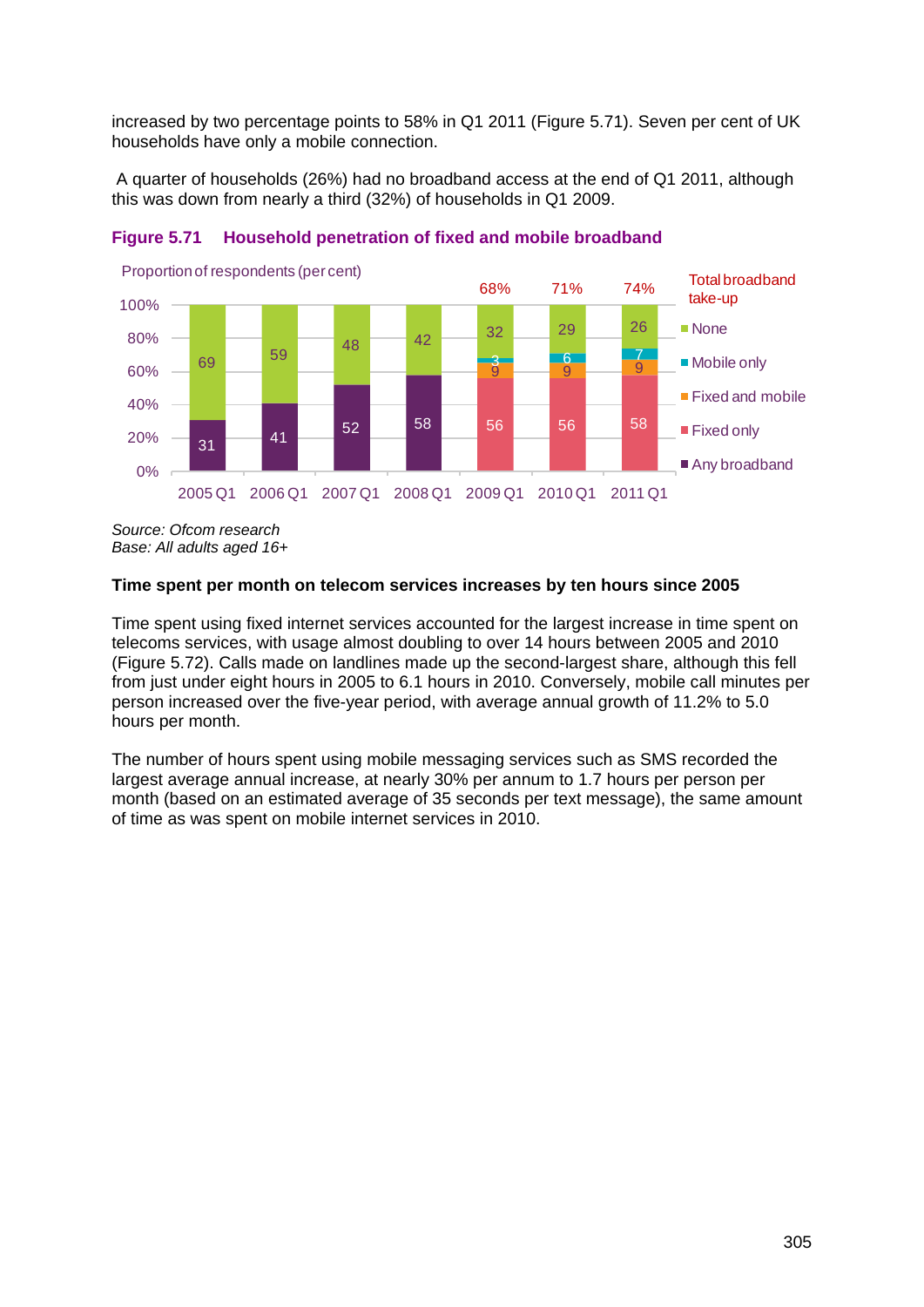

## <span id="page-63-0"></span>**Figure 5.72 Average monthly time spent using telecoms services, per person,**

#### *Source: Ofcom / operators / Nielsen / UKOM/ Comscore*

*Note: Includes estimates where Ofcom does not receive data from operators; fixed voice call figures include NTS voice calls; mobile messaging figures assume an average of 35 seconds per message; Ofcom estimate of fixed internet use per person is based on Nielsen data on the average monthly time spent online at home including the use of applications across the online population only; Nielsen's methodology changed in October 2006 so comparisons before this period should be treated with caution; fixed internet use figures are for May of the following year.*

# **5.3.3 Fixed-line services (including fixed broadband)**

## **Cost of a basket of fixed-line services remains unchanged in 2010**

The average cost of a basket of residential fixed voice services remained relatively flat in 2010, falling by just 0.2% to £21.23 [\(Figure 5.73\)](#page-64-0). A 1.8% increase in the cost of calls to mobiles, to £3.48 per month, was offset by an 8.9% fall in the cost of international calls to £1.20 (despite call volumes having increased, as shown in [Figure 5.42\)](#page-42-1). This is a reflection of operators increasingly offering fixed tariffs that include low-cost charges to popular international destinations. The average cost of fixed access plans and calls to UK destinations was unchanged during the year, at £16.54.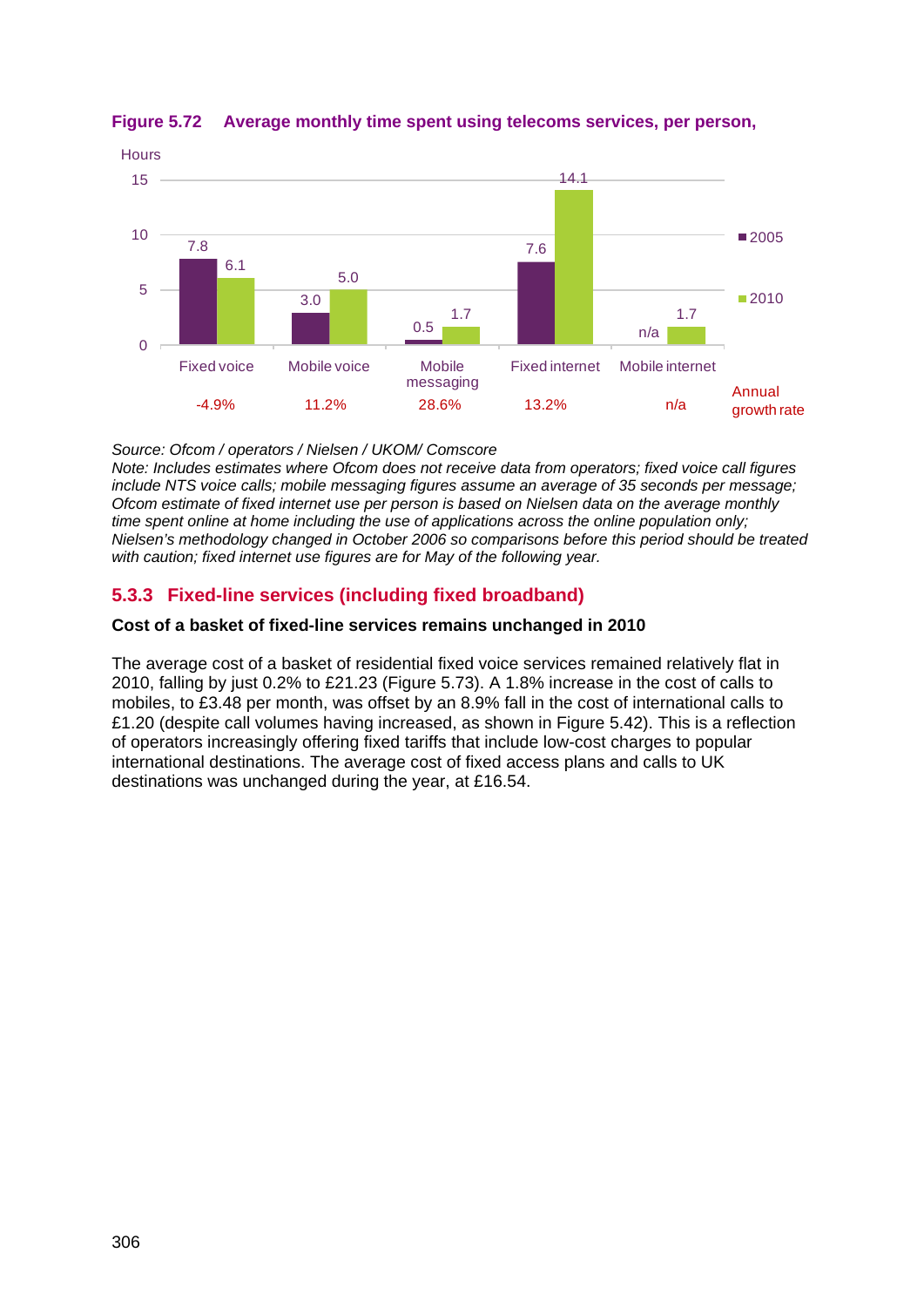

<span id="page-64-0"></span>

*Source: Ofcom / operators*

*Note: Includes estimates where Ofcom does not receive data from operators; excludes nongeographic voice calls; adjusted for RPI; includes VAT*

## **Most people continue to make and receive calls on their landlines**

Although more than nine in ten adults have a mobile phone, nearly all adults who have a landline (97%) claim to use it for voice calls [\(Figure 5.74\)](#page-64-1). Use varies slightly by age; older people are more likely to use the service. At the end of Q1 2011 98% of those aged 55 and over claimed to use a fixed line for voice calls; this compares with a slightly lower figure among 16 to 34 year-olds at 94%. Use varied little by socio-economic group.

## <span id="page-64-1"></span>**Figure 5.74 Use of landline for voice communications services in the home**

*QC2A. Do you ever use this landline phone at home yourself to make and/or receive calls, for internet access or both?*



*Source: Ofcom research, Quarter 1 2011*

*Base: All adults aged 16+ with a landline phone at homes (n = 3474 All, 1798 ABC1, 801 C2DE, 537 16-34s, 680 35-54s, 312 55-64s, 381 65+)* 

## **Eighteen per cent of UK adults claim to use VoIP regularly**

Nearly one in five adults (18%) claimed to regularly make voice calls over a broadband internet connection (VoIP) in Q1 2011 (including PC-to-PC calls) with only a small variance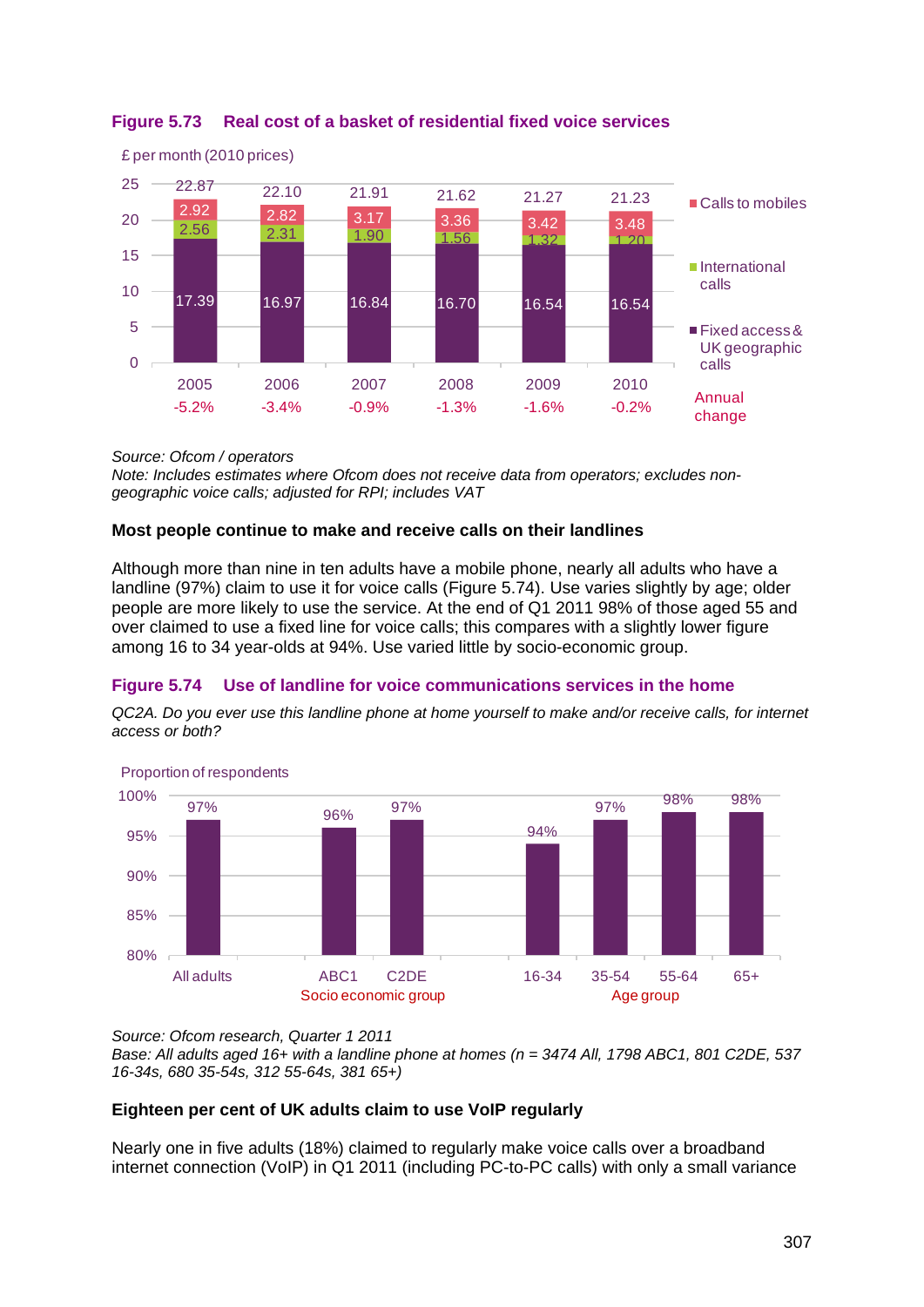in take-up between age groups under 64 [\(Figure 5.75\)](#page-65-0). Just over one in four 16 to 34 yearolds and one in five 35 to 64 year-olds use VoIP compared to just one in 12 aged 65 and over.



<span id="page-65-0"></span>**Figure 5.75 Use of fixed voice communications services in the home, Q1 2011** 

*Source: Ofcom research Q1 2011*

*Base = All respondent s: 3474; 16-24s = 460; 25-34s = 540; 35-54s = 1204; 55-64 = 535; 65+ = 735*

## **Decline in fixed-line call minutes per person slows in 2010**

Average monthly fixed voice call volumes per person fell by 3% in 2010 to 172 minutes in 2010, the slowest rate of annual decline over the past six years [\(Figure 5.76\)](#page-66-0). The volume of fixed outbound calls to mobiles and number translation services (i.e. NTS special services numbers - broadly, numbers that start with 08 or 09) remained static in 2010, while calls to UK geographic numbers declined slightly (-1.4%) to 118 minutes per month. This was despite the fact that many standard line rental tariffs, including those from BT and TalkTalk, include 'free' off-peak calls minutes to other UK-based landlines as well as to 0845/0870 numbers

Only outgoing calls to international destinations increased in 2010, up by one minute to an average of ten minutes per person, the same level as in 2008.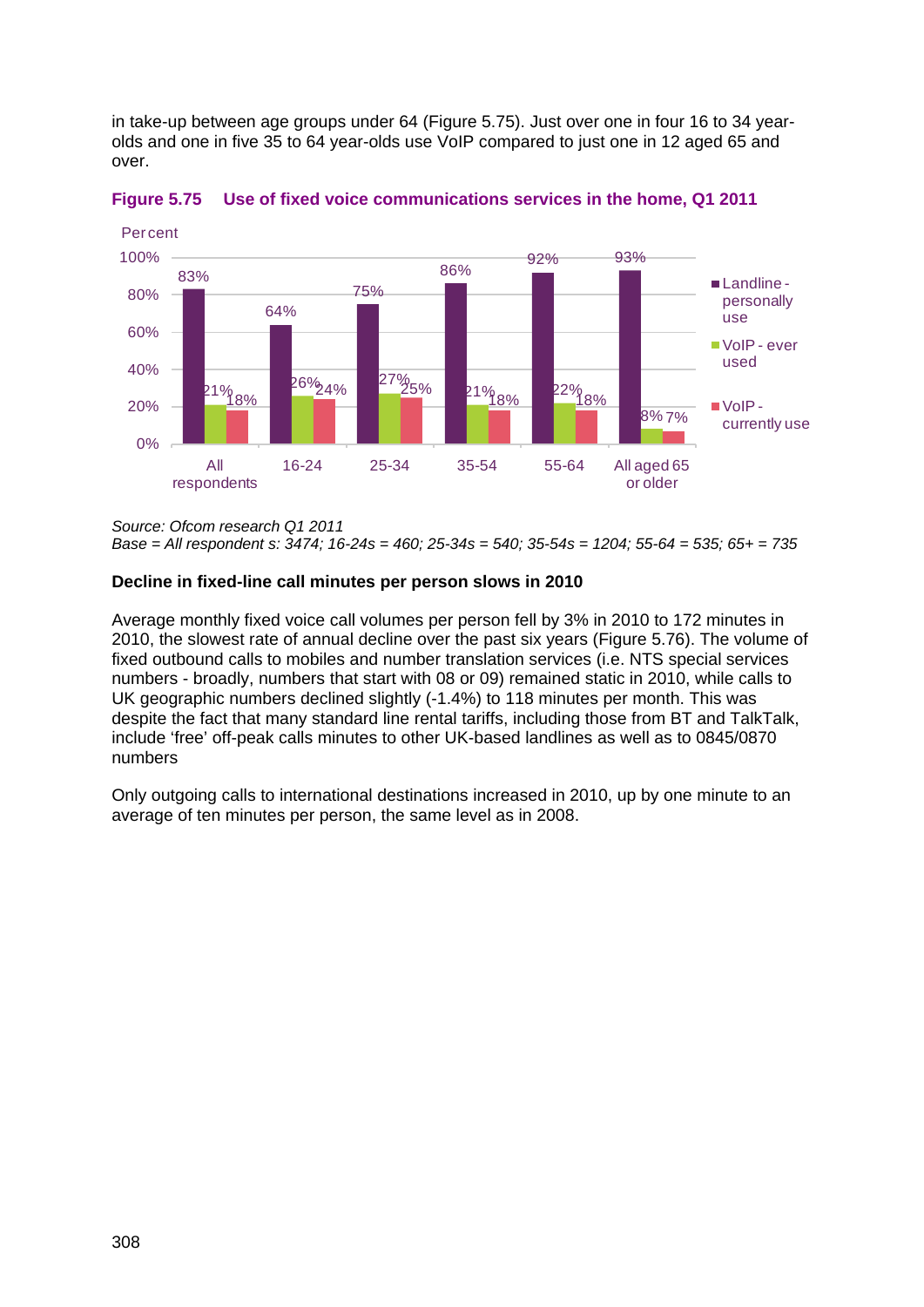

<span id="page-66-0"></span>**Figure 5.76 Average monthly outbound fixed voice call volumes, per person**

*Source: Ofcom / operators Note: Includes estimates where Ofcom does not receive data from operators*

## **Rises in fixed-line costs vary among providers**

A comparison of the lowest-cost fixed-line tariffs available from a selection of providers in March 2010 and March 2011 is shown in [Figure 5.77](#page-67-1) below. The table gives some indication of the price trends in fixed phone and call charges but it should be noted that many consumers (51%) purchase their fixed line as part of a bundle of communications services.

In nominal terms, stand-alone fixed phone tariffs from all the main providers, including those tariffs with inclusive minutes, increased during 2010. Some of these increases can be attributed to the effect of the increase of VAT to 20% at the beginning of 2011 along with inflation, as in real terms most of the tariffs increased only marginally over the year.

At the same time as tariff charges have increased, the inclusion of flat-rate call charges, either for no extra charge (usually off-peak calls), or for an additional monthly cost (typically around £5/month for calls to other fixed lines at any time), have benefited consumers who make regular outgoing calls to other landline numbers. Consumers who primarily use their landline for incoming calls, and those who make more calls to mobiles are less likely to have benefited from the recent move towards flat-rate use and price increases.

We look at residential fixed telephony prices in more detail in section [5.1.6](#page-24-0) above.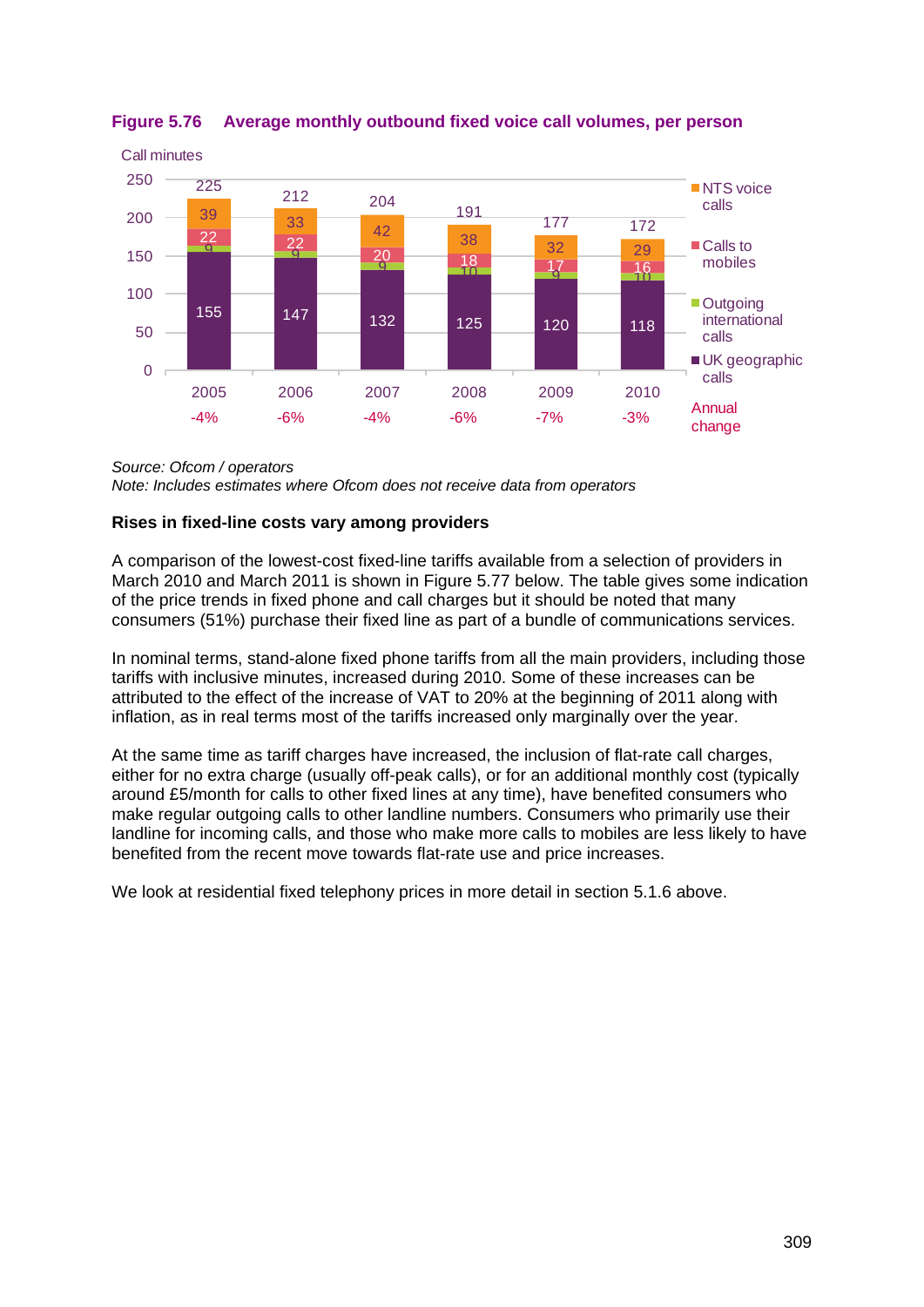## <span id="page-67-1"></span>**Figure 5.77 Fixed-line tariff analysis: 2010 and 2011**

| <b>Provider</b>     |                            | 2010                             |                        | 2011                           |                                  |                               |  |
|---------------------|----------------------------|----------------------------------|------------------------|--------------------------------|----------------------------------|-------------------------------|--|
|                     | <b>Fixed phone</b><br>only | with fixed<br>calls off-<br>peak | $\c{a}$ lls<br>anytime | with fixed Fixed phone<br>only | with fixed<br>calls off-<br>peak | with fixed<br>cals<br>anytime |  |
| <b>BT</b>           |                            | £11.54*                          | £16.54                 |                                | £13.601                          | £18.60                        |  |
| <b>O2</b>           |                            |                                  |                        | £7.66                          | £9.70                            | £12.772                       |  |
| Orange              | £10.25                     |                                  |                        | £11.50                         |                                  |                               |  |
| <b>Sky</b>          |                            | £11.00                           | £16.00                 |                                | £11.25                           | £16.25                        |  |
| <b>TalkTalk</b>     | £11.49                     | £14.44                           | £16.98                 | £12.30                         | £15.91                           | £18.51 <sup>3</sup>           |  |
| <b>Virgin Media</b> | £11.99                     | £15.44                           | £19.94                 | £12.994                        | £16.994                          | £20.993,4                     |  |

*Source: Pure Pricing UK Broadband Pricing Factbook, March 2010 and March 2011 Notes: All tariffs exclude activation charges and promotional discounts and include VAT; all tariffs are*  the lowest price available, contract lengths vary. <sup>1</sup>Off-peak only applies to weekends <sup>2</sup>Also includes *600 minutes to selected international destinations, + 600 minutes to 0845/0870 numbers (O2 only). ³ includes calls to TalkTalk/Virgin mobile numbers. 4 Set to increase by £1.00 on 1 August 2011.*

#### **Three in five consumers were very satisfied with their landline service in Q1 2011**

Despite the rising cost of basic fixed-line tariffs, the proportion of consumers either satisfied or very satisfied with their fixed-line services remained high at 89% and fell only slightly in 2010 by two percentage points [\(Figure 5.78\)](#page-67-0).

In line with the previous two years, the proportion of consumers who were very satisfied with the overall service remained flat, at just under three in five (57%), indicating that the majority of consumers continue to be very satisfied with the overall service being delivered by their fixed-line providers, and satisfied with the inclusion of more call minutes within their line rental packages.



<span id="page-67-0"></span>

*Source: Ofcom research Base: All adults aged 15+ with a fixed-line phone Note: Includes only those who expressed an opinion*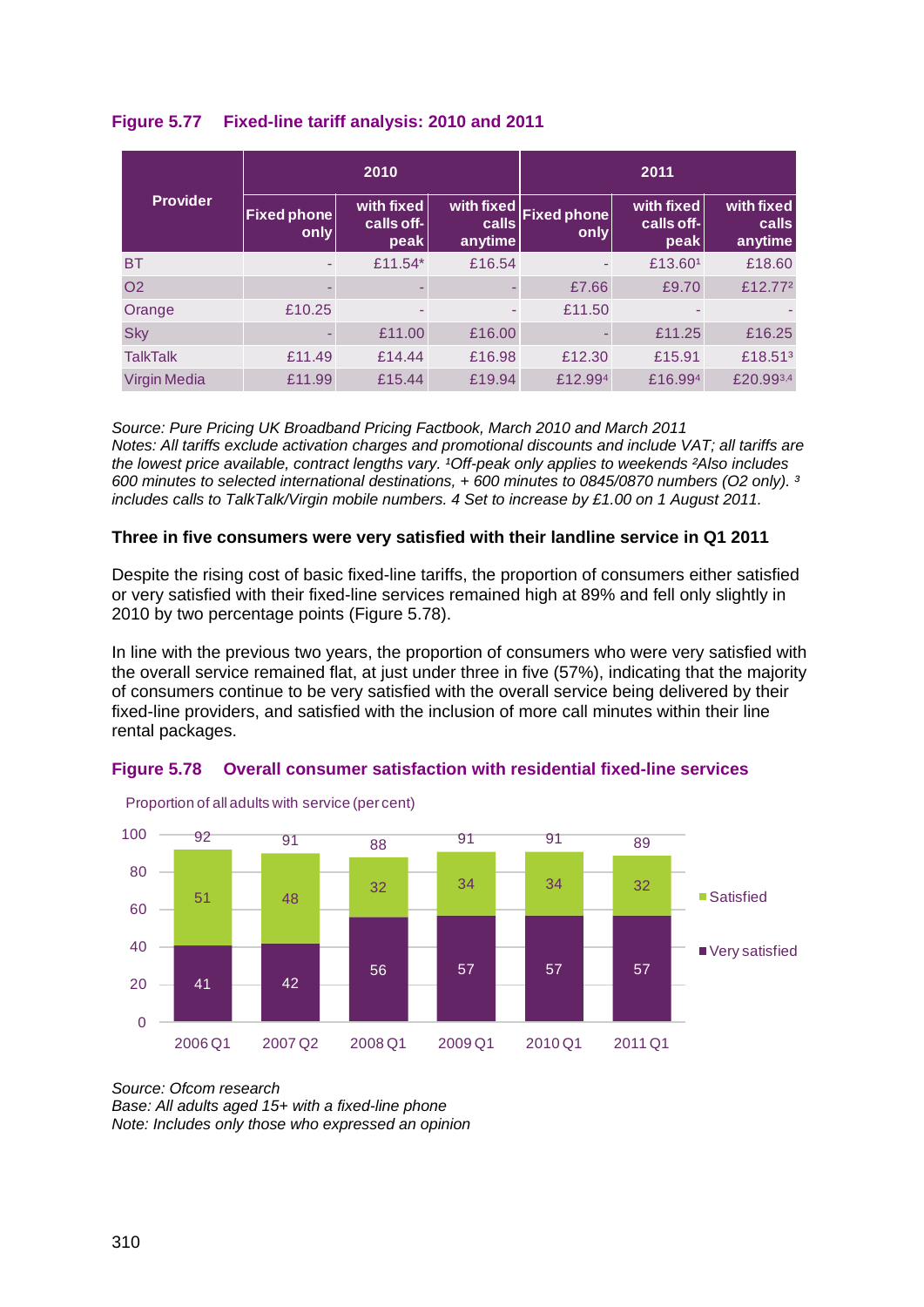## **Decline in the cost of fixed broadband connection accelerates in 2010**

We calculate the average cost of a broadband connection from the total retail revenues and the total number of connections reported by operators. This finds that the average monthly cost of a residential fixed broadband connection fell by 13% to £13.99 in 2010 [\(Figure 5.79\)](#page-68-0), representing a faster decline in the cost of fixed broadband than in 2009 (-5%) even though the average headline speed increased during the year. This suggests that there was significant price competition from providers during 2010; many broadband providers offer various forms of discounts on broadband connections including reduced or free monthly charges over the first few months of the contract, while discounts are generally offered when broadband is purchased in a 'bundle' with another service (note that these data include the revenues from bundled services that operators themselves attribute to broadband; typically this does not include any element of line rental, which is attributed to fixed voice). From September 2009, BT has been able to offer bundled broadband services, following deregulation by Ofcom.<sup>[66](#page-68-1)</sup>

Despite the average headline speed of a connection rising from 1.6Mbit/s to 15.5Mbit/s over the five-year period, the cost of a broadband connection in 2010 was nearly half the 2005 cost.



#### <span id="page-68-0"></span>**Figure 5.79 Estimated average monthly cost of a residential fixed broadband**

*Source: Ofcom / operators Note: Includes estimates where Ofcom does not receive data from operator; includes VAT*

## **Consumers have a wide range of fixed-broadband packages to choose from**

[Figure 5.80](#page-69-0) summarises the lowest-cost broadband tariffs from a selection of the UK's largest ISPs, as at June 2011, including the cost when bundled with other communications services. Most UK consumers have a wide choice when deciding what broadband service to purchase alongside a fixed line (as is required with all providers except Virgin Media cable), with different broadband speeds available in addition to various TV packages and discounts on mobile tariffs.

Broadband speeds available on basic packages can vary from 'up to' 8Mbit/s or 10Mbit/s to higher speeds of 'up to' 20Mbit/s or 24Mbit/s (where available).Some ISPs also bundle in

<span id="page-68-1"></span><sup>&</sup>lt;sup>66</sup> Ofcom Fixed Narrowband Retail Services Market Review:

[http://stakeholders.ofcom.org.uk/binaries/consultations/retail\\_markets/statement/statement.pdf](http://stakeholders.ofcom.org.uk/binaries/consultations/retail_markets/statement/statement.pdf)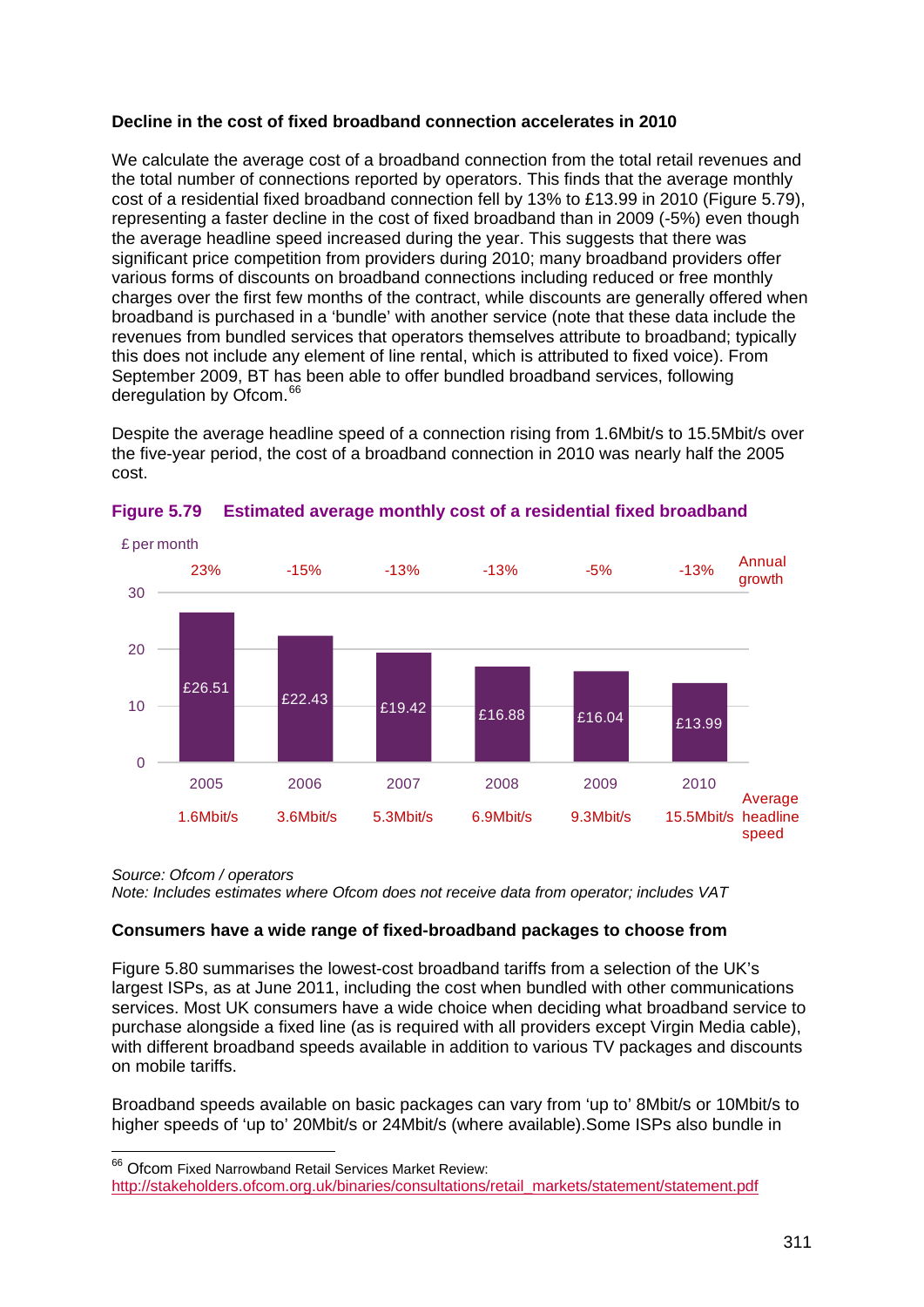inclusive call minutes when consumers purchase a broadband package (instead of including them in the landline rental) while several mobile providers (O2, Orange and Virgin Media) offer discounts to consumers when they purchase a mobile tariff alongside their broadband service.

| <b>Provider</b>     | <b>Broadband</b><br>only | <b>Broadband</b><br>and fixed<br>calls | <b>Broadband</b><br>and fixed<br>line <sub>1</sub> | <b>Broadband</b><br>and mobile | <b>Broadband</b><br>and pay-TV | Broadband.<br>fixed line<br>and mobile | Broadband.<br>fixed line<br>and pay-TV |
|---------------------|--------------------------|----------------------------------------|----------------------------------------------------|--------------------------------|--------------------------------|----------------------------------------|----------------------------------------|
| <b>AOL</b>          | £15.311                  | £10.201                                | £19.09                                             |                                |                                |                                        |                                        |
| <b>BSkyB</b>        | £15.001                  | £15.001                                | £21.25                                             |                                |                                |                                        | £30.75                                 |
| <b>BT</b>           | £25.60                   | £25.60                                 | £26.90                                             |                                |                                |                                        | £31.90                                 |
| O <sub>2</sub>      | £13.50 <sup>1</sup>      | ۰                                      | £21.00                                             | £8.501,2                       |                                | £16,00 <sup>2</sup>                    |                                        |
| Orange Home         | £15.001                  |                                        | £24.00                                             | £10.00 <sup>2</sup>            |                                | £19,00 <sup>2</sup>                    |                                        |
| <b>Plusnet</b>      | £6.491                   | ٠                                      | £18.48                                             |                                |                                |                                        |                                        |
| <b>TalkTalk</b>     | £6.501                   |                                        | £22.70                                             | £16.50-                        | --                             | £29.10                                 |                                        |
| <b>Virgin Media</b> | £21.00                   |                                        | £26.49                                             | £26.00                         | £45.99                         | £31.49                                 | £32.99                                 |

# <span id="page-69-0"></span>**Figure 5.80 Lowest-cost fixed broadband options from major suppliers, June 2011**

*Source: Pure Pricing UK Broadband Pricing Factbook, June 2011 Notes: All tariffs exclude activation charges and promotional discounts and include VAT; all tariffs are the lowest price available, contract lengths vary; allowances for fixed-line and mobile calls, plus availability of TV channels included within packages may differ by operator and option; <sup>1</sup> Also requires BT fixed line rental at £13.90 a month; <sup>2</sup> plus cost of mobile tariff.*

## **Older age groups drive take-up of fixed broadband**

[Figure 5.81](#page-70-0) shows that, overall, take-up of fixed broadband increased slightly to 67% in Q1 2011, due to an increase in fixed-broadband-only take-up, while the penetration of adults taking both fixed and mobile broadband services remained stable at 9% of all households.

Within the different age groups covered by our research there were differences in take-up of fixed-broadband services among the youngest and oldest age groups over the year to Q1 2011. Among older age groups there was a six percentage point rise among those aged 55- –-64 and a five percentage point increase among 65-74s. There was also an increase among over-75s, with one in four taking a fixed broadband connection in Q1 2011, compared to one in five in the previous year. The 16-24 year old age group was the only age group in which overall fixed broadband take-up declined (to 63%), largely driven by a fall in take-up of fixed broadband only (-4%). There is always a statistical error margin associated with consumer research, so we should treat an apparent seven percentage point fall in household broadband take-up among 16-24s with some caution, but it may be indicative that increasing numbers in this age group are relying on their mobile phone for internet connectivity.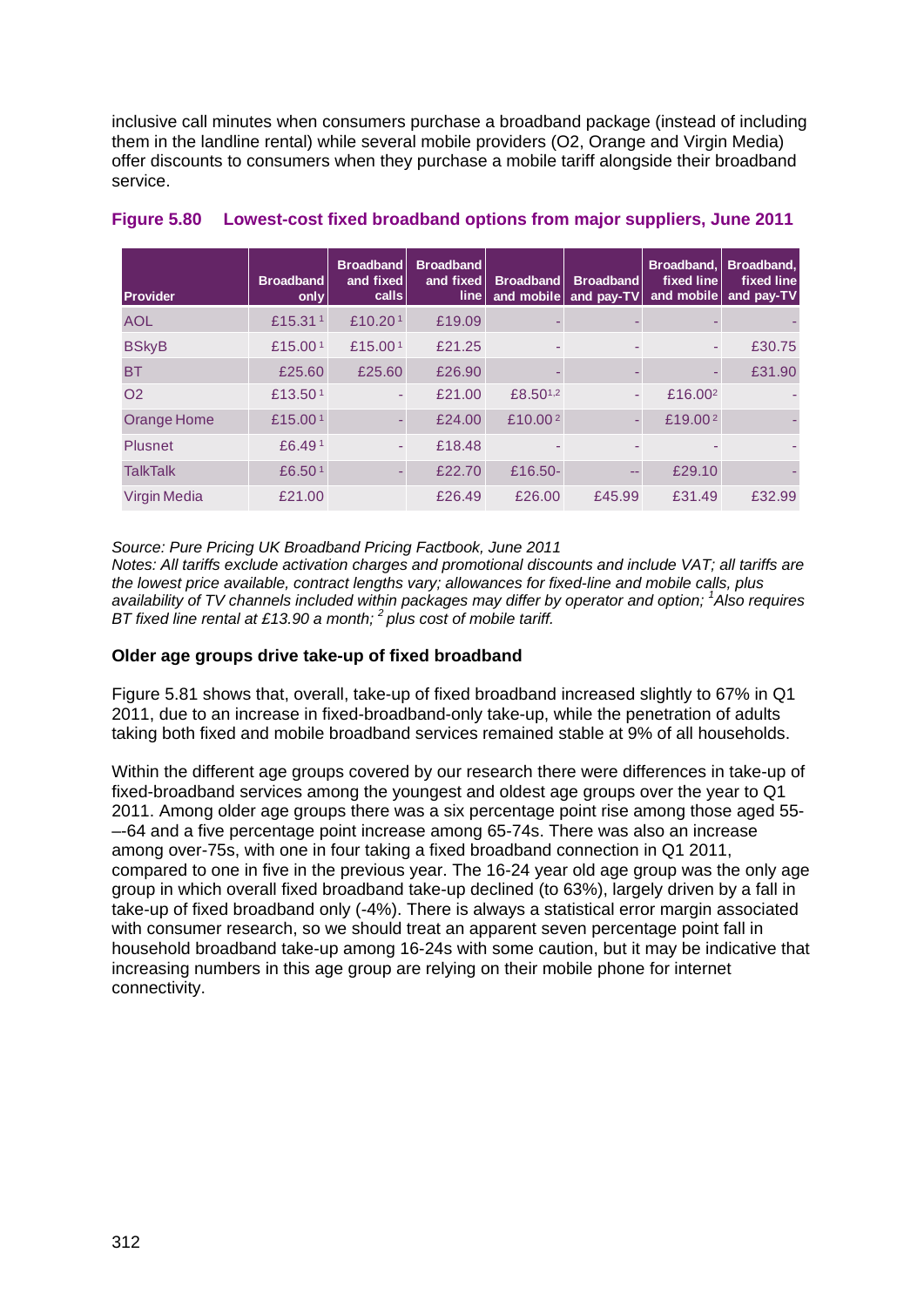

## <span id="page-70-0"></span>**Figure 5.81 Household take-up of fixed broadband, by age**

*Source: Ofcom research, data as at Q1 of each year Base: All adults aged 16+*

## **Non-ownership of fixed-broadband remains high among older age groups**

Non-ownership of fixed broadband varies considerably by socio-economic group and age [\(0\)](#page-70-1). Among DE households, 45% did not have a fixed-broadband connection, down from just over half in Q1 2009; this compares to only one in six ABC1 households not having fixed broadband in Q1 2011.

The difference in take-up between age groups is even more marked. Only around one in seven of those aged 25-54 did not have broadband in their household in Q1 2011, compared to nearly half of 65-74 year-olds and three-quarters of those aged 75+. It is notable, however, that broadband take-up among older age groups has increased significantly in the past two years. More detail on broadband take-up and how it varies by demographic factors is included in Section 4.2.3 of this report.





<span id="page-70-1"></span>Proportion of respondents (per cent)

*Source: Ofcom research, Q1 2011 Base: All adults 16+*

## **Wide variety of reasons given for not accessing the internet**

One in three of those without an internet connection stated that they did not need it, while nearly one in four believed that they were either 'too old to use the internet' or did not want a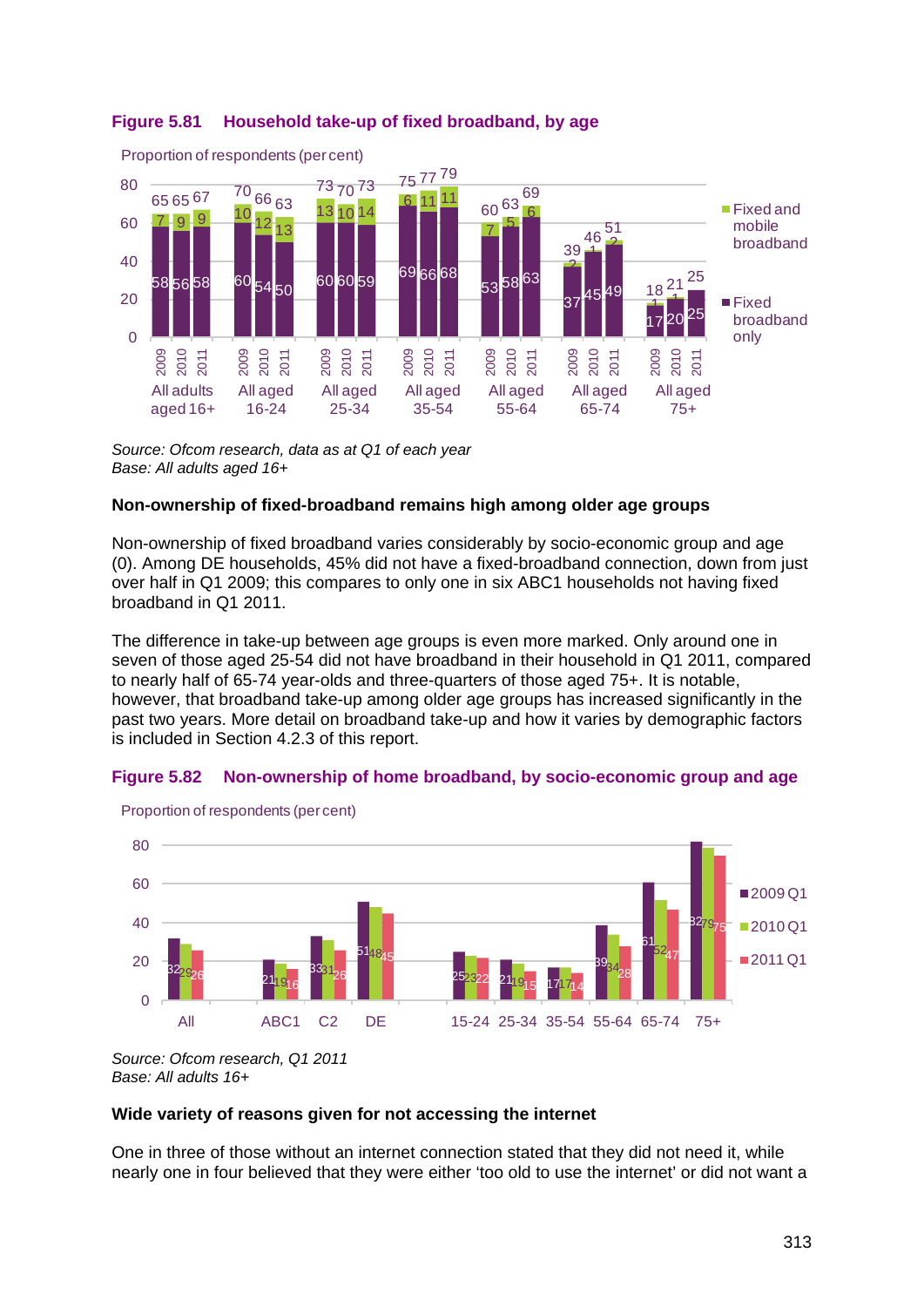computer [\(Figure 5.83\)](#page-71-0). A significant majority (36%) stated involuntary reasons for not accessing the internet, with half of these saying that connecting to the internet is 'too expensive' while the remainder believed they did not have the necessary knowledge or skills. Nearly one in seven (15%) signalled their intention to connect to the internet in the next year.



## <span id="page-71-0"></span>**Figure 5.83 Main reasons for not taking up the internet**

Proportion of those without the broadband

*Source: Ofcom research*

*Note: 6% of people without the internet did not know what their main reason was or provided an 'other' reason*

*Base: All adults without the internet aged 16+ (n=920)*

## **Most access the internet at home while nearly one in five use a portable device**

Nearly three-quarters of adults (74%) accessed the internet while at home in Q1 2011, compared to 61% in the same quarter in 2008 [\(Figure 5.84\)](#page-72-0). Accessing the internet at work has remained static over the last four years at one in four, while the proportion using an internet connection in a library, educational institution or at someone else's house has declined since 2008, as more people access the internet in the home.

Those accessing the internet via a portable device reached 17% in Q1 2011, a ten percentage point increase on the year before. This large increase in internet connectivity via portable devices is likely to be the result of the increasing penetration of smartphones as well as other portable data-centric devices such tablets and e-readers (the use of smartphones is detailed in Section 0 of this report, and the use of other devices in Section 4.2.2).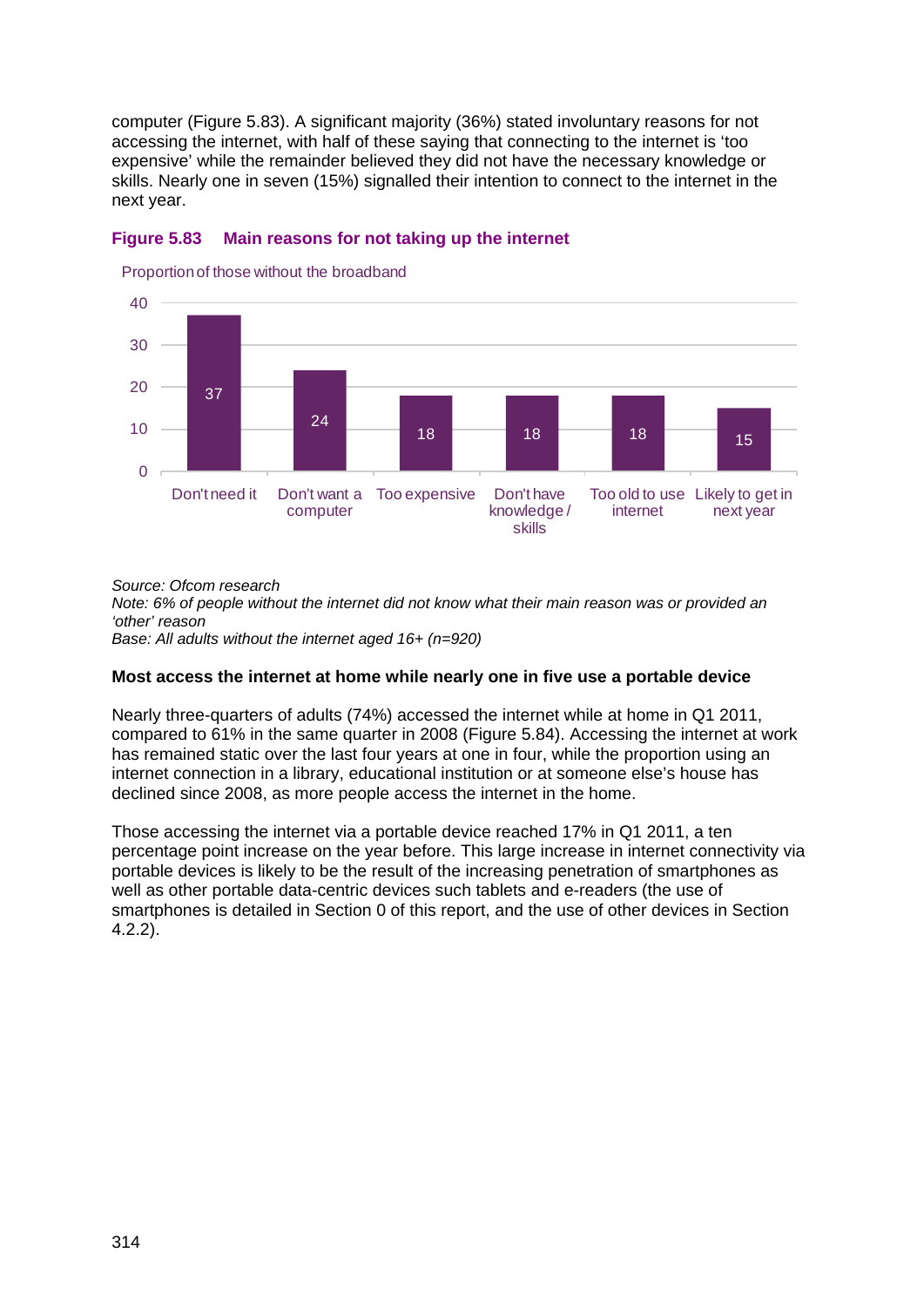## **Figure 5.84 Location of internet access**



*Source: Ofcom research Base: All internet users aged 16*

## **Time spent on fixed internet is event-driven**

[Figure 5.85](#page-72-0) below shows the average number of hours spent per person on internet access via a fixed PC in the month of May, from 2009 to 2011. As has already been shown in Figure 1.6, use has generally increased over a five-year period and reached a peak of 14.7 hours in 2010; however, in May 2011 time spent was 4% less, at 14.1 hours. This is largely explained by several factors driving particularly high use of internet services in May 2010, notably the General Election and also the build-up to the football World Cup, rather than indicating a general decline in use in 2011. More detail on time spent online is available in 4.2.4 of this report.

<span id="page-72-0"></span>



Hours per month

## *Source: Ofcom / Nielsen / UKOM*

*Note: Ofcom estimate of fixed internet use per person is based on Nielsen data on the average monthly time spent online at home including the use of applications across the online population only; data are for May of each year*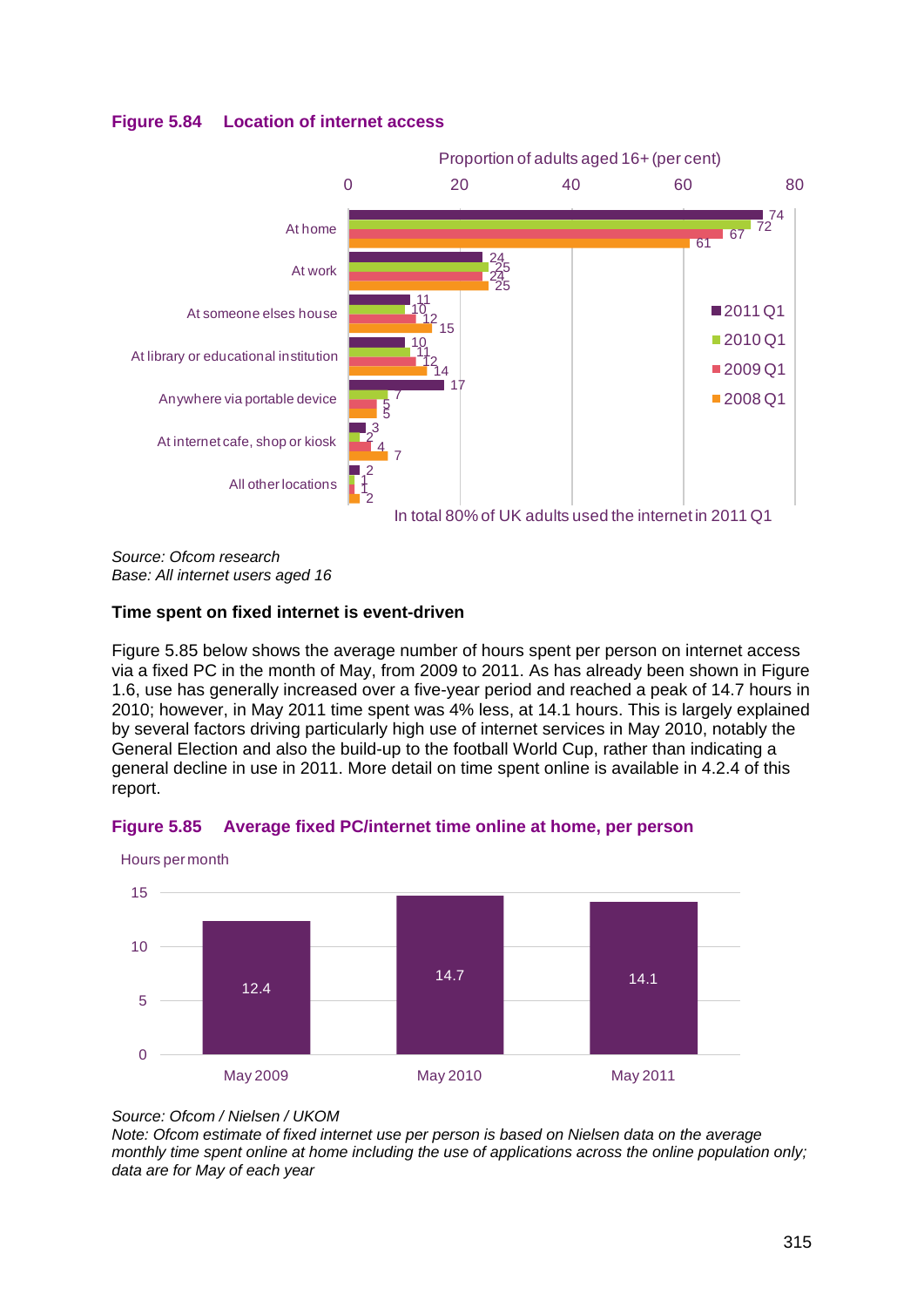## **Satisfaction with overall fixed-broadband service falls during 2010**

Overall satisfaction with fixed-broadband services, although high at 86% in Q1 2011, fell by four percentage points over the year, while satisfaction with the speed of fixed-broadband services remained unchanged in 2010 at 80%, slightly below the 83% reported satisfaction in 2008 [\(Figure 5.86\)](#page-73-0). This fall in satisfaction comes in the context of increasing average broadband speeds<sup>[67](#page-73-1)</sup>, so it may be the consequence of changing consumer expectations, or consumers increasingly using services such as video streaming which benefit from a higher speed connection.

Less than half of respondents in Q1 2011 were 'very satisfied' with the overall service and speed of their broadband connection, with both measurements registering a decline each year since 2008. The largest fall is related to speed, down ten percentage points over the four-year period to 39% in Q1 2011.

## <span id="page-73-0"></span>**Figure 5.86 Residential consumer satisfaction with aspects of fixed-broadband services**



Proportion of all adults with service (per cent)

*Source: Ofcom research*

*Base: All adults aged 16+ with a fixed broadband connection Note: Includes only those who expressed an opinion*

# **5.3.4 Mobile services (including mobile broadband)**

## **Cost of mobile services continues to decline**

The cost of a basket of mobile services fell again in 2010, by 6% to £15.22, although the rate of decline slowed compared to 2008 and 2009 [\(Figure 5.87\)](#page-74-0). The largest fall in mobile spend was on metered voice, down 15% to £3.30 over the year, while spend on texts outside any bundled services declined by 6% over the period. It is notable that this fall came despite increasing use of the both voice (up 5%) and texts (up 24%) (see [Figure 5.51](#page-47-0) and [Figure](#page-49-0)  [5.53](#page-49-0) above), so is likely to be driven by increasing numbers of inclusive voice minutes and texts being used within pay-monthly contracts, with the proportion of mobile connections on pay-monthly contracts (rather than pay-as-you-go) increasing from 41% at the end of 2009 to 49% at the end of 2011 (see [Figure 5.16](#page-17-0) above).

Spend on line rental and bundles (voice calls, text and mobile data), which accounted for approximately half of total spend in 2010, fell by just 3% in 2010. This is significantly less

<span id="page-73-1"></span><sup>&</sup>lt;sup>67</sup> See Ofcom's research into broadband speeds, [http://stakeholders.ofcom.org.uk/market-data](http://stakeholders.ofcom.org.uk/market-data-research/telecoms-research/broadband-speeds/)[research/telecoms-research/broadband-speeds/](http://stakeholders.ofcom.org.uk/market-data-research/telecoms-research/broadband-speeds/)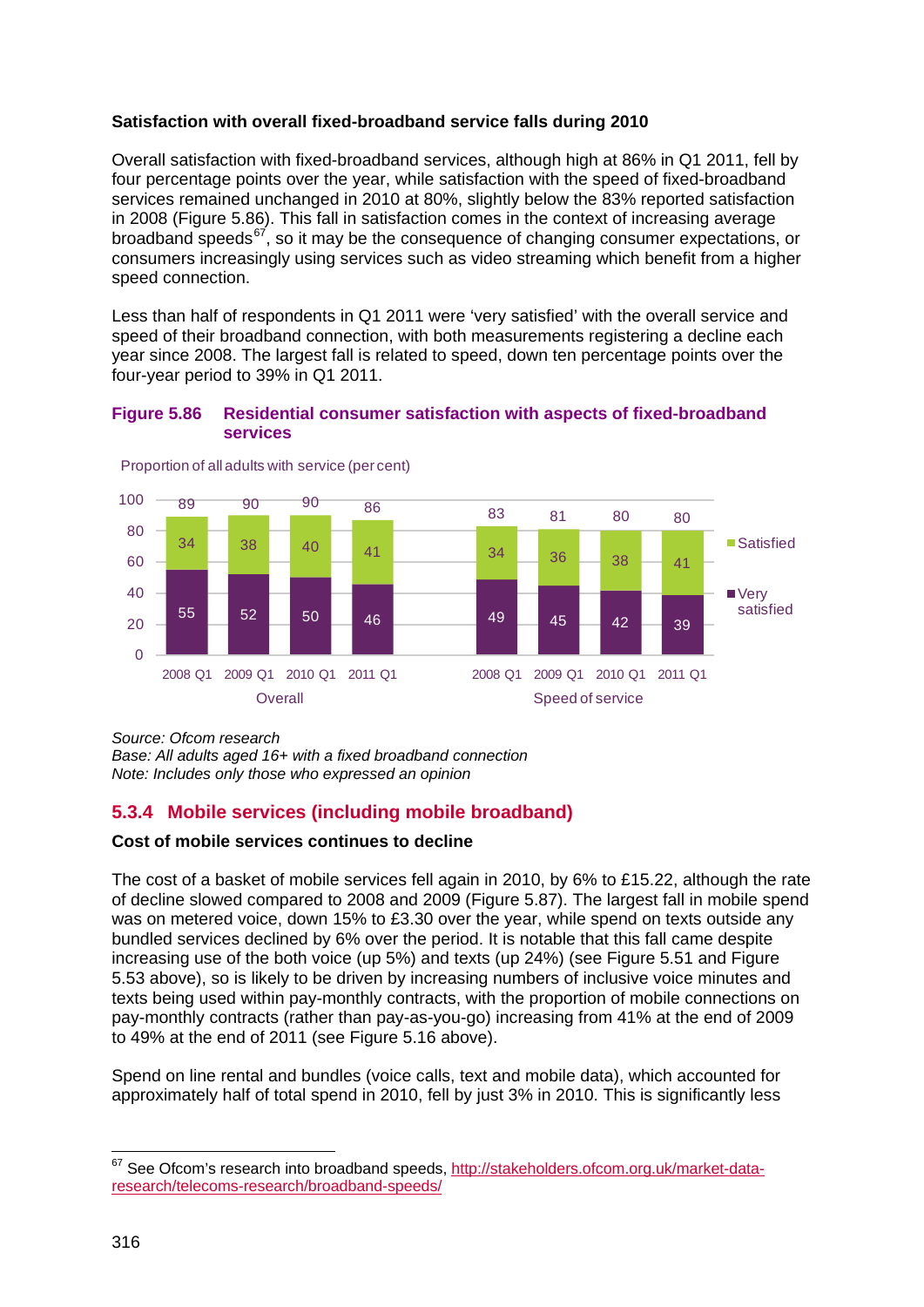than the 17% fall during 2009, again indicative of the migration of customers from pay-asyou-go to pay-monthly subscriptions.



## <span id="page-74-0"></span>**Figure 5.87 Real cost of a basket of mobile services**

*Source: Ofcom / operators*

.

*Note: Includes estimates where Ofcom does not receive data from operators; excludes nongeographic voice calls; adjusted for RPI; includes VAT*

## **Cost of per minute on pre-pay and contract continues to fall**

The average cost per voice minute on a contract and pre-pay tariff fell to 8.9p and 7.3p respectively in 2010; however, the difference in the cost per minute for each customer type widened by 0.2p to 1.6p in 2010. This can be explained by the accelerated decline in prepay charges in 2010, down by 8% or 0.6 pence over the year [\(Figure 5.88\)](#page-75-0).

However, these costs should be treated with caution; it is likely that the cost per minute for contract calls is overstated as it includes the monthly rental fee. This means that, in addition to voice calls, other inclusive services such as text messages and/or data use are included within the calculation for price per minute. In addition, many pay-monthly contracts also include a free or discounted handset, with the cost of the handset factored into the monthly payments – so the price per minute will include some payment for handsets.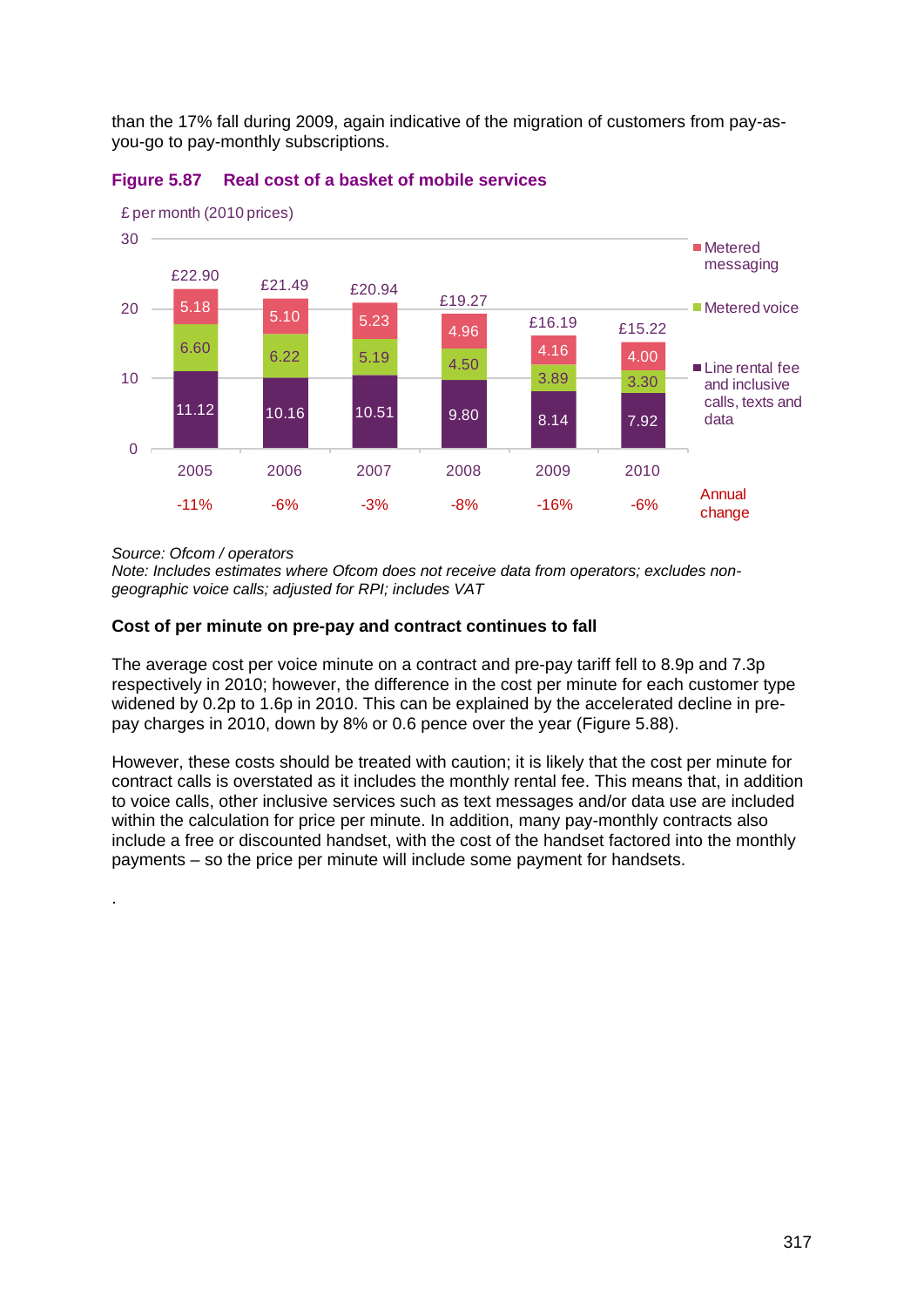

## <span id="page-75-0"></span>**Figure 5.88 Average mobile cost per mobile voice minute, by customer type**

*Source: Ofcom / operators*

*Note: Includes estimates where Ofcom does not receive data from operators; contract calculation includes rental element which will often includes a number of inclusive messages and data allowance; calculations use actual minutes of use*

## **Pay-monthly mobile users spend an average of around £6 to £10 a month in addition to their monthly fee**

In Q1 2011, the majority (51%) of new pay-monthly contracts had a fee of less than £25 a month (see [Figure 5.17](#page-18-0) above). However, in addition to monthly fees users pay for calls, messaging and data services that are not included in their monthly allowance. [Figure 5.89](#page-75-1) is compiled from data collected by price comparison service billmonitor and is based on between 3,000 and 10,000 bills submitted by mobile customers every month. It indicates that, on average, mobile users were billed between about £6 and £10 a month in addition to their contractual monthly fee – and there are some indications that this has been falling since Q3 2010. These out-of-allowance charges represent on average about 20-30% of average mobile bills (data supplied to Ofcom from the mobile operators show that average revenue per contract subscription was £25.29 in 2010 – see [Figure 5.50](#page-47-1) above - which equates to an average bill of around £30 once VAT is added).



### <span id="page-75-1"></span>**Figure 5.89 Average out-of-allowance costs billed to pay-monthly customers**

Average additional monthly amount billed

*Source: billmonitor*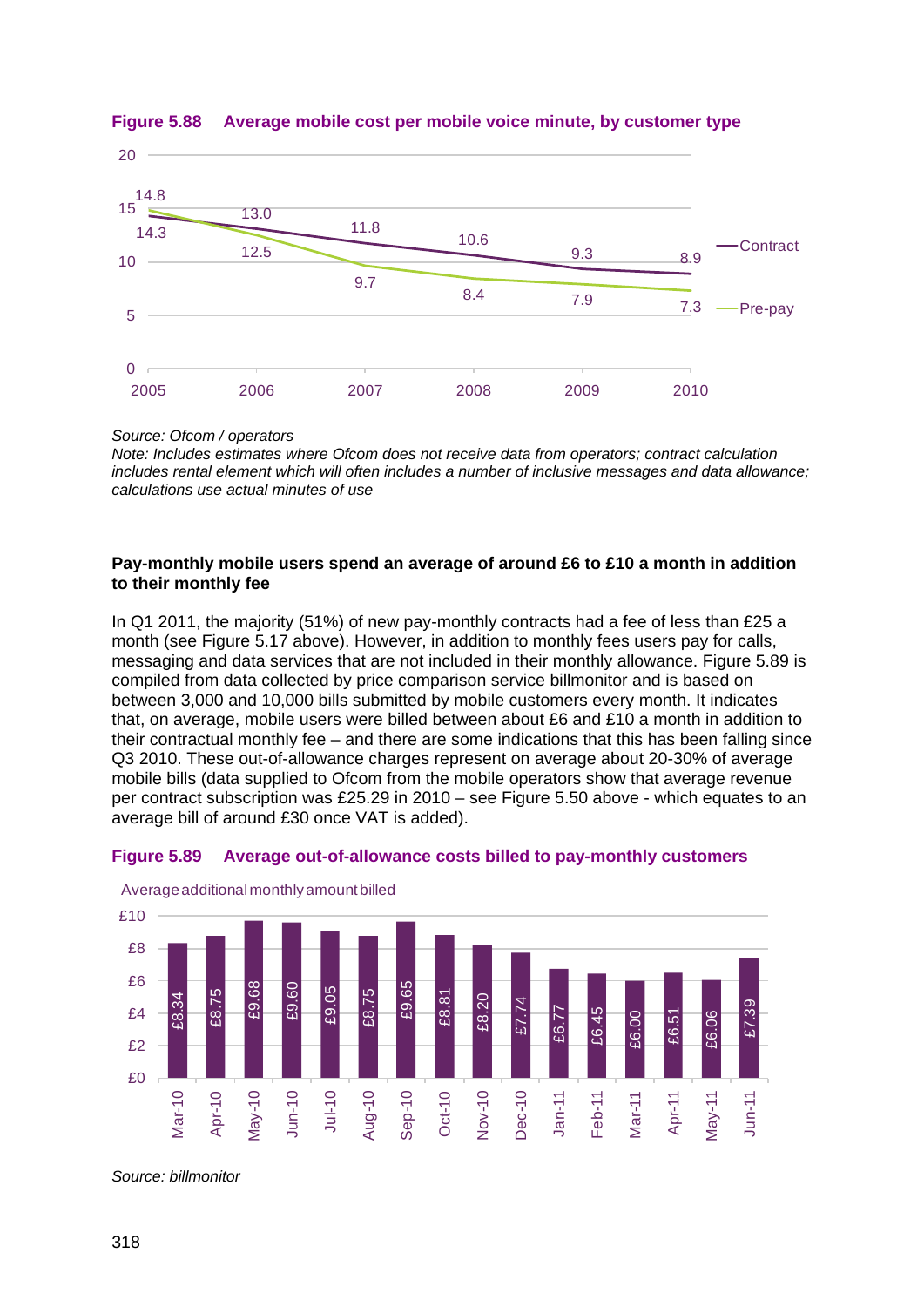## **One in three 16 to 24 year-old households were mobile-only in Q1 2011**

In Q1 2011 15% of UK households relied solely on mobile for their communications needs, up slightly from 14% in Q1 2010 [\(Figure 5.90\)](#page-76-0). Within the different socio-economic and age groups there is wide variation in the proportion of mobile-only households, with those in the DE socio-economic group and younger respondents most likely to solely use mobile telephony. According to our research, one in four DE households (25%) and nearly one-third of 16-24 year-olds (32%) were mobile-only in Q1 2011, compared to 10% of ABC1 households and just 5% of 65-74 year-olds.

Most households (79%) had both fixed and mobile telephony connections in Q1 2011, with the highest proportion of ownership of both services among ABC1 households (86%) and those aged 55-64 (88%). Our research shows there is also a strong correlation between age and fixed-only households for voice telephony, with over one-third of over-75s using only a landline; in contrast, less than 1% of households with16-35 year-olds had no mobile connection.



## <span id="page-76-0"></span>**Figure 5.90 Household penetration of fixed and mobile telephony, by socioeconomic group and age**

*Source: Ofcom research Base: All adults aged 16+*

## **Monthly mobile call volumes per person rise to 167 minutes in 2010**

The average person in the UK made over 70% more outgoing mobile call minutes in 2010 than in 2005, although growth has slowed in recent years [\(Figure 5.91\)](#page-77-0). In 2010 people in the UK made an average of 167 minutes of outgoing mobile calls per month, a 5% increase compared to 2009 (growth was 11% in 2009 and 21% in 2008).

Mobile-to-mobile call volumes per person rose by three minutes to 101 minutes during 2010, representing 61% of total use. On-net call volumes continued to account for the largest proportion of both mobile-to-mobile calls (56%) and overall call volumes (34%). Outgoing international call minutes remained flat in 2010 at just three minutes per month, compared to an average of ten minutes a month per fixed-line connection, as landlines remain the most popular way of making international calls (see [Figure 5.76](#page-66-0) above).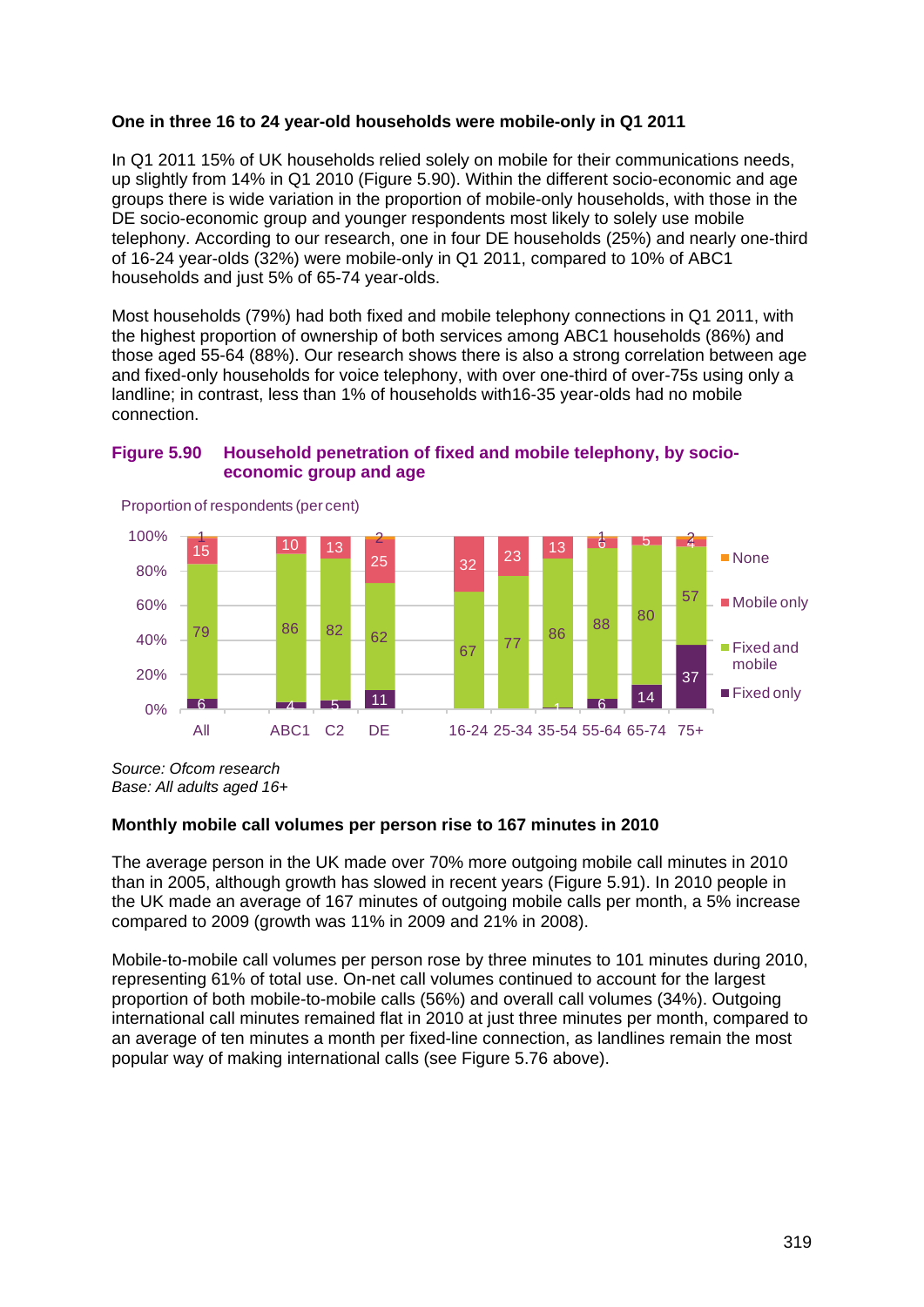

## <span id="page-77-0"></span>**Figure 5.91 Average monthly outbound mobile voice call volumes per person**

*Source: Ofcom / operators*

*Note: Includes estimates where Ofcom does not receive data from operators; excludes 3UK; calculation excludes mobile broadband connections*

## **Call minutes per contract connection in 2010 fall back to 2005 levels**

The average number of call minutes per contract connection fell by 5% to 212 in 2010, while pre-pay call volumes remained relatively static, up by one minute to 61 minutes per month [\(Figure 5.92\)](#page-78-0). A contract connection, on average, generated over three times as many voice call minutes as a pre-pay connection in 2010; this compares with over six times the number of call minutes in 2005, when monthly contract call volumes amounted to 212 minutes compared to just 35 minutes on pre-pay.

Call volumes per contract connection have been in decline since 2007, but this reflects a change in the proportion of users on contract tariffs (see [Figure 5.16](#page-17-0) above), rather than a fall in overall contract minutes. Lower-volume voice users are now moving to pay-monthly contracts, attracted by low-cost tariffs (often SIM-only) which typically include a relatively small number of inclusive minutes and unlimited text messages, while the rising popularity of smartphones (see Section 0) means that consumers whose primary use of a phone may be for data services are taking up pay-monthly tariffs which include a handset and a monthly data allowance.

.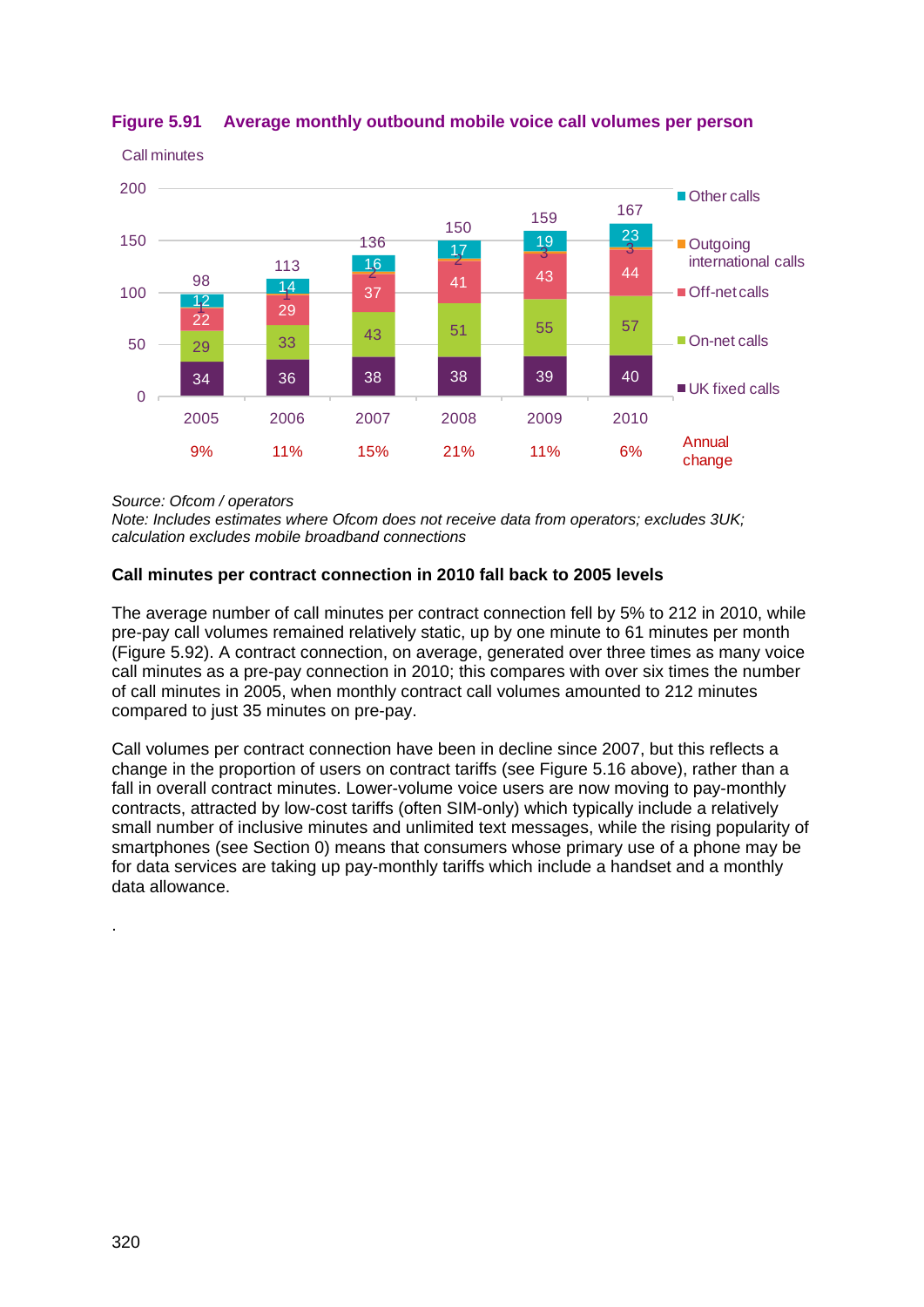

## <span id="page-78-0"></span>**Figure 5.92 Average monthly outbound mobile call minutes, by subscription type**

*Source: Ofcom / operators*

*Note: Includes estimates where Ofcom does not receive data from operators; excludes 3UK; calculation excludes mobile broadband connections*

## **Strong increase in messaging volumes per connection in 2010**

Our analysis of the number of SMS and MMS messages sent per connection type shows an upturn in volumes from 2008 onwards after several years of stability [\(Figure 5.93\)](#page-78-1). The average number of texts sent by a pre-pay user over a month increased by nearly half (49%) since 2008 to 125 messages, and by 36% on contract connections to 145 messages over the same period. This growth is likely to be linked to the inclusion of more text messages within both pre-pay and pay-monthly tariffs (with many contract tariffs, including £10-a-month SIM-only tariffs, including unlimited text messages), in addition to text messaging becoming increasingly easy to use on smartphones that include keyboards and present text messages in the form of a 'conversation', almost equivalent to instant messaging interfaces.



## <span id="page-78-1"></span>**Figure 5.93 Average monthly messaging volumes, by connection type**

*Note: Includes estimates where Ofcom does not receive data from operators.*

*Source: Ofcom / operators*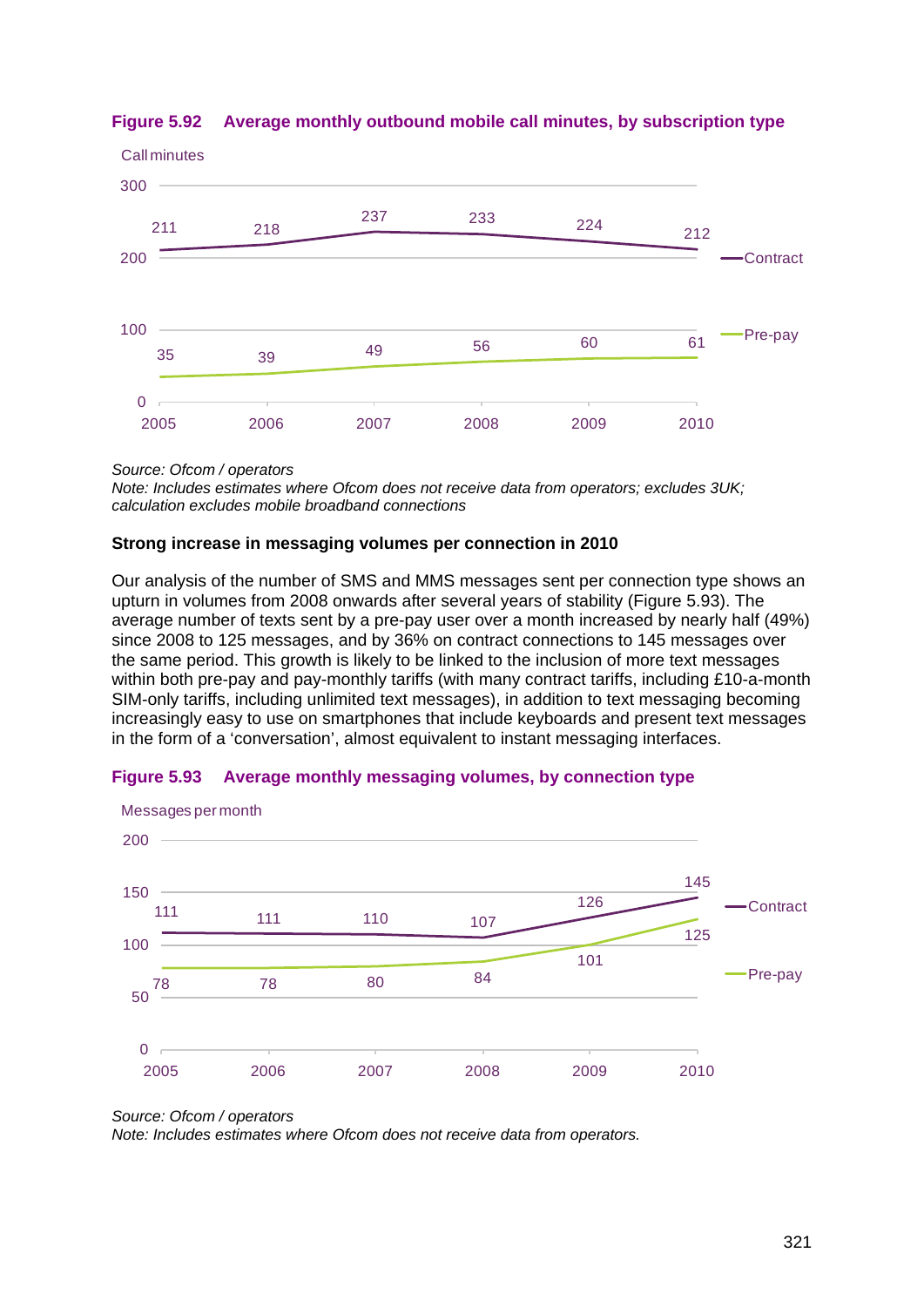### **Satisfaction with overall mobile phone services remains stable at 93% in Q1 2011**

Levels of satisfaction with mobile phone services were unchanged in the year to Q1 2011 [\(Figure 5.94\)](#page-79-0). Overall satisfaction with mobile services remained stable, with 93% of respondents either very satisfied or satisfied; as with previous years three in five respondents were very satisfied with the overall service. Satisfaction with being able to access the network was slightly lower than overall satisfaction levels, at 88%, with 58% saying they were very satisfied and 30% satisfied.



<span id="page-79-0"></span>

*Source: Ofcom research Base: All adults aged 16+ with a mobile phone Note: Includes only those who expressed an opinion*

## **Nearly one-third of younger people use mobile broadband**

[Figure 5.95](#page-80-0) below shows the proportion of households that had a mobile broadband connection using a dongle or PC datacard in Q1 2011 and how these break down by socioeconomic group, age and type of housing. It shows that, overall, 16% of households had a mobile broadband connection, with the majority of these (9% of all households) having it in addition to a fixed-line broadband connection. Seven per cent of households have a mobile broadband connection as their only PC-based broadband connection.

Take-up of mobile broadband was highest among younger age groups, with nearly a third (29%) of 16 to 24 year-olds using mobile broadband, and more than half of these relying solely on mobile broadband. Pre-pay and monthly mobile broadband contracts are particularly suited to those living in short-term accommodation for which longer-term 12 or 18 month fixed-broadband contracts may not be viable options. People living in rented private accommodation are therefore more likely to have mobile broadband (24%) with 16% of such households only using mobile broadband; this compares with only 15% of owned or mortgaged households having a broadband connection, and only 4% using mobile broadband only. This reflects how mobile broadband is typically a personal purchase, whereas fixed-line broadband (which uses the fixed voice line and is usually purchased in association with voice services and sometimes also with television services) is typically a household purchase.

Overall household take-up of mobile broadband increased by just 2% in 2010; this follows three years of initially strong growth since the services launched in 2007. Among over-35s and AB households, take-up was largely flat while there was increased take-up among younger age groups, DE households, and those living in rented accommodation. This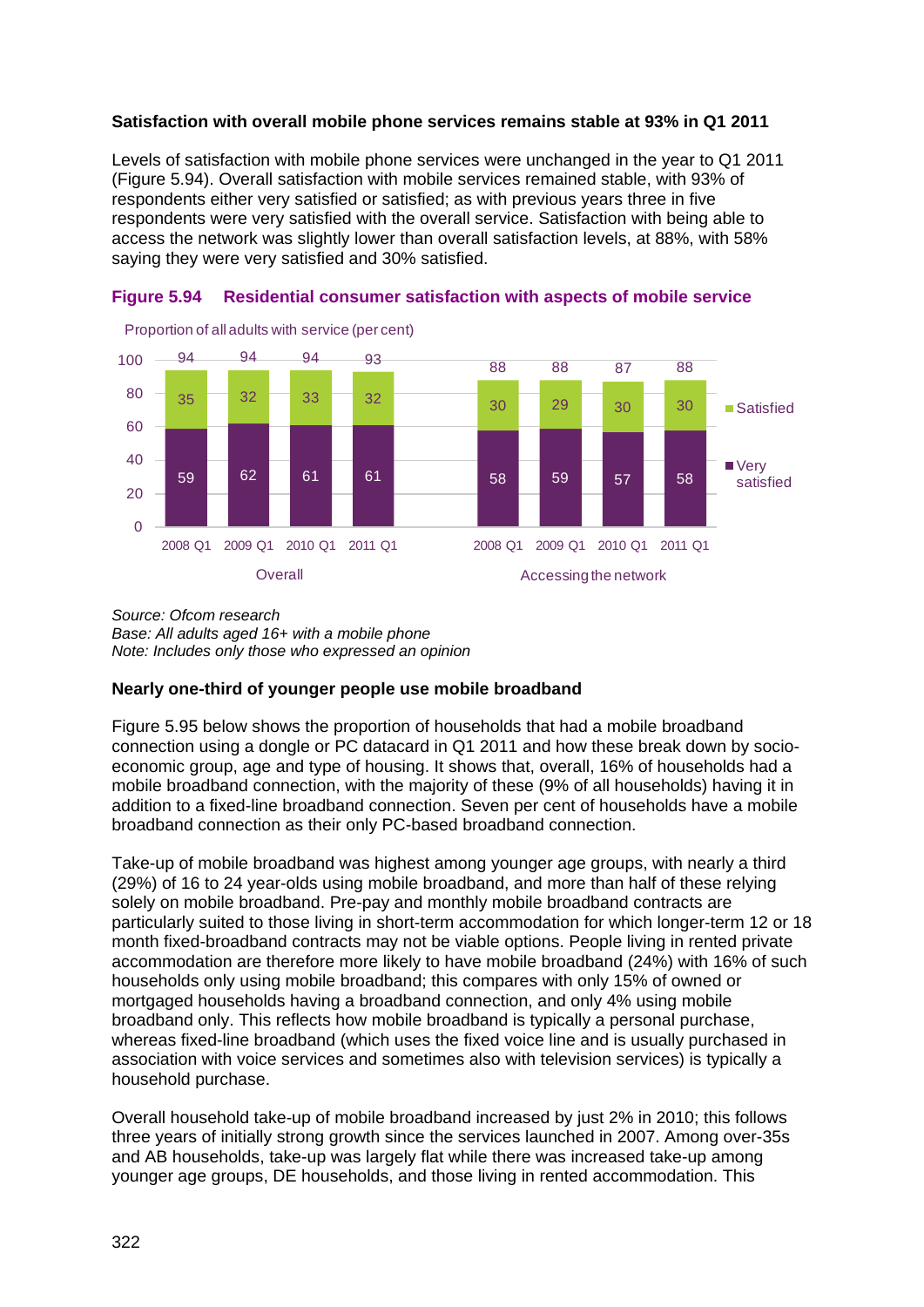slowdown in take-up of PC-based mobile broadband may reflect that some users consider internet access on their phone to be sufficient for their mobile internet needs.



<span id="page-80-0"></span>**Figure 5.95 Take-up of mobile broadband, by socio-economic group: Q1 2011**

*Source: Ofcom research, Q1 2011 Note: Sum of 'All' does not total 17% due to rounding issues. Base: All adults aged 16+ (n=3474)* 

#### **Most consumers are more likely to use their mobile broadband service within the home than outside**

A key benefit of mobile broadband is that it enables users while 'out and about' to connect to the internet at any location where there is 3G network coverage. However, while one in four mobile broadband users (25%), 'mainly use' or 'always use' the service while outside the home, a greater proportion (41%) claimed to either 'mainly use' or 'always use' mobile broadband while in the home [\(Figure 5.96\)](#page-81-0). The reasons for consumers' use of mobile broadband in the home are likely to be factors other than mobility, including being a mobile broadband-only household due to shorter contract lengths or perceived lower costs, lack of access to a fixed connection, or the greater convenience of laptop-based mobile broadband compared to fixed broadband. Two-thirds of mobile broadband users (64%) say they use mobile broadband both in and out of the home, with a third (34%) saying that they use it equally inside and outside the home.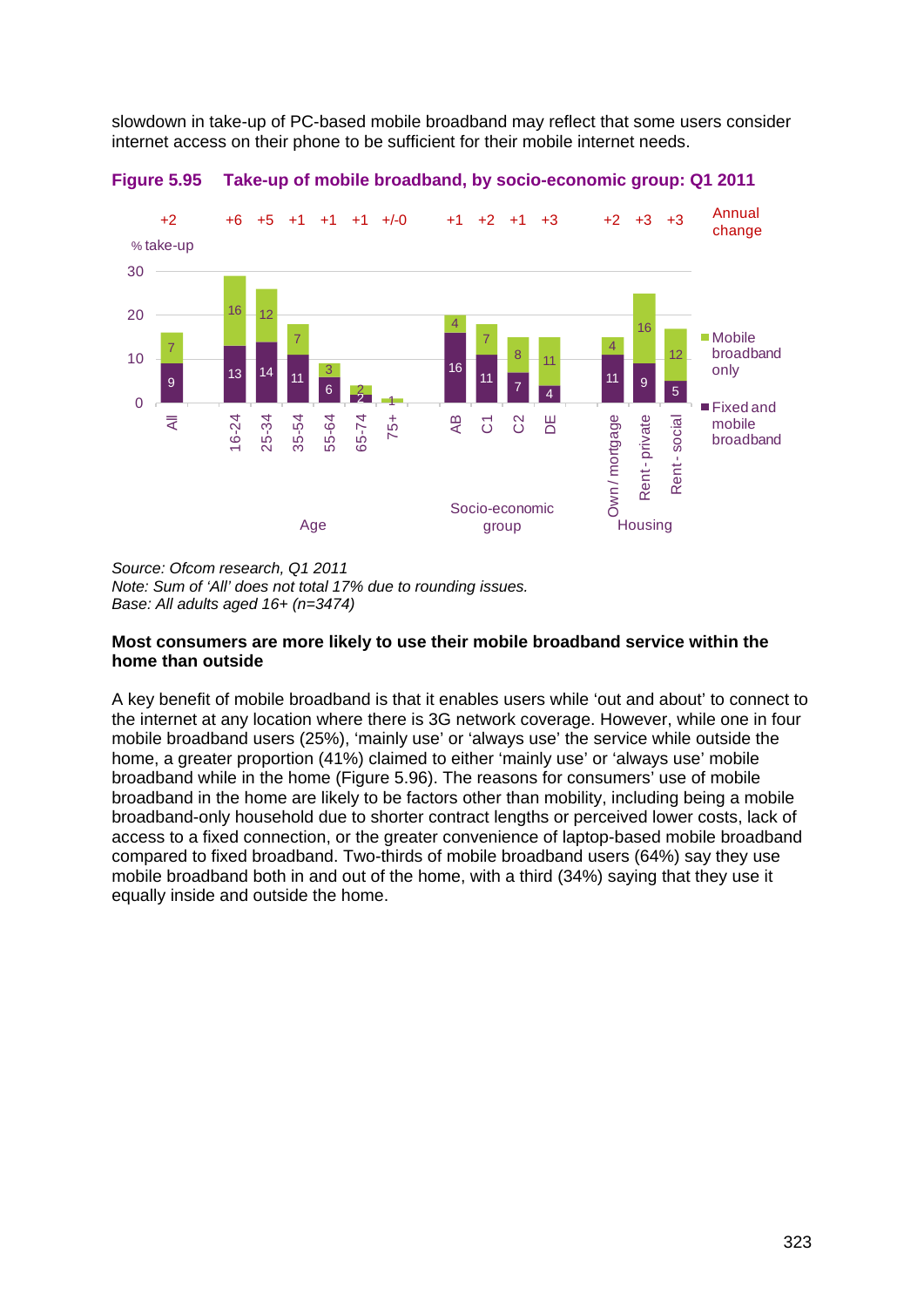### <span id="page-81-0"></span>**Figure 5.96 Location of those using mobile broadband to access the internet**



*Source: Ofcom research, Q1 2011 Base: All adults aged 16+ (n=750)* 

#### **More than half of under-35s access the internet on their mobile phone**

[Figure 5.97](#page-82-0) shows the proportion of mobile users who accessed the internet on their mobile phone, split by age and socio-economic group. It shows that mobile internet use increased from 22% in Q1 2009 to 32% in Q1 2011 and that over half of 15-34s and a third (34%) of 35-54 year-olds had used their mobile handset to access the internet. In line with take-up of mobile services (see [Figure 5.97\)](#page-82-0), older age groups were less likely to use mobile phones to access the internet, with only one in eight 55-64s and one in 50 over-65s accessing the internet in this way.

Our research indicates a two percentage point increase in the proportion of people in the DE socio-economic group accessing the internet on mobile phones between Q1 2010 and Q1 2011 (up to 20%), but a 14 percentage point increase among AB households over the same period, to 41%. This suggests that those within DE households are less likely to access the internet from their mobile phone; this is likely to be because a significant proportion of this group are over 65 and therefore less likely to use mobile services. In addition this group comprises lower-income households with less disposable income to spend on mobile internet access, whether smartphones or mobile data tariff plans.

More detail on take-up and use of the internet on mobile phones is provided in Section 4.1.2 of this report.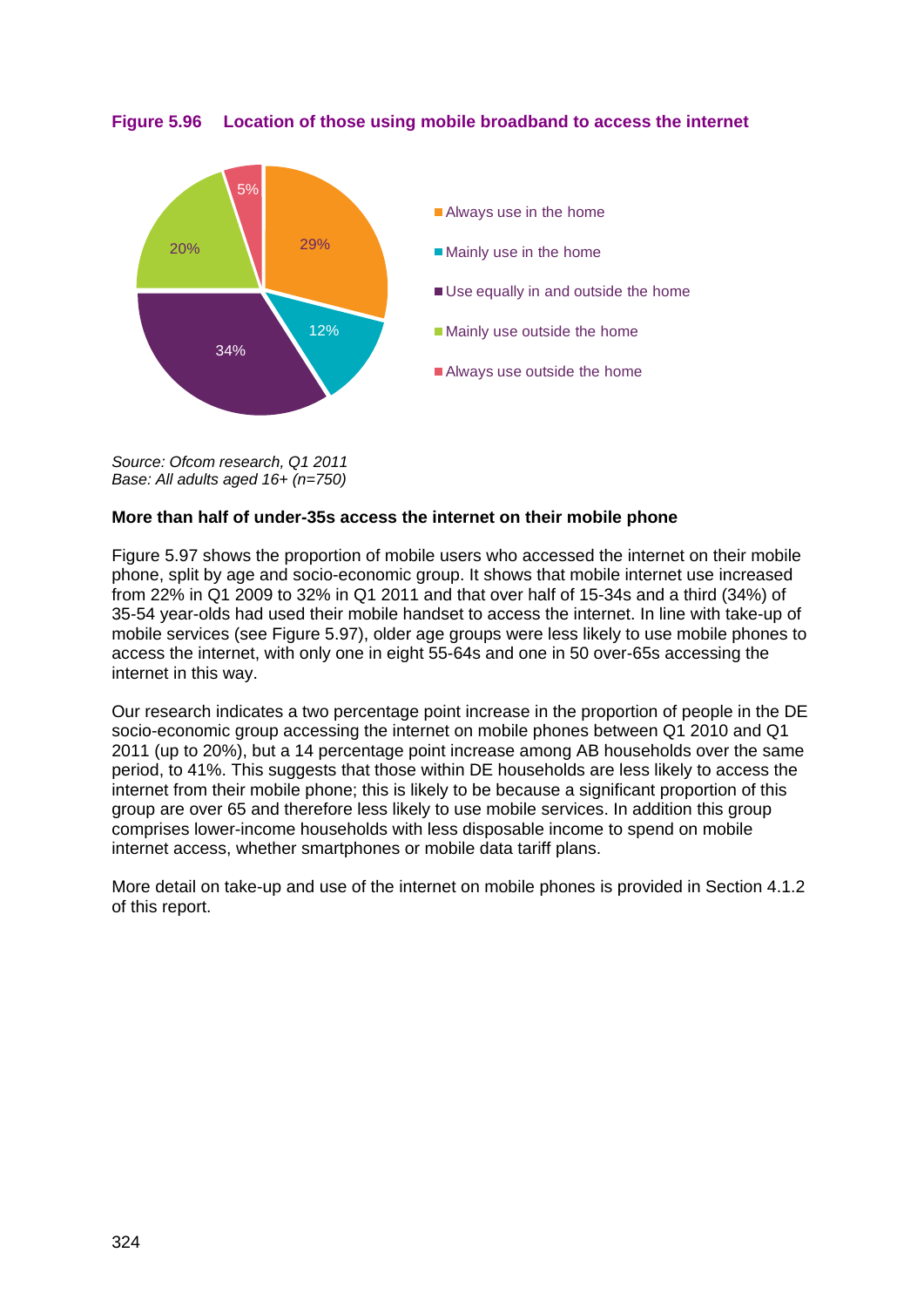## <span id="page-82-0"></span>**Figure 5.97 Use of the internet on mobile phones, by age and socio-economic group**

*QD28A: Which if any, of the following activities, other than making and receiving voice calls, do you use your mobile for?*



*Source: Ofcom technology tracker, Q1 2011 Base: All adults 16+ (n = 3474 UK, 460 16-24, 540 25-34, 1204 35-54, 535 55-64, 735 65+, 784 AB, 1014 C1, 701 C2, 975 DE, 1679 male, 1795 female) Note: Web/data access includes accessing the internet, downloading and streaming content, connecting using WiFi and using VoIP.*

#### **Nearly two-thirds use mobile internet access at home**

Over 80% of those that access the internet on their mobile device have done so outside the home at some point and nearly one-third (31%) 'mainly' or 'always' use the mobile internet outside the home [\(Figure 5.98\)](#page-82-1). The largest proportion (50%) said they used the service equally inside and outside the home. Interestingly, nearly two-thirds claim to access the mobile internet at home, with one in seven 'mainly' or 'always' using their mobile device at this location. It should be noted that this research includes users accessing the internet from their mobile device over a WiFi connection, which may partly explain the use of mobile devices within the home.



#### <span id="page-82-1"></span>**Figure 5.98 Location of internet access using a mobile device**

*Source: Ofcom research, Q1 2011 Base: All adults aged 16+ (n=471)*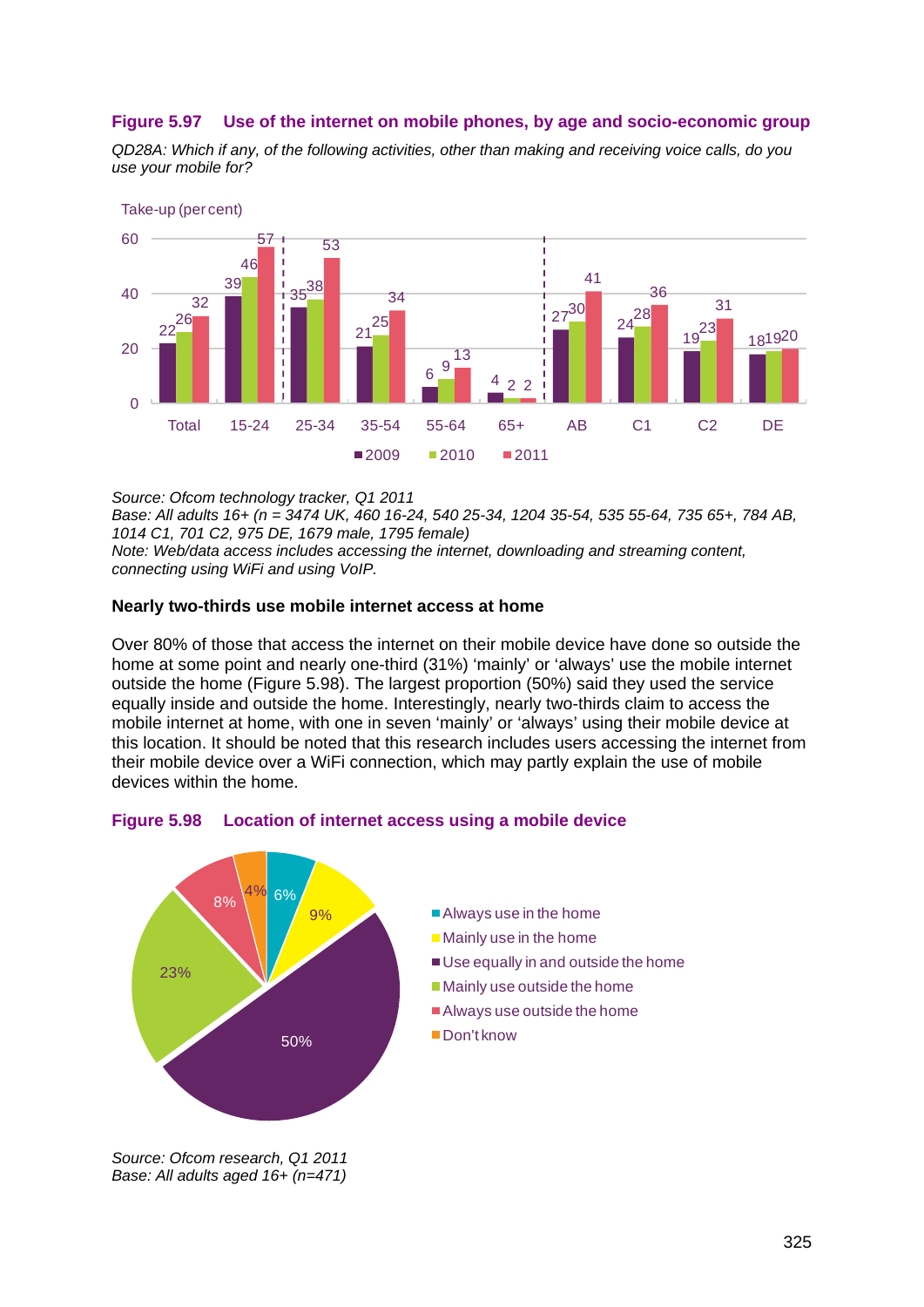## **Operators target low-use consumers with new mobile broadband tariffs**

A summary of the lowest-cost mobile broadband tariffs from mobile providers is shown in [Figure 5.99](#page-83-0) below. This shows that over the past year Vodafone, O2 and Orange have launched tariffs at lower price points but with less inclusive data, while T-Mobile has reduced its price and its fair-use policy (customers who exceed this limit can still use some services such as email and web browsing, but services such as file downloading and streaming services may be restricted). See Section [5.1.5](#page-21-0) for more information on mobile data use. Overall, this indicates a gradual migration towards usage-based charging, which is prompted by the need to manage capacity as mobile data use increases (see Section [5.1.5](#page-21-0) above), but may also increase revenue by developing a price-based segmentation between light and heavy users.

Along with O2, which includes unlimited access to its network of WiFi 'hotspots' as part of its mobile broadband tariffs, Vodafone has begun to include monthly WiFi allowances in some of its mobile broadband offers, with 1GB of WiFi access now included within the lowestpriced plan.

| Provider             |      | <b>Monthly</b><br>charge | <b>Data</b><br>allowance | <b>Minimum</b><br>contract<br>length | <b>Charges</b><br>above<br>allowance                   | <b>WiFihotspot</b><br><b>use</b> |
|----------------------|------|--------------------------|--------------------------|--------------------------------------|--------------------------------------------------------|----------------------------------|
| <b>Vodafone</b>      | 2009 | £14.68                   | 1GB                      |                                      | 1 month £7.50/500MB                                    | <b>Not included</b>              |
|                      | 2010 | £15.00                   | 3GB                      | 1 month                              | £15.00/GB                                              | <b>Notincluded</b>               |
|                      | 2011 | £7.50                    | <b>500MB</b>             | 1 month                              | £15.00/GB                                              | 1GB                              |
| <b>O2</b>            | 2009 | £14.69                   | 3GB                      | 1 month                              | 19.6p/MB                                               | <b>Unlimited</b>                 |
|                      | 2010 | £10.00                   | 1GB                      | 1 month                              | 2.4p/MB                                                | <b>Unlimited</b>                 |
|                      | 2011 | £5.11                    | <b>500MB</b>             |                                      | <b>Bundles available</b><br>1 month e.g. £5.11 / 500MB | <b>Unlimited</b>                 |
| <b>T-Mobile</b>      | 2009 | £14.68                   | 3GB fairuse              | 18 months                            | n/a                                                    | <b>Unlimited</b>                 |
|                      | 2010 | £15.00                   | 3GB fairuse              | 18 months                            | n/a                                                    | <b>Unlimited</b>                 |
|                      | 2011 | £10.00                   | 1GB fairuse              | 18 months                            | n/a                                                    | <b>Notincluded</b>               |
| <b>Orange</b>        | 2009 | £9.79                    | 1GB                      | 18 months                            | 1.43p/MB                                               | <b>Notincluded</b>               |
|                      | 2010 | £10.00                   | 1.5GB                    | 18 months                            | 2p/MB                                                  | <b>Notincluded</b>               |
|                      | 2011 | £10.00                   | <b>500MB</b>             | 1 month                              | <b>Bundles available</b><br>e.g. £5.00 / 500MB         | <b>Not included</b>              |
| 3UK                  | 2009 | £9.79                    | 1GB                      | 12 months                            | 10p/MB                                                 | <b>Notincluded</b>               |
|                      | 2010 | £7.50                    | 1GB                      | 18 months                            | 10p/MB                                                 | <b>Notincluded</b>               |
|                      | 2011 | £7.89                    | 1GB                      | 18 months                            | 10p/MB                                                 | <b>Notincluded</b>               |
| <b>Virgin Mobile</b> | 2009 | £14.68                   | 3GB                      | 18 months                            | £14.68/GB                                              | <b>Notincluded</b>               |
|                      | 2010 | £10.00                   | 1GB                      | 2 months                             | £15/GB                                                 | <b>Notincluded</b>               |
|                      | 2011 | £10.21                   | 1GB                      | 2 months                             | £15/GB                                                 | Notincluded                      |

### <span id="page-83-0"></span>**Figure 5.99 Lowest-cost stand-alone mobile broadband contracts, by provider**

*Source: Pure Pricing Note: Data as at March of each year.* 

#### **Almost nine in ten consumers satisfied with mobile broadband service**

Levels of satisfaction with mobile broadband services have risen since 2009, with a significant rise in satisfaction with the speed of the service in the year to Q1 2011, up by seven percentage points to 80% [\(Figure 5.100\)](#page-84-0). This may be a result of improvements in the